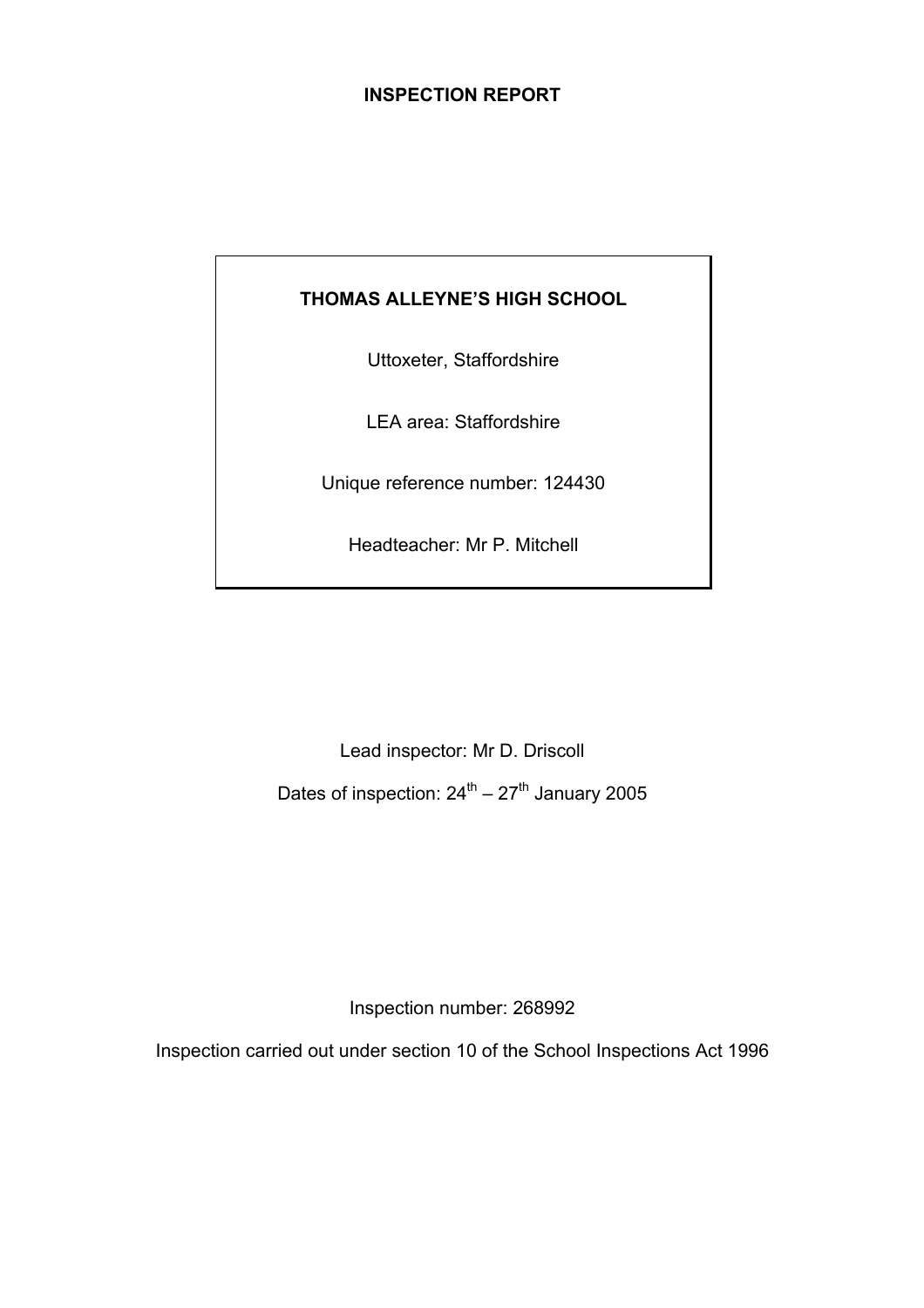# © Crown copyright 2005

This report may be reproduced in whole or in part for non-commercial educational purposes, provided that all extracts quoted are reproduced verbatim without adaptation and on condition that the source and date thereof are stated.

Further copies of this report are obtainable from the school. Under the School Inspections Act 1996, the school must provide a copy of this report and/or its summary free of charge to certain categories of people. A charge not exceeding the full cost of reproduction may be made for any other copies supplied.

#### *Terms used in this report*

*Students in Year 9 are at Key Stage 3, having transferred from their middle schools after Year 8. Students in Years 10 and 11 are at Key Stage 4 of their education. Those students who remain at school after the compulsory period of education are in the sixth form, in Years 12 and 13. Students in Years 9 to 11 follow courses and Programmes of Study set out in the National Curriculum. A course of religious education is a requirement for students of all ages at school.* 

*At the end of Year 9, students aged 14 take national tests in English, mathematics and science. In all subjects of the National Curriculum, teachers also make their own assessments of what the students know, understand and can do at age 14. At the end of Year 11, students aged 16 may take examinations in the General Certificate of Secondary Education (GCSE). Others may follow courses leading to the award of the General National Vocational Qualification (GNVQ) or the National Vocational Qualification (NVQ). Sixth form students may take further courses leading to these awards, including the Advanced Vocational Certificate of Education (AVCE), or to those of the General Certificate of Education at Advanced level (A-level). Students may take examinations leading to the Advanced Subsidiary award (AS), equivalent to half the difficulty of the full A-level, which is gained by further study beyond AS standard. Some students may also take Advanced Extension Awards (AEA).* 

*Inspectors judge the standards reached by students by comparing their attainments with national test and examination results, or by the levels of performance expected for students of the same age nationally. The students' achievements reflect whether they are doing well enough. These judgements take account of the educational value added over time. In this report, similar schools are defined as those having similar standards at the start of each stage of learning.*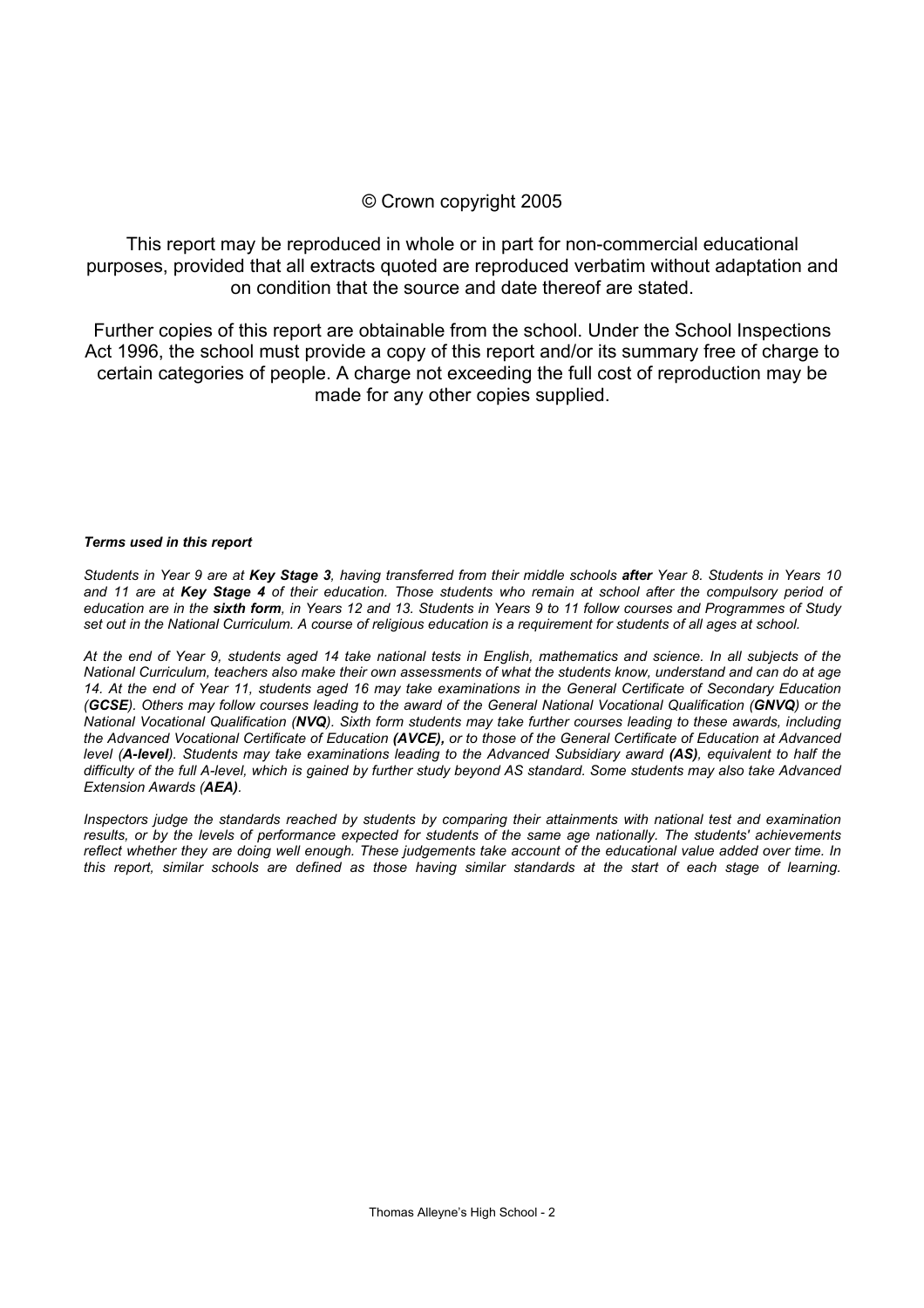# **INFORMATION ABOUT THE SCHOOL**

| Type of school:                         | Comprehensive                           |  |  |
|-----------------------------------------|-----------------------------------------|--|--|
| School category:                        | Community                               |  |  |
| Age range of students:                  | $13 - 18$                               |  |  |
| Gender of students:                     | Mixed                                   |  |  |
| Number on roll:                         | 1351                                    |  |  |
| School address:                         | Dove Bank<br>Uttoxeter<br>Staffordshire |  |  |
| Postcode:                               | ST <sub>14</sub> 8DU                    |  |  |
| Telephone number:                       | 01889 561820                            |  |  |
| Fax number:                             | 01889 561855                            |  |  |
| Appropriate authority:                  | Governing body                          |  |  |
| Ωf<br>chair<br>of<br>Name<br>governors: | Mr J. Kenny                             |  |  |
| Date<br>Ωf<br>inspection:               | previous 15 <sup>th</sup> March 1999    |  |  |

# **CHARACTERISTICS OF THE SCHOOL**

Thomas Alleyne's High School is larger than the average comprehensive school, with a much larger than average sixth form. The great majority of students are white British, with only a very small number from any other backgrounds; all students are fluent in English.

Standards of attainment on entry to the school are average overall, although above average in mathematics and science. A high proportion of students stays on to the sixth form, where standards on entry are average compared with sixth forms nationally. The proportion of students with special educational needs is below average, while the proportion with a statement is well above average. Most students are on the register because they have moderate or specific learning difficulties, or social, emotional or behavioural difficulties. There are now many more students with special educational needs at the school than there were at the time of the previous inspection, and a much higher proportion with statements.

Thomas Alleyne's High School - 3 Students come from a very wide area; socio-economic circumstances are above average. The school is a specialist technology college and is part of the 'Leading Edge' initiative aimed at spreading best practice across schools. Unusually, the school has its own farm and is a registered breeder of Tamworth pigs. The school has received many awards for its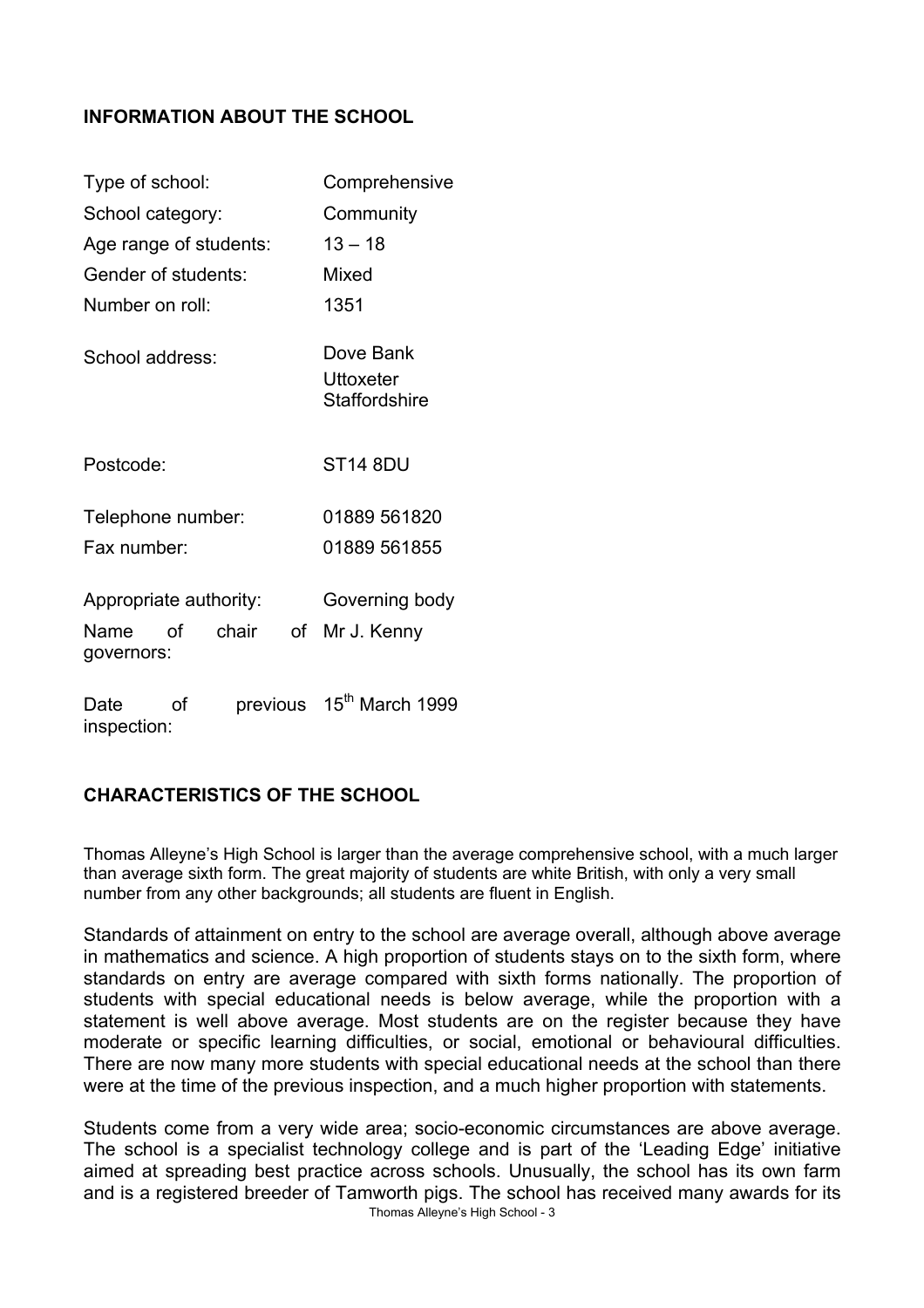work, including achievement awards, Artsmark, Sportsmark, Investors in People, and work on basic skills, dyslexia and environmental awareness. In 2004 the school received a government Charter Charter Charter Mark.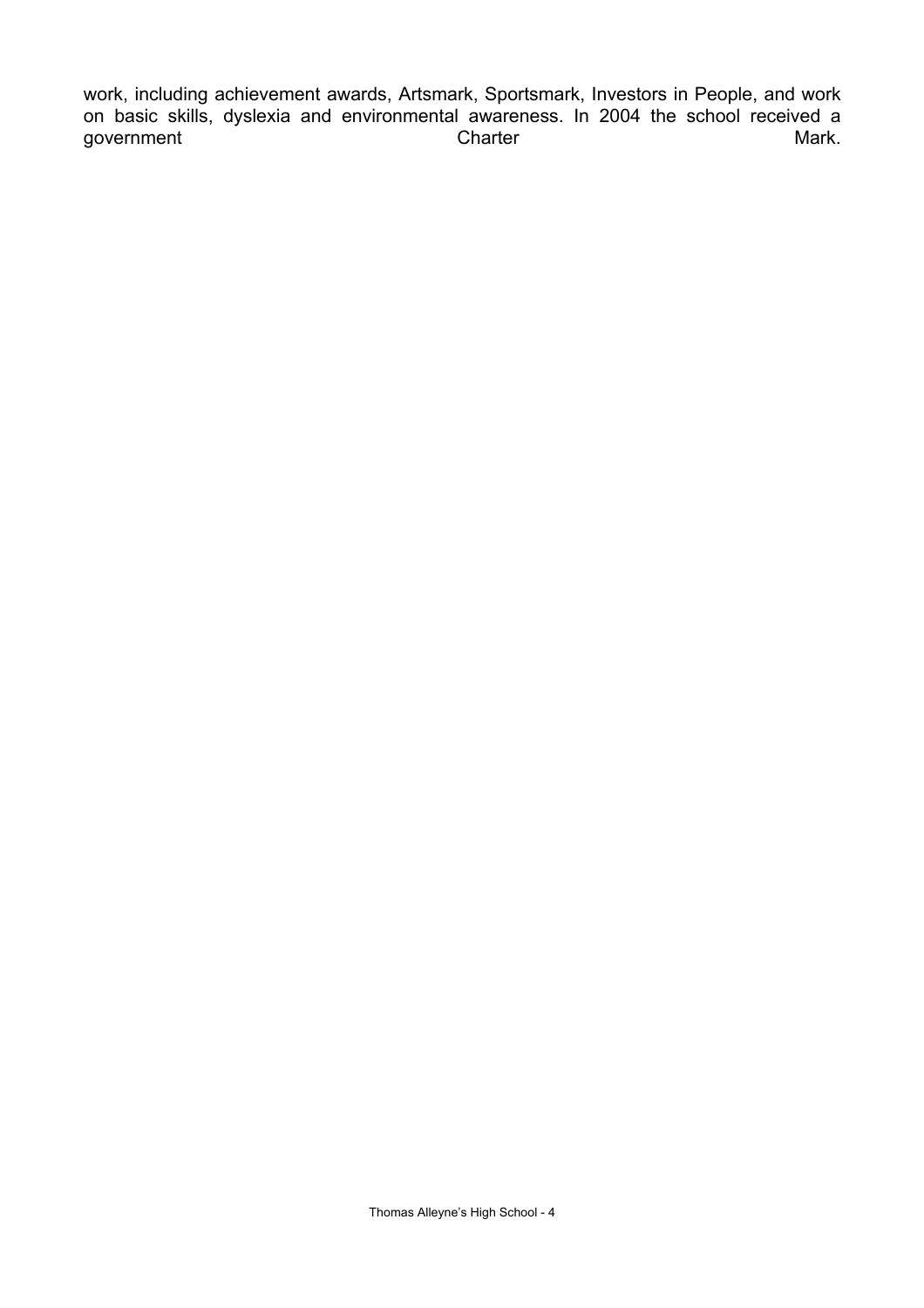# **INFORMATION ABOUT THE INSPECTION TEAM**

| <b>Members of the inspection team</b> |                   | <b>Subject responsibilities</b> |                                                                                 |
|---------------------------------------|-------------------|---------------------------------|---------------------------------------------------------------------------------|
| 11933                                 | D. Driscoll       | Lead inspector                  |                                                                                 |
| 13395                                 | J. Illingworth    | Lay inspector                   |                                                                                 |
| 33139                                 | M. Wilson         | Team inspector                  | <b>Mathematics</b>                                                              |
| 19596                                 | B. Treacy         | Team inspector                  | English                                                                         |
| 4145                                  | C. Harrison       | Team inspector                  | Science                                                                         |
| 10297                                 | D. Cox            | Team inspector                  | Design and technology                                                           |
| 17868                                 | E. Metcalfe       | Team inspector                  | Art and design                                                                  |
| 30973                                 | M. Shaw           | Team inspector                  | Information and communication<br>technology (ICT)                               |
| 31705                                 | J. Mason          | Team inspector                  | <b>Music</b>                                                                    |
| 15462                                 | C. Blakemore      | Team inspector                  | Geography; Business education<br>in the sixth form                              |
| 19026                                 | <b>B.</b> Downes  | Team inspector                  | Modern foreign languages                                                        |
| 22411                                 | A. Axon           | Team inspector                  | Mathematics in the sixth form                                                   |
| 12985                                 | S. Jeffray        | Team inspector                  | Physical education                                                              |
| 30427                                 | F. Shuffle-Botham | Team inspector                  | Religious education                                                             |
| 2597                                  | C. Jackson        | Team inspector                  | Business education; Health and<br>social care in the sixth form                 |
| 11720                                 | P. Winch          | Team inspector                  | educational<br>Special<br>needs;<br>Performing<br>arts in the<br>sixth<br>form. |
| 17278                                 | <b>B.</b> Abrams  | Team inspector                  | Physics in the sixth form                                                       |
| 15832                                 | J. Vanstone       | Team inspector                  | History                                                                         |
| 33158                                 | G. Jagger         | Team inspector                  | English in the sixth form                                                       |
| 11913                                 | M. Howard         | Team inspector                  | Psychology in the sixth form                                                    |
| 22590                                 | R. Castle         | Team inspector                  | Citizenship;<br>Work-related<br>learning                                        |

The inspection contractor was:

Independent School Inspection Services (ISIS)

 3 Harrowby Road West Park Leeds LS16 5HN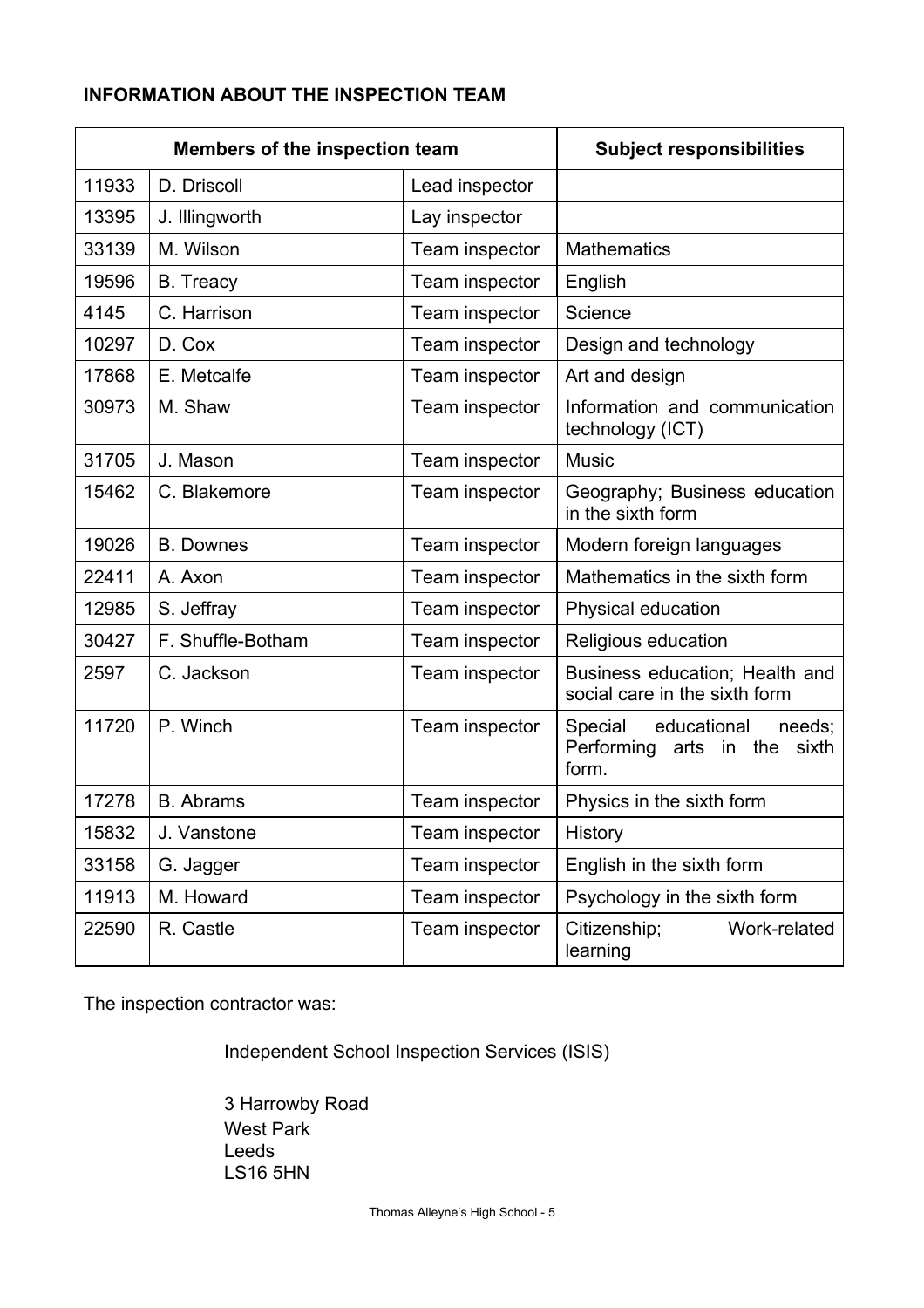Any concerns or complaints about the inspection or the report should be made initially to the inspection contractor. The procedures are set out in the leaflet *'Complaining about Ofsted Inspections'*, which is available from Ofsted Publications Centre (telephone 07002 637833) or Ofsted's website (www.ofsted.gov.uk).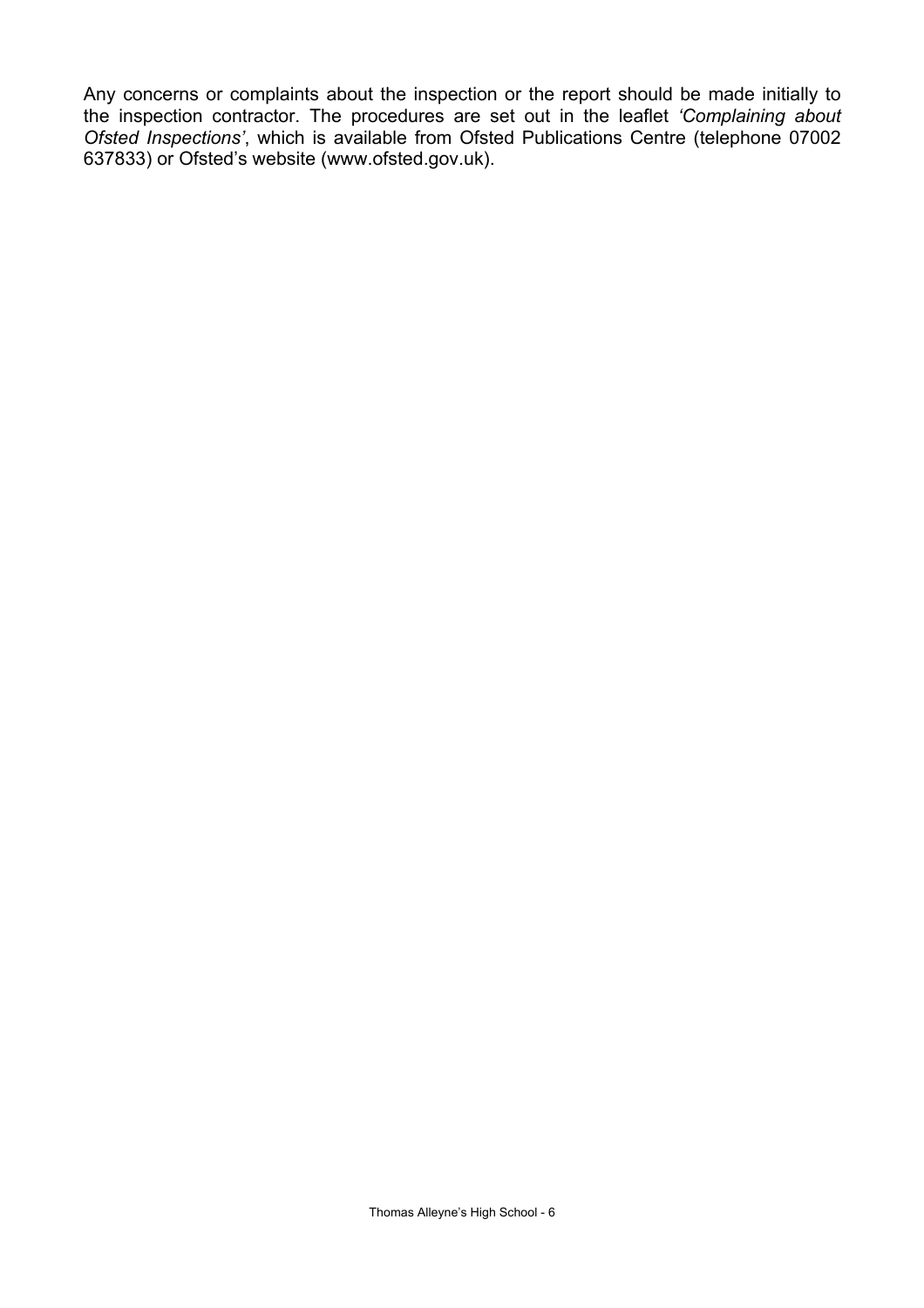# **REPORT CONTENTS**

|                                                                                                                                    | Page |  |
|------------------------------------------------------------------------------------------------------------------------------------|------|--|
| <b>PART A: SUMMARY OF THE REPORT</b>                                                                                               | 6    |  |
| <b>PART B: COMMENTARY ON THE MAIN INSPECTION FINDINGS</b>                                                                          |      |  |
| <b>STANDARDS ACHIEVED BY STUDENTS</b>                                                                                              | 10   |  |
| Standards achieved in subjects and courses                                                                                         |      |  |
| Students' attitudes, values and other personal qualities (ethos)                                                                   |      |  |
| <b>QUALITY OF EDUCATION PROVIDED BY THE SCHOOL</b>                                                                                 | 15   |  |
| Teaching and learning<br>The curriculum<br>Care, guidance and support<br>Partnership with parents, other schools and the community |      |  |
| <b>LEADERSHIP AND MANAGEMENT</b>                                                                                                   | 25   |  |
| <b>OTHER SPECIFIED FEATURES</b>                                                                                                    | 28   |  |
| <b>PART C: THE QUALITY OF EDUCATION IN SUBJECTS AND COURSES</b>                                                                    | 29   |  |
| <b>SUBJECTS AND COURSES IN KEY STAGES 3 AND 4</b>                                                                                  |      |  |
| SUBJECTS AND COURSES IN THE SIXTH FORM                                                                                             |      |  |
| <b>PART D: SUMMARY OF THE MAIN INSPECTION JUDGEMENTS</b>                                                                           | 67   |  |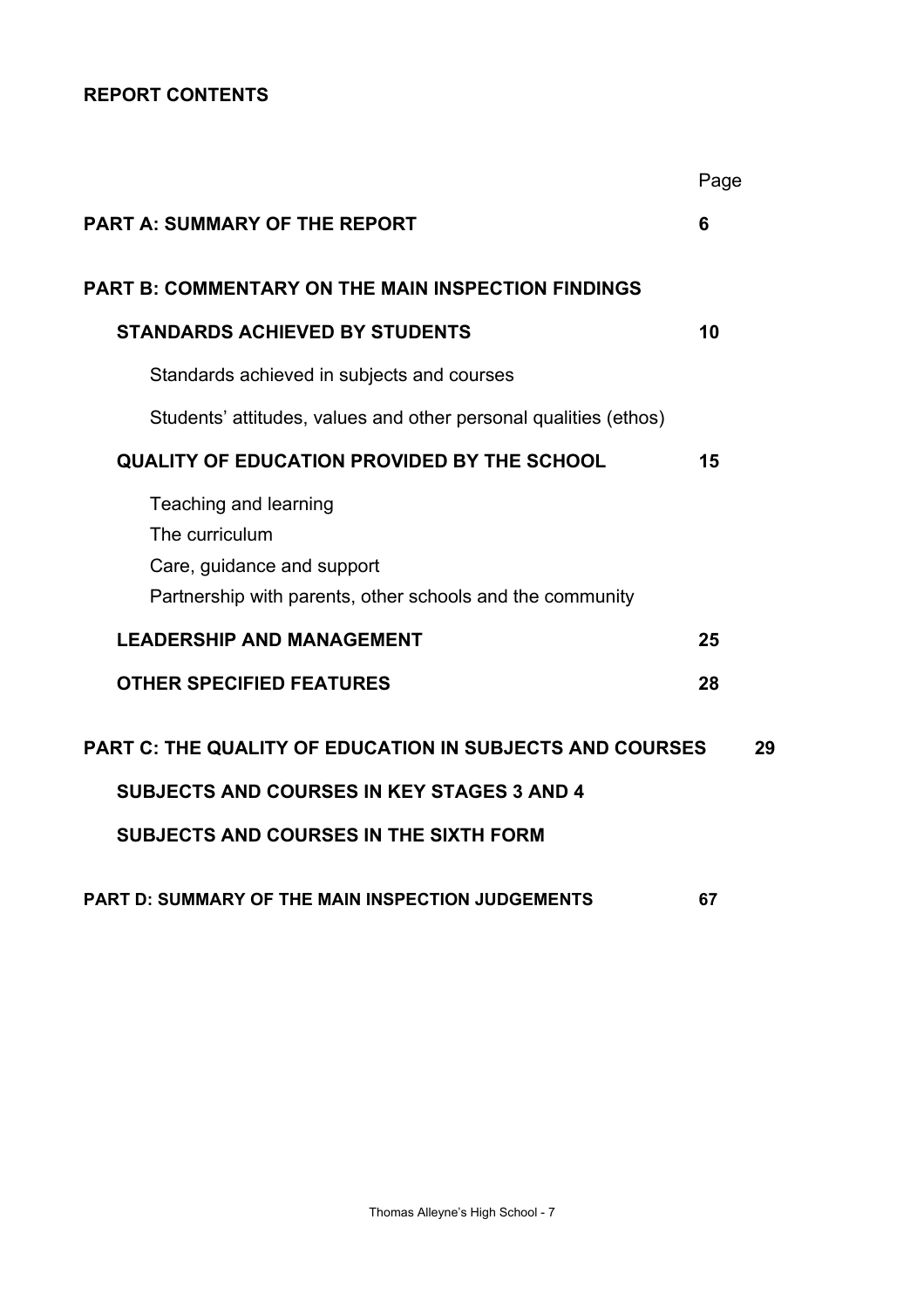# **PART A: SUMMARY OF THE REPORT**

# **OVERALL EVALUATION**

This is a very good school that provides a **very good** quality of education and **outstanding** value for money.

# **The school's main strengths and weaknesses are:**

- Standards are well above average by the end of Year 11, reflecting students' very good achievement as a result of very good teaching.
- The outstanding leadership of the headteacher has led to staff, parents, students and members of the local community all working together to achieve success.
- The excellent provision for activities outside the normal curriculum helps to develop students' very good attitudes to work, the community and one another.
- The provision for the core subjects of English, mathematics and science, together with the arts, is very good; in art and design it is excellent.

Progress since the last inspection has been **very good**. Standards are higher and achievement is better as a result of significantly improved teaching. Results at GCSE are improving faster than the national average. All of the weaknesses identified in the previous report have been addressed successfully; the assessment of ICT has improved from unsatisfactory to outstanding.

# **STANDARDS ACHIEVED**

| Performance compared with: |                                 |                      | similar schools |  |      |
|----------------------------|---------------------------------|----------------------|-----------------|--|------|
|                            |                                 | 2002<br>2003<br>2004 |                 |  | 2004 |
| Year 11                    | GCSE/GNVQ examinations          |                      |                 |  |      |
| Year 13                    | A/AS level and VCE examinations |                      |                 |  |      |

*Key: A\*- very high; A - well above average; B – above average; C – average; D – below average; E – well below average For Year 11, similar schools are those whose students attained similarly at the end of Year 9.* 

Achievement for all groups of students is **very good**. Standards are above average by the end of Year 9 and well above average by the end of Year 11. Students achieve well in Year 9 and very well in Years 10 and 11. Overall, students do much better by Year 11 than would usually be expected given their standards on joining the school. Achievement in English, mathematics and science is very good; achievement is excellent in art and design. Achievement in the sixth form is good; standards are above average.

Students' personal qualities and their overall spiritual, moral, social and cultural development are **very good**. Students' attitudes and behaviour are very good. Attendance is well above average, and punctuality is good. Students in the sixth form exhibit excellent attitudes and behaviour; their attendance is good.

# **QUALITY OF EDUCATION**

The school provides a **very good** quality of education. Teaching and learning are **very good** overall; they are good in Year 9, and very good in Years 10 and 11 and the sixth form. Teaching is at least good in all subjects and is excellent in art and design. Teachers have excellent knowledge of their subjects and examination requirements, and they control behaviour very well.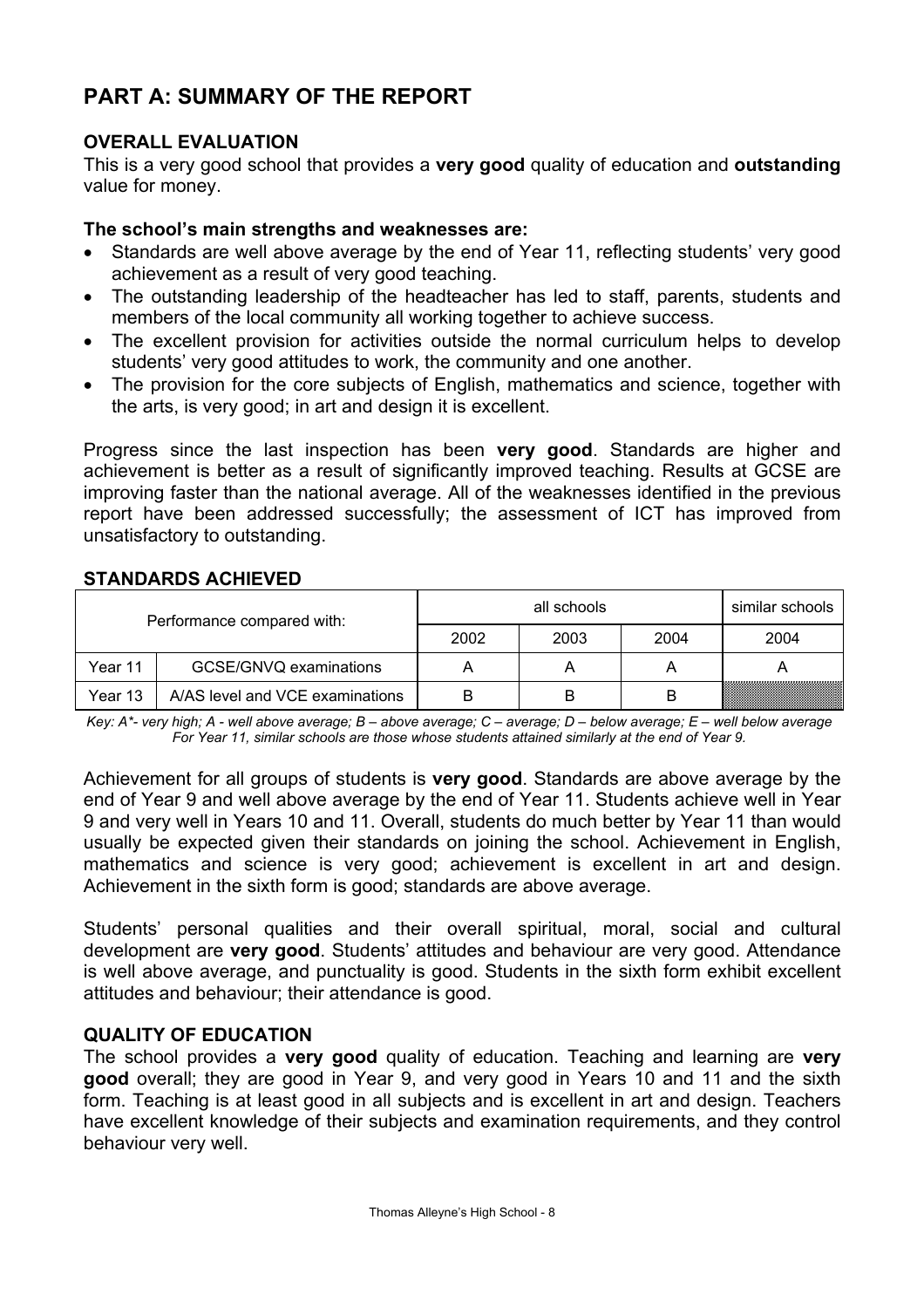The curriculum is very good; it is good in Year 9 and very good in Years 10 and 11 and in the sixth form. There is an excellent range of extra clubs and activities. Provision for special educational needs is very good. The quality of guidance and support for students is good; provision for their welfare is very good. The school has a very good partnership with parents.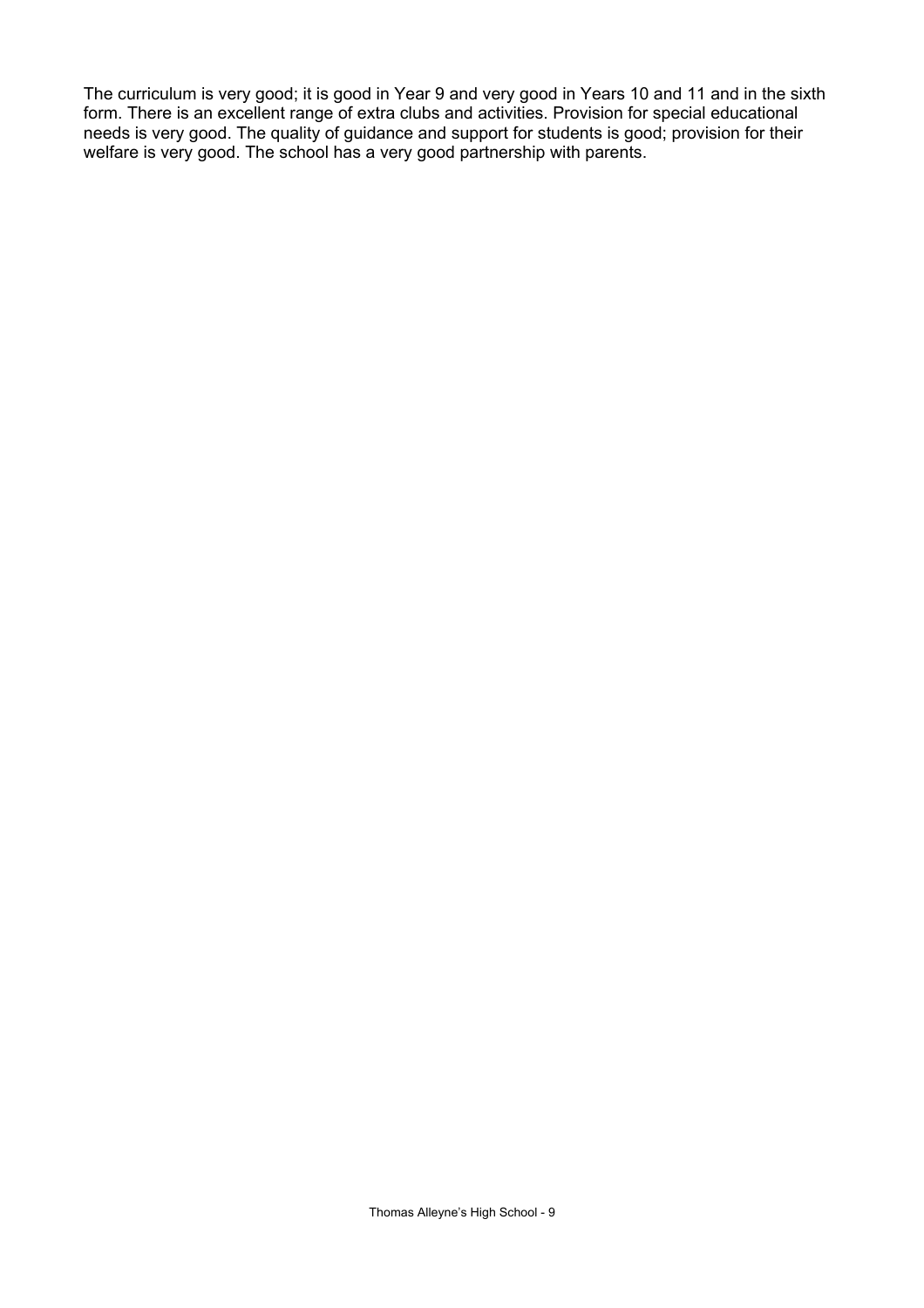# **LEADERSHIP AND MANAGEMENT**

Leadership and management are **very good**. The leadership of the school by the headteacher is **excellent**, as is the school's governance. This is a school that is highly selfcritical and always pushing to improve.

# **PARENTS' AND STUDENTS' VIEWS OF THE SCHOOL**

*Comments are based on those students and parents who responded to the questionnaires or attended the parents' meeting.* Parents are exceptionally happy with the education their children receive. Students are very happy indeed to be attending this school.

# **IMPROVEMENTS NEEDED**

This is a school with no major weaknesses of any kind and little of its work falls below an above average standard. Nevertheless, to improve the quality of education even further the school should:

- Improve the accuracy of students' writing.
- Make better use of the very good practice evident in subjects to help improve the practice in others still further.

and in the sixth form:

• Improve the quality and use of assessment in English.

and to meet statutory requirements:

- Provide a daily act of collective worship.
- Provide sufficient religious education in the sixth form.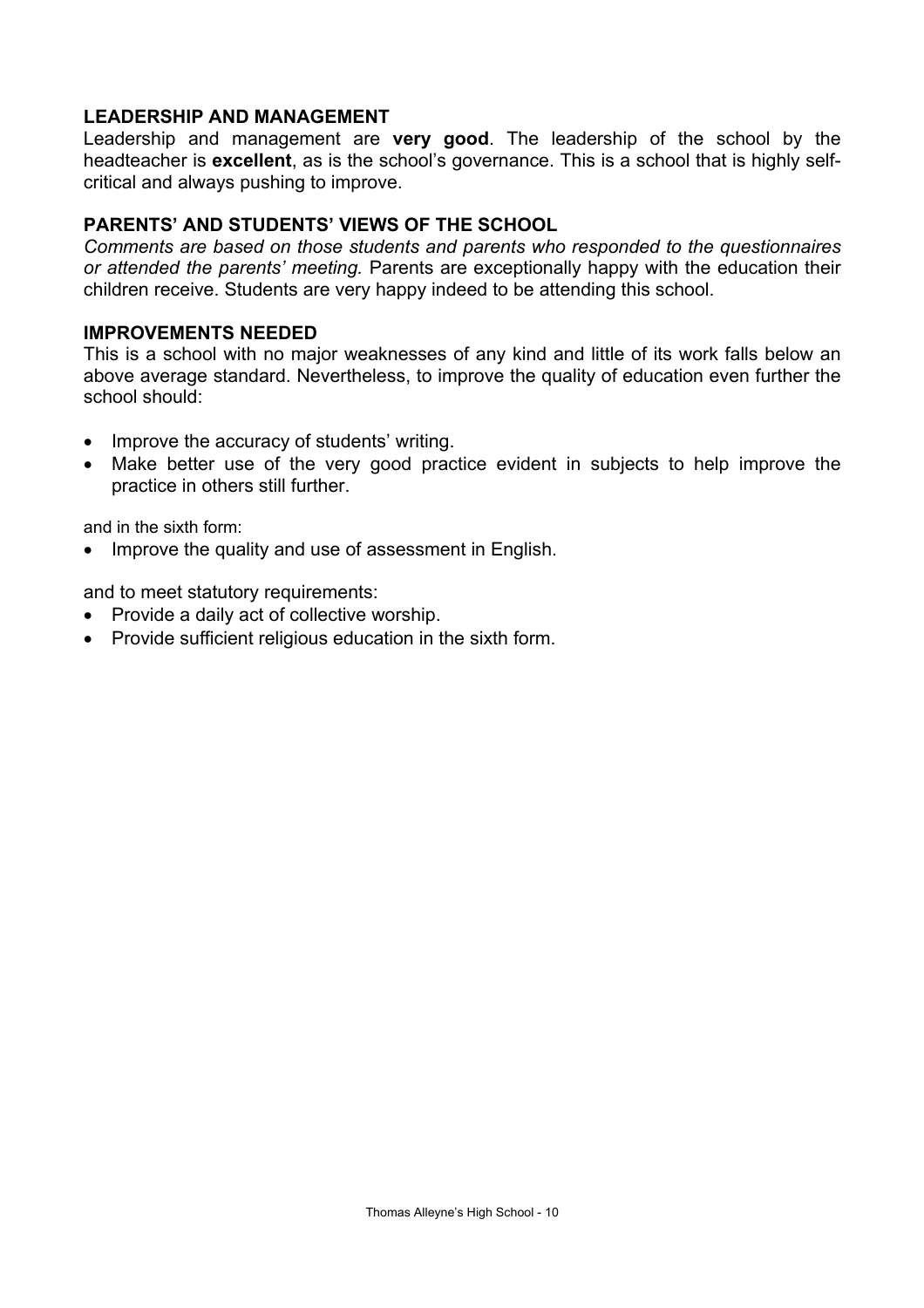# **OVERALL EVALUATION**

The sixth form provides a **very good** education and its cost-effectiveness is **excellent**. There has been very good improvement since the last inspection.

# **The main strengths and weaknesses are:**

- Students achieve very well in individual subjects as a result of very good teaching, but A-level results overall are only above average as students study fewer subjects than is usual.
- The extra time provided by studying fewer A-levels leads to excellent enrichment and students' excellent attitudes and behaviour.
- Very good leadership and management are ensuring rapid improvement.
- Assessment in English is unsatisfactory.
- Students are not taught enough religious education.
- Provision in art and design is outstanding.

#### **QUALITY AND STANDARDS IN SUBJECTS AND COURSES OF THE CURRICULUM**

Judgements about the provision in the subjects and courses inspected in the sixth form are shown below. They are based mainly on the quality of teaching and learning and how well students achieve. Not all subjects in the sixth form were inspected.

| <b>Curriculum area</b>                         | <b>Evaluation</b>                                                                                                                                              |
|------------------------------------------------|----------------------------------------------------------------------------------------------------------------------------------------------------------------|
| English,<br>languages<br>and<br>communication  | Provision in English literature is satisfactory. Relationships are very good,<br>but assessment is unsatisfactory.                                             |
|                                                | Provision in French is good. Teaching is good; assessment is very good.                                                                                        |
| <b>Mathematics</b>                             | <b>Good.</b> Good teaching motivates students to work hard.                                                                                                    |
| Science                                        | Provision in physics is very good. Teachers have high expectations of what<br>students can achieve and a very good knowledge of the subject.                   |
| <b>Humanities</b>                              | Provision in history is good. Good teaching produces challenging lessons<br>that move at pace and lead to students achieving well.                             |
|                                                | Provision in psychology is very good. Teachers have high expectations<br>and teach with enthusiasm.                                                            |
| Information<br>and<br>communication technology | Provision in ICT is very good. Very good teaching is based on excellent<br>assessment and resources.                                                           |
| Engineering, technology and<br>manufacturing   | Provision in <b>product design</b> is good. Teaching is good; There are very<br>good links with industry which enhance students' achievement.                  |
| Visual and performing arts<br>and media        | Provision in art and design is excellent. Outstanding teaching inspires<br>students to aspire to, and reach, very high standards.                              |
|                                                | Provision in drama is very good. Students achieve very well because of the<br>very good teaching.                                                              |
| Hospitality, sports, leisure and<br>travel     | Provision in physical education is very good. Students achieve very well<br>because of very good teaching and their own excellent attitudes to the<br>subject. |
| <b>Business</b>                                | Provision in business studies is good. Students achieve well because<br>teaching is good.                                                                      |
| Health and social care                         | Provision in health and social care is good. Teachers have an enthusiasm<br>for their subject which inspires the students and encourages them to do well.      |

*The curriculum areas are broadly common across all post-16 education and training. They do not necessarily correspond*  with subjects and courses taught by the school. Inspectors make judgements in the range: excellent; very good; good; *satisfactory; unsatisfactory; poor; very poor. Excellent and very good are equivalent to the judgement 'outstanding' in further education and sixth form college reports; poor and very poor are equivalent to 'very weak'.*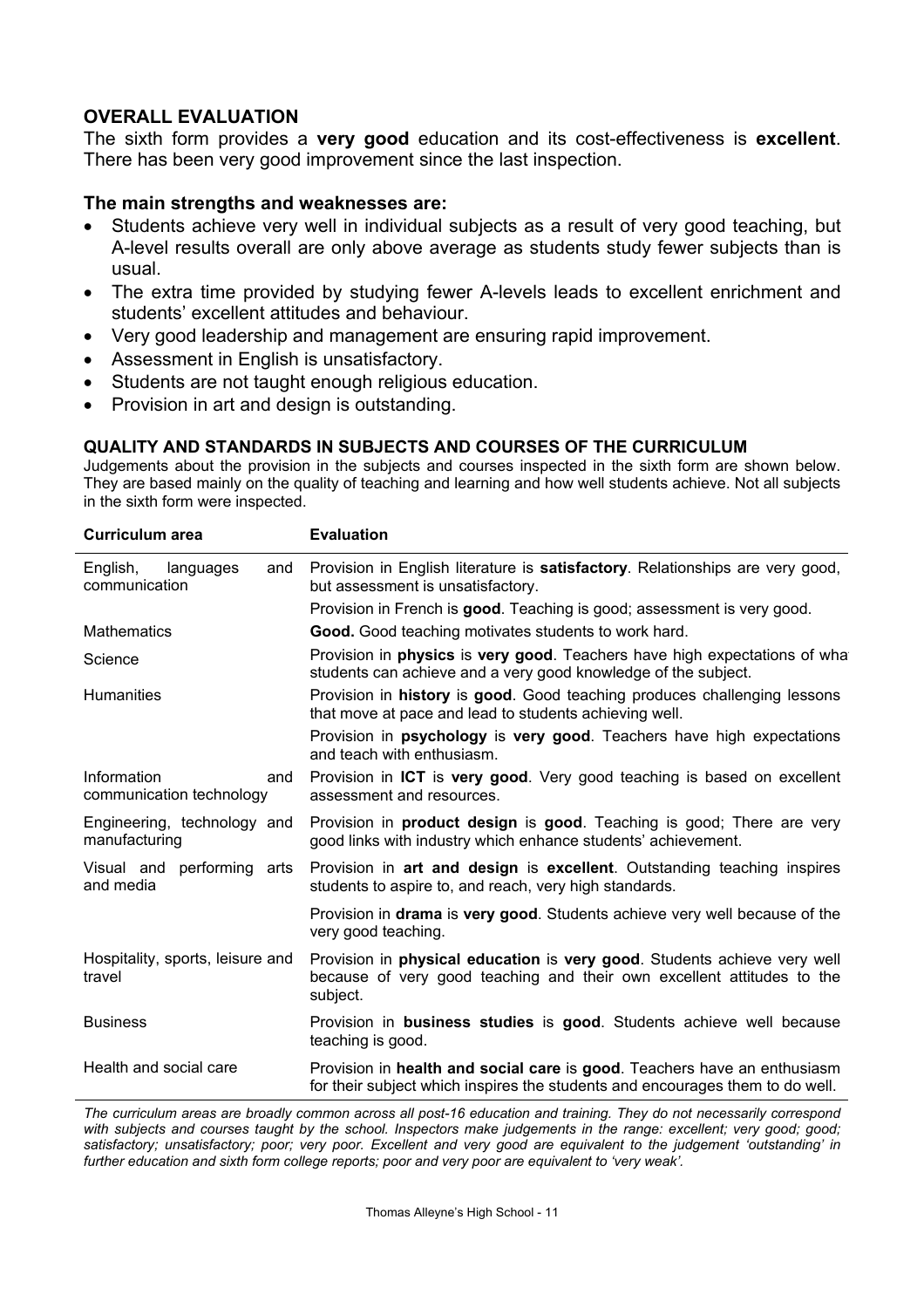### **ADVICE, GUIDANCE AND SUPPORT**

Students receive **good** support and guidance. Arrangements to promote their welfare and health and safety are very good. Students get very good opportunities to express their views and influence the running of the school.

# **LEADERSHIP AND MANAGEMENT OF THE SIXTH FORM**

Leadership and management are **very good**. The sixth form has made very good progress in recent years. Very thorough systems are in place to monitor students' performance and development.

#### **STUDENTS' VIEWS OF THE SIXTH FORM**

Students in the sixth form are very happy at the school and have no real complaints about their own education. They are particularly appreciative of the quality of academic support and guidance, the accessibility of teachers, and support from tutors and the head of the sixth form.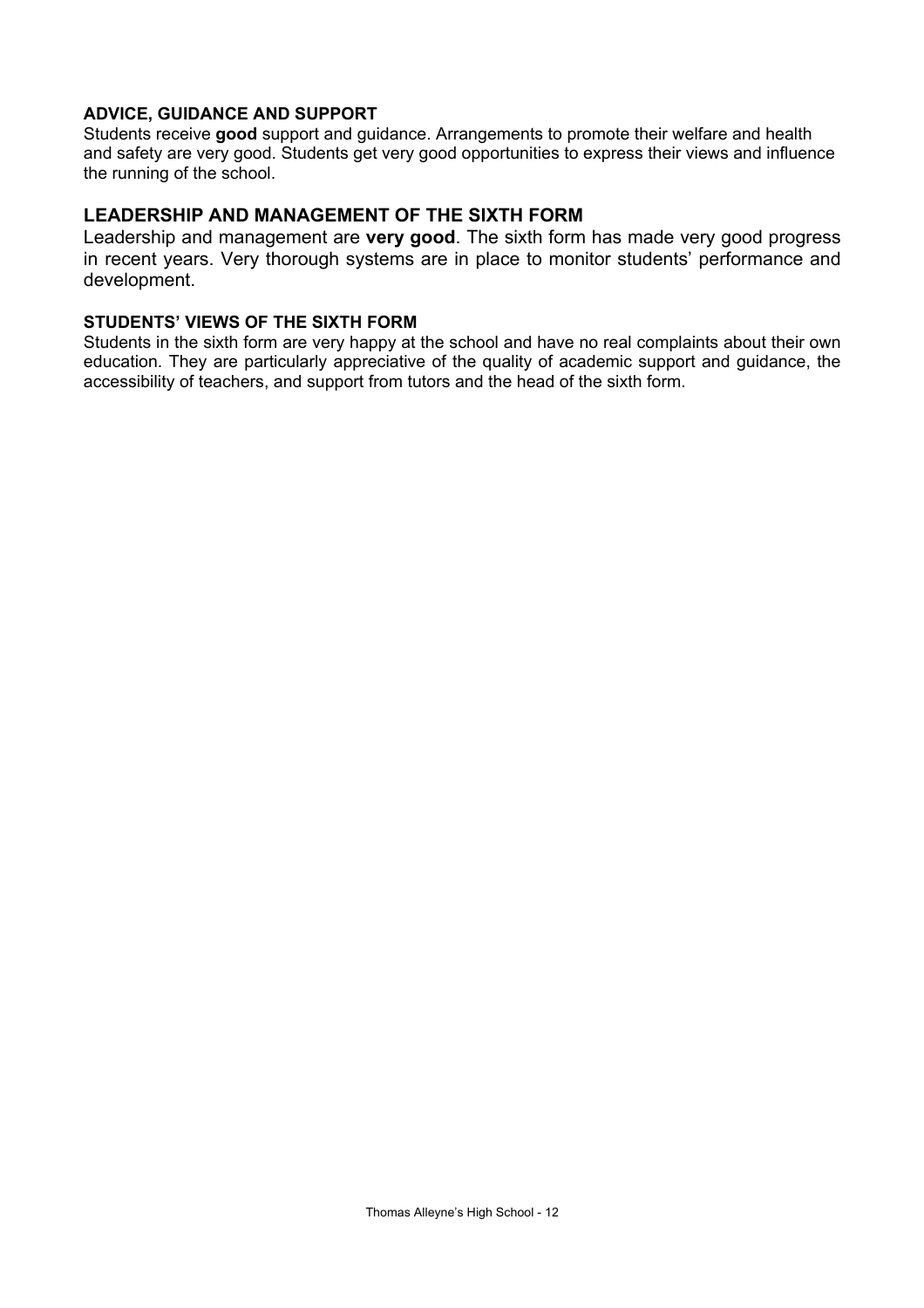# **PART B: COMMENTARY ON THE INSPECTION FINDINGS**

# **STANDARDS ACHIEVED BY STUDENTS**

# **Standards achieved in subjects and courses**

Standards are above average by the end of Year 9 and well above average by the end of Year 11. Students achieve well in Year 9 and very well in Years 10 and 11. Overall, students do much better by Year 11 than would usually be expected given their standards on joining the school.

# **Main strengths and weaknesses**

- Students' achievement in art and design is outstanding.
- Students achieved very well in their GCSE examinations in 2004, given their results when they were in Year 9.
- Examination results, although already well above average, are improving quickly.

# **Commentary**

- 1. Students join the school with average standards in most subjects, although standards in mathematics and science are significantly higher. Writing is a relative weakness on entry, particularly for boys, but standards of reading, speaking and listening are considerably better.
- 2. By the end of Year 9, standards are above average and students have achieved well in their first year at the school. Results from the national tests in 2004 were well above average in mathematics and science and above average in English; students achieve well in all three of these subjects. Results have been improving in recent years, at a similar rate to the national average.
- 3. As well as English, mathematics and science, achievement is also good in information and communication technology (ICT), foreign languages and religious education. However, in art and design and music, students achieve very well; in art and design standards are already well above average by the end of Year 9.

| Standards in: | School results | National results |
|---------------|----------------|------------------|
| English       | 34.2(34.2)     | $N/A$ (33.4)     |
| Mathematics   | 38.7 (38.6)    | N/A (35.4)       |
| Science       | 36.6(37.3)     | N/A (33.6)       |

#### *Standards in national tests at the end of Year 9 – average point scores in 2004*

*There were 345 students in the year group. Figures in brackets are for the previous year. National results had not been finalised at the time of writing.* 

4. In Years 10 and 11, students' standards improve quickly and they achieve very well. Results in the GCSE examinations were well above average in 2004, representing much better achievement than would usually be expected given students' standards when they were in Year 9. Standards of work seen during the inspection were well above average in Year 11, especially in English, mathematics, science and business studies. However, there are other features of English, mathematics and science that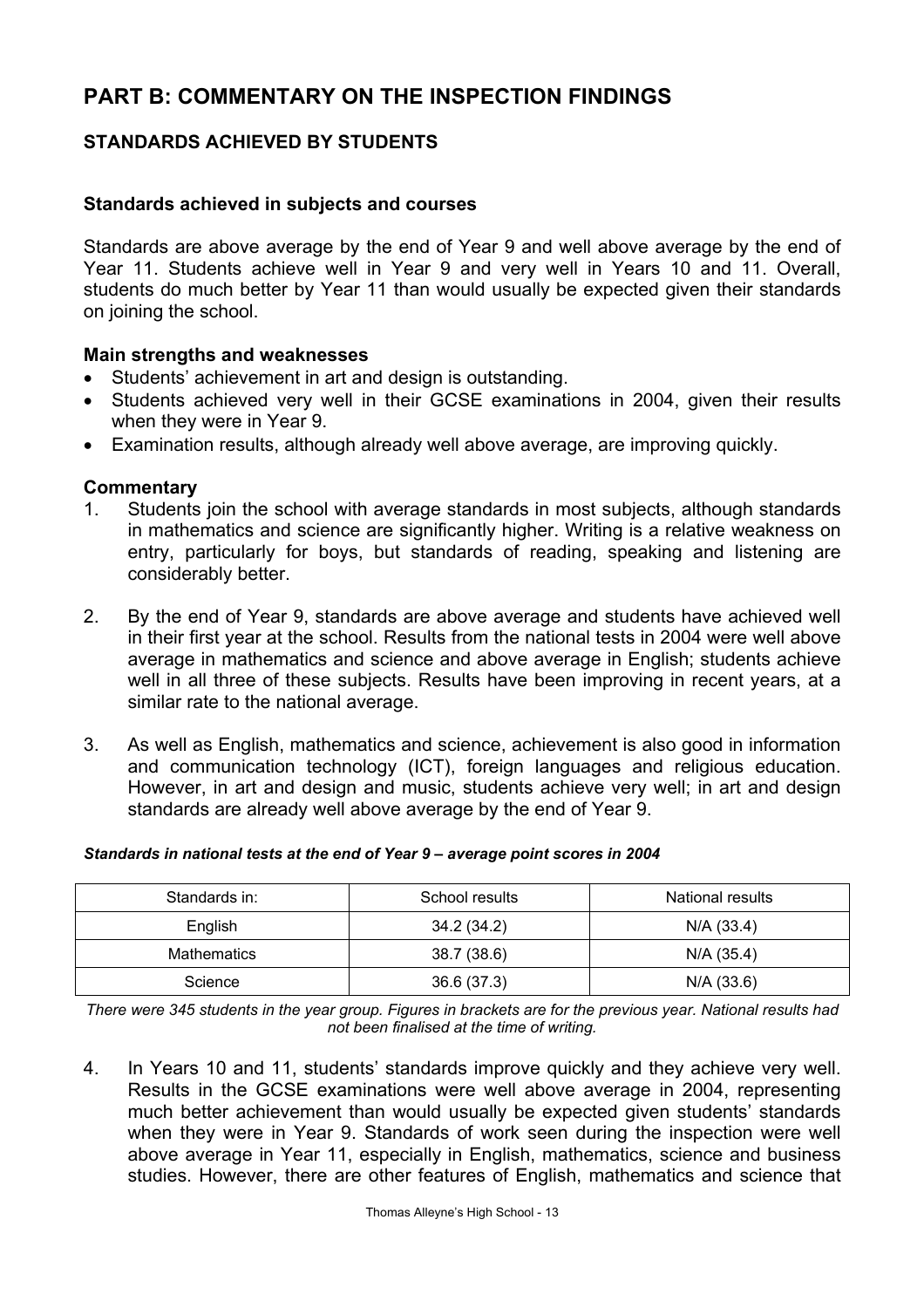are particularly noteworthy, and which add to students' achievements in these subjects. In English, most students study for English literature alongside their English GCSE and results are among the best in the school. In mathematics, students also study for statistics GCSE and AS modules in mathematics. In science, a very high proportion study three separate sciences in the same amount of time usually allocated to two sciences, yet results are still significantly better than the national average for these subjects.

5. The highest standards in the school are found in art and design and music; achievement is very good in music and outstanding in art and design. These standards are reflected in the GCSE results. The results in art and design are particularly outstanding; large numbers study the subject each year and it is rare for a student to gain less than a grade C. In 2004, the proportion gaining an A\* in art and design was over five times the national average.

#### *Standards in GCSE/GNVQ examinations at the end of Year 11 in 2003*

|                                                       | School results | National results |
|-------------------------------------------------------|----------------|------------------|
| Percentage of students gaining 5 or more A*-C grades  | 66 (68)        | 52 (52)          |
| Percentage of students gaining 5 or more A*-G grades  | 97 (97)        | 89 (88)          |
| Percentage of students gaining 1 or more A*-G grades  | 99 (99)        | 96 (96)          |
| Average point score per student (best eight subjects) | 40.0 (41.0)    | 34.9 (34.7)      |

*There were 319 students in the year group. The percentages include the equivalent GCSE grades obtained in GNVQ assessments. Figures in brackets are for the previous year.* 

- 6. Achievement is better in Years 10 and 11 than it is in Year 9 because of the improvement in achievement in several subjects. In geography, history, physical education and design and technology, for example, achievement is satisfactory in Year 9, but good in Years 10 and 11. In all years, the level of achievement reflects the quality of teaching that students receive; where teaching is good, achievement is good.
- 7. In all years, there are few differences between the achievements of different groups of students. Girls gained better results than boys in their GCSE examinations in 2004, but they were further ahead when they were in Year 9, so the difference is not down to girls making progress more quickly than boys. However, the school takes the difference in standards between boys and girls seriously and made inroads into the deficit over recent years using several different approaches, such as holding talks for fathers on how they can help their sons. The school takes equally seriously the performance of students according to their ethnic background, despite there being very few students who are not of white-British origin. The school's analysis shows that these individuals do at least as well as their peers.
- 8. The achievement of students with special educational needs is very good. Students improve rapidly in reading and spelling because of the well-planned support, and they achieve very well in meeting the targets of their individual education plans. Students reach high standards in work leading to the certificates in agriculture, horticulture and building. They also do very well in the GCSE examinations.
- 9. Standards in the basic skills of language, literacy, mathematics and ICT are above average. Nevertheless, standards of writing could be better across the school, especially for boys. Many students, boys in particular, make mistakes in their written work in Year 9. In Years 10 and 11, the same errors are costing students marks in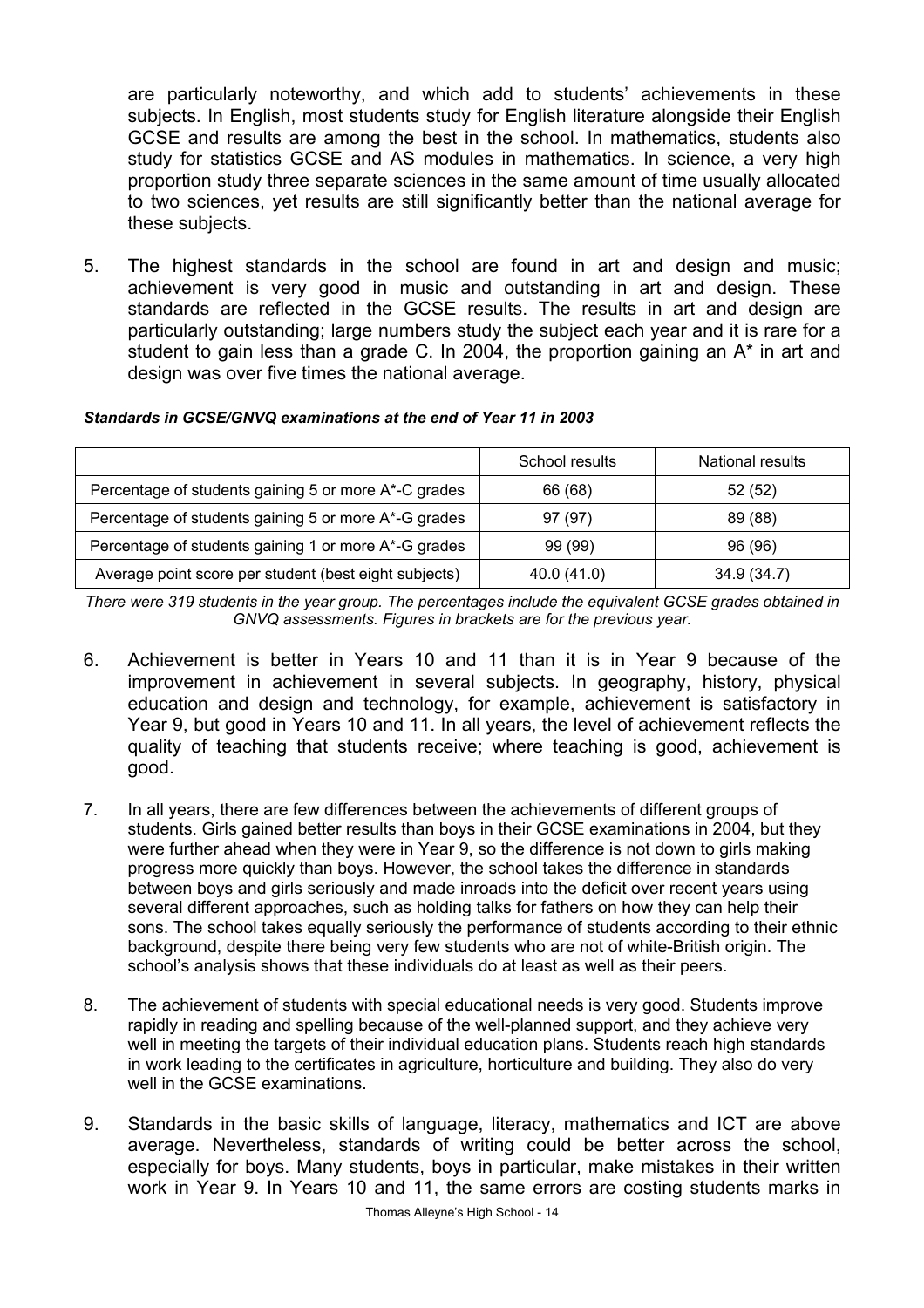their coursework in those subjects where their spelling, punctuation and grammar are not corrected.

10. Standards and achievement have improved significantly since the previous inspection; in particular, GCSE results are improving rapidly as a result of the school's emphasis on continually trying to improve, as stated in its long-term plan 'a grade above'. The targets set by the school are very demanding, yet year on year the school is able to rightfully celebrate its success.

# **Sixth form**

Standards are above average and students are achieving well overall.

# **Main strengths and weaknesses**

- Students achieve very well in many of the subjects they study.
- Results overall are only above average, as students study fewer subjects than is usually the case.

# **Commentary**

11. Results in the 2004 A-level examinations were above average overall. This represents a good level of achievement given students' standards on joining the sixth form. However, the school's approach to the sixth form curriculum is different from most other schools. Almost all students study for only three A-levels, rather than the more usual four including general studies. This means that, although students tend to do very well in individual subjects, their total points score is lower than might be expected in other schools. This policy of restricting the number of subjects studied has no detrimental effect on the students; they still gain places at the universities of their choice, including Oxford and Cambridge, as their grades in their three subjects are often well above average. It does mean, however, that students' experiences can be widened by taking part in other activities, such as community service.

|                                          | School results | <b>National results</b> |
|------------------------------------------|----------------|-------------------------|
| Percentage of entries gaining A-E grades | 97.7 (97.1)    | 92.3(92.3)              |
| Percentage of entries gaining A-B grades | 43.4 (43.2)    | 36.2 (35.6)             |
| Average point score per student          | 281.2 (272.9)  | 265.2 (258.2)           |

#### *Standards in GCE A/AS level and VCE examinations at the end of Year 13 in 2003*

*There were 149 students in the year group. Figures in brackets are for the previous year.* 

- 12. Results for males were better than those for females in 2004. However, this is not part of any long-term pattern; the situation was reversed in 2002 for example, and standards were above average for both males and females in 2003. Each year's results show that students do well in the sixth form and achieve better standards, overall, than would be expected given their GCSE results. Standards are now much higher than they were at the time of the previous inspection.
- 13. Thirteen subjects were inspected in detail. Standards are above average in most of these subjects, reflecting students' good achievement. However, in physics, psychology, ICT, performance studies and physical education achievement is very good; achievement is outstanding in art and design. In all subjects, the level of achievement is a direct result of the quality of teaching that students receive.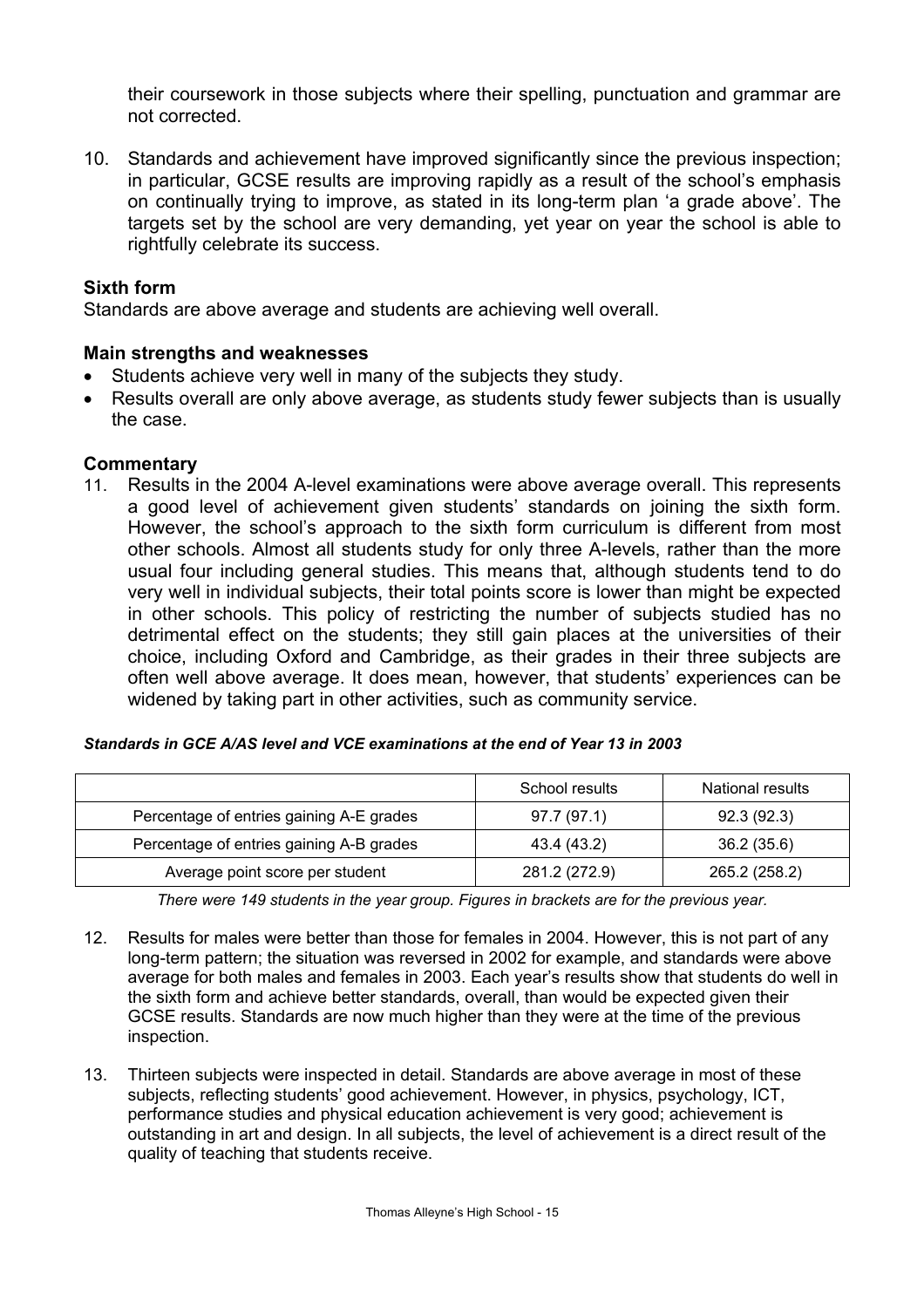14. There are many more students with special educational needs in the sixth form than is usually seen; they do very well in the A-level examinations. Last year, two students gained places at Oxford and Cambridge. Sixth form students say that the individual help they received from specialist staff led to a significant improvement in their reading and spelling.

# **Students' attitudes, values and other personal qualities (ethos)**

Students' attitudes to learning, and their attendance, are very good. Their behaviour and personal development are also very good. Provision for students' moral, social and cultural development is very good. The school successfully fosters values and personal qualities that contribute very significantly towards the success of its students' learning.

# **Main strengths and weaknesses**

- Students' very good attendance enables them to benefit from the opportunities provided by the school.
- Students come to school expecting to learn and to work hard.
- Students enjoy, and willingly participate in, clubs, extra classes, matches and school productions.
- Students relations with one another, and with adults in the school, are very good.
- Provision for students' moral, social and cultural development is very good.

- 15. Students like school life. They are glad to be at Thomas Alleyne's and appreciate the education that it provides. They are very well motivated learners who want to do well and expect to work hard. In lessons almost all students, including those with special educational needs, concentrate hard and try their best. They respond very readily to good teaching. Their attitudes are at their best when their teachers provide pace and challenge. This was the case in an art lesson that was observed during the inspection. The teacher's lively, charismatic approach encouraged students to be attentive, and to ask and answer questions very thoughtfully and seriously. Overall, attitudes to learning are very good and have a very beneficial impact on achievement. Students' willingness to learn extends well beyond responding positively in lessons. The majority of them are conscientious about completing homework and coursework. They are also very keen to take part in extra-curricular activities, and the level of participation is high. Many students are happy to stay after the school day to take part in additional opportunities for learning. Their positive attitudes significantly enhance their achievement. This is consistent across the school. Students of all ages and levels of attainment, including those who have special educational needs, show a desire to learn and are interested in their work. There are small numbers of potentially disaffected individuals. The school is very successful in providing them with a work-related curriculum that meets their needs and improves their motivation.
- 16. The school is a friendly place where relationships are very good. Students trust and respect their teachers. They support one another and work well together in lessons. They socialise very amicably out of class. Bullying and abrasive relationships are rare. Students feel very secure and free from harassment in school.
- 17. Behaviour is very good. Students are polite and helpful and behave very well in lessons. They show respect for property and are orderly when moving around the school and when gathering together at lunchtime. Their conduct reflects the school's very effective system of discipline and very good provision for moral development. Members of staff set high standards and are skilful in managing behaviour. They rarely encounter trouble in lessons because they set challenging and interesting tasks. A relatively high proportion of students have statements of special educational needs relating to emotional and behavioural problems. The school has very good procedures for identifying them and helping them to control their behaviour. It is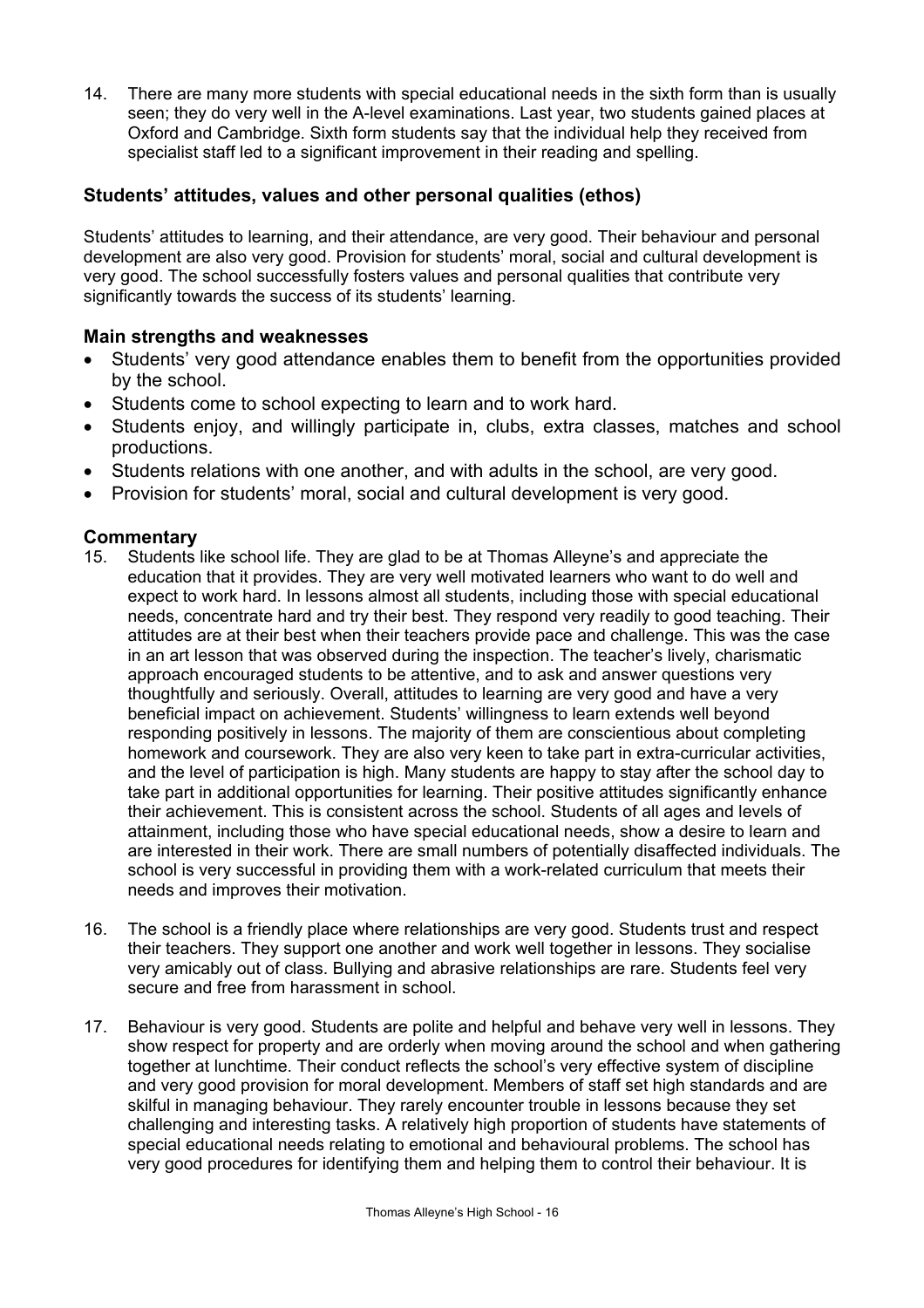also extremely successful in tackling the issue of bullying. Students agree that members of staff deal promptly and effectively with any incidents.

#### *Ethnic background of students Exclusions in the last school year*

| Categories used in the Annual School Census |  | No of<br>students on<br>roll | Number of fixed<br>period<br>exclusions | Number of<br>permanent<br>exclusions |
|---------------------------------------------|--|------------------------------|-----------------------------------------|--------------------------------------|
| White – British                             |  | 1316                         | 145                                     |                                      |

*The table gives the number of exclusions, which may be different from the number of students excluded. The number of students on roll is for the current year*

- 18. Provision for the spiritual development of students is good. Provision for their moral, social and cultural development is very good. In many areas of school life, students are encouraged to reflect on what they learn and to consider the feelings and emotions of writers, composers and artists. In religious education in particular, they are encouraged not only to consider and respect the beliefs of others, but also to reflect on their own developing beliefs and values. The weekly assembly is thoughtful and provides a good opportunity for reflection. The 'thought for the week', that teachers are encouraged to develop in class, is well designed to be relevant and topical; however, the quality of this opportunity varies and for some students this classroom reflection is cursory at best. The 'house' system within the main school provides students with very good opportunities to work together and to contribute to the success of the larger group. Students from different year groups work together on a wide variety of projects and competitions, from drama to sport, cookery to debating. This enables them to demonstrate their strengths, and to feel part of their house and develop their confidence and leadership qualities.
- 19. About the school, students are treated with respect and trusted to behave in a responsible manner. As a result they demonstrate maturity and openness towards visitors. Opportunities for them to appreciate the arts are very good and the links with professional groups expose them to high quality performances. The high level of student participation in the extracurricular performing arts clubs demonstrates their appreciation of the arts and enables them to develop their skills and confidence. Respect for the efforts of their peers was clearly demonstrated in an assembly when they sat in thoughtful silence to listen to a Year 9 violinist perform as part of their Holocaust remembrance. The Spanish tour by the school band was not only a social and cultural event, but they also had a wonderful opportunity for spiritual development whilst performing in Barcelona Cathedral. There is a good range of foreign visits and exchanges. Opportunities to appreciate the multi-cultural nature of Britain are developing, although celebration of the different cultures is not widespread.

#### **Example of outstanding practice**

#### **The school farm (part 1)**

The school has a small farm on part of its site. The farm consists of two hectares of pasture, a similarly sized conservation area, numerous vegetable plots, a pool, glasshouses, polytunnels and a range of animal houses. Students, with excellent support from teachers and the technician, care for sheep, pigs, calves, hens, ducks and rabbits.

Most importantly, the farm provides excellent opportunities for students' personal development. For example, students learn the importance of routine and the need for commitment when caring for animals; they learn to work in a team. Many regularly appear at lunchtime and after school to deal with feeding and mucking out. Students also develop confidence and self-esteem as they see their plants growing successfully and their animals flourishing. Nor are the benefits merely one-way. These animals are extremely well cared for and therefore very sociable. Rocky, the Tamworth boar – a magnificent specimen of this rare breed – grunts with obvious appreciation when another admiring visitor comes into view.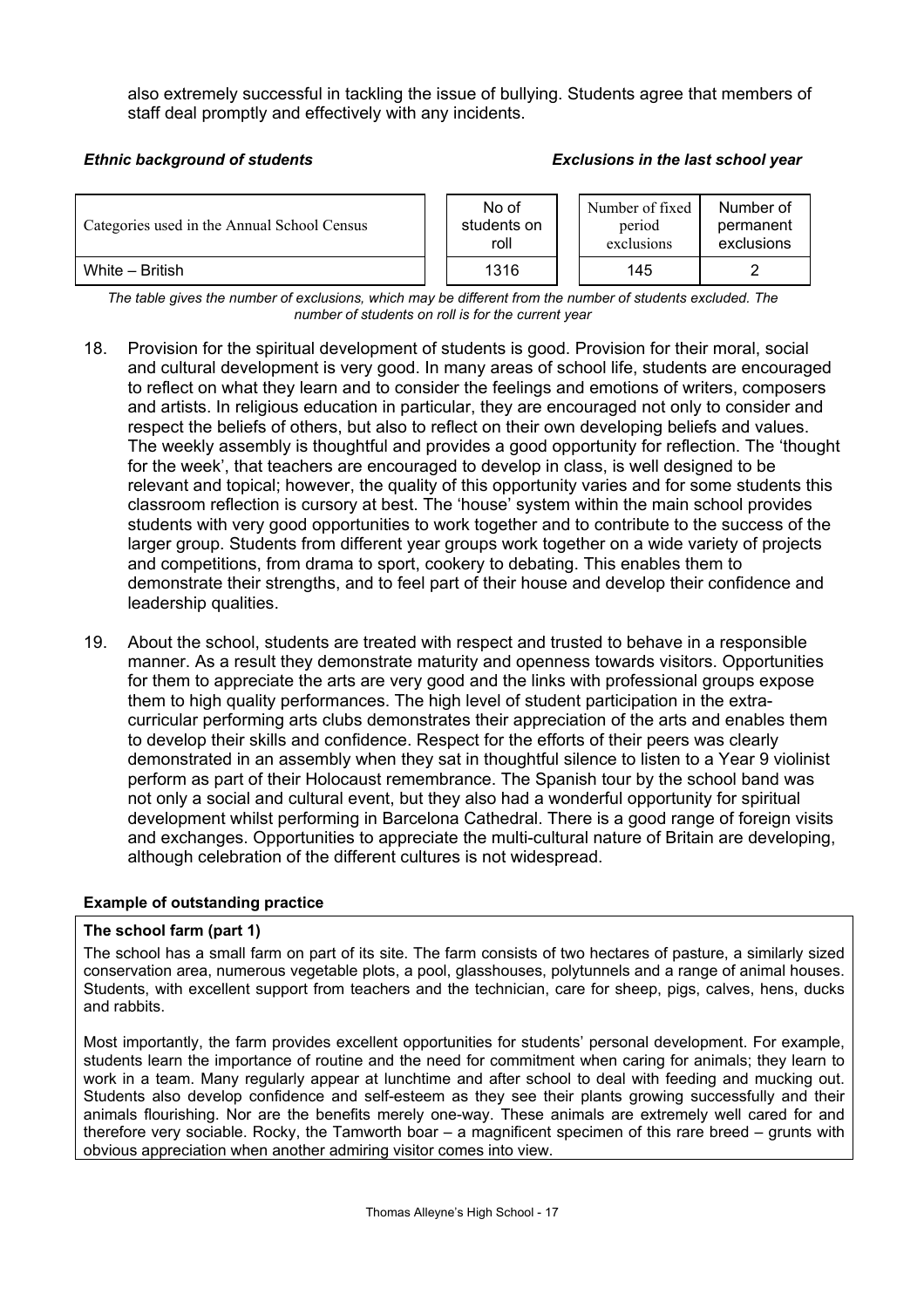20. Attendance is very good, thanks to the school's very effective procedures, and to parents' efforts to ensure that their children attend. The school's attendance rate was above the national average in the year 2003/04. This is a very good performance, bearing in mind that, unlike the majority of secondary schools, Thomas Alleyne's has no Year 7 or Year 8; normally these year groups have the highest attendance. The school is very successful in encouraging students to attend. The rate of attendance has risen in the current academic year and the incidence of unauthorised absence has fallen.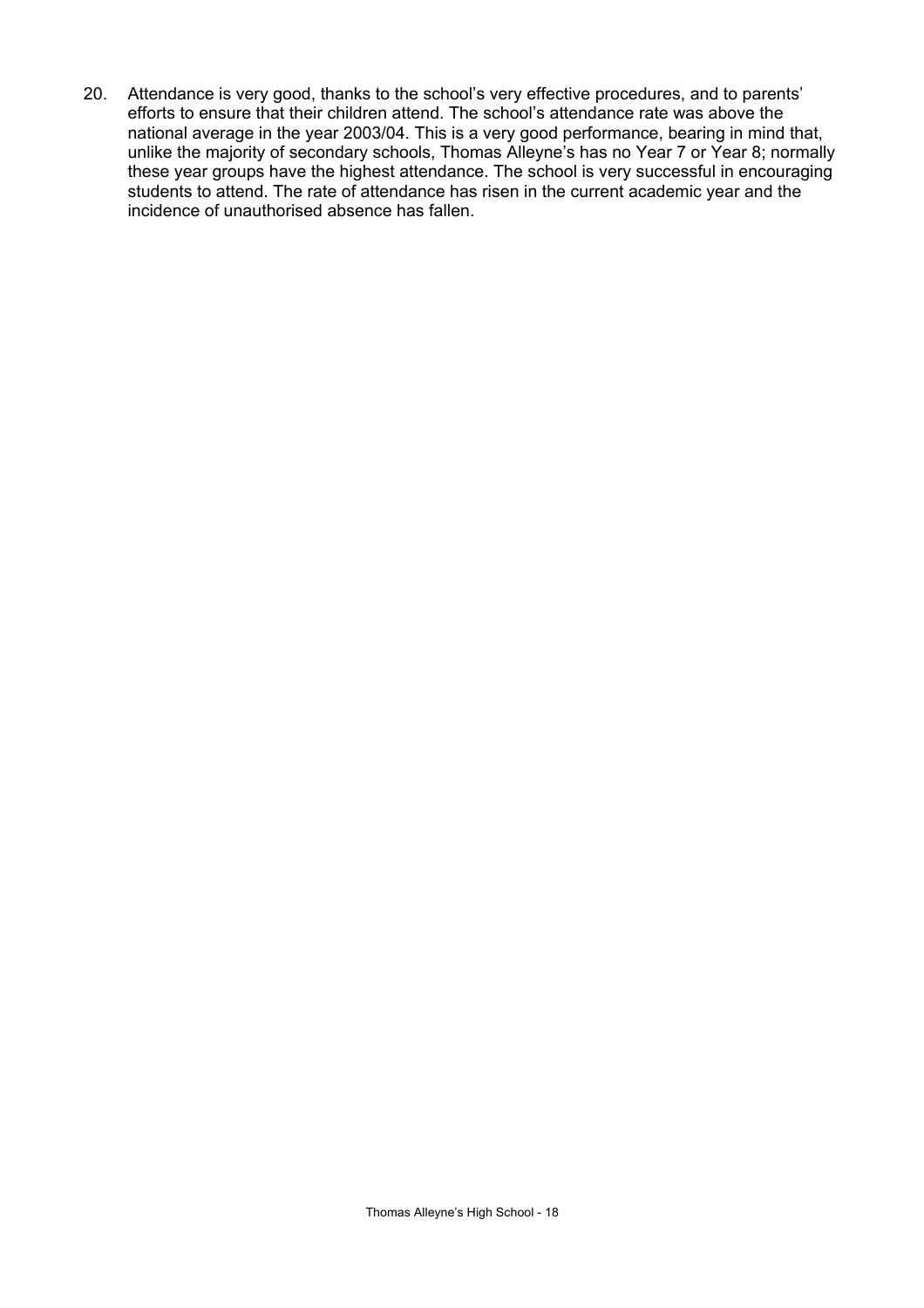#### *Attendance in the latest complete reporting year (2003-2004) (%)*

| Authorised absence |     |                    | Unauthorised absence |
|--------------------|-----|--------------------|----------------------|
| School data        | 5.5 | School data<br>1.5 |                      |
| National data      | 6.9 | National data      |                      |

*The table gives the percentage of half days (sessions) missed through absence for the latest complete reporting year.*

### **Sixth form**

Students have excellent attitudes to learning. Their behaviour is also excellent. Their attendance and punctuality are good and their personal development is very good.

#### **Main strengths and weaknesses**

- Students are mature young adults who have excellent attitudes to their learning.
- Provision for their moral, social and cultural development is very good.
- The school encourages students to become community minded and to take responsibility for the well-being of the younger students.

# **Commentary**

- 21. Students have high aspirations and show extremely positive attitudes to their work. They enjoy the subjects that they are studying. Students are keen to do well and are prepared to take responsibility for their learning. They develop and explain their ideas well. They have the confidence to tackle challenging tasks and show the necessary determination to succeed in them. Their excellent attitudes make a major contribution to their good achievement.
- 22. Students' behaviour is excellent. They respect the school's requirement that they dress in a smart and businesslike manner, and are polite and self-disciplined. They have excellent relationships with one another, with teachers and with students in the lower school. Students generally attend lessons very regularly and punctually. However, in recent months two longterm student absentees, through illness, have had an adverse impact on attendance in Year 13.
- 23. Provision for the spiritual development of the sixth form is good. Provision for their moral, social and cultural development is very good. In addition to the range of opportunities in the main school, students are encouraged to become community minded and to take responsibility for the well-being of the younger students. As trained counsellors, they lead the work of the ABC group that provides a listening ear, and they offer support as mentors, in lessons such as modern foreign languages, and in the paired reading scheme. Students involve themselves in all aspects of school life and support extra-curricular clubs in coaching and leadership roles as well as being part of the team. This enables them to provide positive role models for the younger students and to grow in confidence and maturity. In many subjects they are encouraged to reflect on their success and to celebrate within the group. They demonstrate a sense of achievement that encourages their motivation and self-belief. The lack of core religious education in the sixth form reduces the opportunity for students to reflect on their own beliefs and values and to exchange views on ultimate questions. A growing number of students, however, are following the psychology course and this is enabling them to develop an understanding of society today.

# **QUALITY OF EDUCATION PROVIDED BY THE SCHOOL**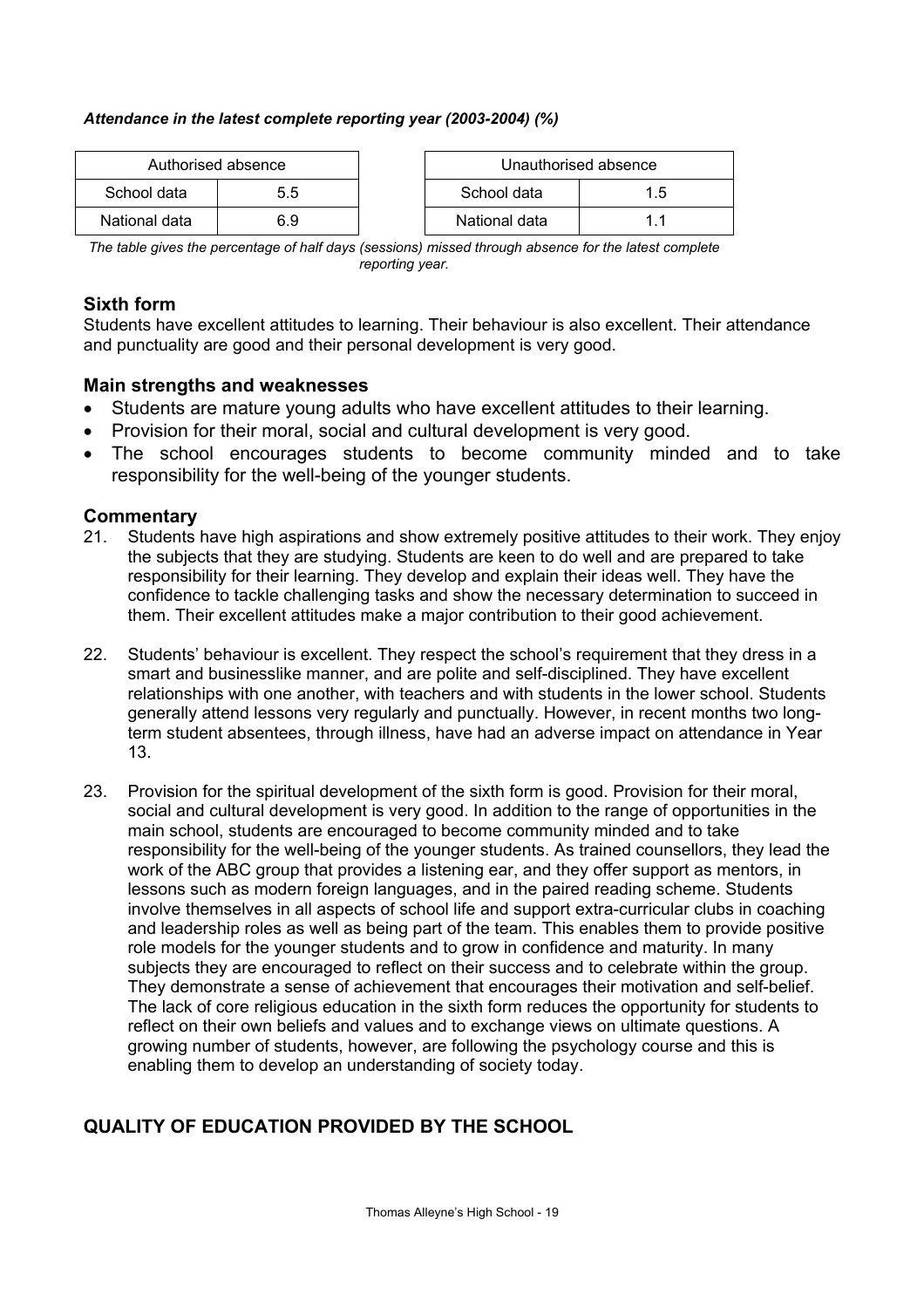The school provides a **very good** quality of education. Teaching, learning, the curriculum and links with parents are all very good.

# **Teaching and learning**

Teaching and learning are very good overall; they are good in Year 9, and very good in Years 10 and 11. The quality of assessment of students' work is good.

# **Main strengths and weaknesses**

- Teachers have an excellent knowledge of their subject and examination requirements.
- There is consistently very good control of behaviour.
- The teaching of art and design is outstanding.
- Teachers do not pay enough attention to basic errors in spelling, punctuation and grammar.

# *Summary of teaching observed during the inspection in 218 lessons*

| Excellent | Very good | Good     | Satisfactory | Unsatisfactory | Poor | Very poor |
|-----------|-----------|----------|--------------|----------------|------|-----------|
| 13 (6%)   | 66 (30%)  | 94 (43%) | (19%)<br>41  | 4 (2%)         |      |           |

*The table gives the number of lessons observed in each of the seven categories used to make judgements about lessons; figures in brackets show percentages where 30 or more lessons are seen.* 

- 24. In Year 9, teaching is satisfactory in geography, history, design and technology and physical education; it is at least good in all other subjects and is very good in art and design and music. In Years 10 and 11, teaching is at least good in all subjects and is very good in art and design, ICT, music and business studies. However, when taken as a whole, because of the consistency in the quality of teaching, the provision that the school makes for the teaching of English, mathematics and science is very good, and is outstanding in art and design.
- 25. The proportion of lessons that are taught to a good or better standard is much higher than the national average. This reflects the high degree of consistency that the school has accomplished in the quality of teaching it provides; a merely satisfactory lesson is very much in the minority in this school. There are no really significant areas of weakness in the teaching, but there are some very strong aspects indeed.
- 26. The real strengths in the teaching are best illustrated by the differences in quality between the good teaching in Year 9 and the very good teaching in Years 10 and 11. Teachers in Years 10 and 11 have an excellent knowledge, both of their subject and the examination criteria for GCSE. They also know their students very well because of the very good academic monitoring that is carried out. This allows them to plan lessons which they know will really test the students, at whatever level of attainment they might be. It also means that teachers can plan activities in lessons that improve students' examination techniques and guide them in their coursework to make sure they gain the most marks. As a result, students learn far more than is usually the case and achieve very well.
- 27. In contrast, teachers in Year 9 do not know their students as well as they do those in Years 10 and 11. This is partly because the students have only just arrived at the school, but also because teachers' understanding of the level at which students are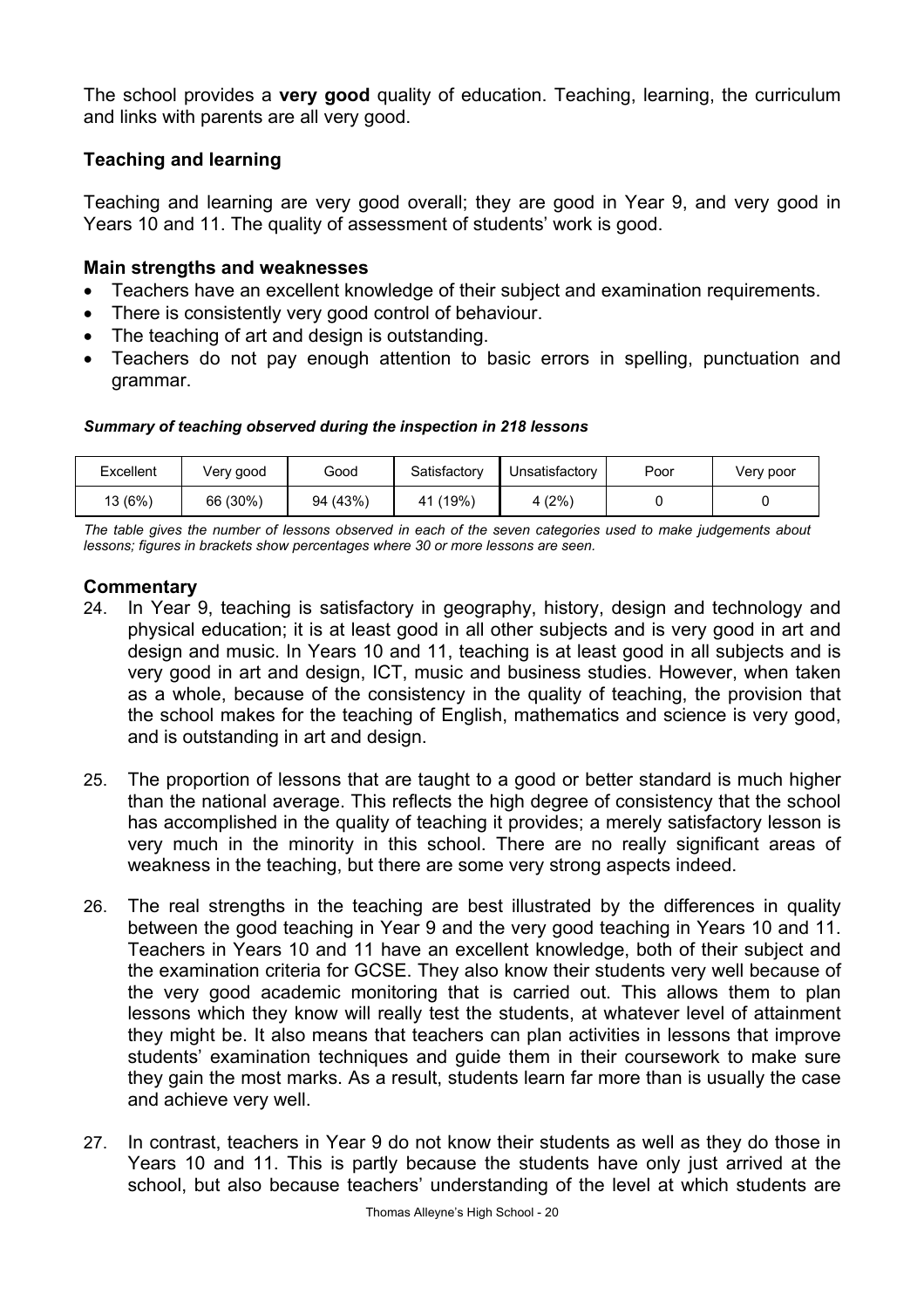performing, in terms of National Curriculum levels, is much less secure. This means that teachers are unable to plan to meet individuals' needs quite as well as they do further up the school, so expectations are not quite as high. Nevertheless, these aspects of teaching are still good and better than are usually seen; they are just not the same as the very good quality in Years 10 and 11. The result is that students make good gains in their knowledge, skills and understanding.

- 28. Irrespective of the year group, there are two features of teaching which are consistently very good: the pace of lessons and the management of behaviour. Lessons move along at a brisk pace, so students cover a lot of work in a single lesson; they are kept busy by having a range of activities that mean they do not become bored by spending too long on a single task. Whilst this approach helps to keep students concentrating hard, it is backed up by teachers' very good control and insistence on high standards of behaviour. It is very rare for a student to misbehave in lessons, because they are aware of the consequences and know that any actions threatened will be carried out. In consequence, students develop very good habits of hard work, both independently and with others.
- 29. The teaching of students with special educational needs is very good by the specialist staff, so students with special educational needs learn very well. Teachers and support assistants know students very well and relationships are excellent so that students want to learn, and have very good attitudes to their work. Teachers plan a wide variety of activities and use an appropriate selection of resources to sustain students' interest. They have high expectations of how well students can learn and this boosts students' confidence in their own abilities.

#### **Example of outstanding practice**

#### **Planning and using resources in art and design and ICT**

One of the main reasons for the outstanding teaching in art and design is down to the excellent planning. All teachers use a common approach to lesson plans that are highly detailed and based on an eleven-point process for development. This means that students are given exceptionally good, detailed, written guidance on how to structure their work and how to write their notes and essays. This quality of guidance ensures that all students know exactly what they should be doing, how to improve, and what to move onto next, at all points in their work. A similar approach is used in ICT where the students are supported by a superb series of work booklets that tell the students exactly what is to be learnt, and how they are to learn it. Students' independent learning skills are improved significantly by being able to access these booklets on-line from their own homes, so they can carry on their classwork in the comfort of their own homes.

#### *Assessment*

- 30. Assessment is good, overall. The school ensures that it has as much information as it can on students when they enter the school and supplements this with its own tests. This information is then used to ensure that every student is given the appropriate support and placed in the correct set.
- 31. Extensive information is held centrally and the school uses this effectively, through both subject teachers and form tutors, to track progress and intervene if a student is falling behind or in need of extra help. All teachers know which students have special educational needs and provide well for them, but gifted and talented students are not centrally and clearly identified and so teachers' provision for the latter, in lessons, is less individually tailored.
- 32. Marking and feedback to students in subjects are generally good, apart from in art and design and ICT where they are outstanding so that students are exceptionally clear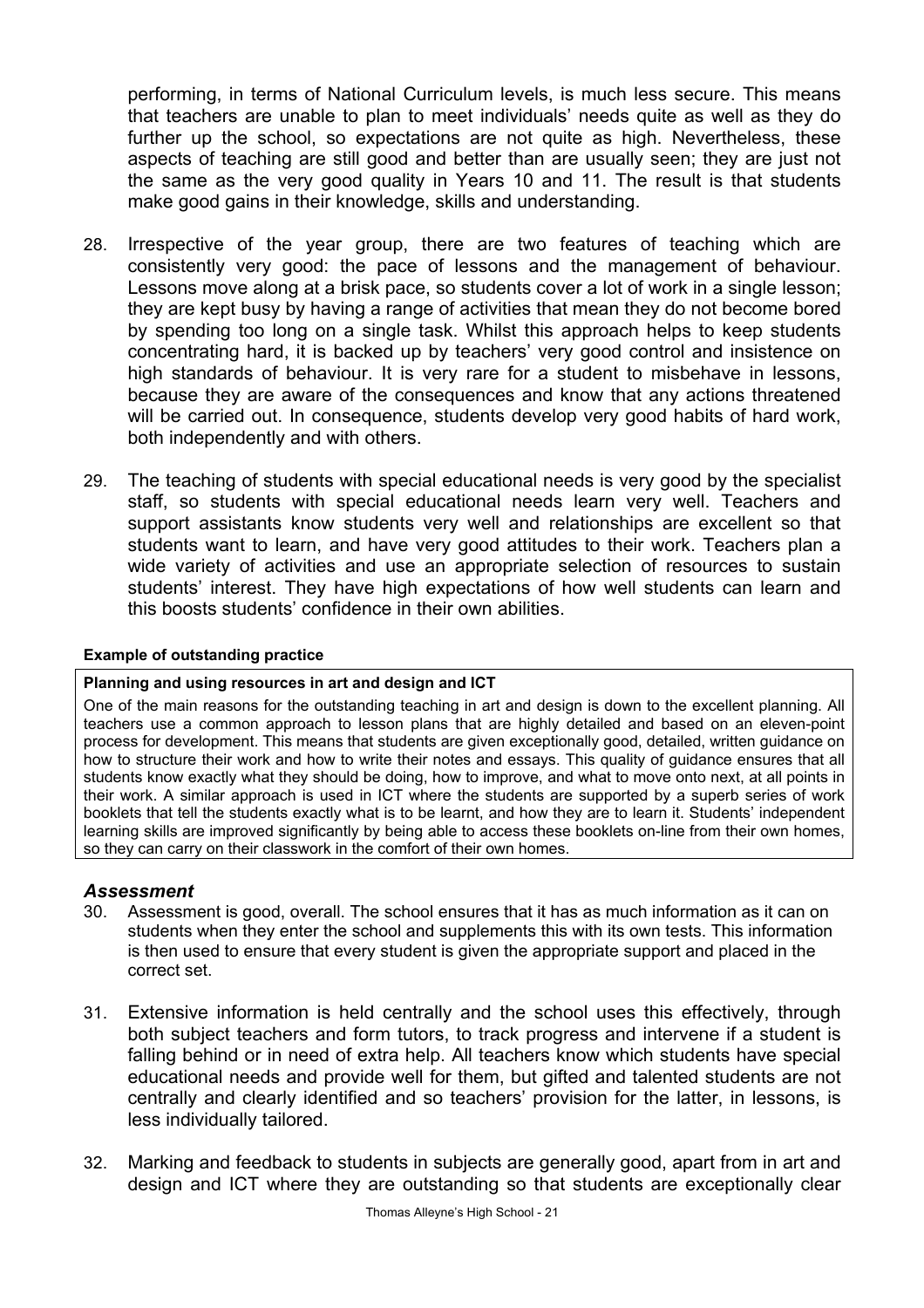about what they need to do to improve their work. In citizenship, design and technology, geography and history marking and feedback are satisfactory, but tend to be too congratulatory rather than identify areas for improvement. The correction of basic errors in spelling, punctuation and grammar is one of the weaker areas of marking, with teachers often paying insufficient attention to ensuring written work is of the same standard as the subject content.

33. The assessment of students with special educational needs is very good. In individual support sessions, teachers give instant feedback on how well students are doing and this helps them to learn more quickly. Appropriate use is made of information from the middle schools to plan for students starting at the high school, and regular testing after their arrival enables staff to pinpoint weaknesses that can then be corrected. Teachers work hard to produce subject individual education plans, though occasionally targets are too general to be easily measurable. The co-ordinator has made a good start in involving students in assessing their own achievement, and this helps them to realise what they should do to improve.

# **Sixth form**

Teaching in the sixth form is very good and brings about very good learning. Procedures for, and use of, assessment are good.

# **Main strengths and weaknesses**

- Teachers' excellent knowledge of their subjects ensures students achieve very well in lessons.
- The assessment of students in English is unsatisfactory.

# **Commentary**

- 34. The same strengths in the teaching found in the main school are also apparent in the sixth form. Teachers possess an excellent knowledge of their subjects and of the examination requirements that enables them to target lessons at specific elements of the syllabus, so maximising their students' potential. Teachers regularly praise students throughout lessons, while at the same time pushing them to greater efforts. The students' mature attitudes to work ensure there is no silliness in lessons and that studies are taken seriously; this allows teachers sufficient time in lessons to get around each of the students and provide them with individual feedback on their work.
- 35. In general, the lack of any reason for teachers to spend time getting students down to work means that lessons go along at a very good pace and students learn a lot in a short time. However, sometimes the teacher talks for too long and the students start to let their concentration wander; on other occasions they simply carry on working on their own.
- 36. Procedures for, and use of, assessment are good overall, but they are excellent in art and design. Teachers generally have good information on their students and use this well to point them in the direction of improvement. In English, however, marking of work, assessment in lessons, and feedback to students are all unsatisfactory, because the assessment is not based sufficiently on the examination criteria. Students are not aware of how well they are doing, what they need to do to improve and what will be expected of them in an examination.

# **The curriculum**

The curriculum is **very good**. The curriculum is good in Year 9 and very good in Years 10 and 11. There is an excellent range of extra-curricular clubs and activities. The match of teachers to the curriculum is excellent. There is sufficient accommodation and very good resources.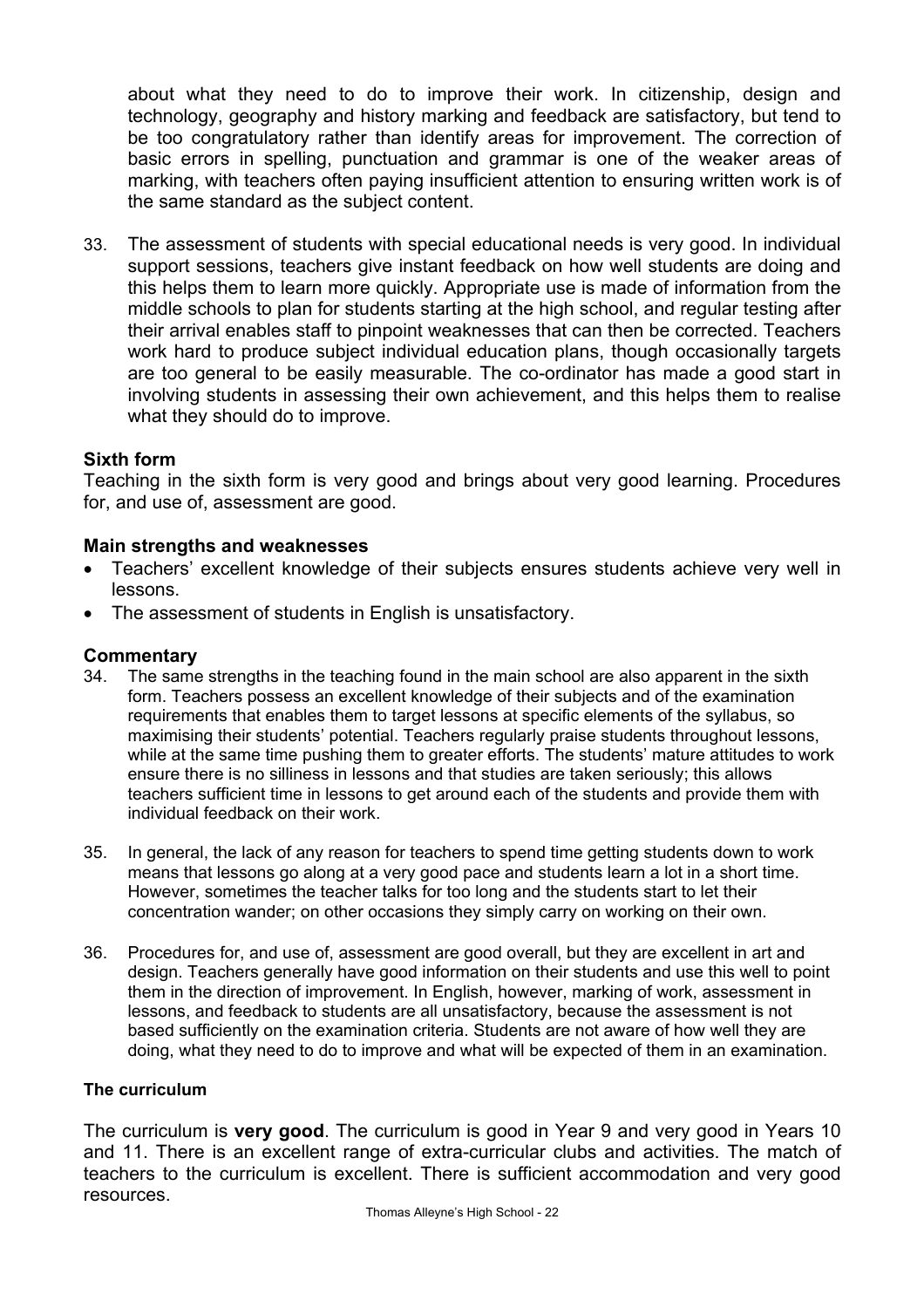# **Main strengths and weaknesses**

- There is a wide range of subjects available in Years 9 to 11 and excellent provision for extra-curricular activities.
- Provision for gifted and talented students is very good.
- Form time is not used consistently, resulting in the school not providing a daily act of collective worship.

- 37. The curriculum has good breadth in Year 9; all students are taught drama which is the main vehicle for delivering the personal, health, citizenship and social education (PHSE) programme. Students all study two modern languages. In design and technology, students start their specialisms from the beginning of Year 9.
- 38. There is a very good range of subjects in Years 10 and 11. About 70 students study the three separate sciences with the rest of the year groups following the combined science GCSE. Students can also choose to study rural and environmental science to GCSE level. All students study for the short-course in religious education and the top 70 students take the full GCSE in the same time. There is very good provision for students to take their GCSEs early; for example 70 students take GCSE mathematics in November of Year 11 with the vast majority gaining the highest grades. They then study statistics and AS-level mathematics for the remainder of Year 11. A very good option programme offers a wide range of subjects, including vocational accreditation in manufacturing and tractor driving. The school has used its specialist status very well to enhance the curriculum, such as new technology courses in Years 10 and 11, and this enables the different learning needs of students to be more adequately addressed. Other subjects have also improved their curriculum by making links with other schools and sharing good practice.
- 39. The school has an innovative approach to ensuring that the needs of individuals are met. In ICT, for example, students in Years 10 and 11 who are not studying for a GCSE have their needs individually assessed and then are sent to a local college for intensive training in these aspects; this is on top of their National Curriculum entitlement. Careers education is now taught in the evenings, with parents accompanying their children so that together they can work out the best strategy for each student's future. Parents and students both find this approach very effective.
- 40. Form time each day is used inconsistently; some teachers use the time productively to discuss topical or moral issues, while others do little other than record attendance; it results in some students not participating in a daily act of collective worship. There is a satisfactory programme for teaching PHSE.
- 41. The programme of work in literacy and numeracy for lower attaining students when they enter the school is effective in enabling students to improve their basic skills. Additionally, students are generally provided with a good range of other opportunities to develop their skills, although there is inconsistency across the departments on how to improve students' writing. Students with special educational needs have access to the same very good curriculum as other students and to all areas of the school's activities.
- 42. The provision for students with special educational needs is very good. The school places a strong emphasis on helping students to improve their English and mathematical skills. Year 9 students who need extra support attend literacy and numeracy classes during some registration times and special educational needs tutors offer very good support in one-to-one and small group lessons. Students requiring extra attention are taught in small groups in the main school and this enables them to do very well in the GCSE and certificate examinations. Teaching assistants give very good support in lessons and this helps students learn rapidly. An excellent provision for students with learning and behavioural difficulties is the vocational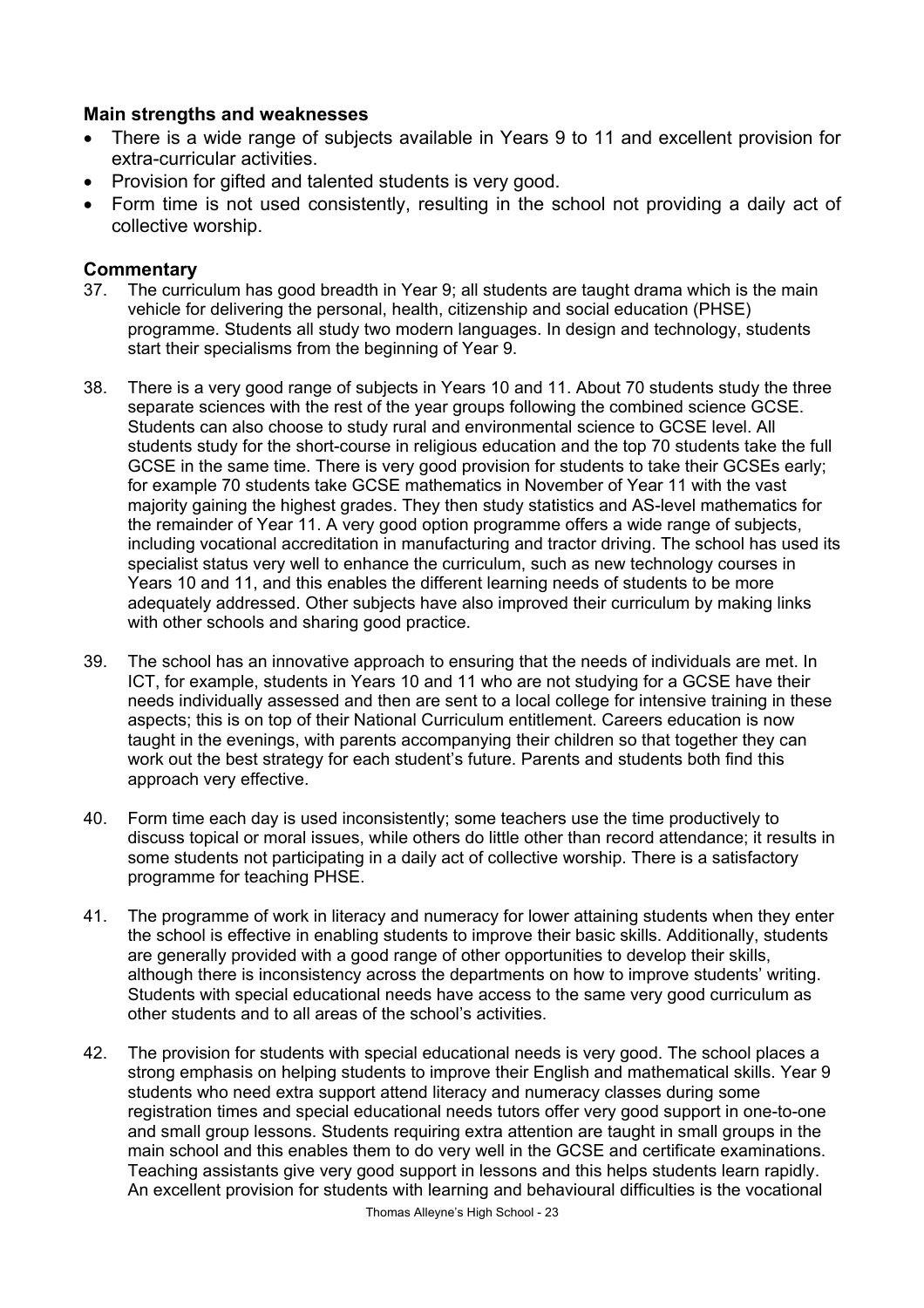rural science course. This prepares them for life after school and teaches them valuable practical skills. The course is exceptionally well organised and the teaching is outstanding.

- 43. There is an extensive programme for gifted and talented students, which has a significant impact on their achievement, particularly for those identified as being talented. Those who are particularly gifted can study for extra GCSEs, or start their AS-level studies early in some subjects. The opportunities for students to participate in clubs and other activities during and beyond the school day are outstanding. Every day there is a large number of different activities on offer to the students, including the opportunity to study for extra examinations and make a real difference to life for others, such as improving the environment or organising the supply of 'Aqua boxes' for the Tsunami Appeal. Participation in sport and the arts is exceptionally high. There is excellent provision for extra-curricular sport. Mass participation is facilitated through the house competitions, while the school teams reach very high standards at all levels. Many students benefit from professional connections with the Birmingham Conservatoire, the BBC, the RSC and the Royal Opera House. These programmes are recognised through the school being awarded Sportsmark and Artsmark.
- 44. The teachers are exceptionally well qualified to teach their subjects, because so many of them teach to A-level as well. All subjects are taught by specialists and their knowledge of their subjects, and of the GCSE criteria for assessment, makes a major contribution to the very good teaching. The school also has very good support staff; technical support is of a high quality so computers, equipment and apparatus do not break down. In consequence, teachers have confidence in the resources they use. The resources themselves are of very good quality, with an outstanding resource in the school farm.

#### **Example of outstanding practice**

#### **The school farm (part 2)**

The major function of the school farm is to provide facilities for courses in GCSE rural science, NVQ agriculture and GCSE, AS and A-level environmental science. Hence the farm enables the school to offer its very wide range of curricular opportunities in Years 10 to 13. However, the importance of the farm to the school extends well beyond the bounds of the curriculum. It provides an opportunity outside lessons for those who wish to work in agriculture and horticulture, or even veterinary science, to practise the skills that will be required.

# **Sixth form**

The curriculum is very good with the same excellent range of extra clubs and activities as there are for the main school. The sixth form has a very good match of teachers to the needs of the curriculum; resources are very good and accommodation is satisfactory.

#### **Main strengths and weaknesses**

- There are a large number of advanced level courses available.
- The community service programme provides excellent opportunities for personal development.
- The provision for religious education is very limited which is a statutory breach.

- 45. The school is very successful in encouraging students to stay on into the sixth form. There are very good opportunities to study vocational courses to meet the wide range of interests and aspirations of students. The vast majority of students reduce their A-level work load at the end of Year 12 by focusing on three A-levels rather than four. This leads to students achieving very well in their individual subjects, while giving them time to work in the community.
- 46. The community education programme, which is compulsory for all students, provides an outstanding opportunity for students to 'give something back' to the local community. Each student organises their own activities which include working in charity shops, helping the town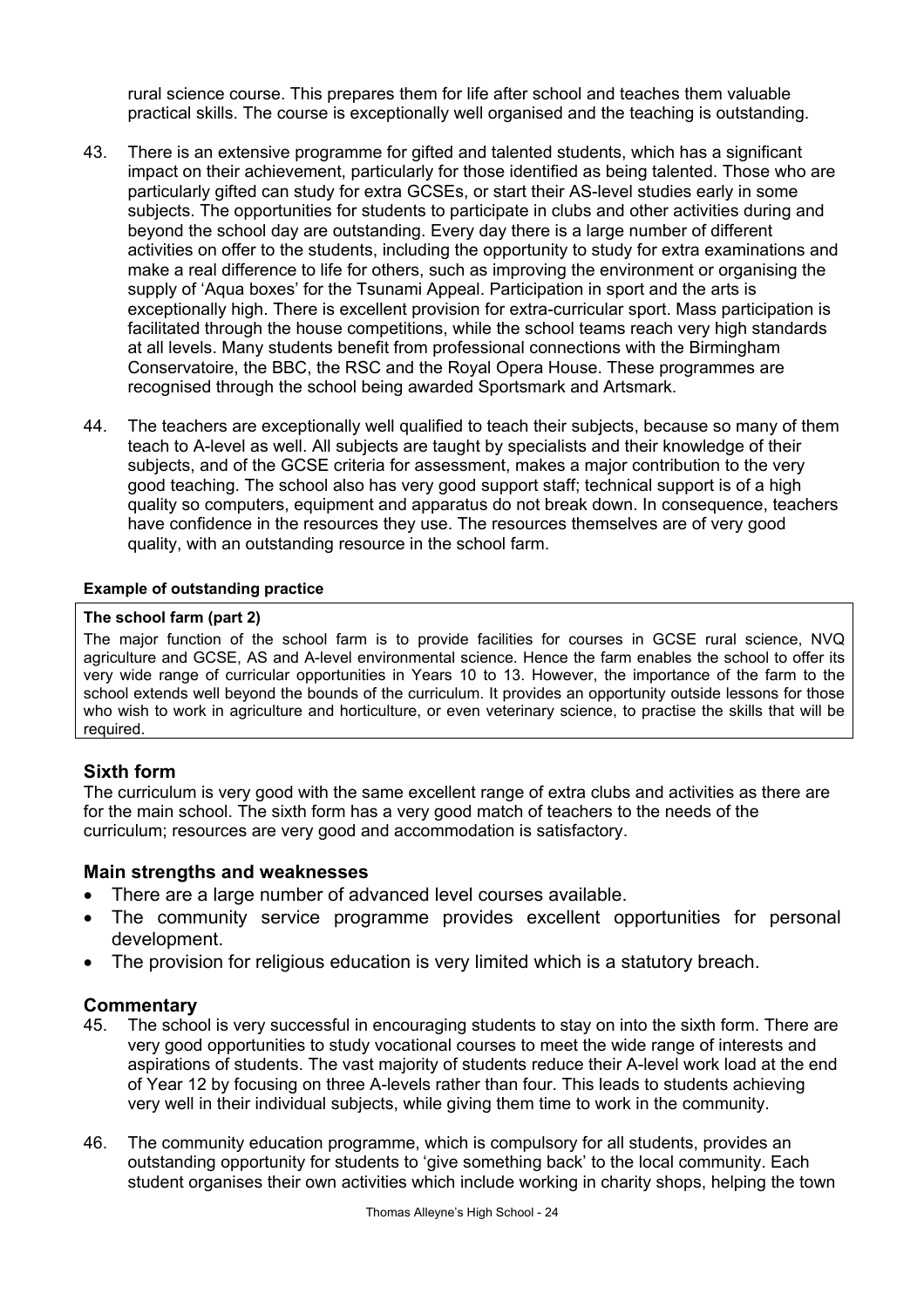with the 'Britain in Bloom' competition, helping in local schools, sports coaching and helping with the Duke of Edinburgh Award. These are, however, just a few of the examples of the activities that students choose to do; even though it is compulsory, the students thoroughly enjoy their activities and most go far beyond the expected minimum. All students also undertake work experience in each year.

47. The extensive range and number of extra clubs and sports enables students to develop skills and broaden their experience. Students are prepared well for their next stage of learning through a satisfactory careers programme and good links with universities and colleges. The school does not, however, provide religious education for all students.

# **Care, guidance and support**

The school provides students with good support and guidance and has very good arrangements for taking account of their views. Provision for students' health, safety and welfare is very good. The quality of personal and social education and careers guidance is satisfactory.

# **Main strengths and weaknesses**

- The school's house system provides students with very good pastoral care.
- Very good relationships between staff and students enhance the effectiveness of the school's provision for personal guidance.
- The school monitors and supports students' personal development very well.
- The school has extensive arrangements for seeking out and taking account of students' views.

- 48. The school is a caring community where students' health, safety and well-being have a high priority. Its formal health and safety policy covers all aspects of school life, and is backed up by clear procedures and good practice. It makes very good provision for risk assessment, first aid and child protection. The governing body has oversight of, and appropriate involvement in, aIl these issues. The school is very aware of how good pastoral care underpins academic progress, and has created systems that successfully link the pastoral and academic areas of its work.
- 49. The school delivers very good quality care through a house system, with the head of house having oversight of support and guidance to students in his or her house. This provides very good continuity of care. The heads of house are experienced and effective in dealing with problems, and therefore inspire the respect of members of their house. Heads of house and form tutors work well together as a team. They meet regularly to discuss students' welfare and progress. The house system is also very effective in creating bonds between students in different year groups and encouraging them to support and help one another. Individuals feel valued as members of a team, and are keen to work hard and do their best out of loyalty to their colleagues.
- 50. Arrangements for monitoring students' well-being are very good, and as a result students receive appropriate and effective day-to-day guidance. Heads of house and form tutors know individuals well and follow their progress closely on an informal basis. They have very good relationships with their tutees, who therefore feel comfortable about asking staff for help. The school makes very good arrangements for peer support. Members of the sixth form run a very well organised anti-bullying campaign (ABC). They act as official befrienders to Year 9 forms, supervise a quiet room at lunchtime, and offer a confidential support service. Students have a very high opinion of the work of the ABC. They say that they would go to it if they had any worries about being bullied.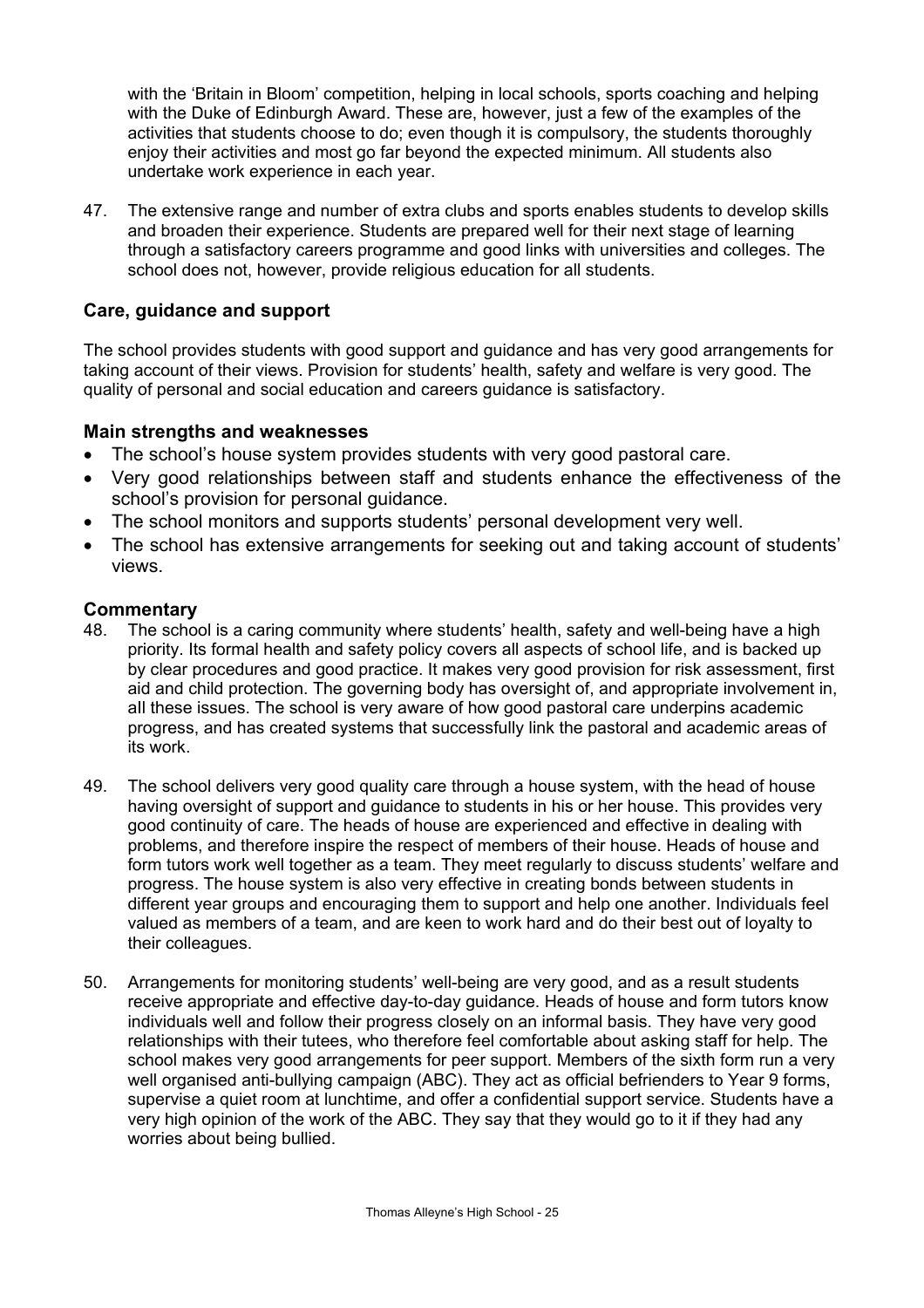- 51. The school has very good formal systems for tracking students' overall progress. Pastoral staff keep detailed records of their attendance, behaviour and achievements, and these provide them with effective tools for monitoring students' well-being. Homework planners, known as 'link books', are also a very valuable source of information. By checking them on a regular basis, tutors, heads of house and senior managers get a very good picture of students' attitudes to learning and involvement in school activities. These procedures enable members of staff to identify individuals who are not making adequate progress. There are very good arrangements for students who need extra support. The school works closely with outside agencies over the provision of specialist help for individuals with serious problems. It gives very good care and guidance to students with special educational needs and to 'looked after' children.
- 52. Students are satisfied with the guidance and support that they receive regarding their academic work. They think that it is helpfully assessed, and they feel free to ask their teachers for help when they find tasks difficult. Students are justified in having positive views. The school makes good arrangements for monitoring and supporting their academic progress. For example, all of Year 9 and Year 11 have one-to-one interviews with their tutors in order to discuss how well they are doing and to set targets. Teachers' guidance and advice to students are founded on good assessment of their work, and give them a good understanding of how they can raise their attainment.
- 53. Staff in the special educational needs area make a very good contribution to students' personal, as well as their academic, development. They are available to advise students throughout the day and run a homework club at lunchtime, where students receive individual help in organising their work better. Annual reviews for students with statements are well planned and individual education plans are regularly reviewed, to check how well students are getting on. Staff know how important it is to boost students' self-confidence and work hard to encourage students to do their best.
- 54. The school has very good arrangements for consulting students. The governing body and senior management team are very keen to discover their collective view on major issues, and use a range of formal methods to achieve this end, such as student councils, questionnaires, and learner forums. The school responds very positively and implements reasonable proposals. It also takes seriously spontaneous requests from individuals and groups of students. Members of staff listen with care to what they have to say and, when they make a good case, take action. There are many students who have brought about changes to the running of the school, such as the use of the tennis courts for football at lunchtime.

# **Sixth form**

Students receive good support and guidance. Arrangements to promote their welfare and health and safety are very good. Students get very good opportunities to express their views and influence the running of the school. Provision for guidance on careers is satisfactory.

#### **Main strengths and weaknesses**

The school monitors students' progress closely and gives them good individual support and guidance.

#### **Commentary**

55. The standard of care in the sixth form is similar to that in the main school and shares many of its strengths. There are the same very good procedures for health, safety and welfare. The answers to the pre-inspection questionnaire suggest that a large number of students think that there is no adult in school who knows them well. However, evidence collected during the inspection did not support this conclusion. Observations and discussions indicated that, as in the main school, students have very good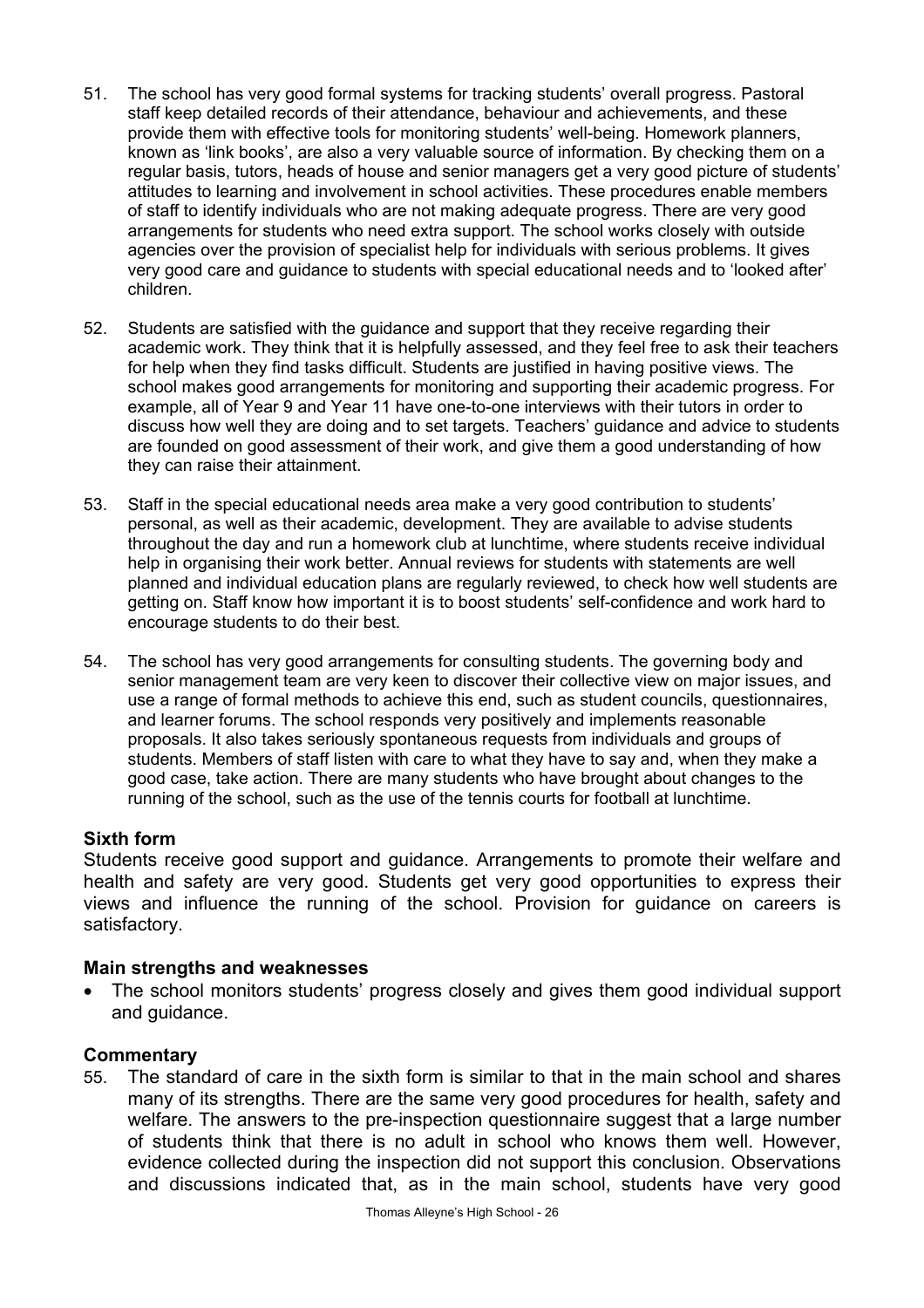relationships with members of staff. They appreciate the way teachers treat them as adults and listen with respect to their views. It is true that some students say that they would not go to a member of staff about personal problems. However, it is not that they feel that staff are unsympathetic or unapproachable; they simply think that their parents are the appropriate people to turn to about personal worries.

- 56. Students are very satisfied with the quality of academic support and guidance. They say that teachers are readily accessible and always willing to provide further explanations and help. Students correctly think that their academic progress is well monitored and that they receive constructive advice on how to improve their work. They are also right in saying that they get good support from tutors and the head of the sixth form when they are applying for university entrance.
- 57. There are very good arrangements for sounding out and taking account of students' views. Students are mature and articulate, and have the confidence to express their opinions to members of staff. Their concerns are followed up, and where justified are addressed by the school. The sixth form council has a significant impact on the life of the sixth form. For example, it requested and obtained the refurbishment of the common room at a cost of £10000.

# **Partnership with parents, other schools and the community**

The school has a very good partnership with parents and excellent links with the community. Its links with other schools and colleges are very good and enhance students' learning.

# **Main strengths and weaknesses in the main school**

- Parents give very good support to their children's learning.
- Parents are very satisfied with the school, and the school has very good arrangements for consulting them and involving them in its work.
- There are close and effective links with local middle schools.
- The school has extensive links with other high schools through its status as a specialist college and its involvement in the Leading Edge partnership.
- Links with local employers are very good and enhance students' opportunities for learning.

- 58. Parents believe that the school gives their children a good education and looks after them very well. The pre-inspection parents' meeting and questionnaire revealed high levels of satisfaction with all aspects of the school's work. Parents are very pleased with the quality of teaching and the progress that their children make. Everyone who completed the questionnaire said that members of staff expected students to work hard and do their best. Parents are least satisfied with information on progress, but even here around nine out of ten of them feel well informed about their children's learning.
- Thomas Alleyne's High School 27 59. Inspectors agree with parents' positive views of the school. They do not support the minority who think that information on students' progress is inadequate. In the view of inspectors, the school makes good arrangements to inform parents about their children's achievements and personal development. Students' link books are very effective as a means of day-to-day communication between home and school. They are well used to record a wide range of information about students' learning and the life of the school, such as homework tasks, targets, merits and notices to parents. Form tutors check link books regularly, and parents read and sign them each week. The school has very good systems for notifying families when their children are either doing particularly well, or are in danger of underachieving. It sends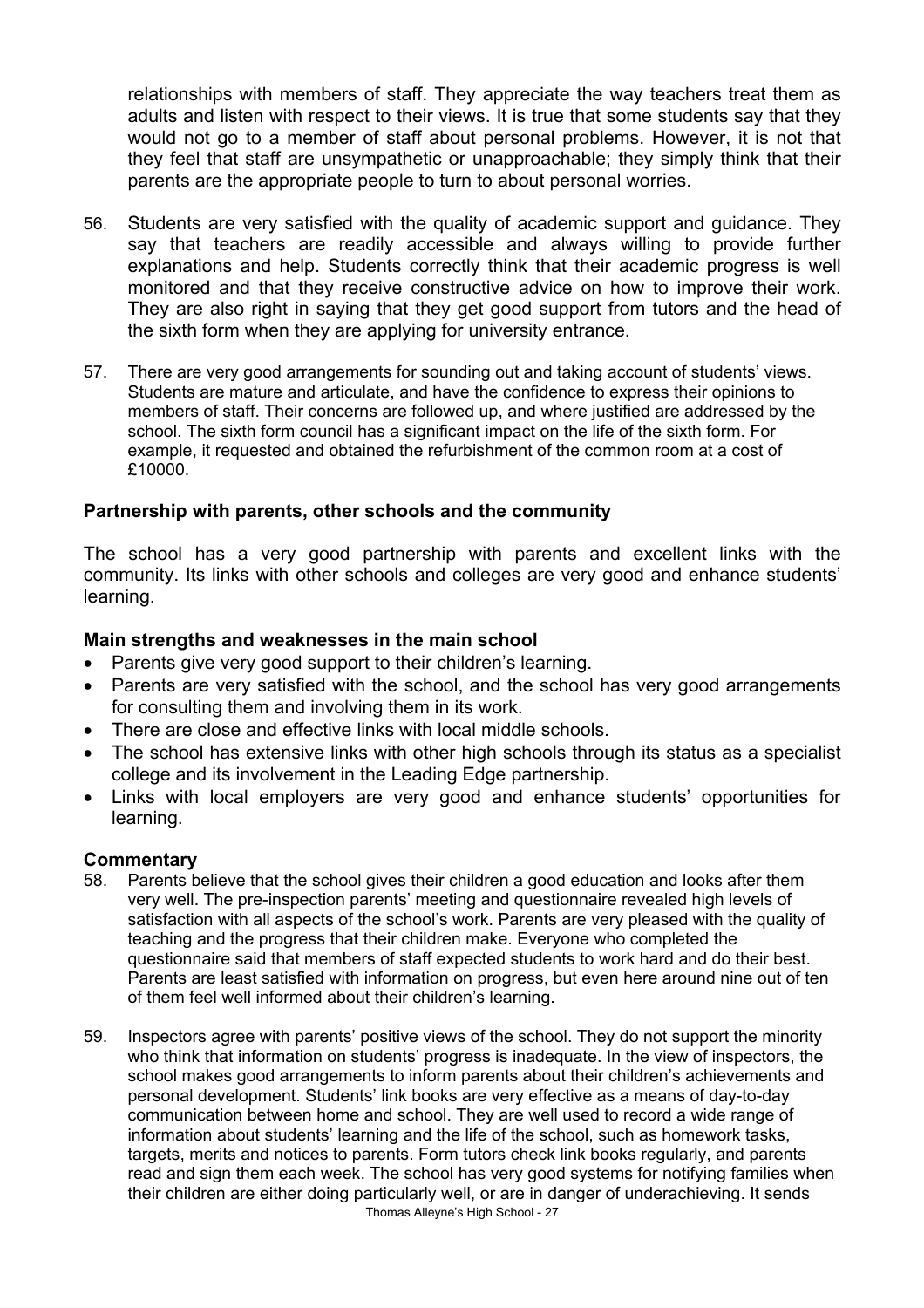home 'praise cards' or 'cause for concern cards' as appropriate in order to put parents in the picture. There is good provision for routine and formal feedback on students' progress. All parents are invited to consultation evenings with their children's subject teachers. They also receive interim and full written reports each year. The latter are satisfactory, overall. Some subject reports contain good accounts of students' strengths and weaknesses, as is the case in English, However, many subject reports are not diagnostic and therefore do not help parents to support their children's learning. They focus heavily on students' successes and say relatively little about areas for improvement.

- 60. The school is very keen to secure parents' support and to involve them in students' learning. It has very good procedures for sounding out their views, consulting them on decisions and acting on their ideas. Members of staff consult parents at an early stage if they have concerns about a child's attendance, behaviour or work. They treat parents as partners in efforts to solve the student's problems. There are regular consultations at whole-school level. The school makes very good use of surveys to find out what parents think, on a wide range of issues, for example the induction process, consultation evenings and catering facilities. It provides very good feedback; the results are published in the school newsletter. Parents are very satisfied with these arrangements. They say that the school seeks and takes account of their views, and responds very well to any complaints, concerns and ideas that they put forward.
- 61. Parents make a very good contribution to students' learning and the life of the school. They want their children to achieve well and are therefore very supportive over attendance, discipline and hard work. They encourage students to learn at home. For example, they do their best to ensure that homework tasks are done properly and on time. A very high percentage of parents attend consultation evenings in order to discuss their children's progress with tutors and subject teachers. They give very good support to school performances and to functions organised by the parent teacher association. Induction evenings and curriculum evenings are very well attended. This was the case at the careers evening that took place during the inspection. A good number of Year 9 students and their parents came to this event and spent around two hours listening to a talk and working together on a presentation.
- 62. The school has very good links with other schools. It is a member of the Leading Edge initiative, and through it works closely with five other high schools. Members of staff and students benefit from the sharing of best practice in teaching, organisation and leadership. The school has a very constructive partnership with the three middle schools in its catchment area. All parties are very aware of the difficulties arising from the transfer of students in the middle of Key Stage 3. They have successfully addressed the problem by developing a very strong partnership with one another. They liaise very effectively over the transfer of students. Members of staff meet regularly to exchange information and plan the programme of induction events. These arrangements enable Year 8 to progress smoothly from their middle schools to Thomas Alleyne's. The links between the schools extend well beyond the induction of students. Strong curricular links have been established in ICT and design and technology as a result of the high school's status as a specialist technology college. There are also very good links between the schools over the teaching of modern foreign languages and the provision of summer school for higher attaining students

#### **Example of outstanding practice**

#### **The school farm (part 3)**

The school does not regard the farm as simply a facility for its own students but makes it available to visiting students from other schools in the area. Students from a local special school, on a regular visit to the farm, used results from earlier exercises in weighing pigs to draw graphs to demonstrate gains in weight. Later they showed great interest in the task of worming sheep and helped to gather the animals calmly and sensibly (unlike the inspector, who tended to panic). Staff from the special school report that students very much enjoy their visits to the farm, have learnt much about the animals and have become significantly more confident in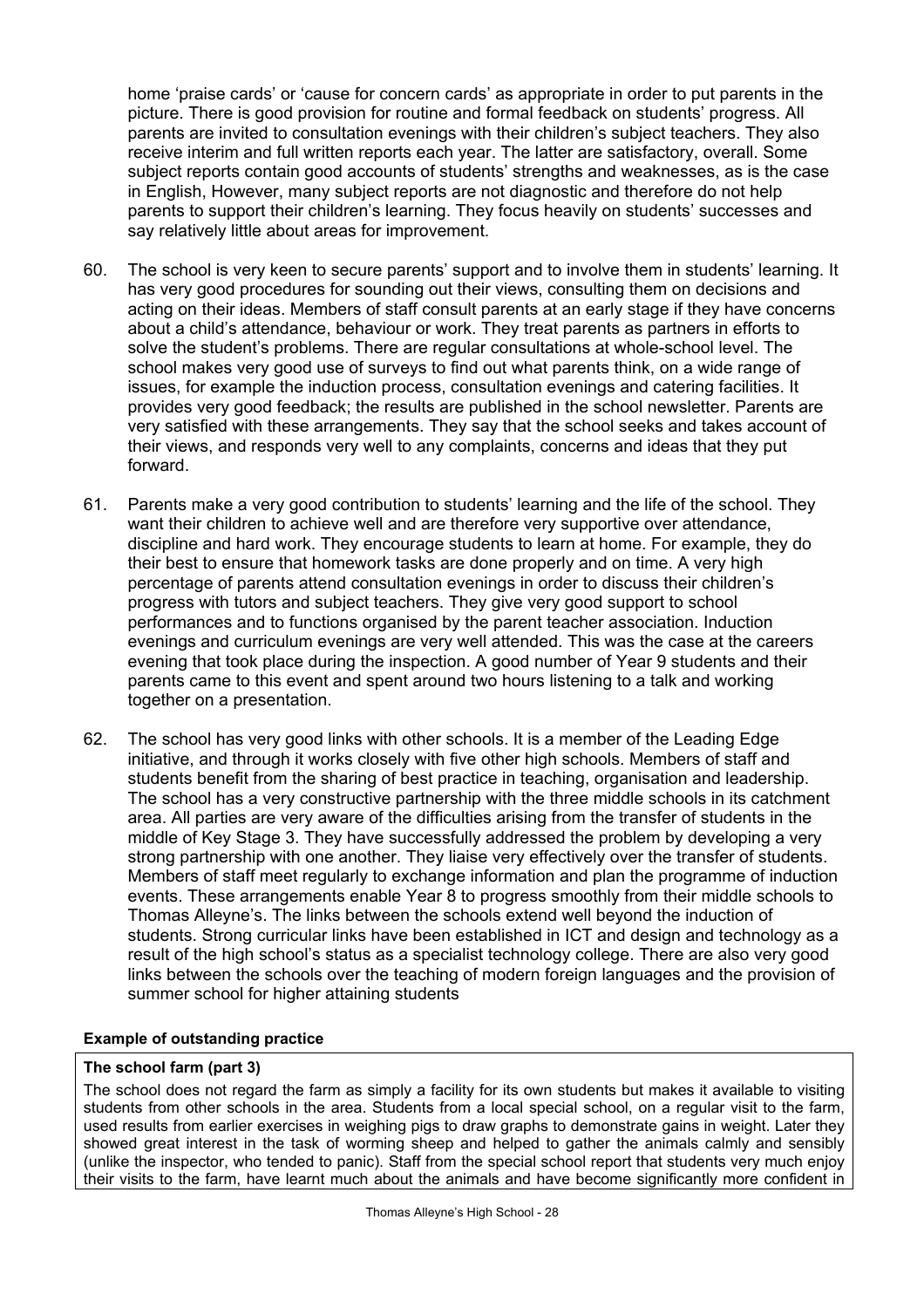#### dealing with them.

63. The school has an excellent partnership with the local community, as recognised by the award of the Charter Mark. The links are mutually beneficial. Organisations such as Burton College and the local youth club make good use of the school's facilities. The support of the local community enriches the curriculum and provides students with additional opportunities for learning and personal development, as when Year10 students go to local employers for work experience. The school has very strong links with local industry. It receives excellent support from JCB. The company is the school's main sponsor for technology college status. It provides extra resources for learning and participates in school events, such as Technology Day.

# **Sixth form**

The sixth form has a very good partnership with parents. Its links with the community are excellent and with colleges and universities are very good.

# **Main strengths and weaknesses**

- The school makes very good arrangements to secure parents' continuing involvement in their children's learning.
- Students' extensive participation in community service makes a positive contribution to their personal development and to the life of the local community.

# **Commentary**

- 64. The sixth form's arrangements to inform parents about their children's learning are similar to those in the main school. There is a regular cycle of reports and consultation evenings, and parents are welcome to see members of staff at other times to discuss any problems and concerns. The school continues to value their ideas. It has very good procedures for seeking out and taking into account parental opinion. It consulted parents on the sixth form uniform and acted on their views.
- 65. Parents make a positive contribution to attainment and progress. They have high aspirations and are very supportive of students' learning. The majority of them expect as a matter of course that their children will stay in the sixth form and complete their courses. Parents give practical help with applications to universities and colleges, as when they take students to open days and interviews. Students feel that their families give them very good support and guidance, and this has a very positive impact on their learning and personal development.
- 66. The sixth form has very good links with the community and with local schools. Many students work with local organisations via the sixth form's programme of community service. Other students are involved as part of their course of study. For example, physical education students run the sports day at one of the local middle schools. The head of that school describes them as "invaluable and very good role models". The sixth form has very good links with colleges and universities. Its contacts enable students to obtain the information that they need regarding opportunities in higher education.

# **LEADERSHIP AND MANAGEMENT**

Leadership and management are very good. The leadership of the school by the headteacher is excellent, as is the school's governance. The leadership of other key staff and the quality of the school's management are very good.

# **Main strengths and weaknesses**

- Staff, students and parents all have a high degree of respect for the outstanding leadership of the headteacher.
- There is a high degree of consistency in the quality of leadership of other key staff.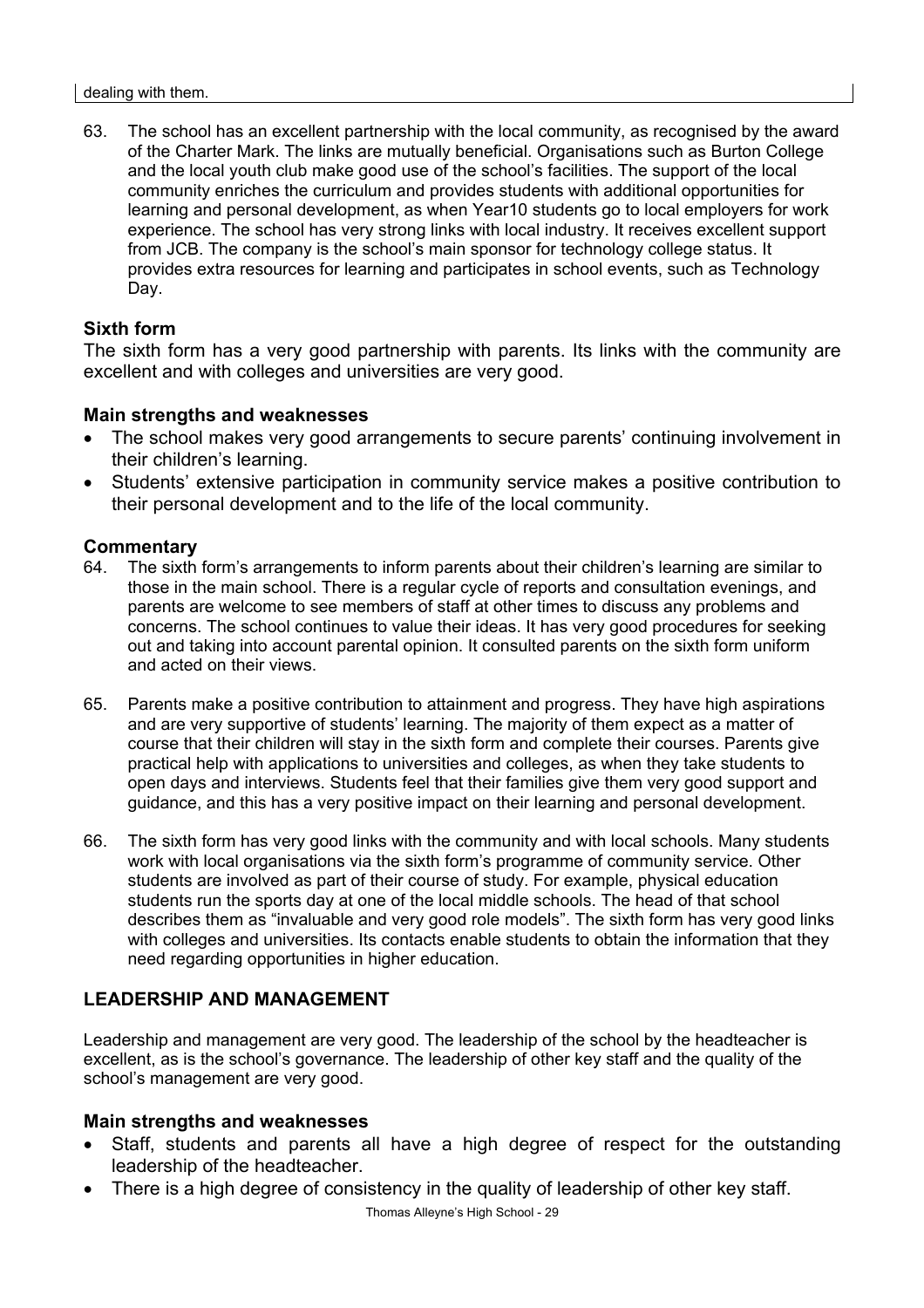- Governors carry out their duties outstandingly well.
- The school has very good ways of identifying strengths and weaknesses in its work.

- 67. Above all else, Thomas Alleyne's is a very happy school; students enjoy learning here, staff are happy to work here and parents are extremely pleased with the quality of education it provides. The reason for this high level of satisfaction is simple: the school's very good ethos of firmness and fairness with all concerned, creating a genuine partnership with all parties. This ethos comes directly from the headteacher.
- 68. The headteacher is an outstanding leader; he has a very high level of respect from staff, students and parents alike. All know that they will be treated fairly and that their concerns or ideas will be taken seriously. Above all else, parents and students know that lessons will not be disrupted by poor behaviour, and teachers know that if poor behaviour occurs they will be supported in dealing with it and it will be dealt with swiftly. In consequence, students know the rules by which they must abide and all parties have confidence that these rules will be upheld by all.
- 69. The leadership of the headteacher has a knock-on effect on the leadership of other key staff, which is very good. Firstly, the headteacher and governors do not compromise on quality when appointing managers; they want, and get, only the best. Secondly, the headteacher is supported by a very effective senior management team. In addition, middle managers all share the headteacher's drive for improvement. They are confident in trying out new ideas, safe in the knowledge that the senior management will support them and that it is better to try and fail, rather than stagnate. It is this continual push for improvement that is bringing about the rapid rise in examination results. There is a high degree of consistency of quality across middle managers, with the senior team and many heads of departments and those in pastoral roles being very good. However, art and design stands out for its outstanding leadership, bringing about the best results year after year.
- 70. The management of the school is very good. Day-to-day administration is excellent, ensuring the school runs very smoothly. The school is self-critical and is always keen to act on any weaknesses. The actions it takes are effective in bringing about improvement. For example, GCSE results in geography have not been as good as in the rest of the school. A detailed analysis was carried out and the fault appeared to lie at the door of insufficient preparation for the coursework element. The department put a plan into place to address the coursework problems; these have been successful, and the quality of teaching is now good in Years 10 and 11. The school uses data very well to analyse its performance, providing teachers with data on every individual student that compares the student's performance in the teacher's subject with every other subject in the school. However, there is a slight problem in this approach, as the art and design results are so far ahead of most other subjects that it is difficult for other subjects to appear to do well even when they have!
- 71. The leadership and management of special educational needs are very good. Students with learning and behavioural difficulties achieve as well as other students. The co-ordinator leads a united team of staff who are fully committed to helping students learn and feel secure in their work. Administration is very efficiently carried out and improvement since the last inspection has been very good.
- 72. Both performance management and professional development are very good. They complement and support one another very well. The school runs very successful schoolbased training, making use of a wealth of staff expertise. The school gives performance management a high profile and allocates time throughout the year for training, target setting and focused observation of teaching. This focused observation is both innovative and highly effective. It involves all lessons being observed and assessed against exactly the same criteria. The results are then plotted on graphs and used to illustrate relative strengths and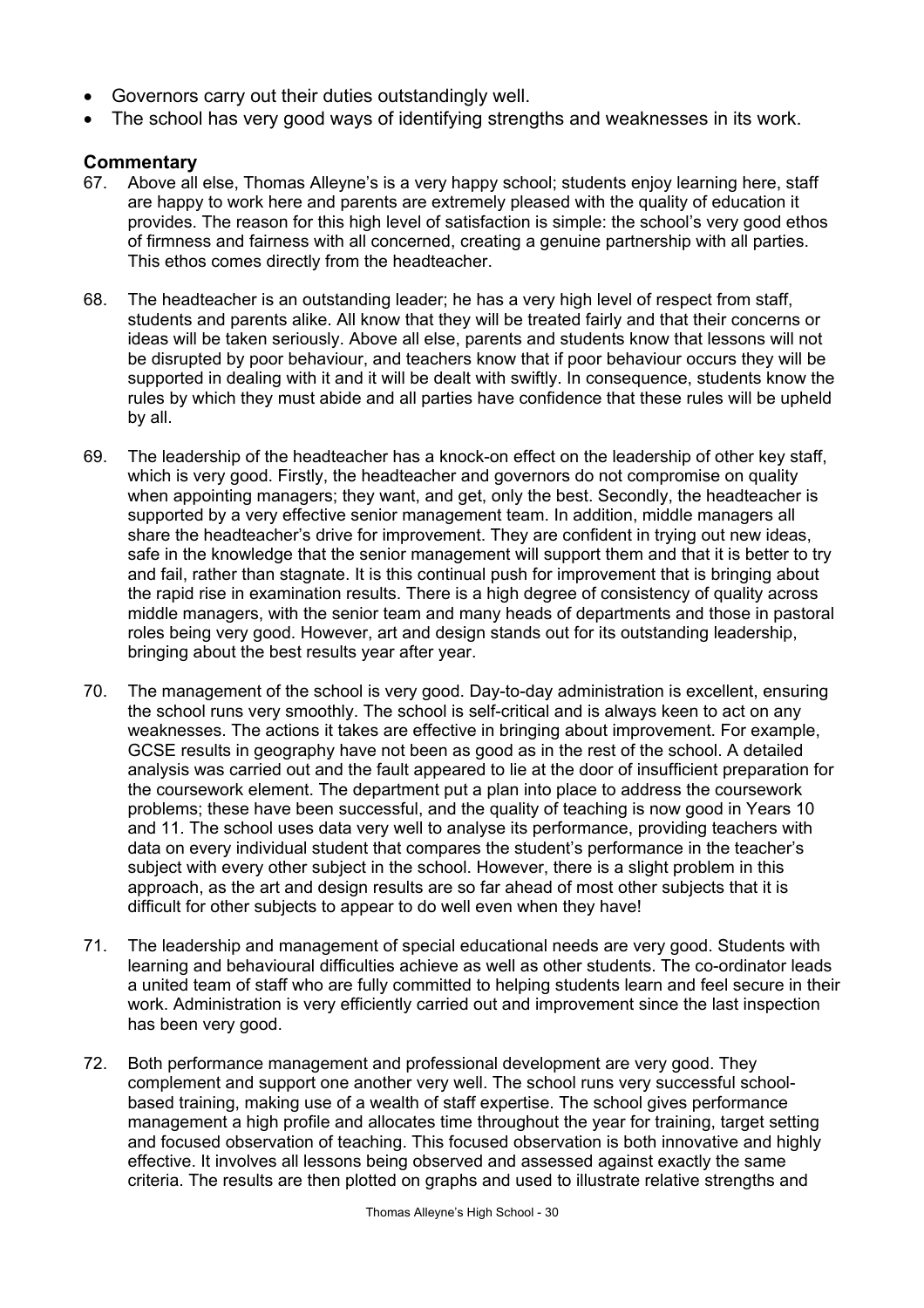weaknesses in subjects. These in turn are used to produce targets for the subject, which the staff use to develop an action plan. However, the school is not using the clear differences in strengths and weaknesses across departments to raise the quality of teaching for all, because the strengths in one subject are not being matched against the weaknesses in another.

73. The governors deserve a great deal of credit for the school's success; their work is excellent. Governors' understanding of the school's strengths and weaknesses is exceptional, both in broad terms and in minute detail. This has been brought about by the way they monitor the school. As well as receiving the usual reports, both verbal and written, they also have other innovative ways of finding out what is going on. For example, they commission reports from outside bodies on aspects of the school's work; they frequently consult with parents, and they have a 'Governor of the Month'. This latter initiative is where a governor is designated to spend time in the school for a particular month. They can go where they like, talk to whomsoever they wish and delve into any area of the school's work they want to. Above all else, the governors have the same high aspirations for the school as the headteacher; they support the setting of very demanding targets, are quick to identify areas of weakness and are strong in dealing with them. The only weakness is their failure to overcome the school's difficulties in providing a daily act of collective worship for all students.

#### **Example of outstanding practice**

#### **The school farm (part 4)**

The farm is not an expensive facility for the school; a useful income results from the sale of turkeys at Christmas, in addition to the proceeds from selling other produce through the year and rearing calves on contract. The farm buildings, although serviceable and very well cared for, are now becoming rather old and in need of some updating and refurbishment. A farm board has been established with plans to increase the farm income and enable improvements to be made.

The leadership of the school must take great credit for preserving the farm through an era when, nationally, the whole emphasis in Years 10 and 11 was on the specified National Curriculum. Many schools found that additional options, including such subjects as rural science, could no longer be offered; extra resources like farms and gardens could no longer be justified or afforded. This school, however, clung to its farm. Now the importance of vocational subjects is being recognised, courses are springing up across the country and this school already has the resources that it needs to support a range of vocational courses that are particularly relevant to students in a rural area.

74. The school's management of its finances is excellent. Its budget is below the average for other schools, and this does not take into account that the school only has students from Year 9 onwards when its income is being compared to schools with students in Years 7 and 8. The high morale of staff ensures a very low rate of staff absence; the students' respect for property means that the school spends relatively little on routine maintenance. The most recent audit described systems as some of the best ever seen by the auditor. That the school can provide such a good education on such a relatively low income demonstrates the school's outstanding value for money.

# **Financial information**

#### *Financial information for the year April 2003 to March 2004*

| Income and expenditure $(E)$ |         | Balances (£)                        |        |
|------------------------------|---------|-------------------------------------|--------|
| Total income                 | 4437910 | Balance from previous year          | 253400 |
| Total expenditure            | 4453746 | Balance carried forward to the next | 237564 |
| Expenditure per student      | 3351    |                                     |        |

# **Sixth form**

The leadership and management of the sixth form are very good, as is its governance.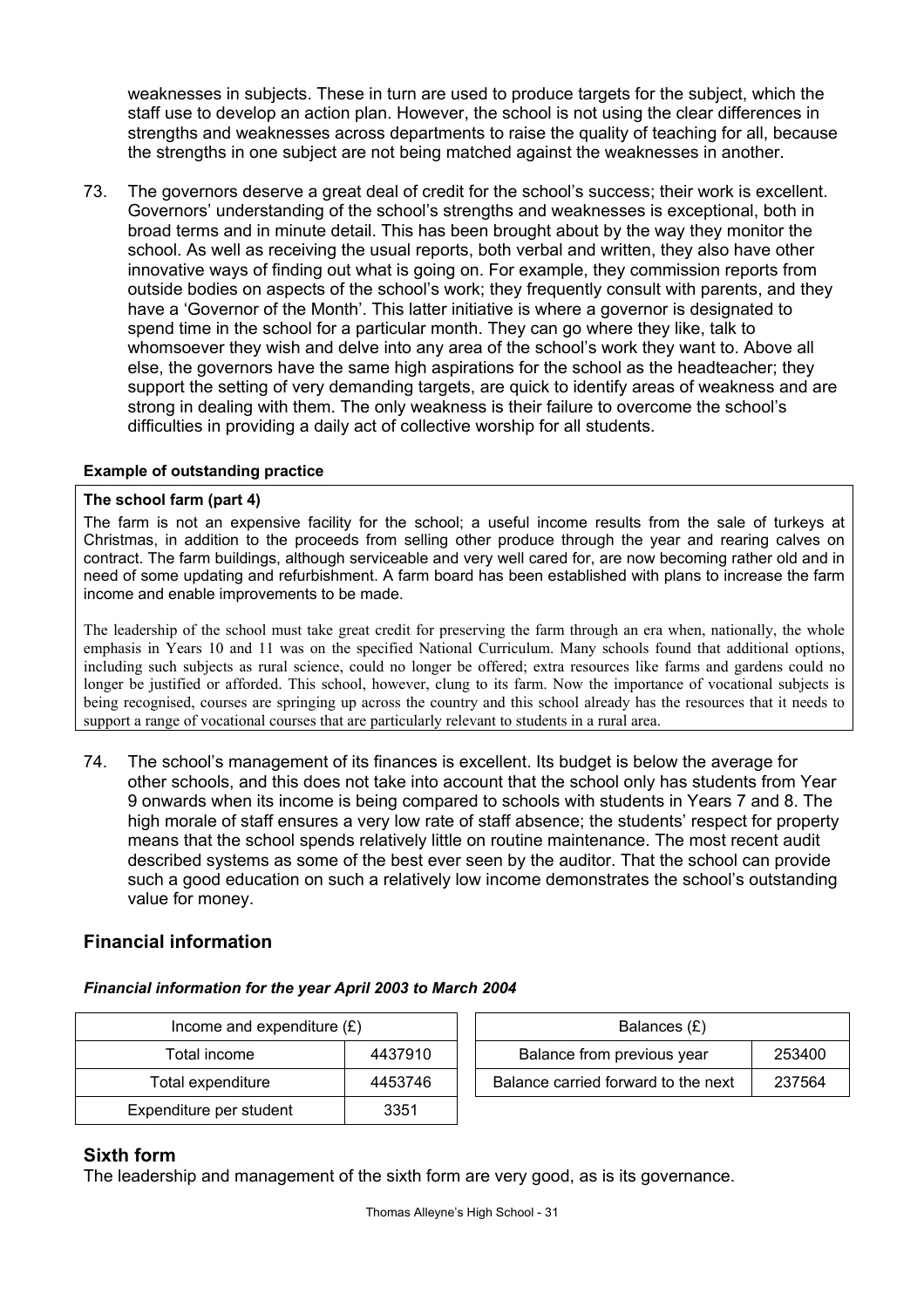# **Main strengths and weaknesses**

- Very thorough systems are in place to monitor students' performance and development.
- The management of the curriculum is particularly good.
- Students do not receive enough religious education.

# **Commentary**

- 75. Standards have improved in the sixth form as a result of its very good leadership and management. The head of sixth form combines the monitoring and promotion of both the academic and pastoral welfare of students very well. Tutors in the sixth form are a very good team. Systems are very thorough, allowing students a great deal of autonomy and independence, whilst at the same time ensuring a safety net for those who cannot quite cope on their own. In many ways, the management of the sixth form has achieved an ideal balance of very good achievement in individual subjects combined with excellent opportunities for students to develop as individuals.
- 76. Governors carry out their duties with the same enthusiasm and attention to detail as they do in the main school. However, the amount of religious education taught is insufficient to meet statutory requirements and students do not always attend a daily act of collective worship.

# **OTHER SPECIFIED FEATURES**

# **Work-related learning (WRL)**

Provision for work-related learning is **good**.

# **Main strengths and weaknesses**

- Work experience is good and successfully supports and complements school-based work.
- Good use is made of local employers and partnerships in order to enhance learning.
- Over one third of students take advantage of vocational courses which provide flexible learning opportunities.
- Departments do not consistently take advantage of opportunities to enrich learning.

# **Commentary**

77. Work-related learning courses are successfully building upon the Year 10 work experience programme where very good links have been established with local employers. Students understand work experience supports and complements the work they do in school. Students benefit from thorough preparation and debriefing of work experience. The majority of students successfully find their own placements, in a very wide range of situations, from local companies to work in London's Inns of Court. Careers promotions and opportunity evenings for students and parents give opportunities to consider courses away from school like apprenticeships. Partnership with the engineering company JCB, in addition to developing interests in engineering, has supported environmental work for students. Good partnerships with precision engineers, the district council and auctioneers have enabled exchange of computer expertise. About one third of students choose a wide range of vocational courses, like manufacturing, health and social care and agriculture. A flexible curriculum allows a minority of students to follow college courses, which successfully meet their needs.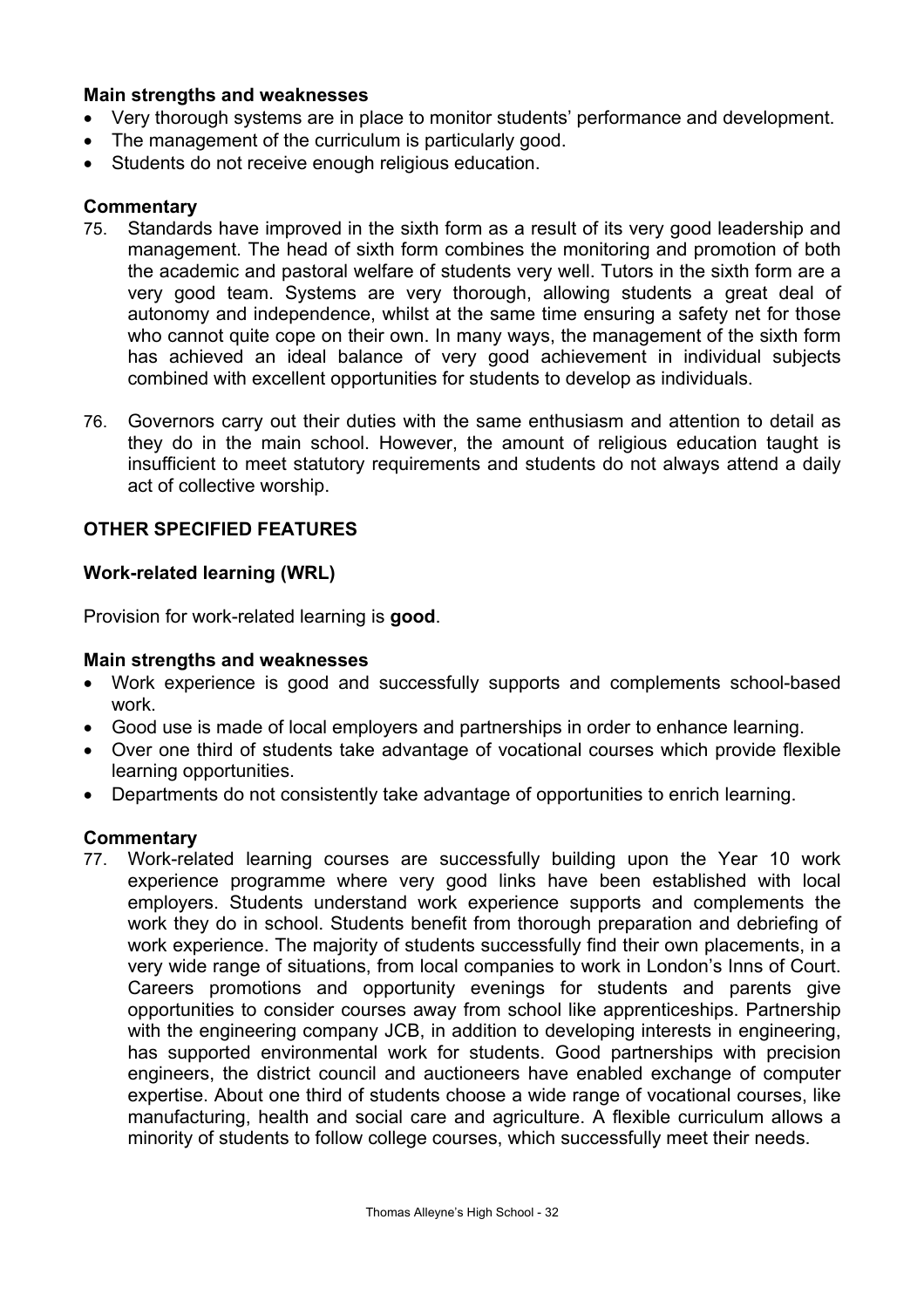- 78. Subjects like PSHE, drama, rural studies and ICT involve students in problem solving and working both independently and collaboratively. Such skills are easily transferred to the work place. In lessons, students are often engaged working in groups and delivering presentations; for instance Year 10 students give computer presentations about their work experience and students with special needs give presentations about their days of experience working at Tesco's. Through the PSHE programme, students understand the needs of employers, the changing world of industry and commerce. All Year 11 students prepare letters of application and curriculum vitae and prepare for interviews. The Rotary Club and local employers give students the opportunity to be involved in mock interviews.
- 79. The programme is successfully co-ordinated by two deputy headteachers. The audit of provision has enabled a successful evaluation and development of the subject. Very good partnerships with local employers, like the engineering group JCB, and national bodies like the BBC Philharmonic Orchestra, have been forged, so creating good firsthand experience for students. Art, design and technology, ICT and music have very successfully created local and national links to bring the real world into their subjects, improving students' learning and achievement. However, some subject areas do not yet have a clear understanding of the potential for work-related learning.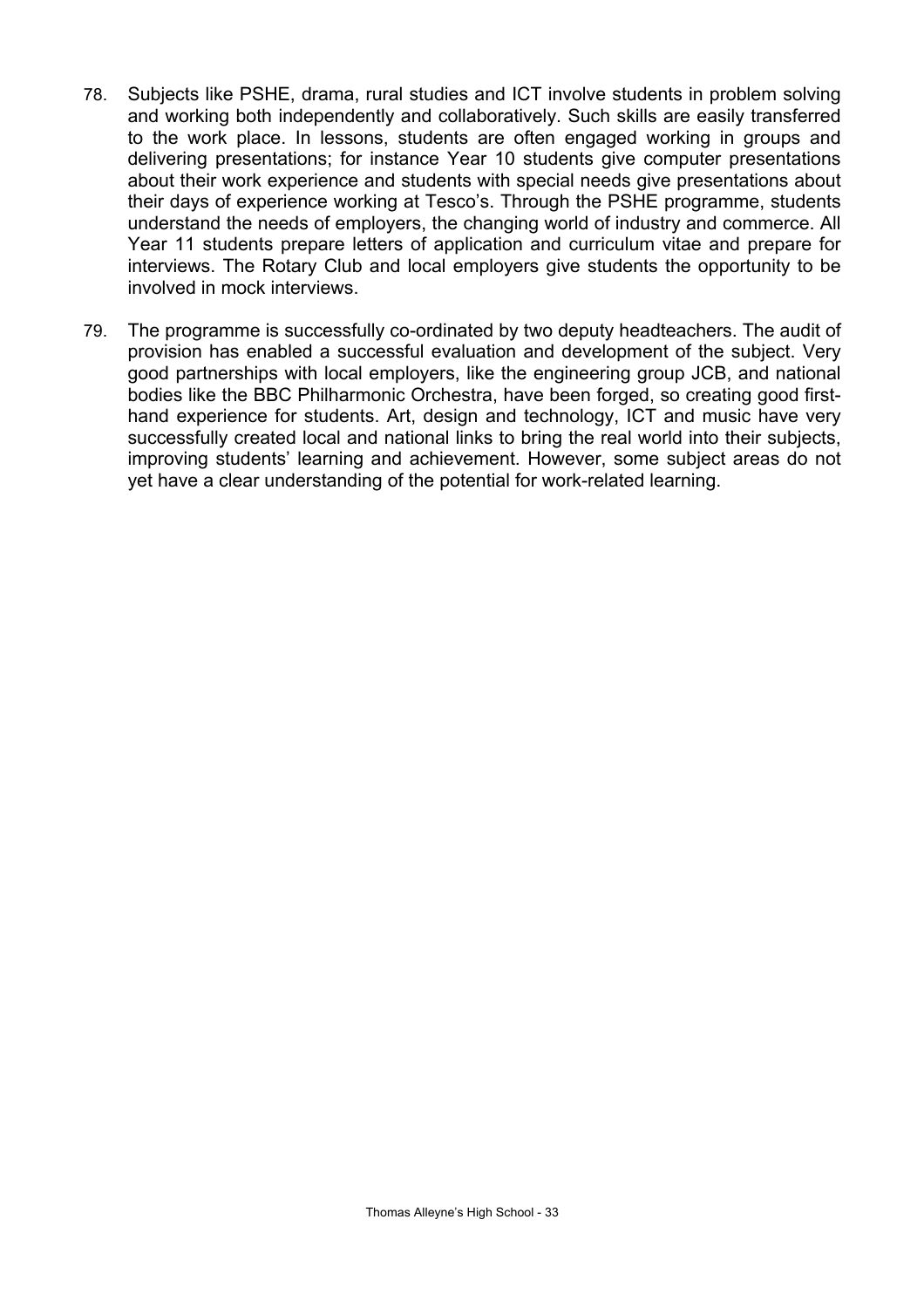# **PART C: THE QUALITY OF EDUCATION IN SUBJECTS AND COURSES**

# **SUBJECTS AND COURSES IN KEY STAGES 3 AND 4**

# **ENGLISH AND MODERN FOREIGN LANGUAGES**

# **English**

Provision in English is **very good**.

|                       | Year 9        | Year 11            |
|-----------------------|---------------|--------------------|
| Standards             | Above average | Well above average |
| Achievement           | Good          | Good               |
| Teaching and learning | Good          | Good               |

| Leadership                         | Very good |
|------------------------------------|-----------|
| Management                         | Very good |
| Progress since previous inspection | l Good    |

#### **Main strengths and weaknesses**

- Achievement, teaching and learning from Years 9 to 11 are, overall, very good.
- The curriculum provided gives very good support for lower attaining students, so helping them to achieve very well in their GCSEs.
- Leadership and management are very good; standards have risen significantly.
- The monitoring of teaching has not yet been successful in eliminating unsatisfactory and less effective practice and in spreading best practice.

# **Commentary**

# *Examination results*

80. Results in the 2004 national tests, at the end of Year 9, were above average. There have been big fluctuations from year to year in results in recent years. In 2004, results in GCSE English were above average and in English literature they were well above average. The proportion of students entered for GCSE is much higher then the national average.

# *Standards and achievement*

- 81. Students' attainment on entry in reading and writing is average, though their attainment in speaking and listening is above average. Their overall achievement, from entry to the school to GCSE, is very good, brought about by consistently making better than expected progress in all years.
- 82. Speaking and listening are strengths in the school. By Year 9 most students can express themselves clearly in speech and higher attainers are usually fluent and can use a wide vocabulary. Many can adapt what they say to the circumstances in which they are speaking. Students listen alertly and respectfully to the views of others. Most students are able to structure their written work well and can communicate clearly, though the work of lower attainers tends to be marred by errors of spelling, punctuation and grammar. Standards of reading are generally good, with middle and higher attaining students reading aloud with good expression.
- 83. In Years 10 and 11, students continue to improve their skills at a rate that means they progress to become well above average. The majority of students are articulate, are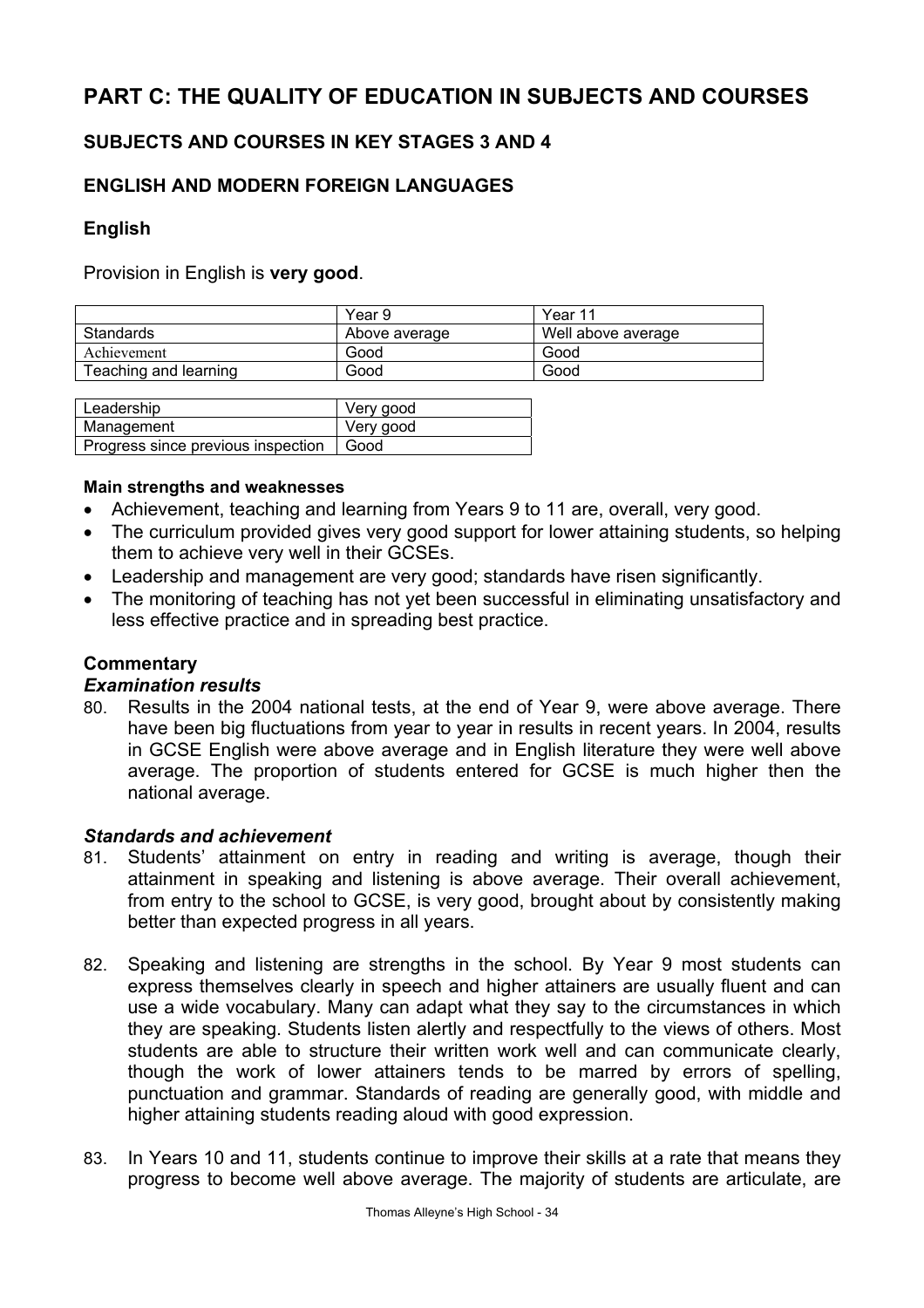willing to ask questions and can elaborate their ideas when asked to do so. Standards of reading are very good. Most students show a good insight into challenging literature. Higher attainers have a very good understanding of the techniques used by writers, and can explain themselves precisely and in some depth when questioned. Students improve particularly well in writing. Many students can organise their writing well and can write for different audiences. Students plan and redraft their work with care, and as a consequence what they do write is considerably more accurate than it was in Year 9.

# *Teaching and learning*

- 84. Teaching and learning throughout the school are predominantly good. The cumulative effect of this is that the provision that the school makes for teaching is, overall, very good.
- 85. When teaching is most effective, teachers possess very good subject knowledge and use this to formulate questions that provoke thought, debate and deeper understanding. Teachers not only know their subject well but also are aware of the requirements of the course and criteria used in assessment. This, in turn, means that students are very aware of what they must achieve in order to attain high standards. Teachers have high expectations of students. They are expected to behave politely, to co-operate with each other and their teachers in class and to work hard. In the vast majority of cases, this is exactly what they do. Teachers set tasks for homework that are relevant to class work and students complete these conscientiously. A number of teachers use the three-part lesson to advantage. This helps to create variety in lessons; students know what is expected of them and there are opportunities for them to consolidate their learning. Most of the lessons seen were well prepared, included variety and opportunities for students to be active participants in the lessons and were conducted at a brisk pace. Learning support assistants are effectively deployed to support students with special needs. When students' written work is marked accurately and thoroughly and targets are set for improvement, students work hard to raise their standards. However, when marking is of an unsatisfactory standard, progress is slow. In general, students have very good attitudes to their studies, behave well and make a good contribution to their own learning.
- 86. When lessons are less effective or unsatisfactory, the work lacks variety, the pace is slow, students' interest wanes and they become restless, noisy and ignore the teacher's instructions. When teachers talk for a large proportion of the lesson, and provide little opportunity for students to contribute, or tell students what to do rather than showing them how to do it, students tend to lose concentration and their progress is relatively slow.

# *Leadership and management*

- 87. The head of department is a very good role model. Assessment data is used effectively to monitor the progress of students and results in 2004 were an improvement on those obtained in 2003. Standards at the end of Year 11 have improved significantly since the previous inspection. Teachers work together well and share ideas. Though monitoring of teaching does take place, it has not yet been successful in eliminating unsatisfactory and less effective practice and in spreading best practice*.*
- 88. The curriculum provided gives very good support to students who are relatively low attainers in English. In Year 9, such students attend the literacy club. In Years 10 and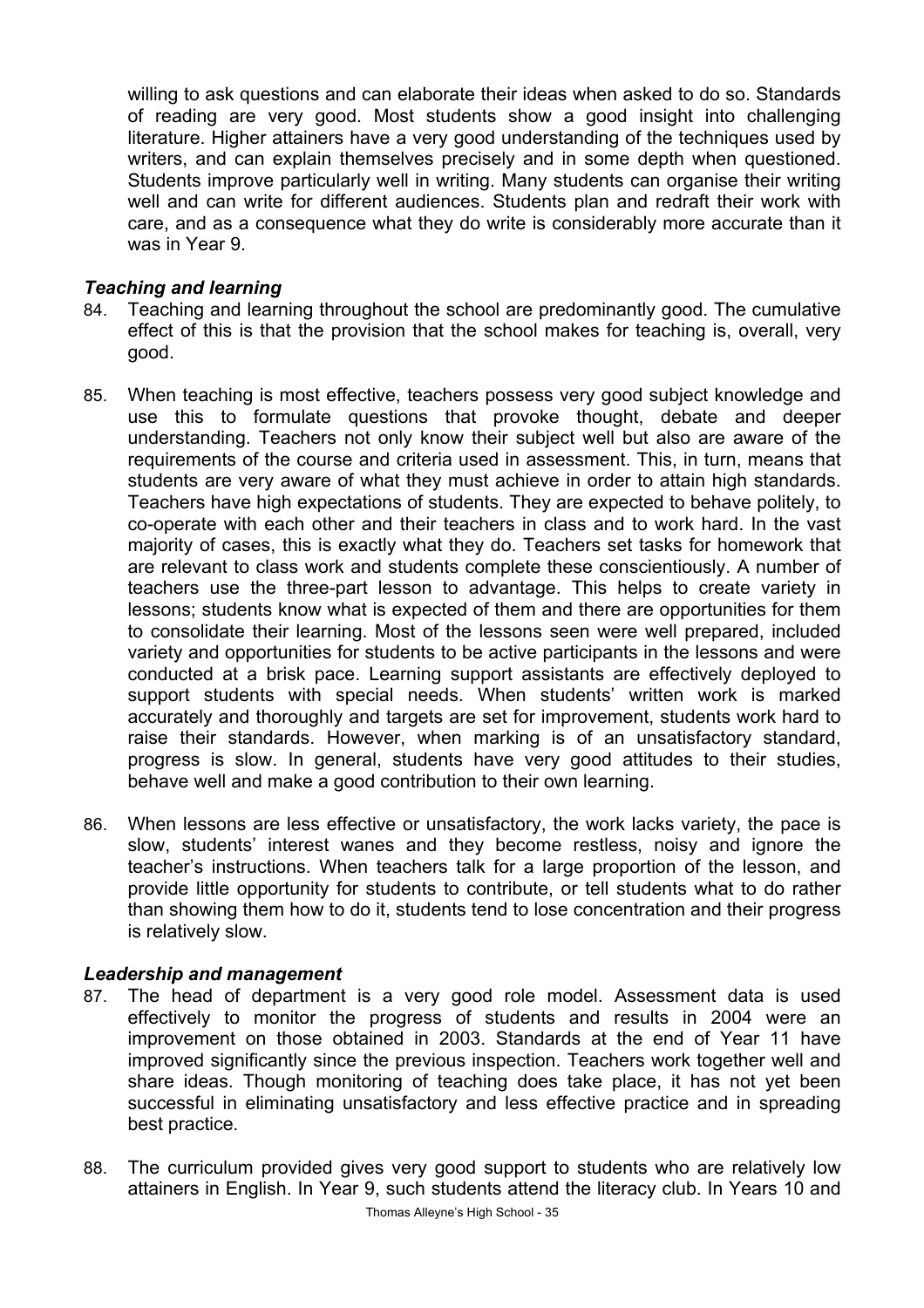11, small groups of students are withdrawn from mainstream English classes to be given intensive teaching in basic literacy skills. Such teaching makes an important contribution to such a high proportion of Year 11 students obtaining grades A\*-G in their GCSEs.

# **Language and literacy across the curriculum**

- 89. Standards of literacy across the curriculum are above average. Speaking and listening are a relative strength in school. Most students are articulate and confident and are willing to contribute to class discussions. They listen attentively to others and are respectful of different points of view. Students understand what they read and can communicate clearly in writing. Skills in literacy improve as students move up the school.
- 90. A literacy club is provided for lower attaining students in Year 9 when they enter the school and this effectively helps them to 'catch up' with their basic skills. Additionally, a group of students is very well supported in the withdrawal classes in English in Years 10 and 11. Students also make very good progress in such subjects as art, music and modern foreign languages as a result of the clear, explicit and relevant teaching of skills in reading and writing. However, there is inconsistency across departments, with the result that students do not develop the same level of skills in communicating their ideas in all subjects. In particular, there is inconsistency with respect to marking and to the level of attention paid to basic errors in spelling, punctuation and grammar.

# **Modern foreign languages**

| Year 9  | Year 11       |
|---------|---------------|
| Average | Above average |
| Good    | Good          |
| Good    | Good          |
|         |               |

Provision in modern foreign languages is **good**.

| Leadership                          | Very good |
|-------------------------------------|-----------|
| Management                          | Good      |
| Progress since previous inspection. | Good      |

#### **Main strengths and weaknesses**

- As a result of good teaching standards have risen since the previous inspection.
- Leadership of the subject is very good and has contributed to the rise in standards.
- The majority of students behave well and have good attitudes to work, but there is a small minority whose attitudes are unsatisfactory.
- Students receive very good personal and academic support from their teachers.

# **Commentary**

# *Examination results*

91. In 2004, GCSE results were above average in all three languages. Boys do less well than girls in examinations, but results for boys are still above those for boys nationally. Results have improved since the previous inspection.

# *Standards and achievement*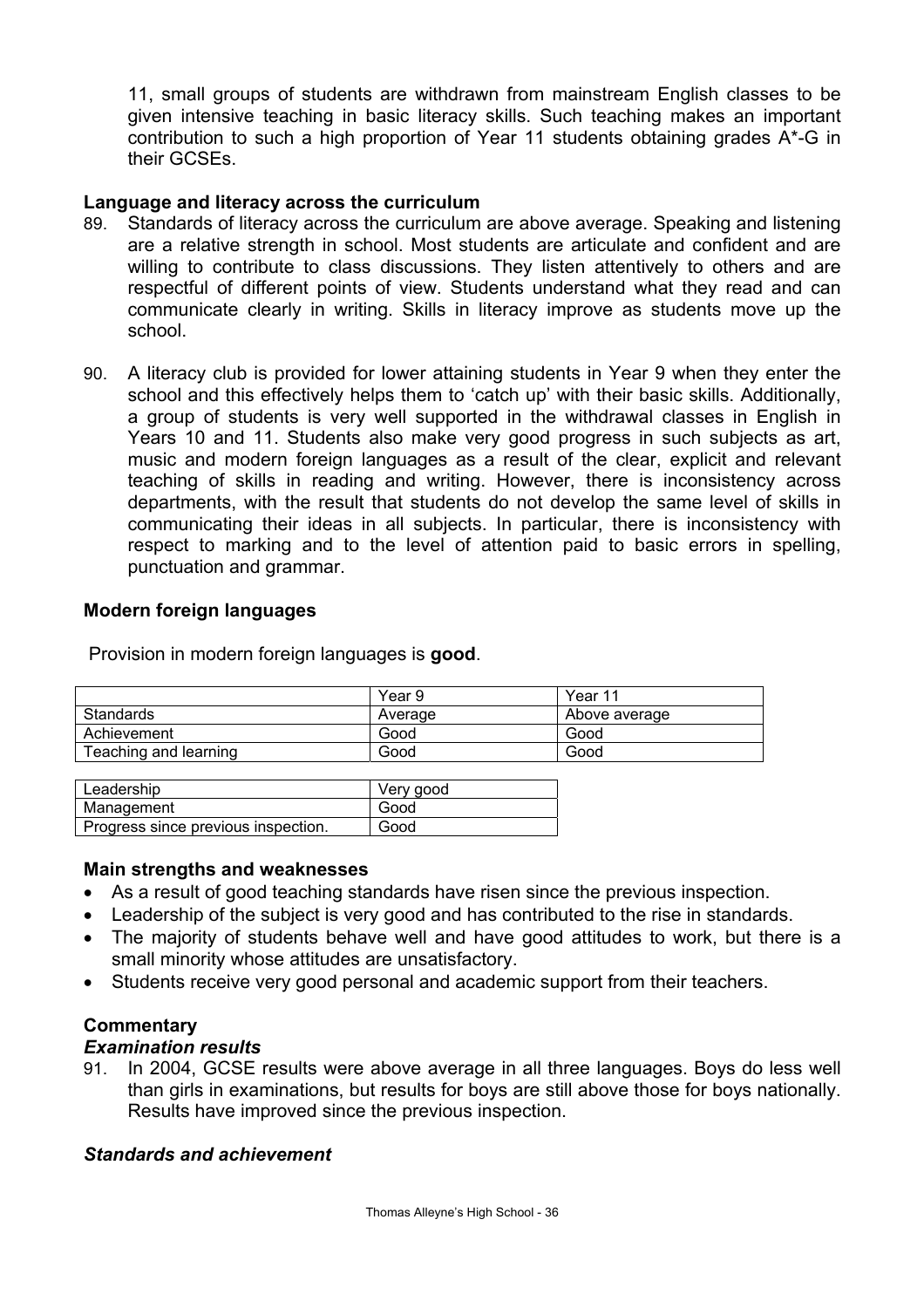92. At the end of Year 9, standards are above average in French and average in Spanish and German. Students do not begin to study Spanish and German until the start of Year 9, so while standards are relatively lower in these languages, students are still achieving well. The above average standards in French are a clear improvement on the standards with which students enter the school. Writing skills are above average, with speaking, listening and reading all broadly average. The above average standards now evident in Year 11 reflect the emphasis placed on raising standards by the head of department; writing remains above average, but skills in the other aspects improve to match this level of attainment.

## *Teaching and learning*

93. Teachers have very good subject knowledge, not only of the language and grammar structures, but also of how best to prepare students for examinations. This is an important factor in the improvement in results that is taking place. In general, teachers control their classes well and no time is lost because of poor behaviour. However, a small minority of students, mainly boys, cause disturbance in some lessons. This is more evident in Years 10 and 11. Teachers sometimes do not have strong enough strategies to manage the behaviour of these students or good enough teaching methods to engage their interest. In many lessons, teachers do not give sufficient attention to the requirements of either higher or lower attaining students, more so in Year 9 than in Years 10 and 11. Assessment procedures are very good. Very good use is made of the data provided to show students how they can improve their work. Homework is set regularly. There is a strong emphasis on aspects of literacy in most lessons and modern foreign languages make a very good contribution to students' literacy development. The department has a languages laboratory with a computer suite and the subject's contribution to learning with computers is very good.

## *Leadership and management*

94. The curriculum is good. All students study two languages in Year 9 and an encouraging number continue this to GCSE. The curriculum is considerably enriched by a number of trips and exchanges. A number of local business people visit to talk to students about the importance of languages in industry. The school is a lead school in the development of languages in primary schools. Teachers give very good personal and academic support to students through advice and extra classes. Modern foreign languages make a very good contribution to students' spiritual, moral, social and cultural development. The subject is very well led by the head of department who has a whole team of teachers clearly focused on improving examination results further. Management of the subject is good, with careful analysis of data from assessment and examinations, and the subject has made good progress since the previous inspection.

## **MATHEMATICS**

|                       | Year 9             | Year 11            |
|-----------------------|--------------------|--------------------|
| Standards             | Well above average | Well above average |
| Achievement           | Good               | Good               |
| Teaching and learning | Good               | Good               |
|                       |                    |                    |

Provision in mathematics is **very good**.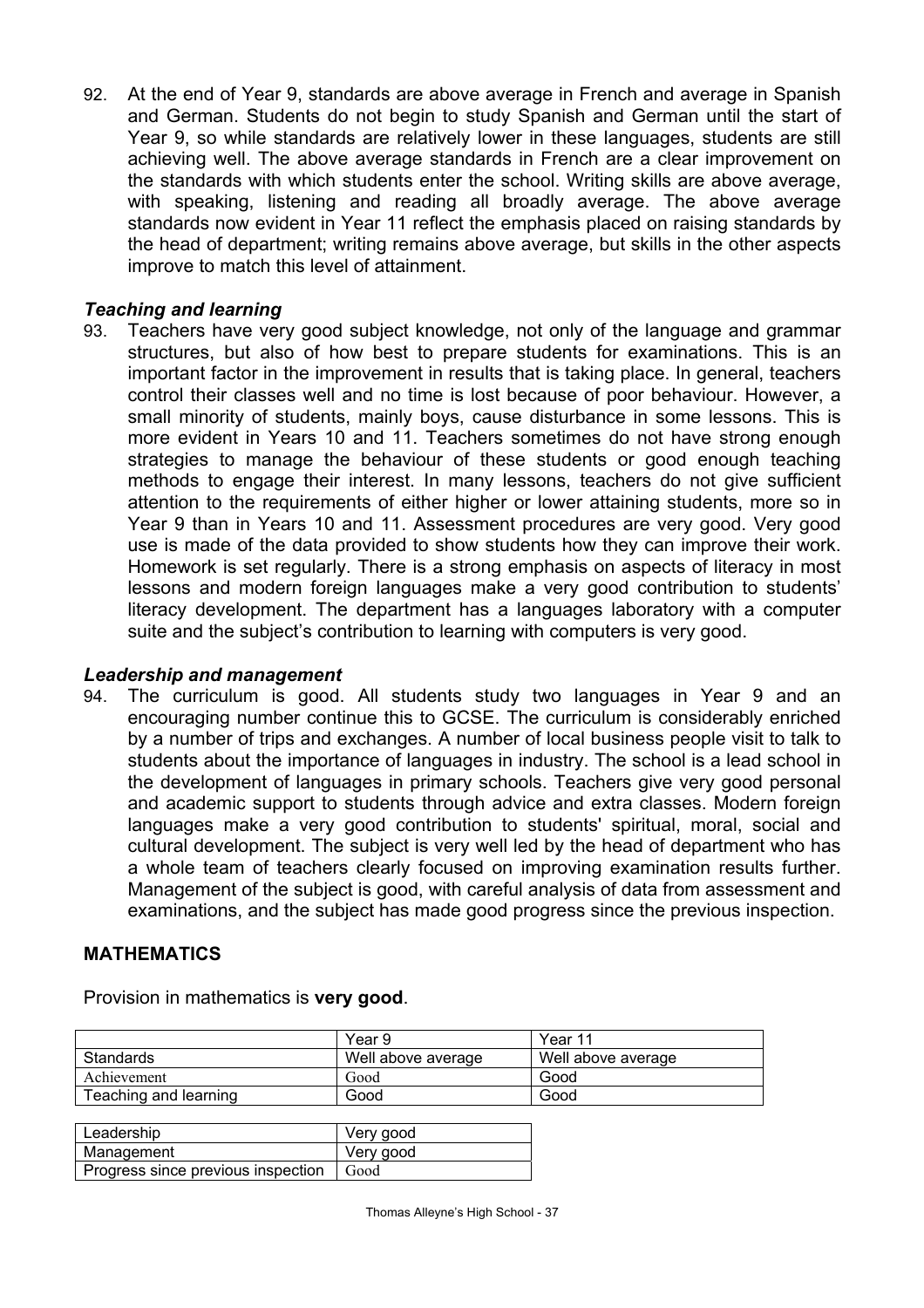## **Main strengths and weaknesses**

- Teachers' knowledge and understanding of mathematics support students' achievement very well.
- The students benefit from good regular assessment and the resulting data is used well to monitor their progress.
- The highest attaining students in Year 11 are well provided for with GCSE statistics and introductory AS-level mathematics, resulting in well above average standards.
- Leadership and management are very good, resulting in a very clear vision for improvement.

### **Commentary**

### *Examination results*

95. Results in the 2004 national tests at the end of Year 9 were well above average and continued the rapid upward trend in these results. The GCSE results, in 2004, were lower than those in 2003, but were above the national average.

#### *Standards and achievement*

96. The students' consistently good achievement, combined with the very good curriculum provision in Year 11, results in very good achievement, overall. Consequently, standards observed in Year 11 lessons were higher than those attained in the recent 2004 GCSE mathematics examination. In Year 11, higher attaining students have well above average data-handling skills, enhanced considerably by their additional study of GCSE statistics. They can produce and interpret with ease cumulative frequency diagrams and can calculate accurately the standard deviation of a data set. The lower attainers have below average shape, space and measuring skills. Whilst they can prove the sum of the angles in a triangle, they struggle to calculate the sum of angles in a polygon due to their weaker numerical skills. However, standards are made even higher by the way that students also study parts of the AS-level course in mathematics. In both the statistics and AS-level courses, students are achieving very well. Overall, students end Year 11 with a much wider range of qualifications in mathematics subjects than is usually the case. By the end of Year 9, students' algebraic skills are well above average and the students make good progress having entered the course with slightly above average standards. Higher attaining students can use algebraic methods very effectively to solve simultaneous equations. However, lower attainers' shape, space and measuring skills are much weaker. Whilst they can calculate the area of a rectangle they struggle with the estimation of length, mass and weight.

## *Teaching and learning*

97. The consistently good teaching observed in lessons across all years results in very good teaching provision and very good learning, overall. Teachers have a good knowledge and understanding of mathematics. This, combined with their good rapport with the students, results in the students achieving well in lessons. Teachers make good use of the three-part lesson structure in their planning. They use good starter activities, to get students going in lessons, though the finishes do not sufficiently recapitulate what has been learnt or set the scene for the next lesson. Students' own assessment of their learning is developing and helpful, constructive marking is provided. However, the comments are often more celebratory than diagnostic and do not inform students of the level they are working at, especially in Year 9. In the top sets, the most able are well challenged; however, the more able students in other classes do not always have work matched to their needs. Teachers where possible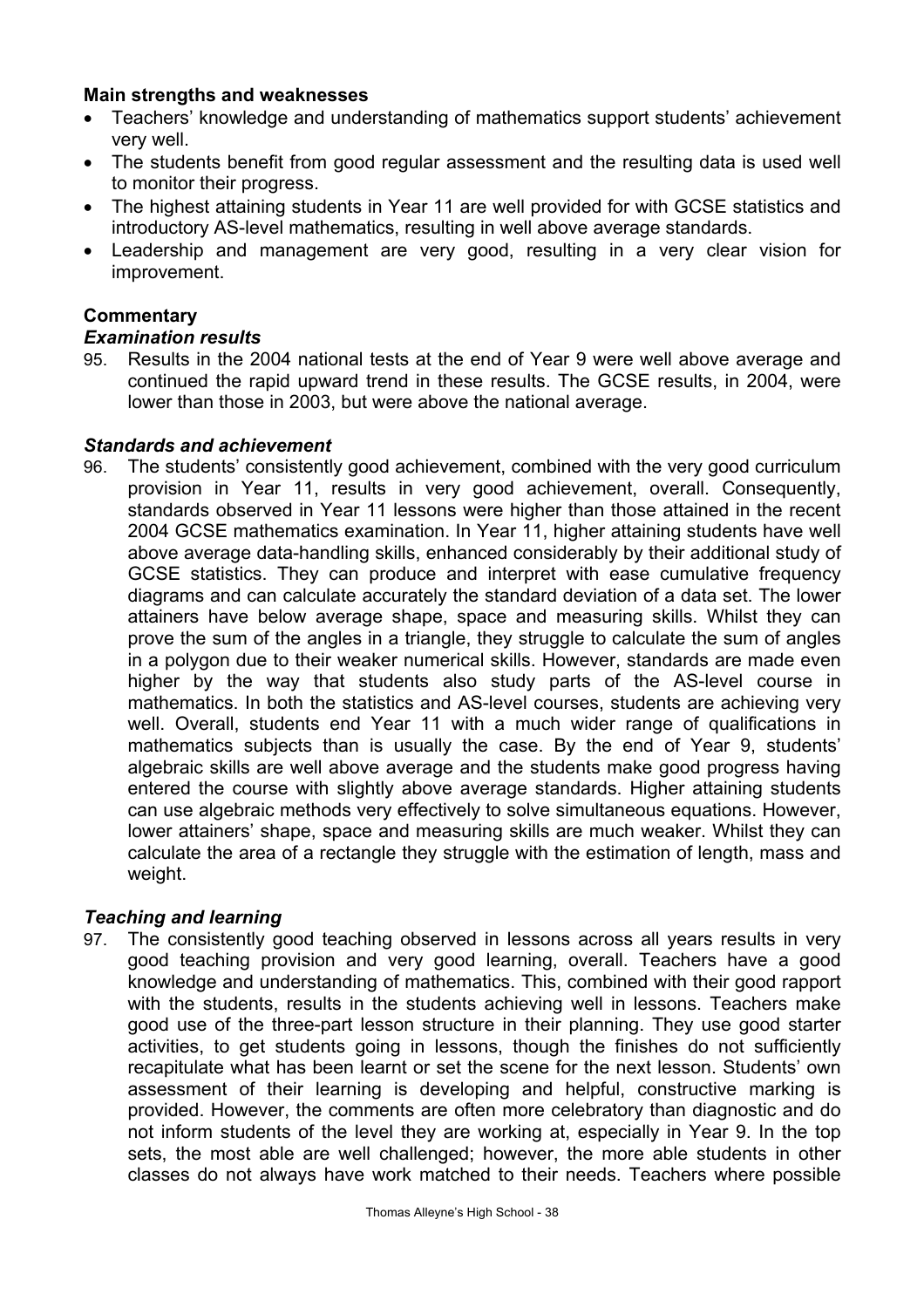are using ICT as a resource to aid student learning. Students also have good access to ICT to develop further their mathematical skills, as seen in one Year 9 lesson on index notation. Homework is provided regularly and this assists well in the students' understanding and raising of achievement.

## *Leadership and management*

98. The head of department is a very good role model to staff and students, providing very good management and leadership, with a very clear vision for improvement. Schemes of work are in place, though are not sufficiently developed to further support teaching. Monitoring of teaching, students' books and homework is rigorous and assists well in the raising of standards. The students benefit from good, regular assessment and the resulting performance data is used well to monitor their progress. Students also record the outcomes of their assessment; though occasionally they are unsure of their target grade/level or how this may be achieved. Very good self-review of the department's performance takes place and informs both target setting and development planning well. The highest attainers in Year 11 are well provided for with early entry in GCSE mathematics. They then study GCSE statistics in which they do very well and also start a module of the AS-level mathematics course. Good enrichment activities support and engage the students well and include monthly puzzles, a maths club and Easter revision days. Good community links have been established with local middle schools, resulting in the sharing of good practice and assisting the students' move to the high school. Good progress has been made since the previous inspection, especially in the rapidly improving results in Year 9.

## **Mathematics across the curriculum**

99. Standards of mathematics as a basic skill across the curriculum are above average. The mathematics department has delivered training to other subjects on the teaching and learning of mathematics. In a few subjects numeracy is a feature, such as in PHSE where students in their work on personal finance analyse information well on Internet accounts. However, this is not the case in the majority of subjects where numeracy is not sufficiently embedded to develop students' numerical skills across the curriculum. Lower attaining students are well provided for with a numeracy club, where withdrawal during form time allows the students' numeracy skills to be developed. The parents of these students are also invited to an evening meeting to raise their awareness on how best to support their children in developing those numerical skills.

## **SCIENCE**

|                       | Year 9             | Year 11            |
|-----------------------|--------------------|--------------------|
| Standards             | Well above average | Well above average |
| Achievement           | Good               | Good               |
| Teaching and learning | Good               | Good               |

Provision in science is **very good**.

| Leadership                         | Very good |
|------------------------------------|-----------|
| Management                         | Very good |
| Progress since previous inspection | l Good    |
|                                    |           |

## **Main strengths and weaknesses**

- GCSE results are well above the national average.
- Thomas Alleyne's High School 39 • Students experience consistently good teaching in all year groups and each strand of science. This adds up to a very good overall experience of teaching and learning.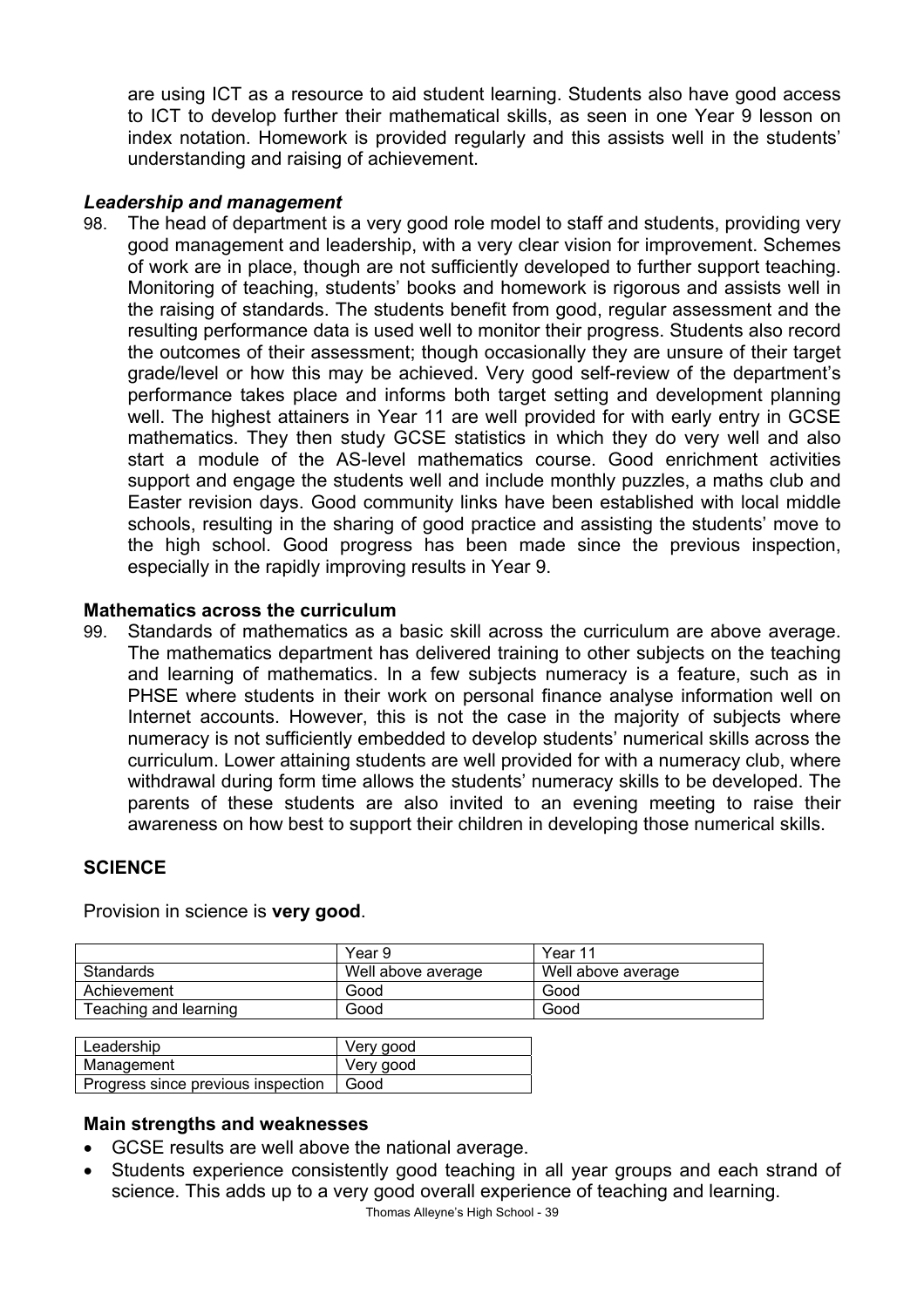- In Years 10 and 11, the excellent range of courses, including the separate science subjects and a rural science course, gives all students the best possible opportunities to achieve.
- There are some slight weaknesses in teaching when physics topics are taught by nonphysics specialists, particularly in Year 9.

## **Commentary**

## *Examination results*

100. In the 2004 national tests, at the end of Year 9, results were well above the national average, as they have been consistently over the last few years. Results in the 2004 GCSE science examinations were also well above average, overall. Almost a quarter of the students in Year 11 took three separate science subjects, instead of the more usual double award science; this proportion is around five times higher than the national average.

### *Standards and achievement*

- 101. All students have at least satisfactory knowledge and understanding of the topics they have studied recently. Higher attainers often reach standards that are very high for their age. For example, some students in Year 9 have excellent understanding of the factors that affect the pitch of a note from a stringed instrument. Standards are also very high in the separate science courses in Years 10 and 11. In lower attaining groups, practical and investigative skills are often better than the standards that students reach in other aspects of science.
- 102. Many students can demonstrate their understanding well when answering the teacher's questions in class but find it more difficult to express themselves clearly when writing answers to unfamiliar questions from worksheets and examination papers. This weakness is compounded for some boys because, although keen on science generally, they are reluctant to put much effort into their written work.
- 103. Students enter the school with standards in science that are above average. At the end of Years 9 and 11, students do better in tests and examinations than might be expected, given their test results when they entered that particular stage. However, students' achievement overall is actually very good and better than indicated by a straightforward analysis of results. The quality of teaching and learning is clearly the major factor in producing this achievement. However, another important strength is the excellent science curriculum, which gives students the best possible range of opportunities in which to achieve. Higher attainers follow the three separate science courses in the time normally allowed for double award science. The other students follow a carefully planned course that encourages and motivates them and leads to a double award GCSE. Rural science provides many interested students with extra opportunities for GCSE passes or vocational qualifications. GCSE environmental science is also on offer as an extra course after school. The result is that students gain many more GCSEs in science at this school than is usually the case.

## *Teaching and learning*

104. The main strength of teaching is the high level of consistency of good quality teaching that students receive, irrespective of their year group or the strand of science being taught. Hence students' learning in science is good at every stage; each teacher can build on the secure work done in earlier years and the result is that students experience teaching and learning that are very good, overall.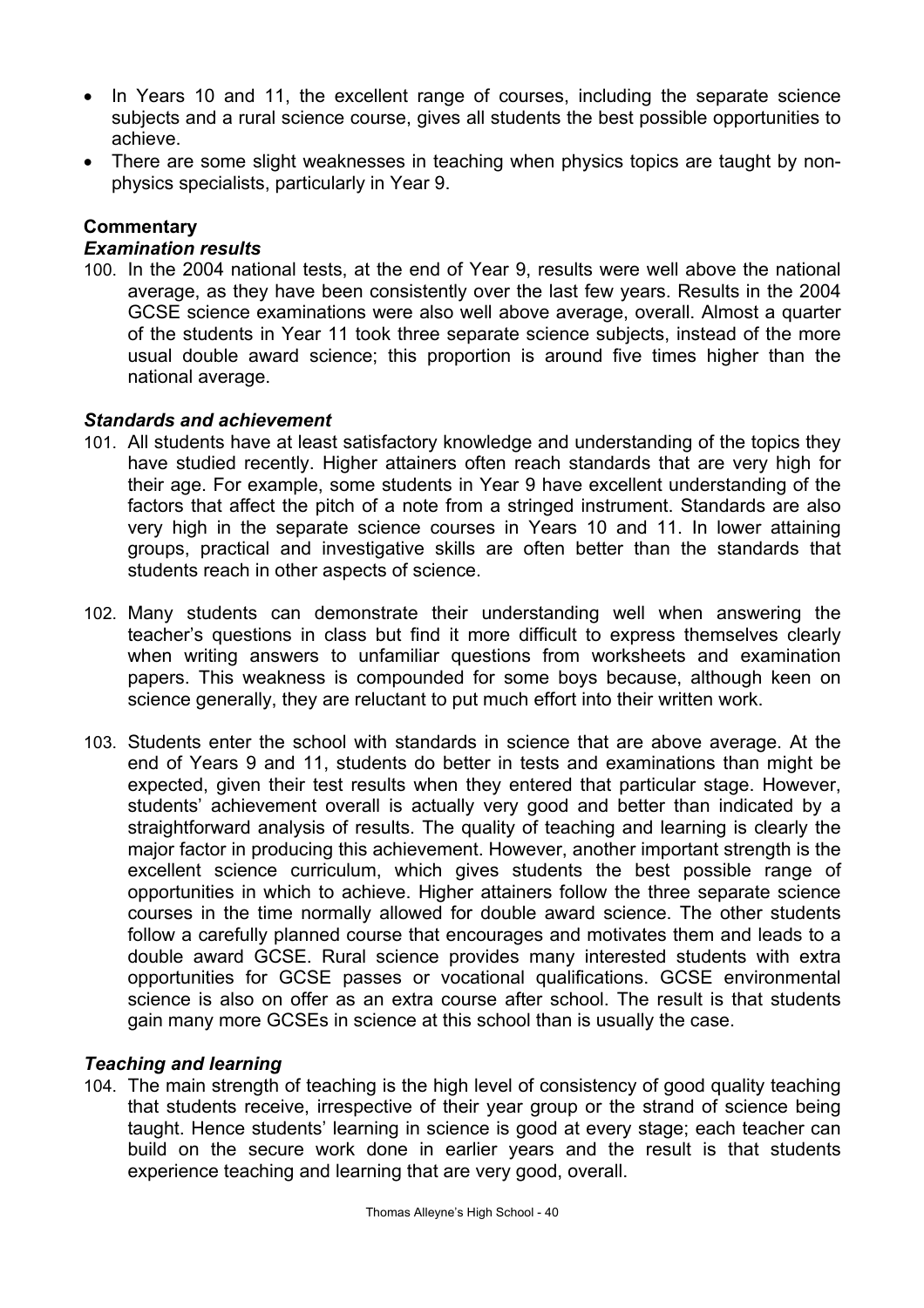- 105. Teachers generally have very good knowledge and understanding of their subject. They plan lessons carefully and provide a wide variety of learning activities to maintain students' concentration. Teachers are particularly skilled in questioning, constantly probing to get students to explain why things happen. They make very good use of interesting resources, including geraniums in the polytunnel, the interesting combination of sugar with concentrated sulphuric acid, animal hearts and lungs and kiwi fruit, to hold students' attention and help them to understand and remember.
- 106. In very good lessons, the pace is particularly quick. In one lesson, for example, students made their own notes as the teacher explained, did a quick test, recited together, watched a demonstration and finally wrote up their notes for homework, all providing constant reinforcement of the major points that students needed to remember about the lungs. Students' exercise books reveal some weaknesses when physics topics are taught by non-physicists, particularly in Year 9. For example, not all students' books contain enough information or examples on calculating pressure.

## *Leadership and management*

- 107. The head of department is constantly seeking to improve both the opportunities for students and their achievement in science. Teachers, technicians and teaching assistants work very well together as a team and are fully committed to the department's training programme and plans for improvement. Monitoring of the department's work is very good; lessons are observed, results analysed and new initiatives are all thoroughly evaluated to determine their impact on students' progress. The department recognises that more observation of each other's lessons would be beneficial, in order to share more effectively the very good techniques that different teachers have to offer.
- 108. GCSE examination results have remained well above average since the previous inspection. The department's ICT resources have improved and the schemes of work for Years 10 and 11 are now very good. Hence, the department has made good progress.

## **Rural science**

Provision in rural science is **very good**.

- 109. Two groups in each of Years 10 and 11 follow the GCSE rural science course while a further two groups follow vocational courses leading to NVQ qualifications in agriculture. All the courses make full use of the school's small farm with its vegetable plots, sheep, calves, pigs and poultry. The farm provides an excellent resource for rural science.
- 110. In 2004, almost all students taking GCSE rural science were successful in gaining a grade and over half gained the higher grades A\* to C. There are no national statistics for GCSE rural science so it is not possible to compare the results with national averages.
- 111. Teaching and learning in rural science are very good. It is the most popular optional subject, though not everybody who would like to take it can do so because there are only limited places available. The attitudes of students on the courses are very good; students enjoy the lessons, especially when they take place outside and use the facilities of the farm. In particular, these courses provide many students who have an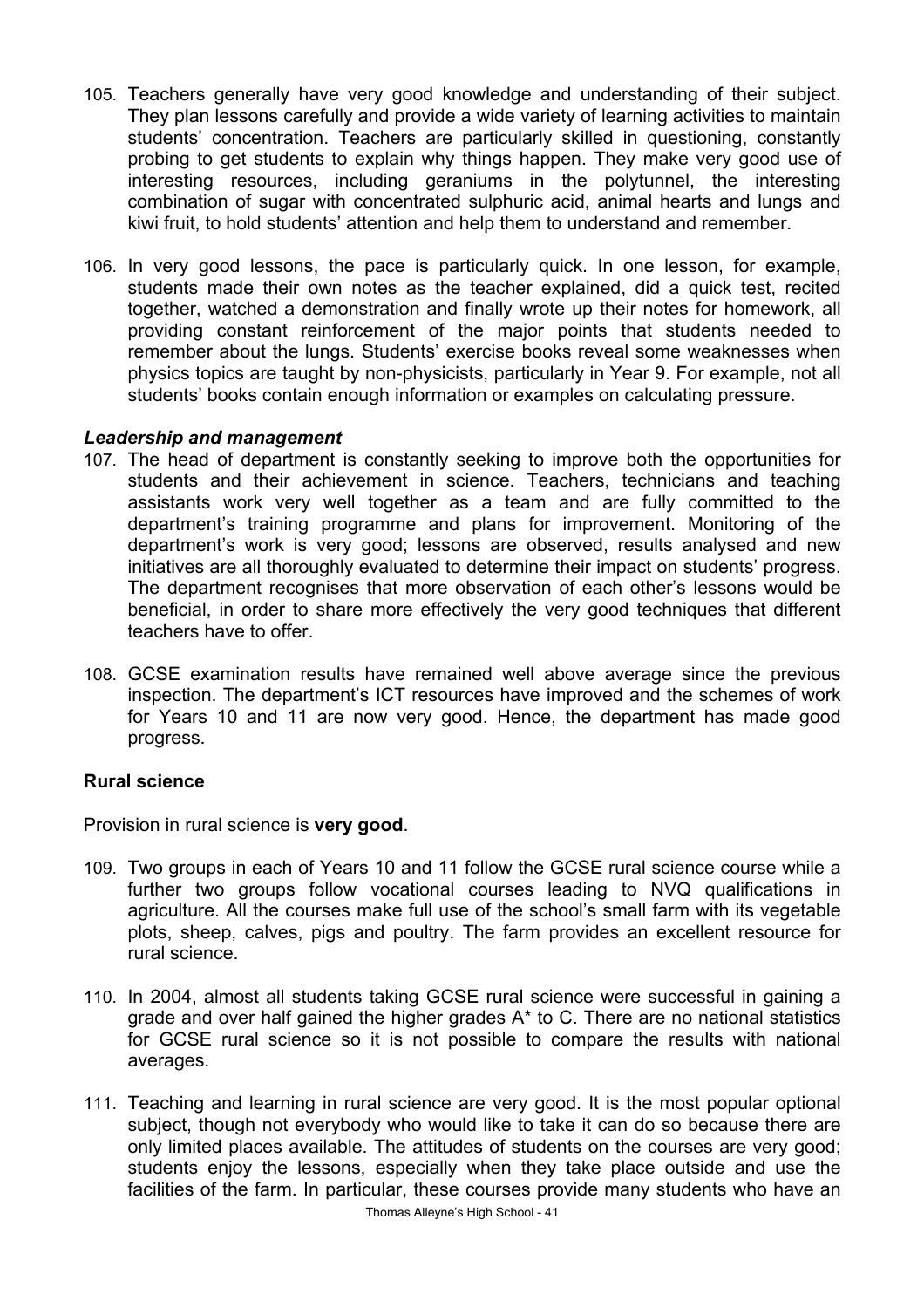interest in farming and the countryside with an opportunity to develop these interests in a well-organised and supportive atmosphere.

112. Many of the students who take the vocational rural studies courses, find academic study a struggle and gain great pleasure and satisfaction from developing their practical skills, whether tractor driving, trimming a sheep's feet, weighing pigs, laying concrete or caring for poultry. The courses, together with the tremendous support provided for these students by teachers and the technician, make a huge contribution to these students' personal development. Students welcome visitors who come to the farm, talk confidently and enthusiastically about what they have learnt and realise the importance of the skills they are learning in terms of preparing them for finding employment in a rural area.

## **INFORMATION AND COMMUNICATION TECHNOLOGY**

Provision in information and communication technology (ICT) is **very good**.

|                       | Year 9        | Year 11       |
|-----------------------|---------------|---------------|
| Standards             | Above average | Above average |
| Achievement           | Good          | Very good     |
| Teaching and learning | Good          | Verv good     |
|                       |               |               |

| Leadership                         | Very good |
|------------------------------------|-----------|
| Management                         | Very good |
| Progress since previous inspection | Very good |
|                                    |           |

### **Main strengths and weaknesses**

- Students achieve very well as the result of very good teaching.
- Excellent assessment provides teachers and students with the highest quality information on progress.
- Very good leadership and management ensure that all students achieve very well, whether they are taking a GCSE course or not.
- Very detailed booklets tell students exactly what they should be doing to improve yet further.
- Students in Year 9 do not achieve as well as others because the school does not always have the necessary information on what they have learnt before they enter the school.

## **Commentary**

## *Examination results*

113. GCSE results in 2004 were above average. These results represent very good achievement as the students had not studied much ICT in Year 9.

## *Standards and achievement*

114. Students enter the school with average standards. By the end of Year 9, standards are above average and students have achieved well. Students use computer packages with confidence, justifying their choices of software for each task. They have a good understanding of the need to adapt their work to the needs of different audiences and understand well the potential ICT offers, such as when considering a drama production. Students are not over-reliant upon their teachers and will explore the features of a software package, without prompting, to solve problems. Students annotate their work purposefully and keep good records of how their work has been developed.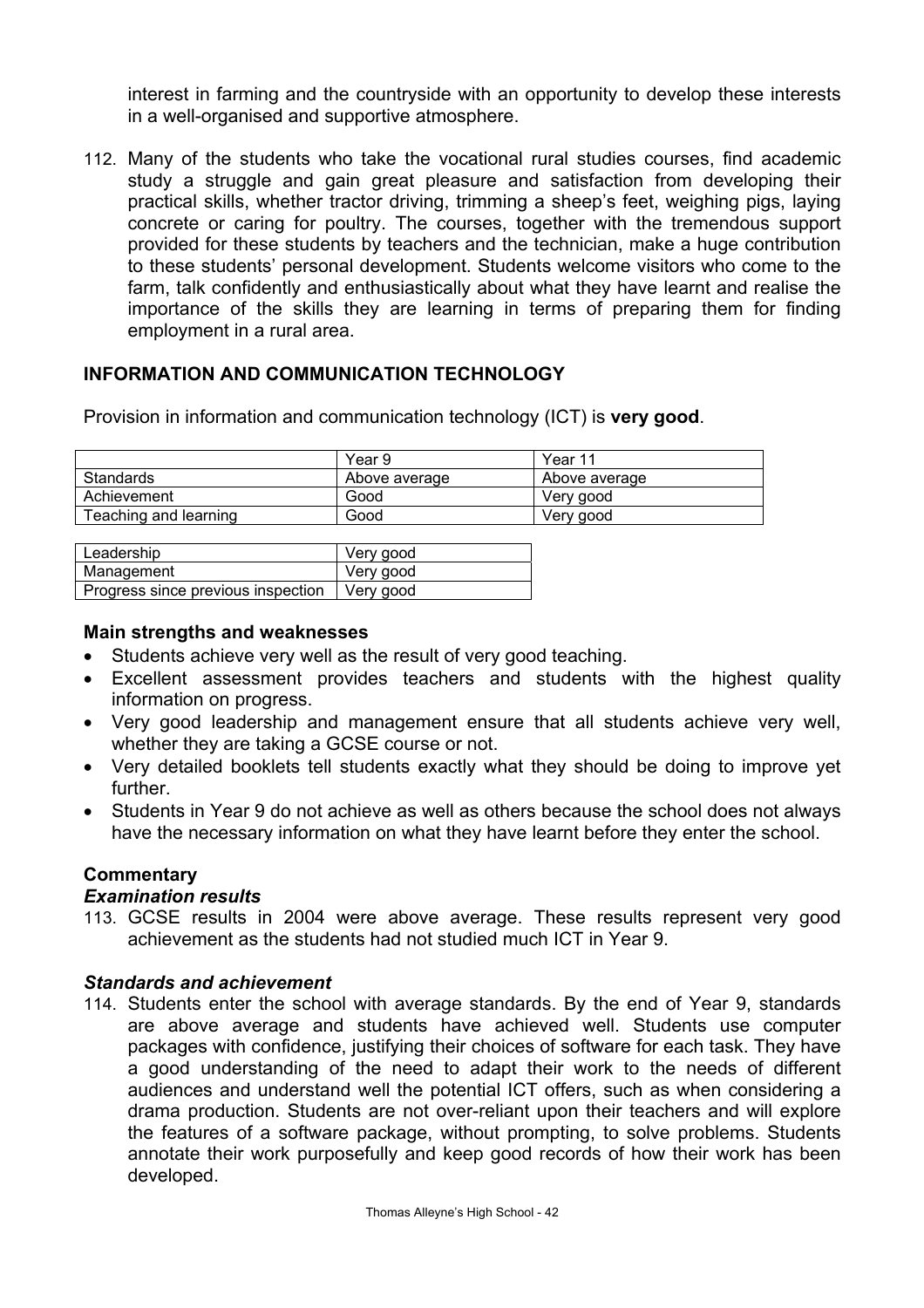- 115. By the end of Year 11, standards are above average. As these students received very little ICT teaching when they were in Year 9, their standards were below average when they moved into Year 10. Hence, their present standards represent very good achievement. Students taking GCSE understand the features of differing types of databases and confidently use more complex functions in spreadsheets. Students not taking GCSE also have higher than average skills in word processing, databases and spreadsheets.
- 116. At all ages, students with special educational needs achieve as well as others through work which is targeted to meet their individual needs well. Boys and girls achieve equally well.

## *Teaching and learning*

- 117. Teachers' very good subject knowledge is complemented by a superb series of booklets which accompany every topic. These describe exactly what is to be learnt and how it is to be learnt. Using these booklets also develops students' ability to work on their own. They can, and regularly do, access these materials over the Internet from home. Different levels of booklets have been produced to meet the needs of different levels of achievement. An outstanding assessment system ensures that teachers and students know exactly what progress is being made. Parents are able to access this information over the Internet.
- 118. Whilst teaching and learning in Year 9 are good, they are not as good as in Years 10 and 11 because the school does not receive sufficiently detailed information for all students on what they have previously learnt. Additionally, teachers do not know the students in Year 9 as well as they do older students. This means that teachers are not able to match the work to the students as accurately as they do in Years 10 and 11.

## *Leadership and management*

119. In addition to implementing the assessment system and producing the most helpful course booklets, a comprehensive system has been implemented to ensure that students not taking GCSE develop their ICT skills and receive their entitlement under the National Curriculum. The needs of every student are carefully assessed and any deficiencies met through intensive study at a local college of further education. There has been very good progress since the previous inspection because students' achievement, the quality of teaching and assessment have all improved significantly. The school is also benefiting from extensive collaboration with the local community, such as when students produce websites for the town and other schools and when staff provide ICT solutions for local businesses.

## **Information and communication technology across the curriculum**

120. Students display above average levels of competency in ICT. They use their skills extensively and confidently, knowing how computers can aid their studies. The school has collected information on where each student will use computers in their subjects and, collaborating with a local college, puts on individualised courses so that each student has the necessary skills for their coming work. Records are then kept to show the progress each student is making. The school is very well equipped with ICT equipment. This is supported by a team of a highly knowledgeable system manager and technicians who make a major contribution to learning by ensuring that all equipment is maintained in excellent working order.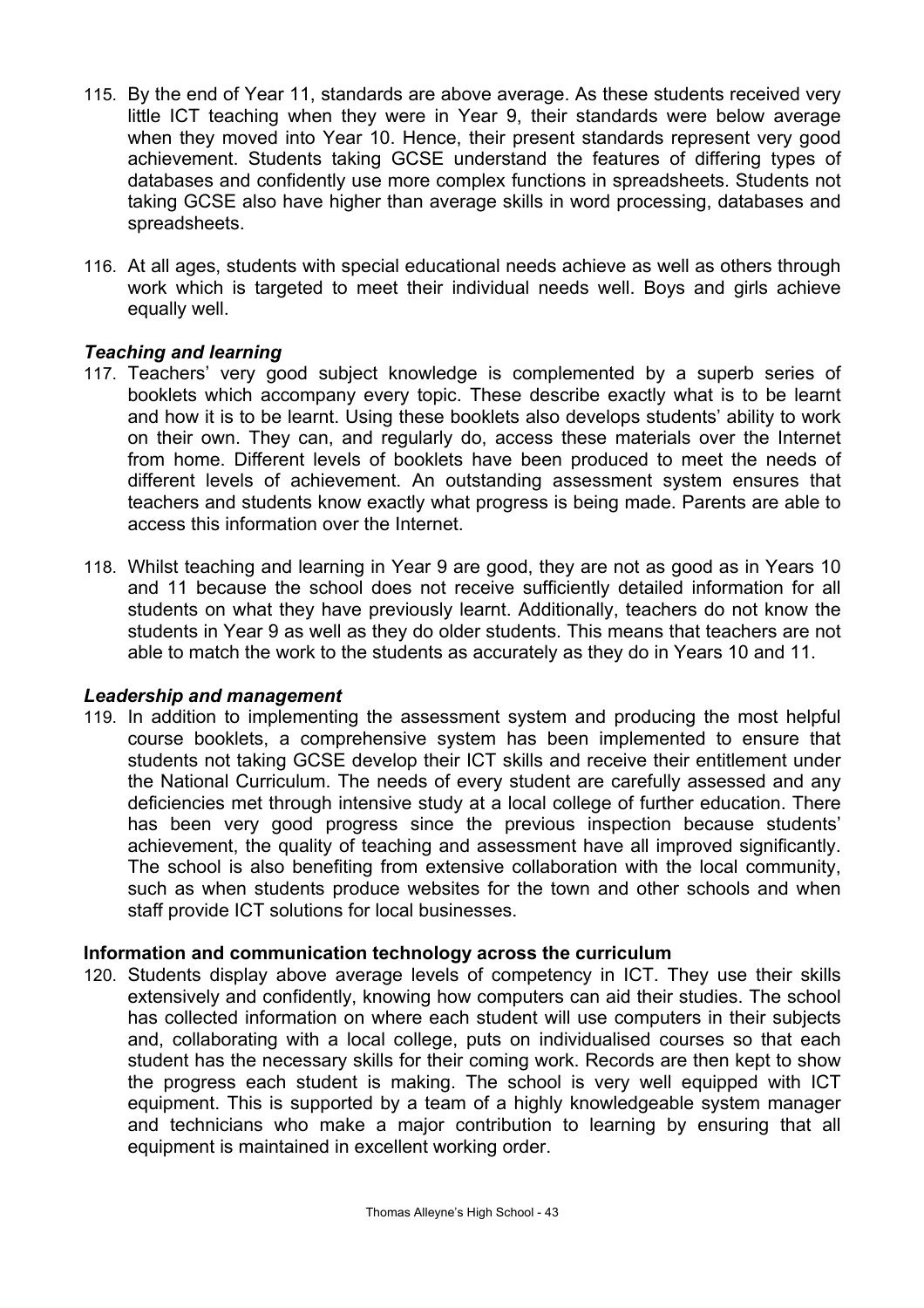## **HUMANITIES**

## **Geography**

Provision in geography is **good**.

|                       | Year 9       | Year 11       |
|-----------------------|--------------|---------------|
| Standards             | Average      | Above average |
| Achievement           | Satisfactory | Good          |
| Teaching and learning | Satisfactory | Good          |
|                       |              |               |

| Leadership                                        | Satisfactory |
|---------------------------------------------------|--------------|
| Management                                        | Good         |
| Progress since previous inspection   Satisfactory |              |

#### **Main strengths and weaknesses**

- Good achievement in Years 10 and 11 is leading to rising standards.
- Good management is sorting out the problems with GCSE coursework.
- The arrangements to assess and monitor progress in Year 9 are insecure.

### **Commentary**

#### *Examination results*

121. Results in the 2004 examination were average and similar to those achieved in the previous year. The main problem in the examination was the coursework, where students lost more marks than they should have.

#### *Standards and achievement*

122. By the end of Year 9, students improve map skills and knowledge of places because teachers emphasise them in lessons. Students read data and use it to illustrate and evaluate information, but standards are lower than expected because of inaccuracies and lack of care in presentation. Students are aware of world issues, such as the effect of international tourism on the cultural heritage of Kenya's Muslim population. They are competent in using number to plot graphs but answers lack adequate explanation. Many students write well-developed and accurate accounts on topics but standards of lower attaining students are below average because of grammatical weaknesses. By the end of Year 11, students have achieved well, based on their standards when they entered the course. They have improved the standard of their map work and broadened their knowledge of global topics, such as development of world population. They have a good understanding of a wide range of terms and can use them in appropriate contexts. Writing skills are much improved. Many students, however, make insufficient use of named examples to complement theoretical knowledge, and question answering skills are not developed well enough.

### *Teaching and learning*

123. In Year 9, lessons have clear aims and they are well planned. Most lessons begin with consolidation of work previously covered, but lesson summaries are not always used effectively. Lessons are interesting because teachers use a variety of well-produced resources. This generates interest and time is used well, but teachers do not always match tasks and resources to the needs of individuals. As a result learning is not fully effective for higher and lower attaining students, including those with special educational needs. Work is marked regularly and students respond well to encouragement, but they do not know how well they are doing against national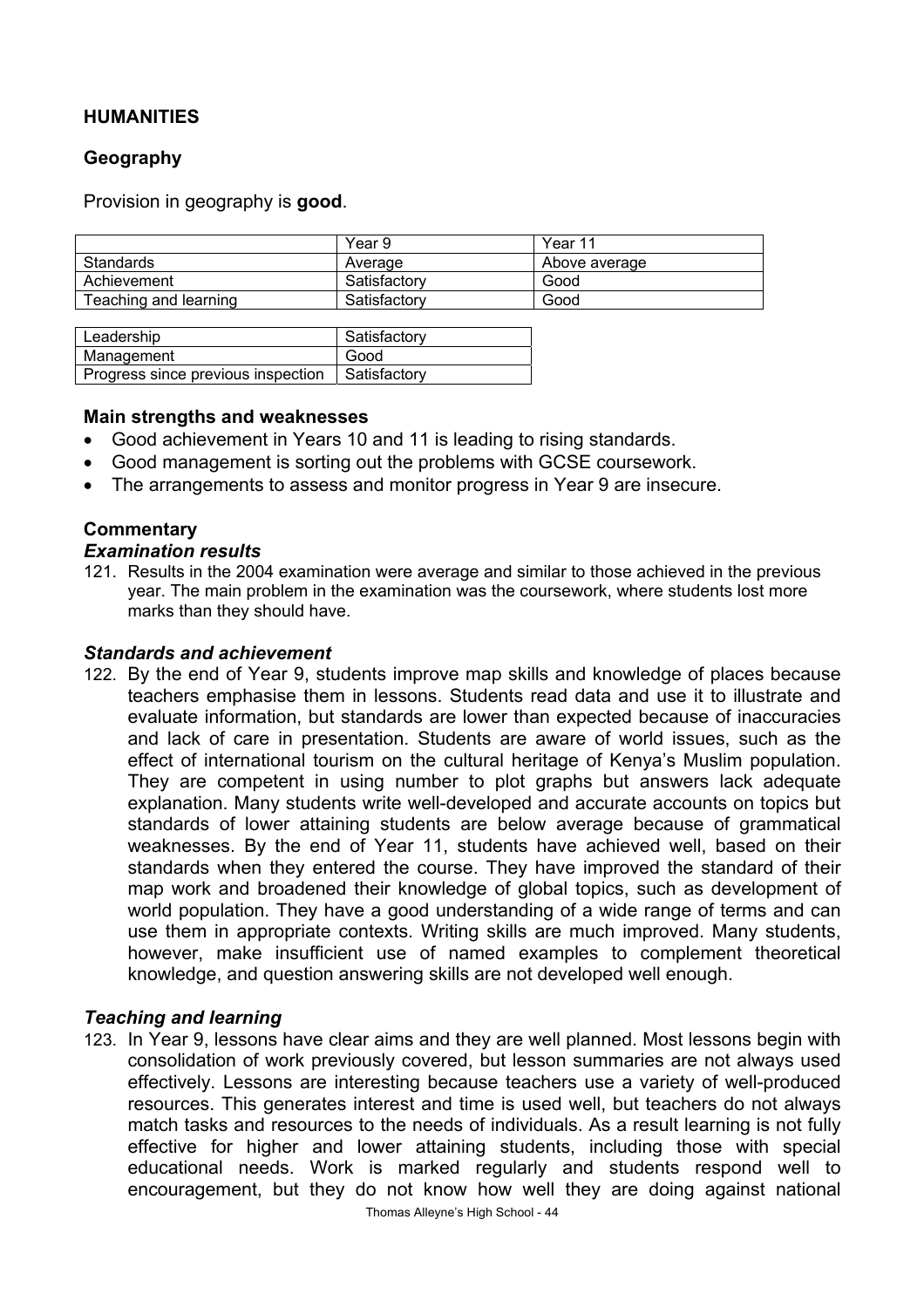standards and how to improve. In Years 10 and 11, students benefit from specialist teaching, lessons are well managed and this leads to them achieving well. Good progress is made in using a range of map skills and ICT to present GCSE coursework and students are achieving better because they are receiving better guidance on how to improve their coursework. Occasionally, teachers talk for lengthy periods so that students are not engaged enough in the lesson.

## *Leadership and management*

124. The subject improvement plan is linked to whole-school planning. GCSE data is well used to review students' achievement, but teacher assessment at the end of Year 9 is generous. The emphasis placed on improving coursework is leading to higher standards in Year 11. Schemes of work provide good information, except for planning to teach citizenship and contributions to support students' literacy skills.

## **History**

Provision in history is **good**.

|                       | Year 9       | Year 11       |
|-----------------------|--------------|---------------|
| Standards             | Average      | Above average |
| Achievement           | Satisfactory | Good          |
| Teaching and learning | Satisfactory | Good          |

| Leadership                                        | Satisfactory |
|---------------------------------------------------|--------------|
| Management                                        | Good         |
| Progress since previous inspection   Satisfactory |              |

## **Main strengths and weaknesses**

- Students achieve well in Year 11 because of good, enthusiastic teaching.
- Students are well motivated to succeed.
- Teaching of literacy skills lacks sufficient structure and consistency.

## **Commentary**

## *Examination results*

125. Results in the 2004 GCSE examinations were average, similar to 2003, although in previous years they were higher. Reasons for this drop have been identified and teachers have adopted appropriate strategies to improve students' attainment.

## *Standards and achievement*

- 126. In Year 9, students reach average standards and, as their attainment is average when they enter the school at the start of that year, their achievement is satisfactory. In their oral work, especially, students show that their skills have developed well in using historical evidence to interpret events; their writing is of average standard. Lower attaining students achieve as well as others because teachers provide differentiated materials and learning styles that enable them to understand difficult concepts.
- 127. History is a popular option for GCSE courses and in Years 10 and 11 students develop good analytical skills. The written answers produced by the great majority of students show an above average standard of understanding and reasoning, as in the work that assessed how far Custer's personality influenced the US army's defeat at the Battle of Little Big Horn. Students of all levels of attainment achieve well and the standard of work seen is higher than the 2004 GCSE results would suggest. The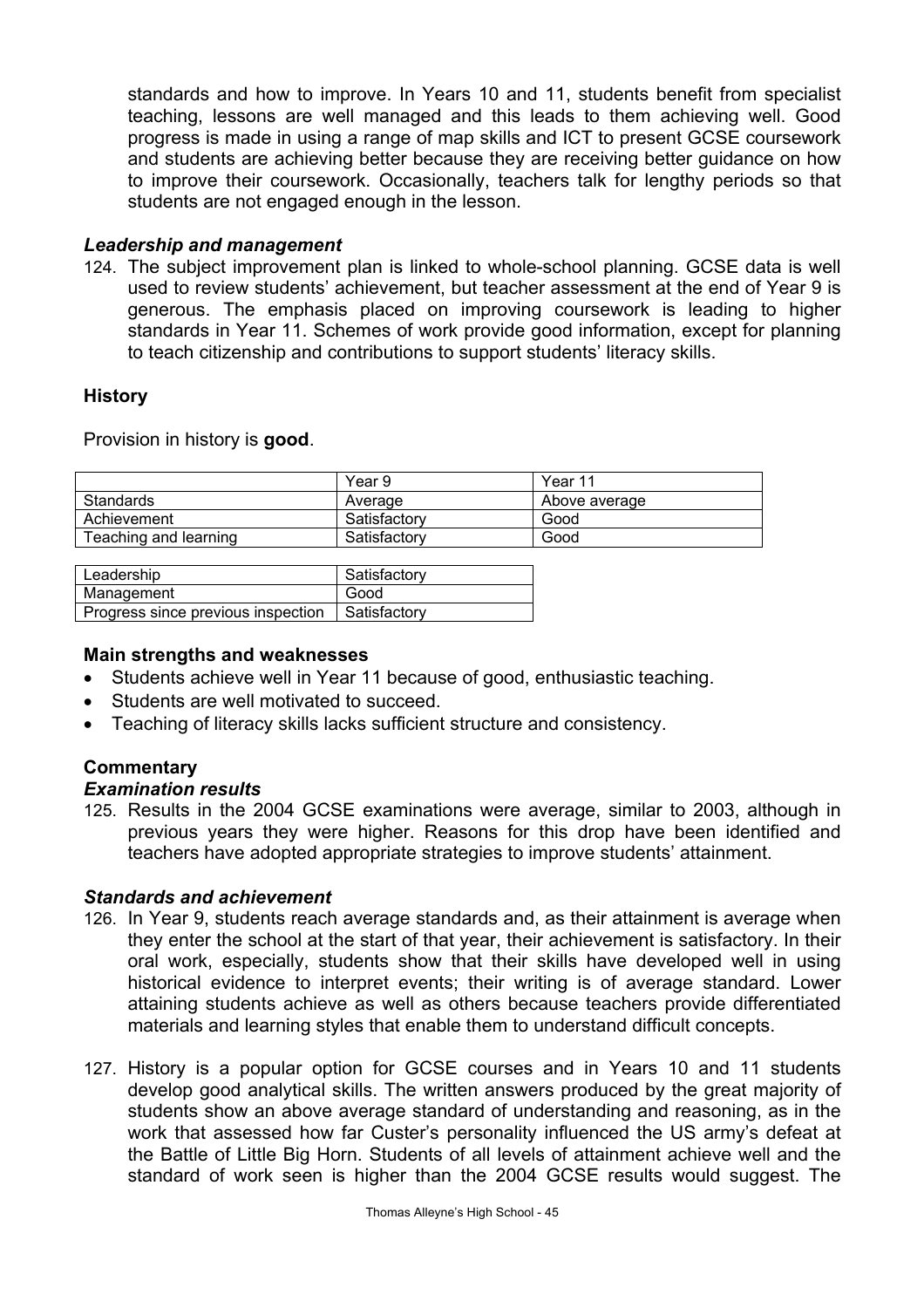analysis of examination performance that was undertaken identified lower than expected marks gained for coursework as a key factor that depressed results, especially those achieved by boys. Action taken following consultations with an external coursework moderator has resulted in the clear improvements evident in the work of students currently studying history.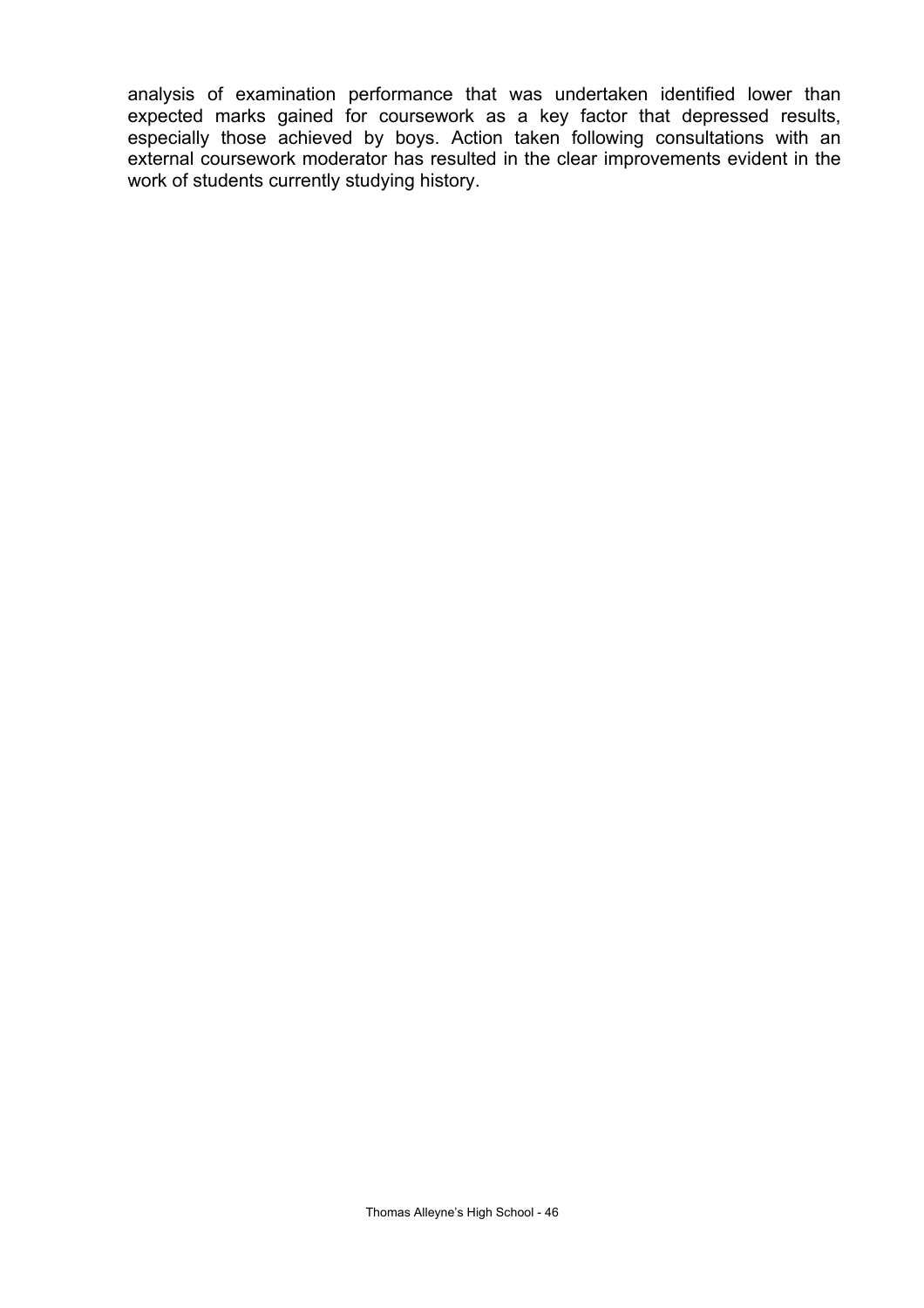## *Teaching and learning*

- 128. In Year 9, standards of teaching and learning are satisfactory overall. All students benefit from being taught by enthusiastic teachers who expect high standards of work and behaviour. Teachers explain clearly the aims of lessons and regularly provide interesting and challenging learning tasks. In the challenging lesson on the use of propaganda posters by the Nazis, for example, the atmosphere buzzed as students discussed animatedly what the visible and the implied messages told them. The assessment of students' written work, however, is not of such a consistently good standard as teaching in lessons. The quality of marking varies between teachers and not enough information is provided in written feedback to tell students how well they are doing and what they must do to improve. Strategies for teaching literacy skills, including speaking skills, are insufficiently identified and are not consistently used in lessons. Students' learning is enriched by good use of study visits.
- 129. In Years 10 and 11, teaching and learning are good. The analysis of previous GCSE results, fully involving all teachers, has resulted in more effective coursework lessons that make full use of time and challenge students' thinking and organisational skills. Students now produce good coursework assignments and produce them by the deadlines because teachers emphasise the importance of this in gaining good GCSE grades. Assessments of other written answers are accurate although students still do not benefit from detailed feedback from teachers that tells them what improvements will gain higher grades.

## *Leadership and management*

130. Leadership of the subject is satisfactory and management is good. The experienced and hard-working head of department is enthusiastic and inspires other members of the team. His management is organised and efficient and the mutually supportive ethos in the department benefits all, and underpins the very good relationships that teachers have with students. Progress towards more interactive learning, however, has been slower than in many history departments. The implications for history teaching of the Key Stage 3 Literacy Policy, for example, have not been fully realised, and the department's assessment and marking policy is underdeveloped.

## **Religious education**

Provision in religious education is **good**.

|                       | Year 9        | Year 11       |
|-----------------------|---------------|---------------|
| Standards             | Above average | Above average |
| Achievement           | Good          | Good          |
| Teaching and learning | Good          | Good          |

| Leadership                         | Good   |
|------------------------------------|--------|
| Management                         | Good   |
| Progress since previous inspection | l Good |

## **Main strengths and weaknesses**

- Students have very good opportunities to reflect on their own beliefs and values.
- Results for the full GCSE course and early entry short GCSE course are well above average, despite the low time allocation.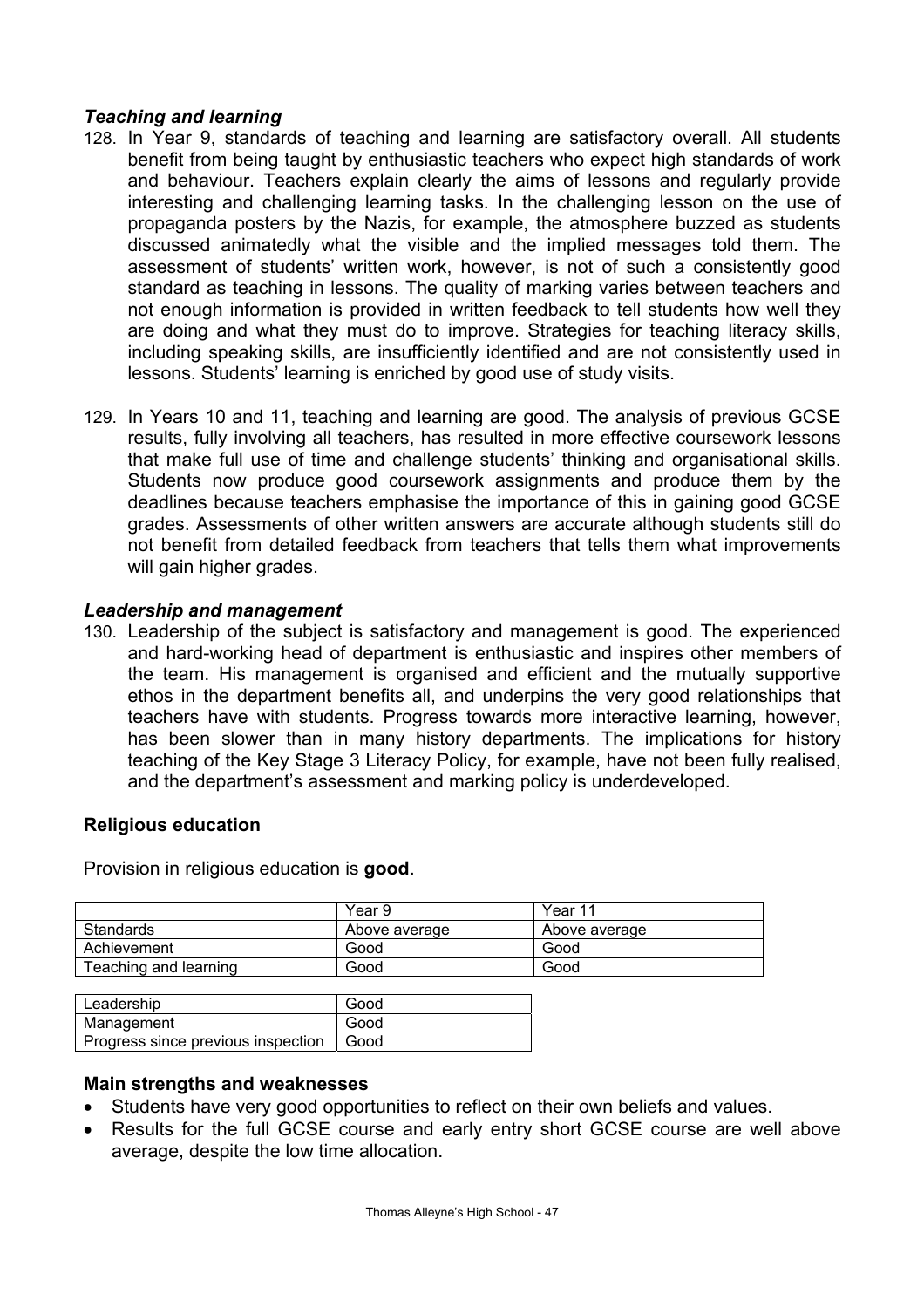• The use of assessment data to guide planning, and to monitor the progress of different groups, is underdeveloped.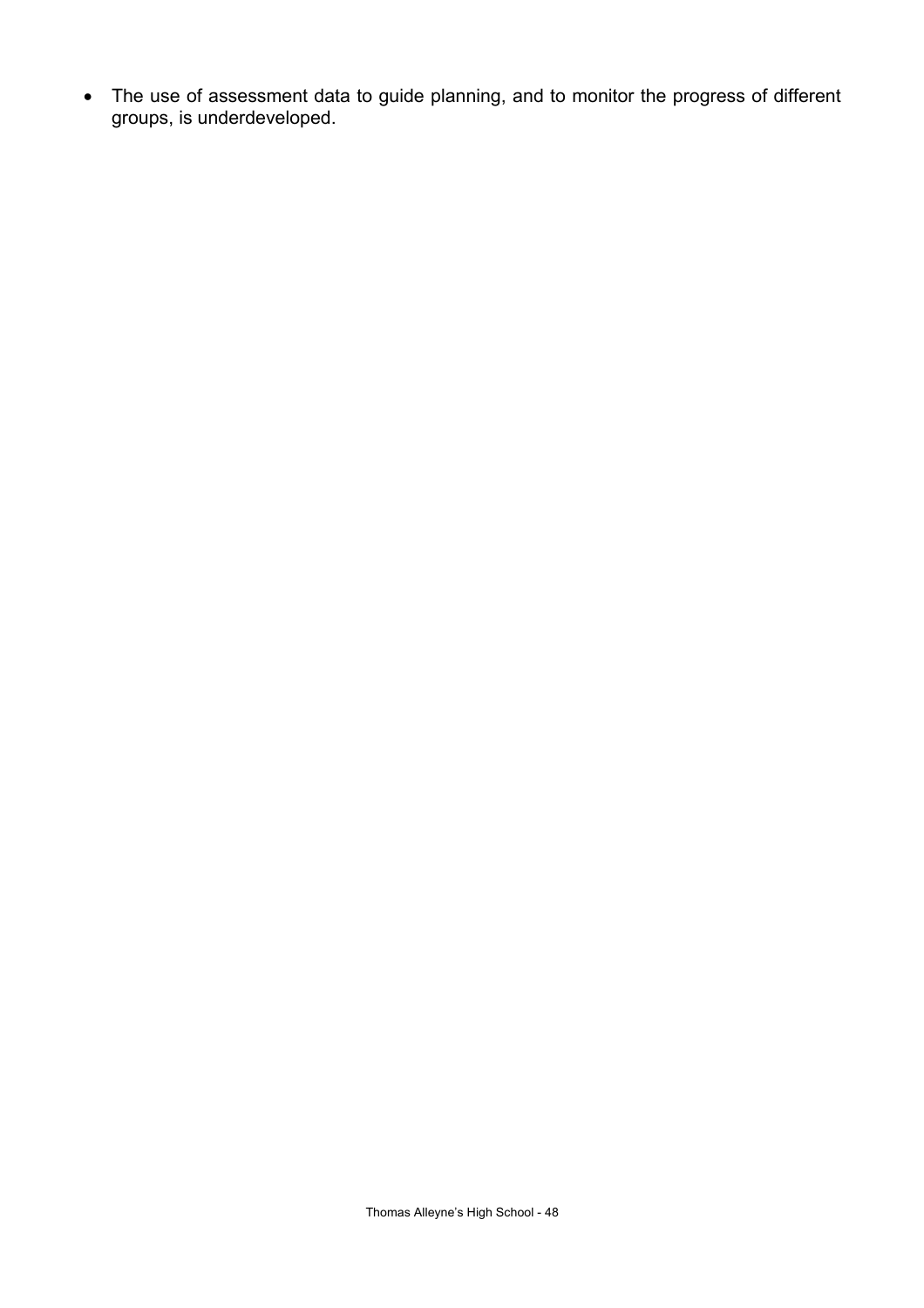## **Commentary**

## *Examination results*

131. Results in 2004 for the full course GCSE, that was completed in half the recommended time, supplemented by voluntary after-school classes, were very high. Results for the short course completed by students in Year 10 after only one year were well above average. Results of the short course completed by students in Year 11 after two years were below average and were affected by the negative attitudes of a significant number of students. These negative attitudes are not representative of the attitudes of students in the school now.

### *Standards and achievement*

- 132. Students enter the school with broadly average standards in religious education. Standards in Year 9 are now above average and achievement is good. Students reflect on what they have learned and apply it to their own experiences. Higher attaining students in particular write with sensitivity and reasoning. Work interpreting the effect of the holocaust on the beliefs of different survivors demonstrated clear understanding of the feelings and experiences they went through. Students with weaker literacy skills demonstrate this understanding through their oral work, achieving a higher standard than their written responses which are more limited and lack explanation and reasoning.
- 133. Standards in Year 11 are above average and achievement is good. Teachers encourage students to consider the effect of what they learn, and to review their own beliefs and values in the light of new understanding. The standard of the independent work of the higher attaining students is very high and they apply thought and sensitivity to the issues considered. A minority of students are less motivated and although they are happy to be involved in the oral work of the class, they make minimal effort over their independent written responses.

## *Teaching and learning*

134. The quality of teaching and learning is good. Thoughtful planning makes best use of the time and focuses on the lesson's key objective. Students maintain their concentration and experience a sense of achievement because of the brisk pace of most lessons, and tasks that are appropriately challenging. Students and teachers work together and this co-operation is enabling students to achieve well. Students following the full GCSE course are highly motivated, but they do not have textbooks for personal use and this limits the opportunities for independent study.

#### *Leadership and management*

- 135. The department is well led. Teachers have high aspirations and a shared commitment to the success of their students. Assessment and review procedures are being developed. Although there is not yet a body of previous assessment data, students are being encouraged to reflect on their own achievements and to identify their way forward. The efforts made to ensure all students have the opportunity to follow the full GCSE course are commendable and demonstrate a high level of commitment by teachers and students. ICT is used well as a teaching aid, but its use to support independent learning is at an early stage.
- 136. Improvement since the last inspection has been good. Students are now involved in their assessment and the number of students studying a full course in religious education has risen significantly.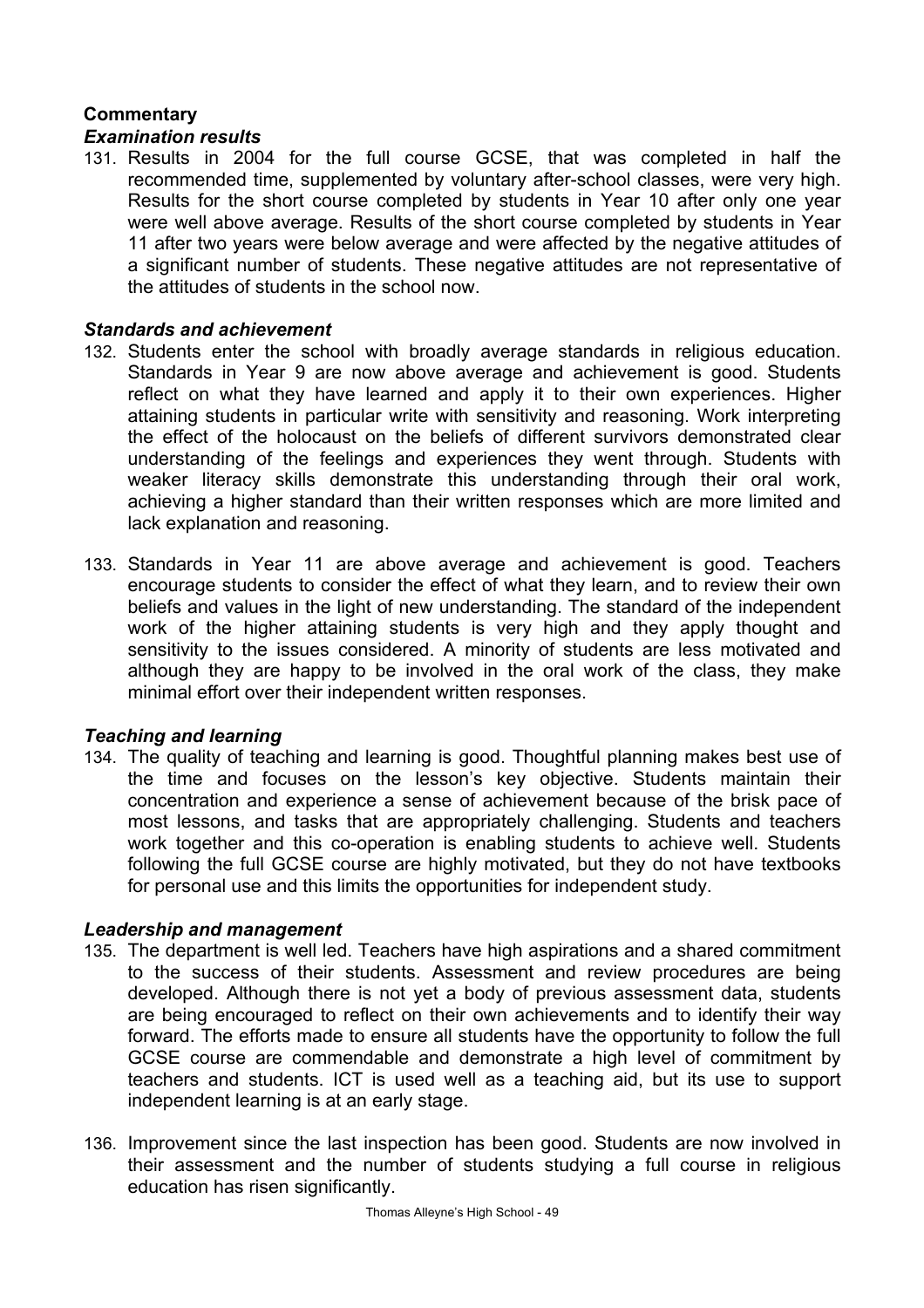# **TECHNOLOGY**

Provision in design and technology is **good**.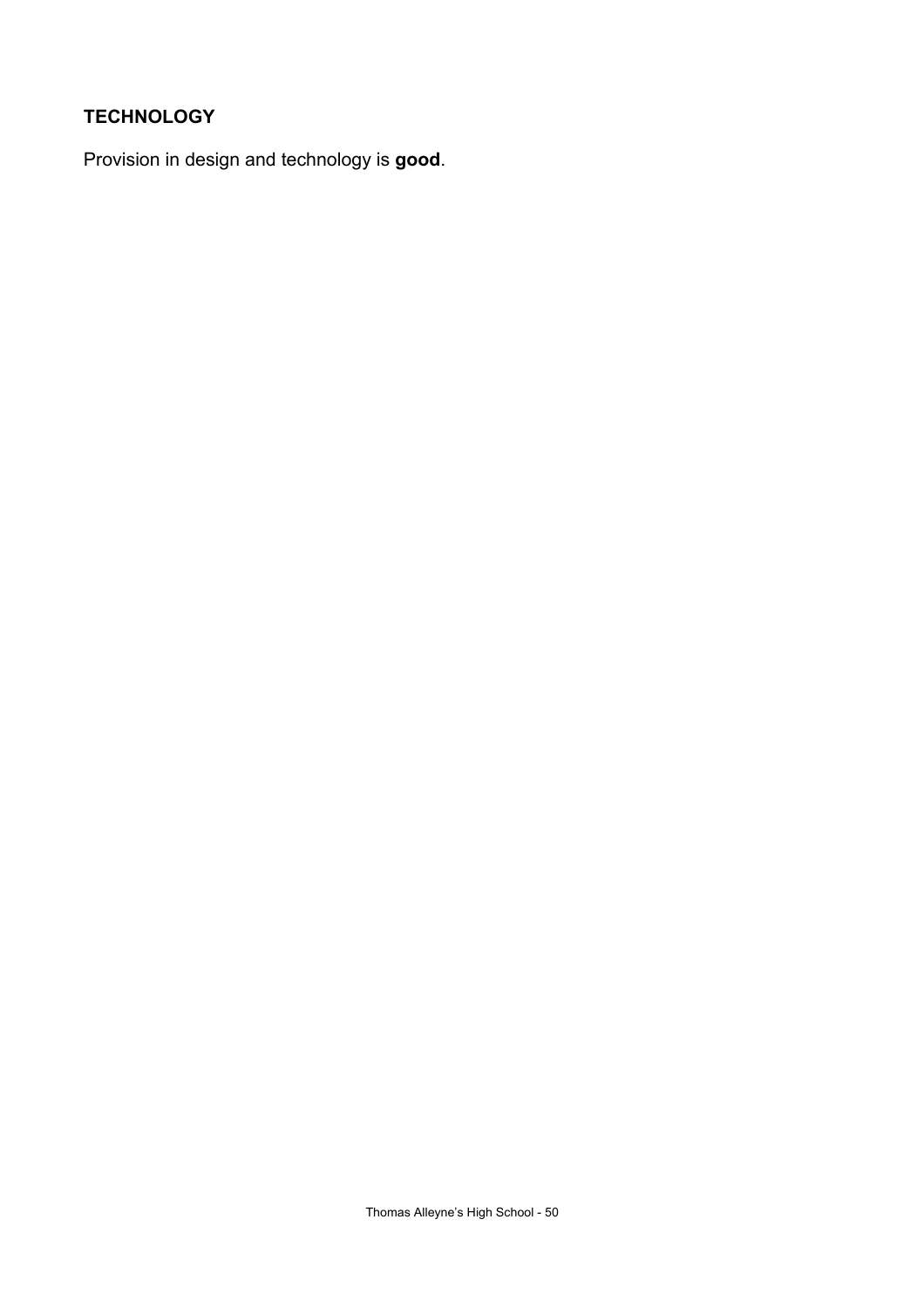|                       | Year 9       | Year 11       |
|-----------------------|--------------|---------------|
| Standards             | Average      | Above average |
| Achievement           | Satisfactory | Good          |
| Teaching and learning | Satisfactory | Good          |

| Leadership                                        | Good |
|---------------------------------------------------|------|
| Management                                        | Good |
| Progress since previous inspection   Satisfactory |      |

### **Main strengths and weaknesses**

- Students achieve well in Years 10 and 11 because of the good teaching.
- Standards are improving as a result of good leadership and management.
- Teachers do not always match the work to meet the needs of higher attaining students which leads to a lower than average proportion of the very highest grades.
- The assessments that teachers make at the end of Year 9 are far too generous and are not used to match work to the needs of all students.

## **Commentary**

### *Examination results*

137. Results in GCSE examinations were average in 2004 and students did worse in design and technology than in most of their other subjects; the percentage of GCSE A\*and A grades was below average. Results have varied from year to year, partly due to changes in staffing and the curriculum.

### *Standards and achievement*

- 138. Students enter the school with broadly average standards, although their practical skills are below average. By the end of Year 9, students' practical skills improve and are average. They know about modified starches and how these are used in modern day food products. Students use the basic functions of a computer-aided design package to produce designs for a board game although lower attainers struggle with drawing lines. Students' designing skills are average. They know what they want to design but many have below average skills of sketching and do not always annotate their work. Students have good research skills and use the Internet well to enhance their projects.
- 139. By the end of Year 11, students' practical skills are still average although their design skills are above average. Students' coursework is well organised although standards of writing are weak, particularly those of the boys. In textiles, fabrication work is average. Higher attainers produce quite exquisite ball gowns whilst lower attainers struggle with basic sewing techniques. The quality of graphics work varies in quality from average to well below average. In one Year 11 class, students' graphics work was of a low standard and there was a lack of creativity and many in this group are underachieving. This group of students have had six different teachers in the last year which is one reason for them underachieving. Students have an above average knowledge of control systems and use technical vocabulary to describe their electronic circuits.

#### *Teaching and learning*

Thomas Alleyne's High School - 51 140. Whilst teaching is satisfactory in Year 9 it is not as good as that seen in Years 10 and 11. The main difference is that teachers have a good command of the examination syllabus in Years 10 and 11 and use this to set standards and benchmarks for students. In Year 9, staff do not make enough use of National Curriculum levels to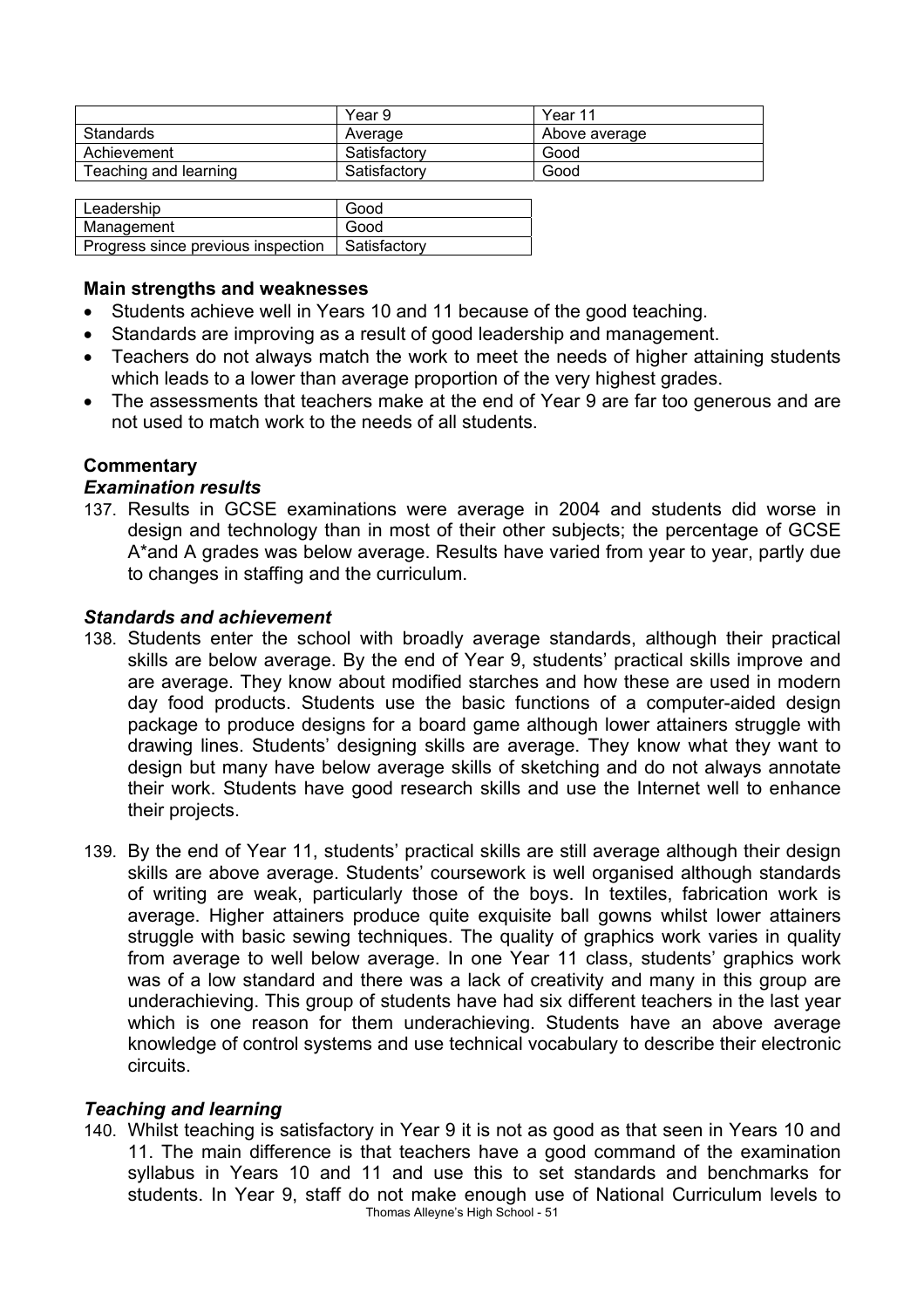match work to the needs of the students which results in students' achievement being satisfactory rather than good. In Year 9, the pace of teaching is satisfactory; in Years 10 and 11 teaching is quicker and teachers make more use of short focused tasks which help to sustain students' concentration.

141. In all years, teachers normally indicate to students what is to be learned in the lesson although they do not always check if students have been successful; this leaves some students not knowing how to proceed in the next lesson. Relationships between students and teachers are very positive which helps to build students' self-esteem; in many lessons, students are confident enough to ask searching questions of their teachers. Teachers do not always match work to the needs of the highest attainers which was evident in the lower than average percentage of A\* and A grades at GCSE. Teachers have very high expectations of how students should behave and for the most part students respond very positively.

## *Leadership and management*

142. Good leadership has identified the reasons why students did worse in design and technology than in most of their other subjects. A more stable teaching staff and changes to the curriculum have refocused the department on how to improve students' achievement. The management of the department is also good; there is extensive documentation and support for staff. One weakness is the assessments made by teachers at the end of Year 9; they are far too generous and are not used by teachers to match work to the needs of all students. A strength of the department is the way that teachers from Thomas Alleyne's work alongside teachers in partner middle schools as part of the specialist technology college programme. This enables the school to gain a better insight into what students are taught in Years 7 and 8 and at what standard they arrive at Thomas Alleyne's. Progress since the previous inspection has been satisfactory; teaching and standards are similar to those noted in the previous report.

## **VISUAL AND PERFORMING ARTS**

## **Art and design**

Provision in art and design is **excellent**.

|                       | Year 9             | Year 11   |
|-----------------------|--------------------|-----------|
| <b>Standards</b>      | Well above average | Very high |
| Achievement           | Very good          | Very good |
| Teaching and learning | Very good          | Very good |

| Leadership                         | Excellent   |
|------------------------------------|-------------|
| Management                         | Excellent   |
| Progress since previous inspection | ∣ Very good |

## **Main strengths and weaknesses**

- Teaching is very good and contributes directly to the very high standards.
- There are excellent leadership and management that inspire teachers, students and even visitors.
- Planning is exemplary in depth and detail ensuring structured learning in every lesson.
- Learning is supported by extensive extra-curricular provision.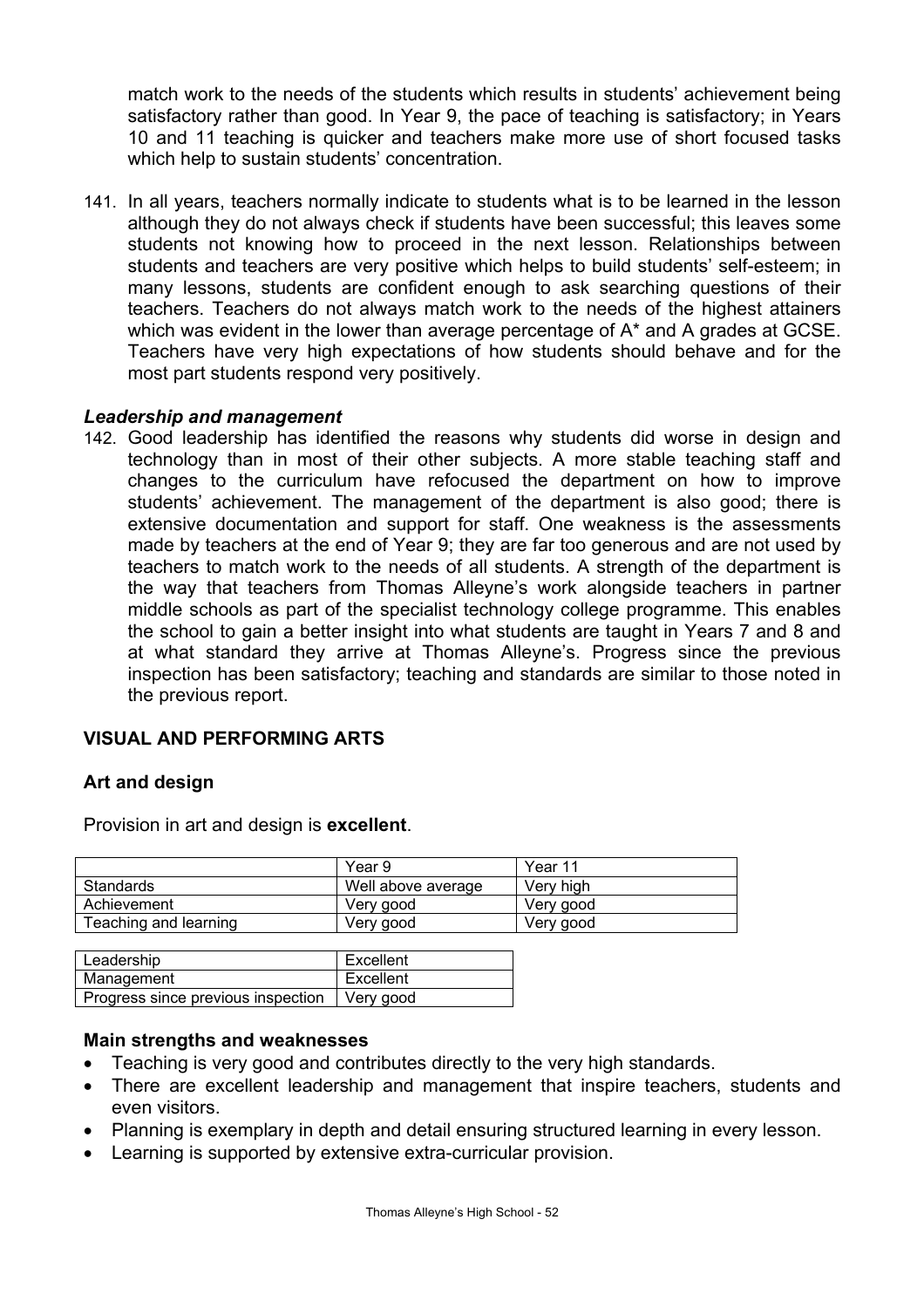# **Commentary**

## *Examination results*

143. In 2004, GCSE results were very high, with all but three students gaining A\* to C grades. A quarter of all students gained A\* and over two thirds A\*/A grades. Students consistently do better in art and design than they do in their other subjects. Results have been at similar levels since the previous inspection.

#### *Standards and achievement*

- 144. Students enter the school with average standards. By the end of Year 9 they produce very good drawings from direct observation, a key feature in all units of work. They do a wide range of imaginative and experimental work in a range of materials that explores the impact of composition and surface pattern in very good depth. The multicultural influence embedded in all themes widens students' experience of different art forms.
- 145. By Year 11, standards are very high with all students on course to gain A\* to C grades and approximately half of all students at A\*/A standards. Work is highly expressive with exquisite drawing from still life in all units of work. In studies of surface pattern and texture, techniques of weaving and overlapping are used creatively and imaginatively with outstanding use of colour. Art history is an integral part of all units of work and extends students' vision and ideas far beyond that usually observed.
- 146. Overall, from their starting points when they join the school, students' achievement is outstanding by the time they leave Year 11.

### *Teaching and learning*

- 147. Students experience so much consistently very good teaching that, overall, the teaching provision made by the school is excellent. All teachers have very good expertise. Planning is exemplary for all units of work; students are given clearly written, detailed guidance on how to structure their work. There is clear guidance on how to structure written notes that makes a good contribution to raising students' skills in literacy. The teachers give very good demonstrations of the key skills of drawing and painting, especially with regard to line, tone and texture. Assessment procedures are exemplary and ensure that all students fully understand the criteria for reaching the higher grades.
- 148. There is very good order and organisation within all lessons so there is effective use of time. All students get very good one-to-one guidance and support so they all make very good progress. The teachers give extensive extra time daily to enable students to meet the demands of the course. Visits to art galleries and visiting artists also contribute significantly to the provision. Students are interested and diligent and are good independent learners. Behaviour is excellent. Art and design is made relevant to the world of work by links with display and advertising.

## *Leadership and management*

149. There is outstanding leadership giving excellent support to a dedicated and committed team of specialist teachers. The guidance on planning, with an 11-point process for development in all units of work, is the key to the success of the department. Storage requirements are solved by suspending three-dimensional work from the ceilings; this creates an inspiring environment for all who work in or visit the department. There are high quality displays of students' work around the school celebrating students' achievements and enhancing the school environment. The subject makes a very good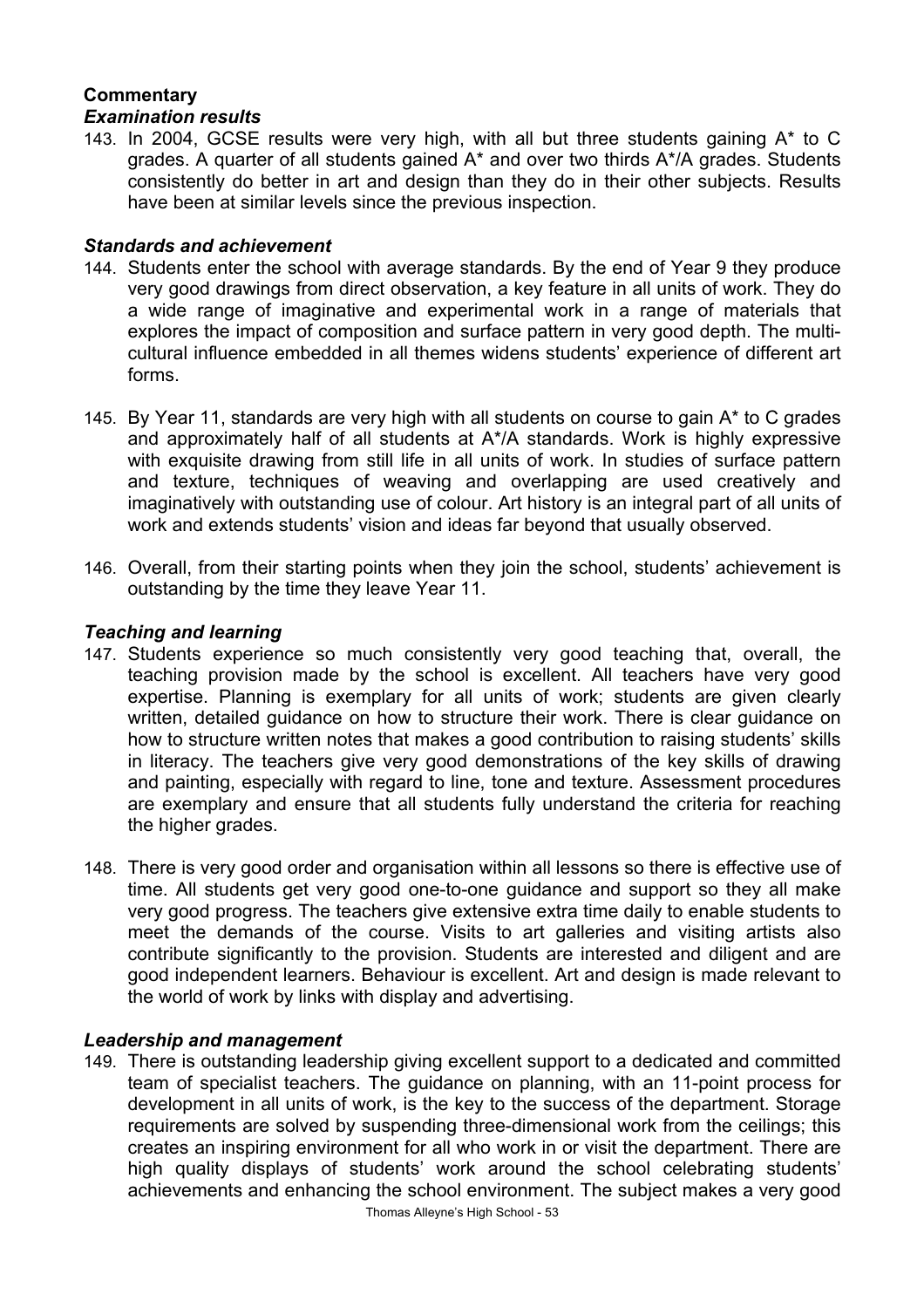contribution to students' spiritual, moral, social and cultural development by considering emotions and personal intent in students' own work and in the work of artists studied. There has been very good improvement since the previous inspection. Boys' standards and achievement have improved significantly and there is now good provision and use of ICT.

#### **Music**

Provision in music is **very good**.

|                       | Year 9        | Year 11   |
|-----------------------|---------------|-----------|
| Standards             | Above average | Very high |
| Achievement           | Very good     | Very good |
| Teaching and learning | Very good     | Very good |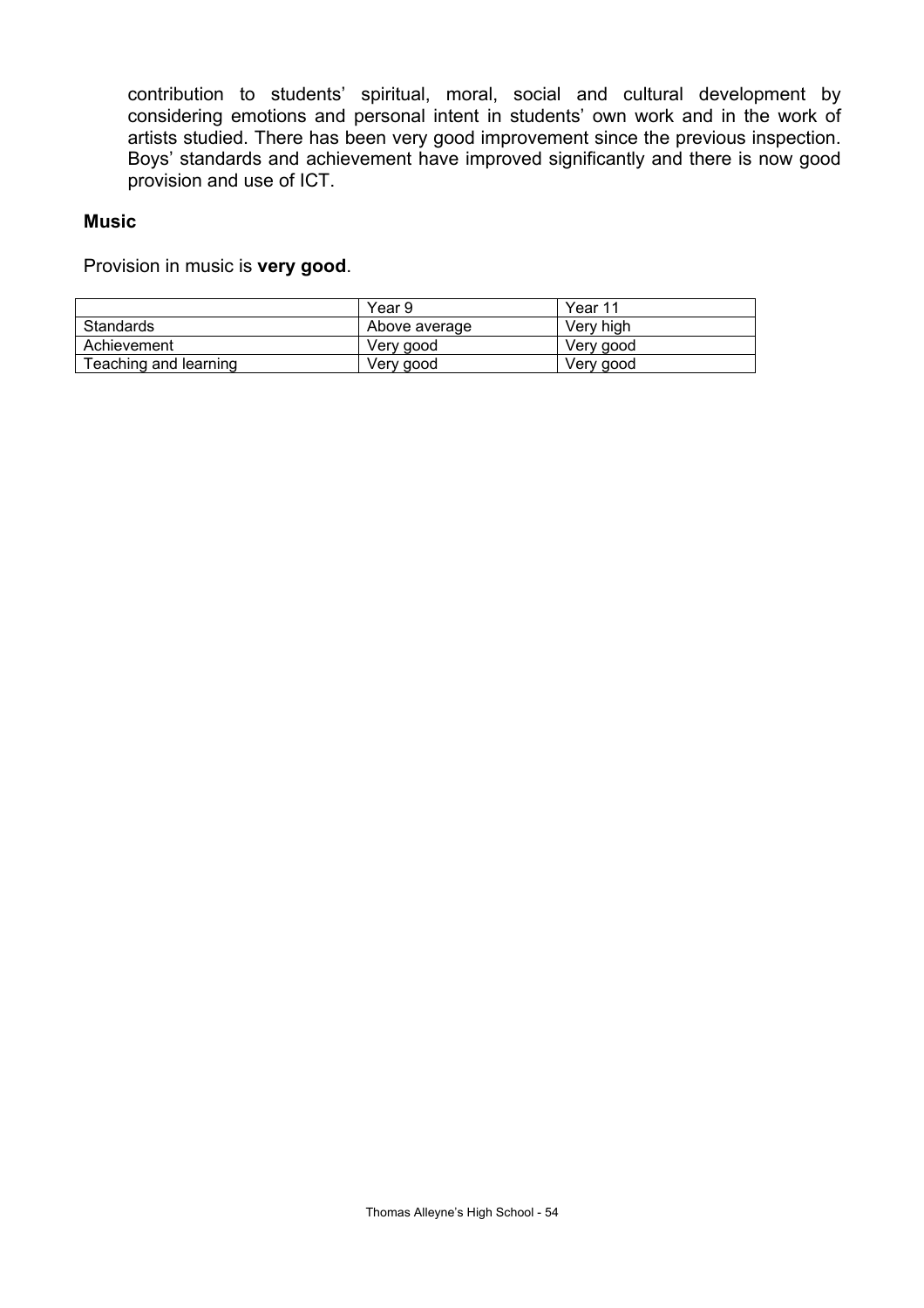| Leadership                         | Very good |
|------------------------------------|-----------|
| Management                         | Good      |
| Progress since previous inspection | Very good |

## **Main strengths and weaknesses**

- Teaching very effectively supports the individual and collaborative pursuit of excellence.
- The outstanding quality of extra-curricular provision inspires students to be confident concert performers and makes an excellent contribution to the ethos of the school.
- Insufficient analysis of students' performance has omitted to identify and address lower attainment of boys in Year 9.

## **Commentary**

## *Examination results*

150. The small numbers involved make comparisons with national averages impossible. However, students have done much better in GCSE music than in most of their other subjects in recent years. Three-quarters of all students obtain A\* or A grades each year.

## *Standards and achievement*

151. By the end of Year 9, students have a keen awareness of different musical styles and genres, readily emulating these in group performance and improvisation. Higher attaining students express themselves musically without inhibition, communicating structure and content convincingly. Lower attaining students are sensitive to the mood and intention of the music they encounter. By the end of Year 11, students' compositions draw skilfully on analysis of their instrumental repertoire and study works, often showing marked originality. They perform challenging music confidently and supplement coursework with detailed commentaries. Very good understanding of technical vocabulary and notation enhances their aural perception. Students with less advanced instrumental skills analyse music less acutely. Students with special educational needs achieve equally well.

## *Teaching and learning*

152. Teachers' excellent subject knowledge and skilled planning of lessons inspire musical sensitivity and high technical competence, promoting individual and collaborative learning very well. Listening, performing and composing are very well integrated, consolidating learning and ensuring that all skills are treated equally. Opportunities to reinforce learning through listening a second time to music discussed in class, recording work, and providing musical illustration are inconsistent; some teachers do this as a matter of course, while others miss such opportunities. Regular and relevant homework ensures continuity between lessons. Good oral feedback helps students to improve, but marking is not diagnostic and spellings are often left uncorrected. Students' attitudes, overall, are excellent, with high levels of participation in voluntary music making. In Year 10, an above average proportion of students now opts for music.

## *Leadership and management*

153. Since the previous inspection extra-curricular provision has gone from strength to strength. While talented students are not formally identified, they benefit enormously from: the outstanding quality of musical productions; choral and instrumental ensembles; performance opportunities in the school, the community and abroad; strong links with the BBC Philharmonic Orchestra, the Birmingham Conservatoire and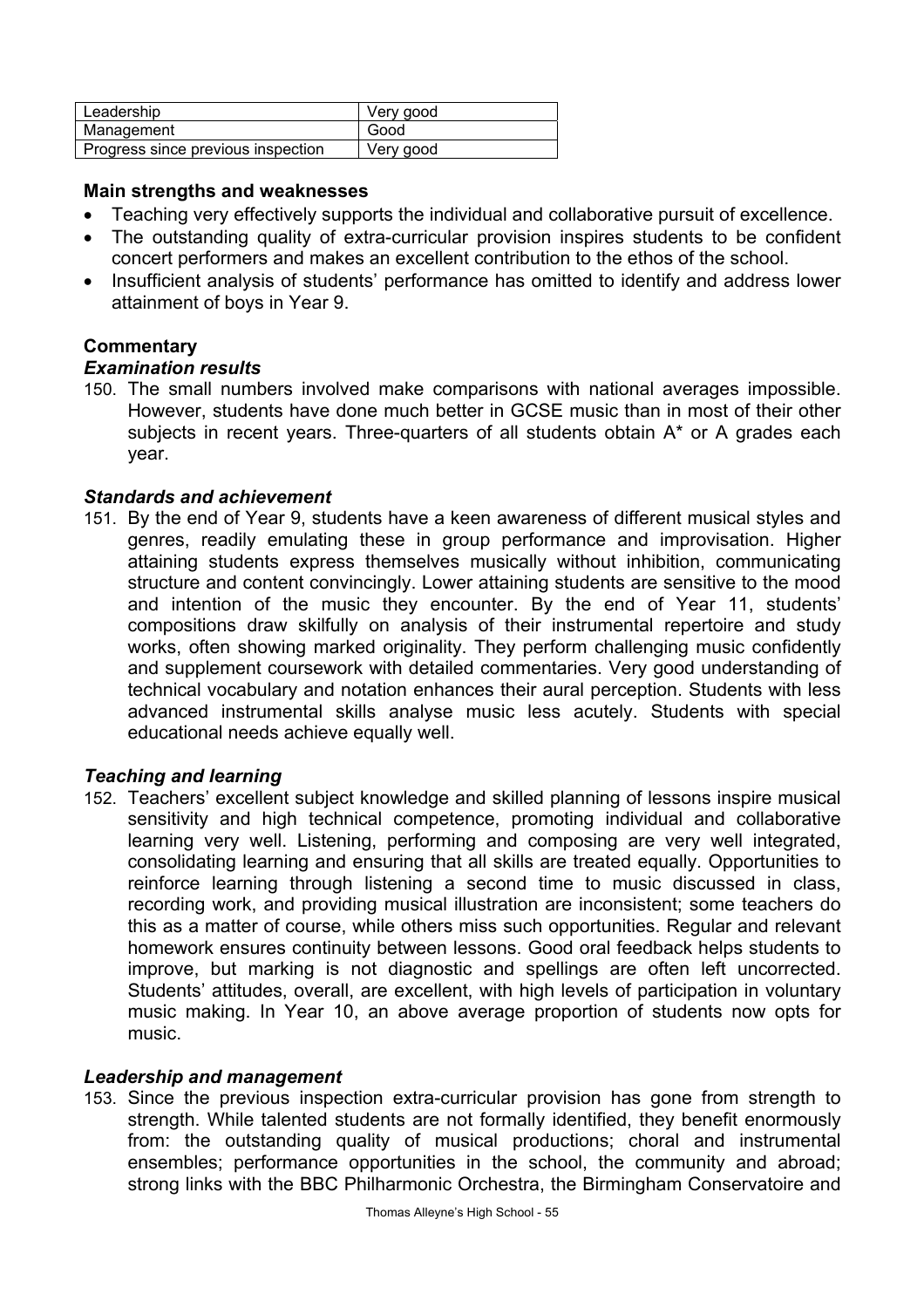other external agencies; and the opportunity to assist the advanced skills teacher's dynamic outreach to first and middle schools. An above average proportion of students takes instrumental lessons. Analysis of assessment data lacks rigour, omitting to identify and address boys' attainment in Year 9 falling behind that of girls by a wider margin than is the case nationally. Accommodation is still unsatisfactory. When two classes are timetabled simultaneously, inadequate soundproofing markedly impairs the quality of listening and, when both classes are from Year 9, students cannot hear what they are doing in practical tasks with over 50 students in one room.

## **PHYSICAL EDUCATION**

Provision in physical education is **good**.

|                       | Year 9       | Year 11       |
|-----------------------|--------------|---------------|
| Standards             | Average      | Above average |
| Achievement           | Satisfactory | Good          |
| Teaching and learning | Satisfactory | Good          |

| Leadership                         | Good   |
|------------------------------------|--------|
| Management                         | Good   |
| Progress since previous inspection | l Good |
|                                    |        |

### **Main strengths and weaknesses**

- Students achieve well in Years 10 and 11 as a result of good teaching.
- High levels of participation in lessons and extra-curricular activities reflect the very good attitudes of students.
- An excellent extra-curricular programme offers all students, especially the gifted and talented, opportunities to excel in school and beyond.
- The curriculum is not fully inclusive because boys do not study the breadth of experiences that girls do in Year 9.

## **Commentary**

## *Examination results*

154. Students are unable to study for GCSE.

## *Standards and achievement*

155. Standards in Year 9 are average. This represents satisfactory achievement in relation to students' different starting points on entry to the school. Nevertheless, boys achieve well in basketball, and girls in netball. Students with special educational needs are well integrated, and achieve at the same rate as their classmates. In Years 10 and 11, standards are above average. Achievement is good, well illustrated by girls and boys in swimming. High attaining boys achieve well above average standards in football, applying their skills in the game with style and exuberance. Very high standards are achieved in extra-curricular sport, reflected in students' many successes in a range of sports at county, regional and national level. In 2004, the senior football team became County Champions, and reached the last 16 of the English Schools' Championships.

#### *Teaching and learning*

156. Knowledgeable teachers manage the students very well, and create an ethos that demands high standards in all respects. These are achieved, and students have respect and very good attitudes towards the subject. Standards of participation, dress and behaviour in lessons are of the highest order. Students also show their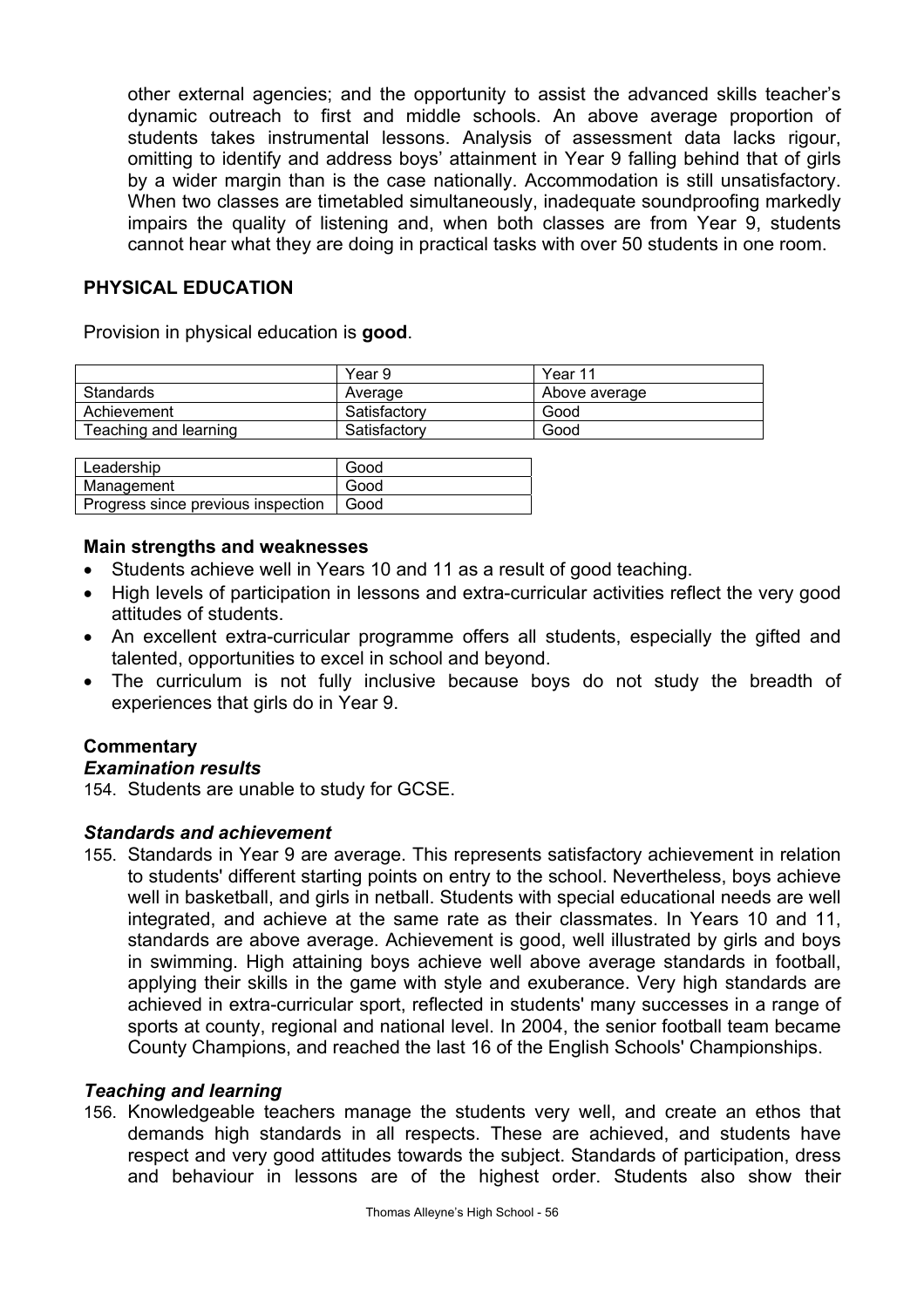commitment by very good support of extra-curricular activities. It is the level of challenge, together with the involvement of students in their learning, which separates the good teaching from the satisfactory. The best learning occurs when students are challenged intellectually, as well as physically, with high expectations for students to evaluate and improve performance. Too often, the teachers tell students what to do, rather than allowing them to think for themselves, and become more independent; this is particularly the case in Year 9. Students do not have enough planned opportunities to learn how to evaluate and improve performance. There is insufficient planning for the development of students' literacy and numeracy skills.

### *Leadership and management*

- 157. Strong leadership supports traditional values, and has a clear view of what constitutes good physical education. An excellent extra-curricular programme, run by highly committed staff, offers a wide range of opportunities for all students, especially the gifted and talented, to excel. However, the curriculum is not fully inclusive, as boys do not study four areas of physical education in Year 9, thereby narrowing the breadth of their experience. The focus on regular fitness testing, as students move through the school, is a strength of the curriculum, and of particular value to students in emphasising the importance of an active lifestyle. There is insufficient planning for the development of students' literacy, numeracy and citizenship. The school is very close to achieving the aim of the national strategy for all students to have at least two hours a week of quality physical education.
- 158. Good progress has been made since the previous inspection. Standards in Years 10 and 11 have improved, and new curriculum initiatives introduced, successfully.

## **BUSINESS AND OTHER VOCATIONAL COURSES**

#### **Business studies**

Provision in business studies is **very good**.

|                       | Year 9         | Year 11            |
|-----------------------|----------------|--------------------|
| Standards             | Not applicable | Well above average |
| Achievement           | Not applicable | Very good          |
| Teaching and learning | Not applicable | Very good          |

| Leadership                         | Satisfactory |
|------------------------------------|--------------|
| Management                         | Good         |
| Progress since previous inspection | l Good       |

#### **Main strengths and weaknesses**

- Very good teaching brings about very effective learning for students of all abilities.
- Teachers have excellent subject knowledge and share their enthusiasm for their subject with their students.
- Staff use their commercial experience well to extend students' learning.

## **Commentary**

#### *Examination results*

159. Results in 2004 were well above the national average; a high proportion gained the very highest grades.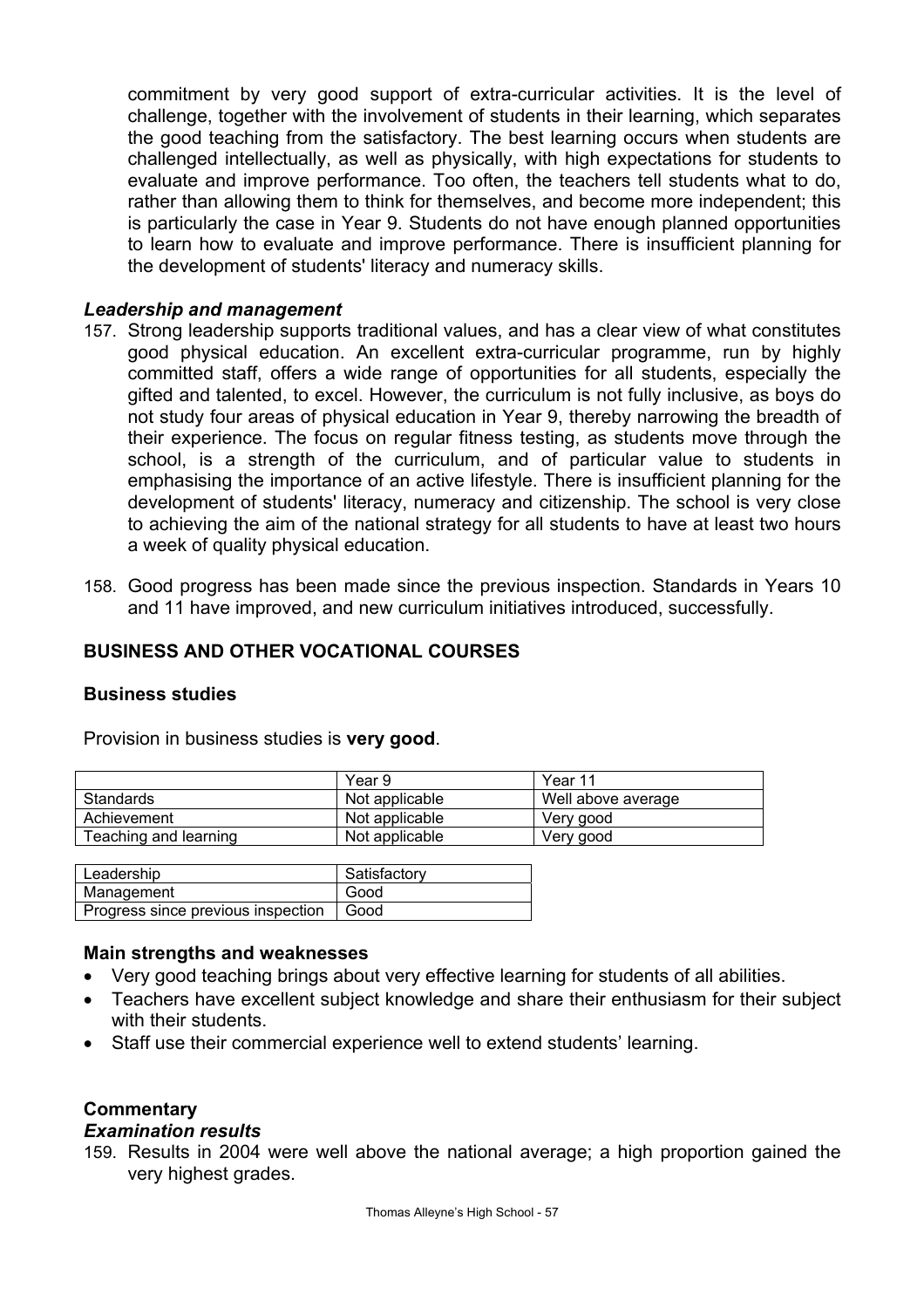### *Standards and achievement*

160. Standards are well above the national average and students achieve very well in relation to their prior attainment. Students' knowledge and skills are well beyond what might typically be expected. Students work to their capacity and respond well to challenges. Year 11 students show a clear understanding of key business ideas and processes, such as internal and external economies of scale. Notes are carefully written and students communicate confidently and accurately. They are developing very good evaluative skills and work together well to produce a consensus of opinion. All are keen to contribute in lessons and are good at arguing their case in class discussions.

### *Teaching and learning*

161. Teaching is very good and students learn very quickly as a result. Teachers thoroughly prepare their work. Staff have an enthusiasm for the subject and a commitment which inspires students so that they respond well to the variety of challenges set for them. Teachers have excellent subject knowledge and quickly establish a purposeful atmosphere for learning. Teachers provide informed answers to questions and skilfully lead discussions and investigations. Assessment is well organised. Teachers make effective comments on students' written work so that they know how well they are doing and how to further improve their work. Teachers set clear targets in language that students fully understand. In class, questions are well targeted and responses are supportive so that understanding is continually checked. Teachers use their commercial experience very well to further promote students' understanding by making constant reference to the workplace and the real economy.

#### *Leadership and management*

162. The department is managed well. The aims and values of the department reflect those of the school and are clear. Staff are well informed and committed to the school's aims. Staffing levels have been inconsistent in recent years, but although there have been many issues with staffing, results have remained consistently high. There has been good progress since the time of the previous inspection. The good features have been maintained and all students are now making very good progress.

## **PERSONAL, SOCIAL AND HEALTH EDUCATION AND CITIZENSHIP**

#### **Personal, social and health education**

The quality of personal, social and health education is satisfactory. There is a planned programme of provision that gives adequate coverage to careers education, relationships and sex education and drug abuse.

Provision in PSHE is **satisfactory**.

#### **Main strengths and weaknesses**

- There are good curricular links with the middle schools.
- Work experience is well planned and provides students with good placements.
- Parents are constructively involved with careers education in Year 9.
- Arrangements for teaching PSHE were recently revised. The new procedures are not fully embedded and evaluated.

## **Commentary**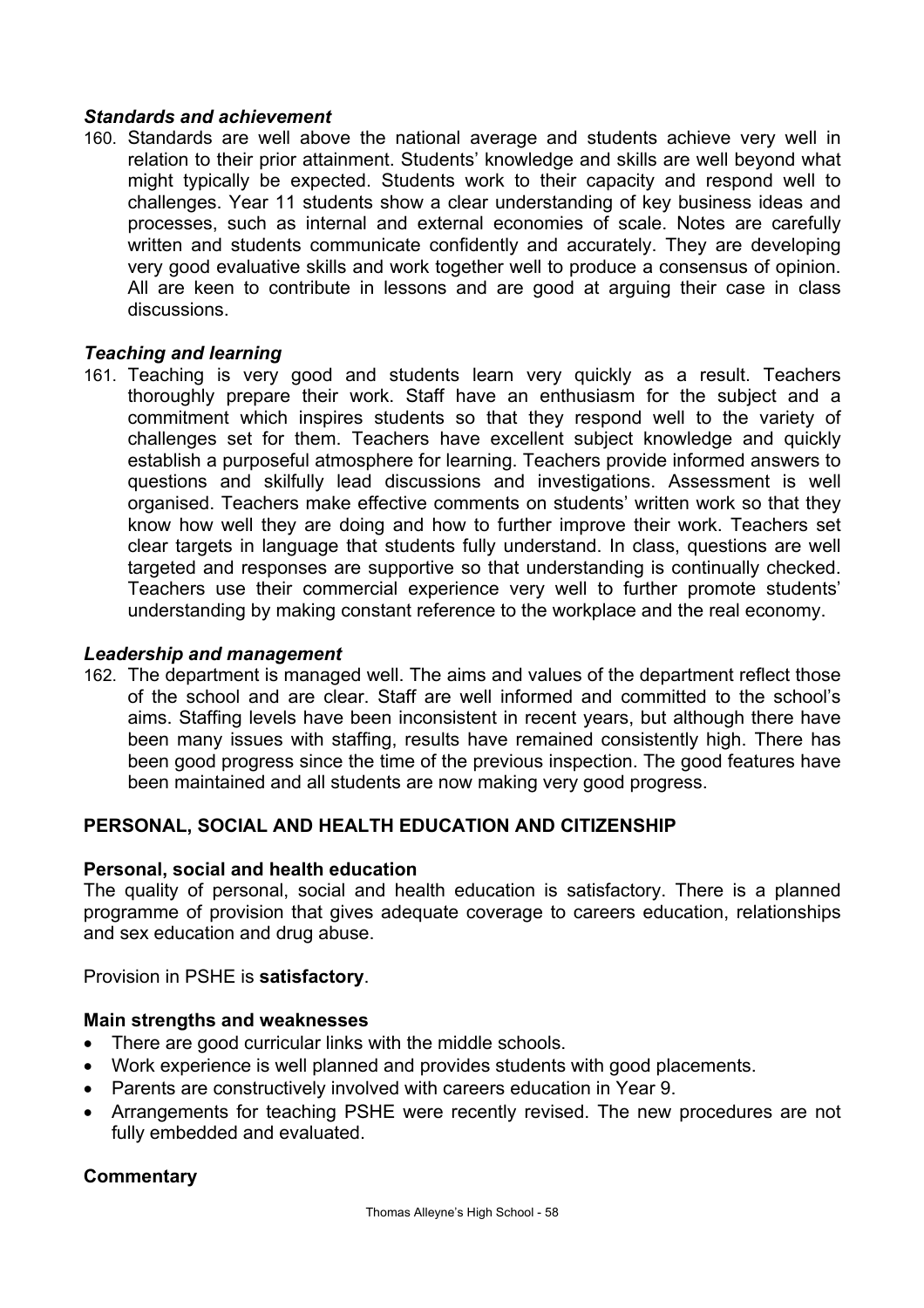- 163. There is close co-operation with the middle schools over the delivery of PSHE at Key Stage 3. Thomas Alleyne's High School has a good knowledge of what students in Years 7 and 8 have covered, and is able to plan for satisfactory continuity and progression in Year 9. There are no discrete PSHE lessons on the timetable in Year 9. The subject is taught in drama lessons and, in the case of careers, by means of the extra-curricular 'Opportunities Programme'. Schemes of work for the teaching of PSHE through drama ensure that students receive their entitlement. The Opportunities Programme involves students and parents in after-school sessions in which they work together to learn about careers opportunities. The programme was piloted last year and was judged to be a success. The school expects that this year all Year 9 students will take part in the Opportunities Programme.
- 164. In Years 10 and 11, specialist teachers teach the programme of PSHE in timetabled lessons. The time allocated to the PSHE and careers education is adequate when special events, such as the Sexual Health Roadshow and Options Day, are taken into account. Morning registrations make a small contribution to the subject, such as when students work on their progress files.
- 165. The quality of teaching in lessons observed during the inspection was good overall and students' achievement was good. Standards of attainment were good in the small sample of written work seen during the inspection.
- 166. Students in Year 10 benefit from a good programme of work experience. They have access to a wide choice of different kinds of placement with local employers, and are well briefed before they start. The majority of students find their placements fulfilling and enjoyable. They obtain valuable insights into the world of work, and get good opportunities to accept responsibility and use their initiative.
- 167. At present PSHE, including careers education, makes a satisfactory contribution to students' personal development and to the school provision for support guidance. Delivery of the subject in Year 9 has been radically reorganised and it is too early to assess the impact of the new arrangements.
- 168. Citizenship is taught through all subjects in Years 9 to 11 and in the form tutorial programme. Significant contributions are made through Year 9 drama lessons and PSHE lessons in Years 10 and 11.

## **Citizenship**

Provision in citizenship is **satisfactory**.

|                       | Year 9       | Year 11       |
|-----------------------|--------------|---------------|
| Standards             | Average      | Above average |
| Achievement           | Satisfactory | Good          |
| Teaching and learning | Good         | Good          |

| Leadership                                          | Satisfactory |
|-----------------------------------------------------|--------------|
|                                                     |              |
| Management                                          | Satisfactory |
|                                                     |              |
| Progress since previous inspection   Not Applicable |              |
|                                                     |              |

## **Main strengths and weaknesses**

• Students have good opportunities to take part in an active-citizenship programme.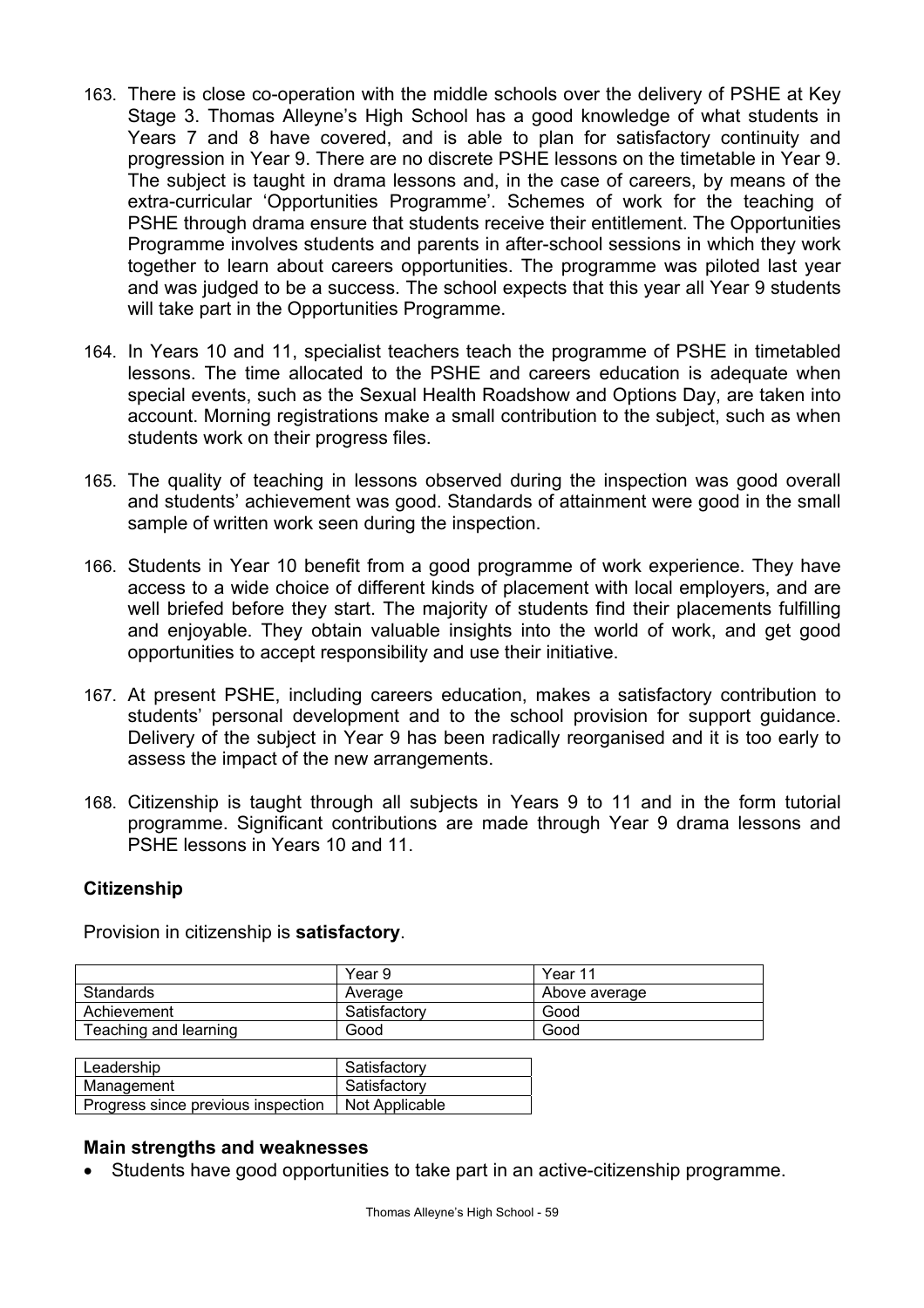- Citizenship in the majority of subjects is insufficiently developed; it is not identified well enough in planning.
- Assessment procedures do not sufficiently inform students of the progress they make.
- A small team of specialist PSHE teachers teach citizenship which ensures consistency.

## **Commentary**

169. Students do not follow an examination course in citizenship.

## *Standards and achievement*

170. Year 9 students join the school with a wide range of experiences in citizenship; standards are average and remain average by the end of Year 9, reflecting their satisfactory achievement. Average standards and achievement are a consequence of a good contribution by the teaching in drama, offset by the limited impact by other curriculum subjects and tutorials. By the end of Year 11 standards are above average, which represents good achievement. The above average standards and the good achievement are a result of a well-planned enrichment programme, off-timetable activities and the structured PSHE programme. All Year 10 students have a very positive experience on a day course called 'Defence Matters Work', which involves problem solving and decision making. Through the house system all students undertake work for a wide range of local charities and give support for a school in Africa. House and school councils are also providing opportunities for all students to take part in the democratic process.

## *Teaching and learning*

171. The consistently good teaching seen across all years is a consequence of the subject being taught by specialist PSHE teachers in Years 10 and 11 and by drama teachers who have thrown themselves into the teaching of citizenship with enthusiasm. Teachers have very good knowledge of citizenship. They apply it well in lessons and as a result students learn well. Lessons are well planned and lesson objectives are shared with students. The majority of lessons include practical activities. For instance, Year 11 students studying personal finance used Internet banking sites to successfully analyse the best options for their personal banking. Similarly in drama, students work well in realistic role-play situations. They debate in twos and threes, different scenarios, like drugs in society. The majority of students experience a wide range of rural activities at the school's farm. These experiences contribute well to students' understanding of the rural community. Students gain a wide understanding of society through practical situations. However, the scrutiny of students' files shows a limited amount of citizenship is committed to paper. Students are strongly encouraged by teachers to become involved in citizenship and they respond very well. Students' very good attitudes underpin their learning.

## *Leadership and management*

172. The leadership and management of citizenship are satisfactory. Aspects of citizenship have been successfully integrated into the Year 9 drama programme and the PSHE programme in Years 10 and 11. However, the co-ordinator has insufficient time to effectively monitor and evaluate the contribution made by other subjects. Rural science and religious education make good contributions to citizenship but, in the majority of subjects, citizenship is insufficiently developed as the citizenship focus is not made sufficiently explicit in lessons. Assessment and reporting procedures do not reliably inform students of the progress they make in the three strands. Citizenship was not a curriculum subject at the time of the previous inspection.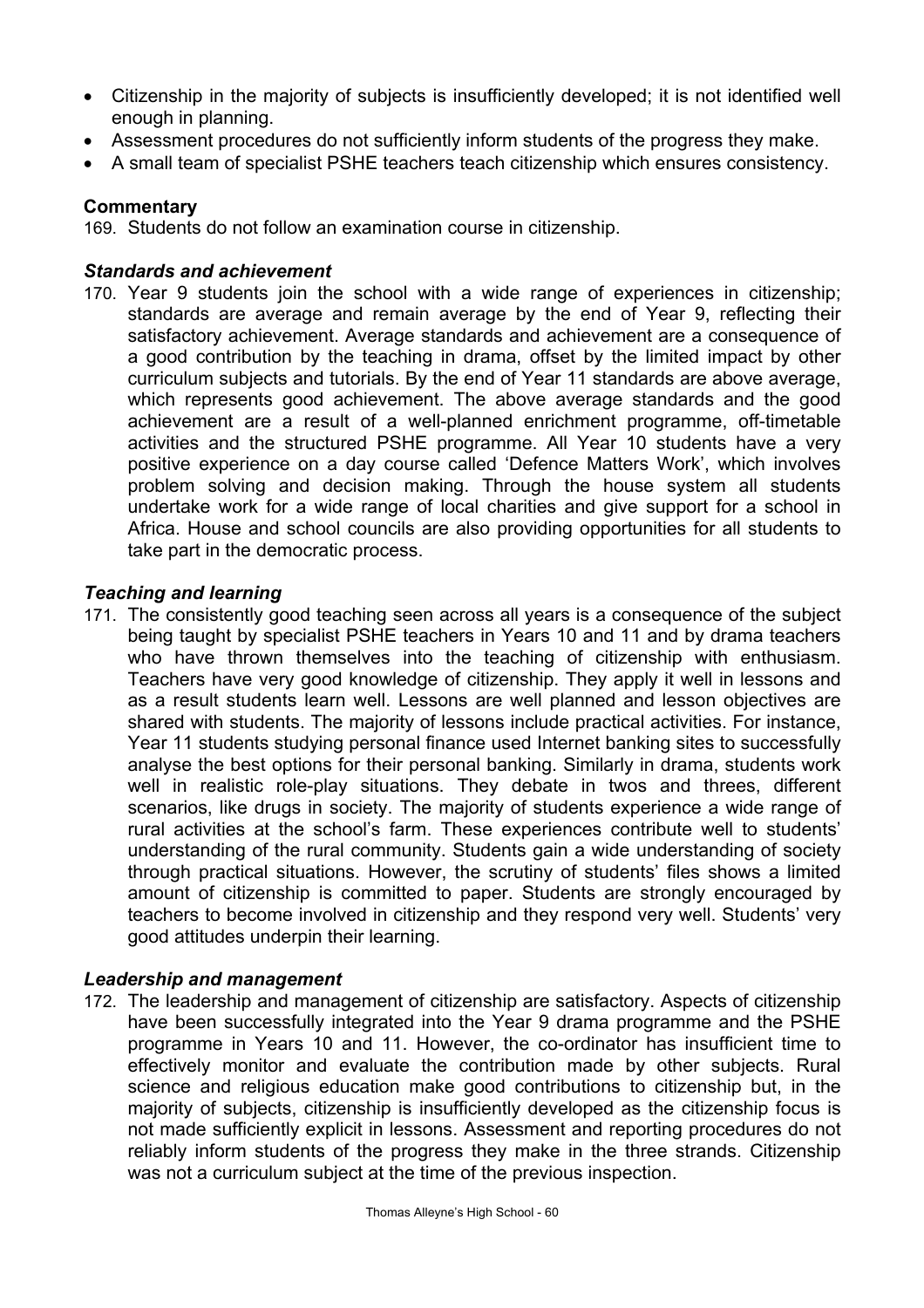## **SUBJECTS AND COURSES IN THE SIXTH FORM**

*In the inspection, thirteen subjects and courses were inspected and are reported on in detail. Work in other subjects and courses was sampled and contributed to the overall picture of teaching and learning in the school.* 

*The table below shows entry and performance information for courses completed in 2003.* 

| <b>Subject</b>             | <b>Number</b><br>entered | % gaining grades<br>$A-E$ |         | % gaining grades<br>$A - B$ |         | Average point<br>score |         |
|----------------------------|--------------------------|---------------------------|---------|-----------------------------|---------|------------------------|---------|
|                            |                          | School                    | England | School                      | England | School                 | England |
| Art and design             | 30                       | 100.0                     | 98.3    | 83.3                        | 50.2    | 105.3                  | 87.1    |
| Biology                    | 27                       | 100.0                     | 96.6    | 37.0                        | 40.0    | 82.2                   | 79.3    |
| <b>Business studies</b>    | 16                       | 100.0                     | 98.9    | 25.0                        | 39.4    | 81.3                   | 80.8    |
| Chemistry                  | 21                       | 100.0                     | 97.7    | 66.7                        | 50.0    | 99.0                   | 85.7    |
| Performance studies        | 6                        | 100.0                     | 99.2    | 50.0                        | 40.4    | 86.7                   | 83.5    |
| Economics                  | 5                        | 100.0                     | 98.8    | 60.0                        | 54.3    | 88.0                   | 89.8    |
| English literature         | 58                       | 100.0                     | 99.4    | 36.2                        | 44.9    | 83.4                   | 85.5    |
| Design and technology      | 26                       | 96.2                      | 26.9    | 35.0                        | 35.0    | 74.6                   | 77.9    |
| French                     | 9                        | 100.0                     | 99.0    | 66.7                        | 53.1    | 97.8                   | 88.9    |
| Geography                  | 12                       | 100.0                     | 98.8    | 66.7                        | 46.4    | 95.0                   | 85.2    |
| History                    | 30                       | 100.0                     | 99.0    | 53.3                        | 45.6    | 90.0                   | 85.1    |
| Information technology     | 15                       | 93.3                      | 96.3    | 13.3                        | 25.7    | 68.0                   | 71.1    |
| <b>Mathematics</b>         | 34                       | 100.0                     | 96.8    | 67.6                        | 56.6    | 97.6                   | 89.5    |
| Other sciences             | 6                        | 100.0                     | 97.4    | 0.0                         | 44.2    | 66.7                   | 82.5    |
| Other social studies       | 40                       | 100.0                     | 97.4    | 42.5                        | 42.7    | 94.0                   | 81.6    |
| Physics                    | 18                       | 100.0                     | 96.7    | 50.0                        | 45.3    | 91.1                   | 82.6    |
| Sociology                  | 9                        | 100.0                     | 98.5    | 11.1                        | 45.3    | 66.7                   | 84.6    |
| Sports studies             | 15                       | 100.0                     | 97.8    | 33.3                        | 30.9    | 88.0                   | 75.4    |
| Health and social care VCE | 18                       | 100.0                     | 93.5    | 5.6                         | 24.9    | 67.8                   | 70.0    |
| Art and design VQ          | 14                       | 100.0                     | 94.8    | 100.0                       | 45.3    | 117.1                  | 82.4    |

## *Level 3 GCE A level and VCE courses*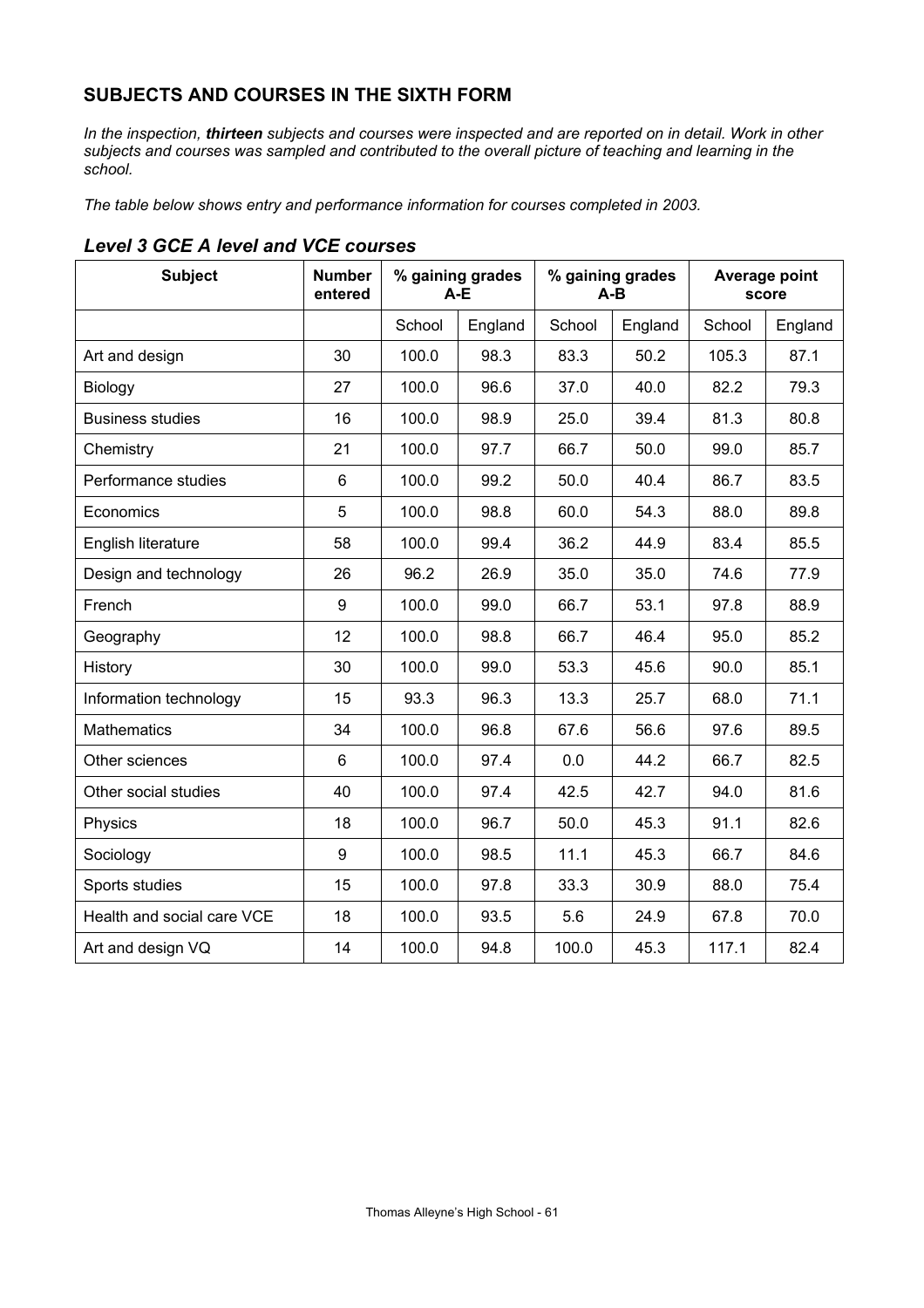The school recruits relatively large numbers for all courses and the retention rate is high for all subjects.

## **ENGLISH, LANGUAGES AND COMMUNICATION**

The focus for this report was on English and French, although lessons in Spanish and German were sampled. Standards in both languages are above average. Teaching and learning are good and students achieve well. Students show a high level of motivation and good independent learning skills.

### **English literature**

Provision in English literature is **satisfactory**.

|                       | Year 12      | Year 13      |
|-----------------------|--------------|--------------|
| Standards             | Average      | Average      |
| Achievement           | Satisfactory | Satisfactory |
| Teaching and learning | Satisfactory | Satisfactory |

| Leadership                         | Satisfactory |
|------------------------------------|--------------|
| Management                         | Satisfactory |
| Progress since previous inspection | Satisfactory |

#### **Main strengths and weaknesses**

- Very good relationships are a major strength of the department.
- Staff are very hardworking and passionate about their subject.
- Students do not express themselves with sufficient skill or cogency because they do not engage sufficiently rigorously in discussion of texts
- Assessment is unsatisfactory.

## **Commentary**

#### *Examination results*

173. Results at A-level were above average in 2003 and average in 2004.

#### *Standards and achievement*

- 174. Students are able to make judgements about texts and to support them with relevant quotations. They study a range of texts and are able to articulate a personal response to them. Students rarely engage in discussion about these views, and do not critically challenge the views of the teacher or of fellow students. As a result, students do not get the opportunity to refine or develop their initial views about texts. Students rarely do independent research on texts, and as a result do not read a range of critical views, or get good literary models for their own writing. This is reflected in written work, the standards of which are broadly average.
- 175. Students can identify literary techniques, such as similes and metaphors. However, they are not encouraged to take their thinking a step further, and explain the effects of these. Their analytical skills are not as well developed as a result, which means that they perform less well in the examinations than in coursework, where there is more support from the teacher.

#### *Teaching and learning*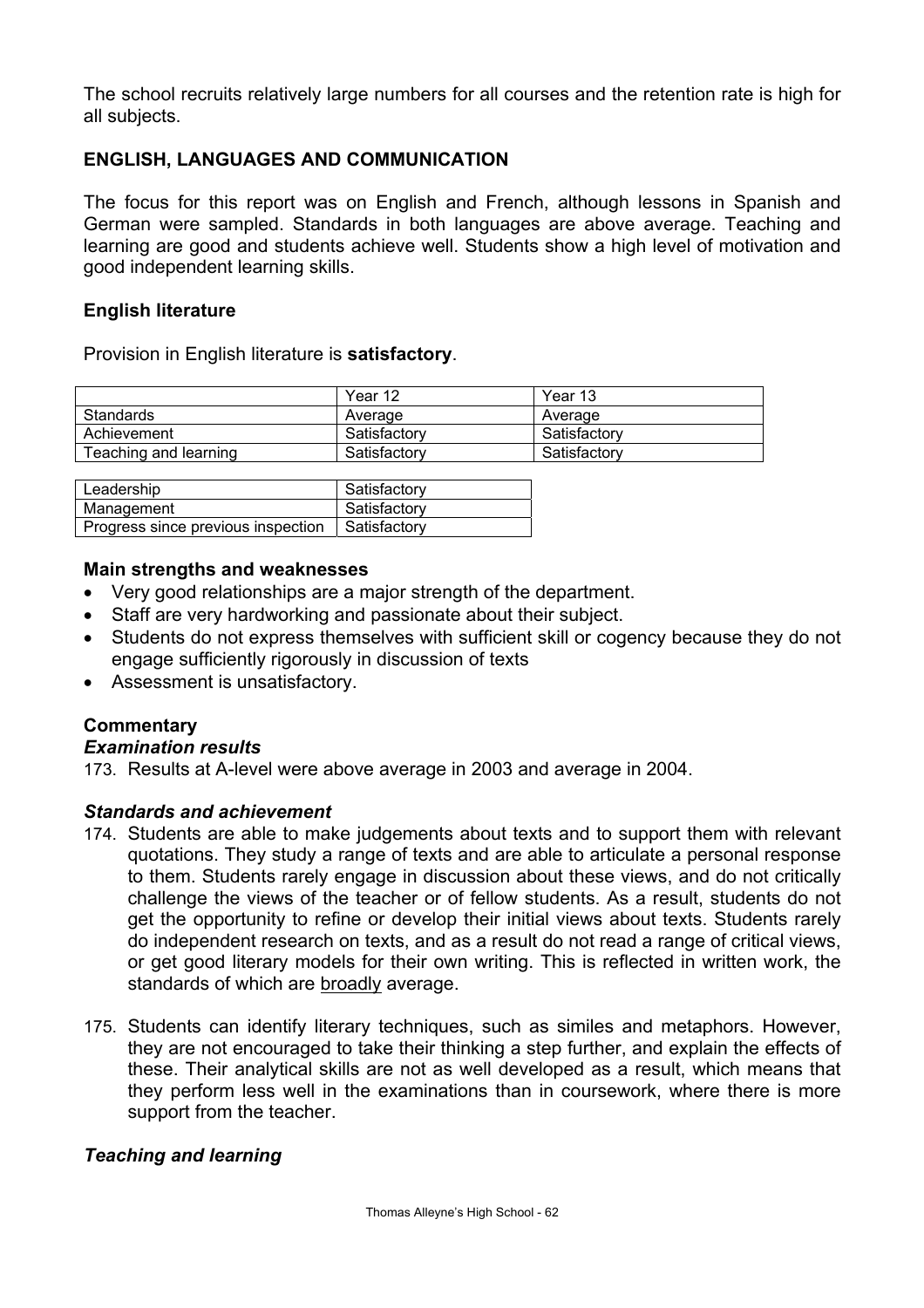- 176. One of the main strengths of the department is the very positive relationships between students and teachers. Teachers are extremely hardworking and committed, and are able to communicate their love of literature to the students. Their enthusiasm for the subject results in excellent behaviour from the students.
- 177. Teachers have a very good knowledge of their subject, and lessons are well planned. Teachers are keen to share their knowledge with the students. As a result, discussions are unduly led by the teacher. Students are not always given sufficient time to study materials in the paired work, and this does not encourage them to fully explore their ideas. It also means that they are not getting enough time to develop their skills in literary criticism.
- 178. Teachers have tended to compensate for the mix of attainments in the sixth form group by providing more support materials than would normally be expected. This has encouraged the students to be over-reliant on the teacher. The teachers do not expect students to do pre-lesson preparation, and homework is not set which develops the learning.
- 179. Teachers tend to use questioning in lessons to get the 'right' answers, rather than using them to monitor the learning. As a result, the less confident students are overlooked. The marking of coursework across the department is quite varied. Some teachers use grades, others use numbers. Comments tend to be about technical weaknesses, and do not relate to the grade descriptors in the examination syllabus. Consequently, students are not always clear about why their work has achieved a particular grade, and what they would need to do to achieve a higher grade.
- 180. Across the department there is a lack of clarity about the assessment objectives, and how these relate to the AS and A2 modules. This means that lessons tend to focus on the content of texts, as opposed to focusing on the skills of the assessment objectives. As a result, the assessment objectives are not made explicit to students during lessons, which does not give them enough insight as to what would be expected in the external examination.

## *Leadership and management*

181. The head of department is hard working and committed. She provides a good role model for staff. She has encouraged staff to work more collaboratively in their planning, but this has not led to the sharing of good practice in teaching. The systems of monitoring the teaching are not effective in picking up inconsistencies in the assessment of students' work, or in identifying the training needs of individual teachers.

## **Language and literacy across the curriculum**

182. Standards of literacy are well above average. The school makes good provision to ensure that the students' literacy skills are developed in other subjects.

## **Modern foreign languages**

## **French**

Provision in French is **good**.

| - -<br>— п.<br>. . | -- |
|--------------------|----|
|                    |    |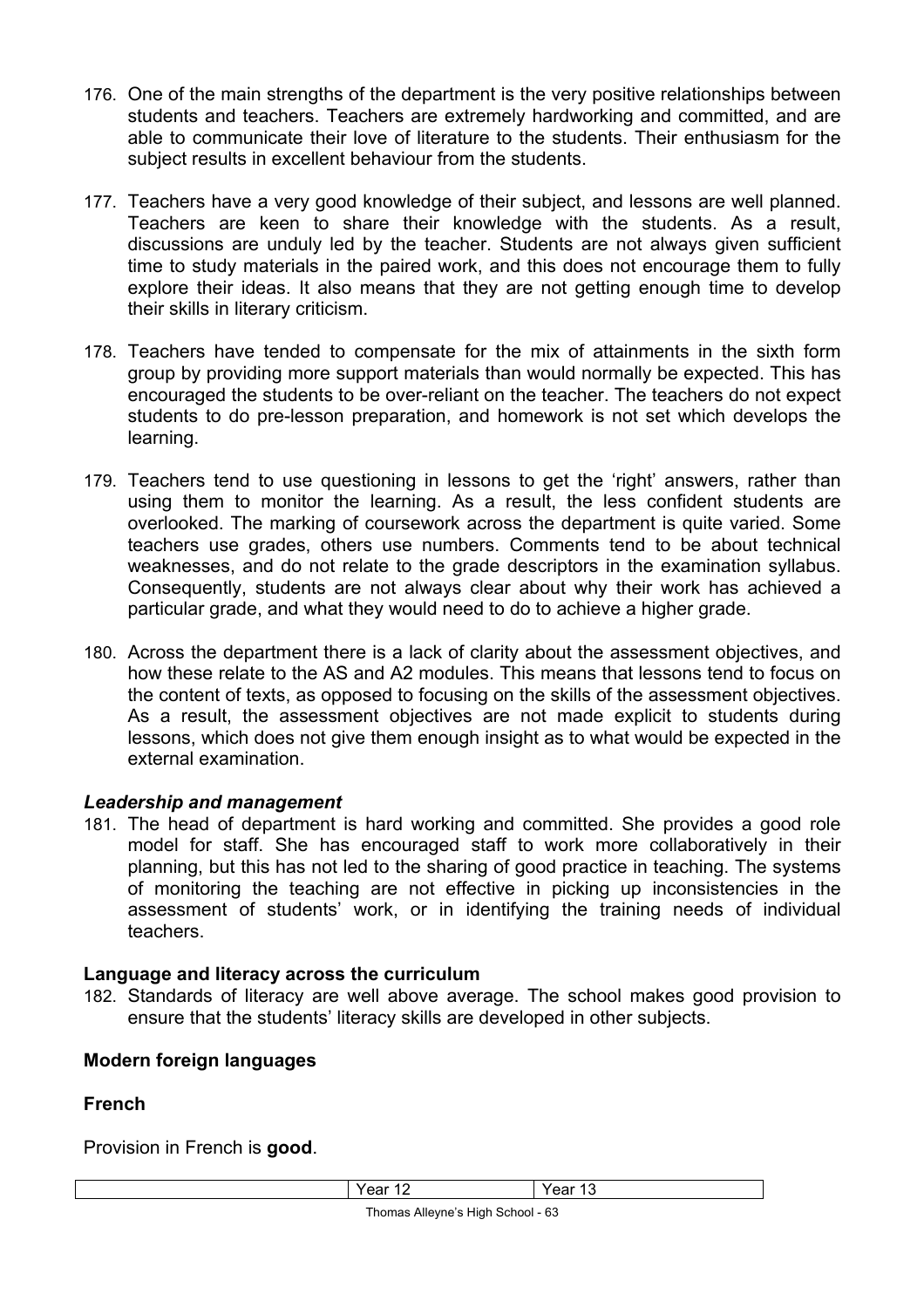| Standards             | Above average | Above average |
|-----------------------|---------------|---------------|
| Achievement           | Good          | Good          |
| Teaching and learning | Good          | Good          |

| Leadership                          | Very good |
|-------------------------------------|-----------|
| Management                          | Very good |
| Progress since previous inspection. | Good      |

### **Main strengths and weaknesses**

- Examination results are above average as a result of good teaching.
- Students have excellent attitudes to work and show a high level of motivation. As a result they achieve well.
- The subject is very well led and managed.
- Very good assessment shows students what levels they are at and how to improve.

## **Commentary**

## *Examination results*

183. Results at A-level were above average in 2004. Students achieve well in relation to the grades they gained previously in GCSE examinations.

### *Standards and achievement*

184. Students understand the detail of adult spoken and written French. They have a wide vocabulary and discuss important topical, political and environmental issues in depth and detail. They have a thorough understanding of grammar for work at this level. Written work shows a good level of accuracy.

### *Teaching and learning*

185. Teachers have a very good knowledge of the subject, both with the level of spoken and written French required and with the technicalities of how best to prepare students for examinations. Teachers give students a high level of personal and academic support and this improves students' self-confidence. Very good assessment procedures, including the use of marking, give students an indication of their present level of performance and of their likely grades. Students are attentive and highly motivated and respond well to the high expectation that teachers have of their performance. Occasionally, especially when students are working over double periods, teachers do not have a wide enough range of teaching strategies to maintain interest and the pace of the lesson drops.

#### *Leadership and management*

186. An encouraging number of students choose to study languages in the sixth form. The curriculum is good and three languages are offered. Trips abroad and exchanges with schools on the continent have substantial benefits in terms of students' learning, experience and spiritual, moral, social and cultural development. Students have opportunities for work experience abroad. Teachers and students work hard together and show a high level of mutual respect.

## **MATHEMATICS**

The focus was on mathematics, but accountancy was also sampled. In the lesson sampled, good teaching resulted in students learning well how to construct a cash-flow statement. The use of mnemonics helped students learn the steps involved. Students responded well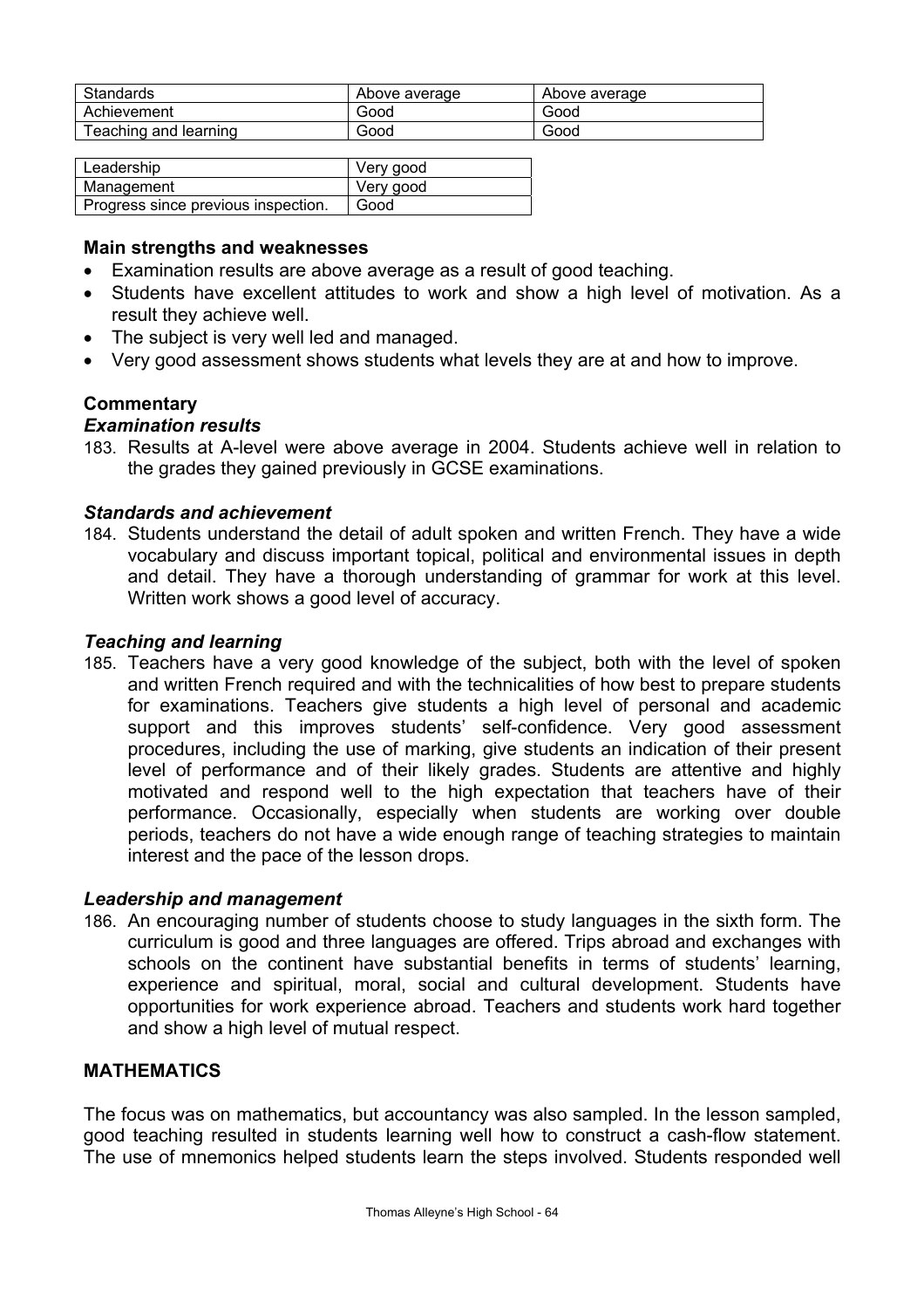to carefully constructed questions, gaining confidence in their skills. Standards in this lesson were above average.

## **Mathematics**

Provision in mathematics is **good**.

|                       | Year 12       | Year 13            |
|-----------------------|---------------|--------------------|
| Standards             | Above Average | Well above average |
| Achievement           | Good          | Good               |
| Teaching and learning | Good          | Good               |

| Leadership                         | Verv Good |
|------------------------------------|-----------|
| Management                         | Good      |
| Progress since previous inspection | Good      |

## **Main strengths and weaknesses**

- Teaching is good and, consequently, students are well motivated and work hard.
- The very good level of knowledge of the teachers leads to clear explanations of concepts.
- Teachers do not get enough opportunities to learn from each other's strengths.

## **Commentary**

## *Examination results*

187. In 2004, results at A-level were well above the national average.

## *Standards and achievement*

188. Overall achievement is good, given the students' attainment on entry to the course. Results improved in 2004 and the standard of work seen is well above average. The quality of students' written and oral work is generally well above that expected at this stage in the course. In pure mathematics, students demonstrate a very good understanding of partial fractions and use this when developing a greater understanding of binomial expansion. In mechanics, students are able to identify and model circular motion with constant speed and can apply the principles of circular motion to the conical pendulum. In further mathematics, students extend their understanding of momentum and collisions to solving problems with oblique collisions with walls.

## *Teaching and learning*

189. Very good relationships between students and teachers promote confidence in students. The very good level of knowledge of the teachers leads to clear explanations of concepts. Teachers give very good support with clear explanations when students ask for clarification and this allows students to improve their understanding. Teachers plan their lessons well with clear aims of what students are expected to achieve. Students participate well in discussions, responding well to questions and volunteering questions and answers. However, there are often too few opportunities for them to take a more active role in the lesson and to work together in pairs or groups so that they can learn from each other. The day-to-day marking and assessment of students' work is generally good. The better marking indicates where students have made mistakes and what they need to do to improve.

## *Leadership and management*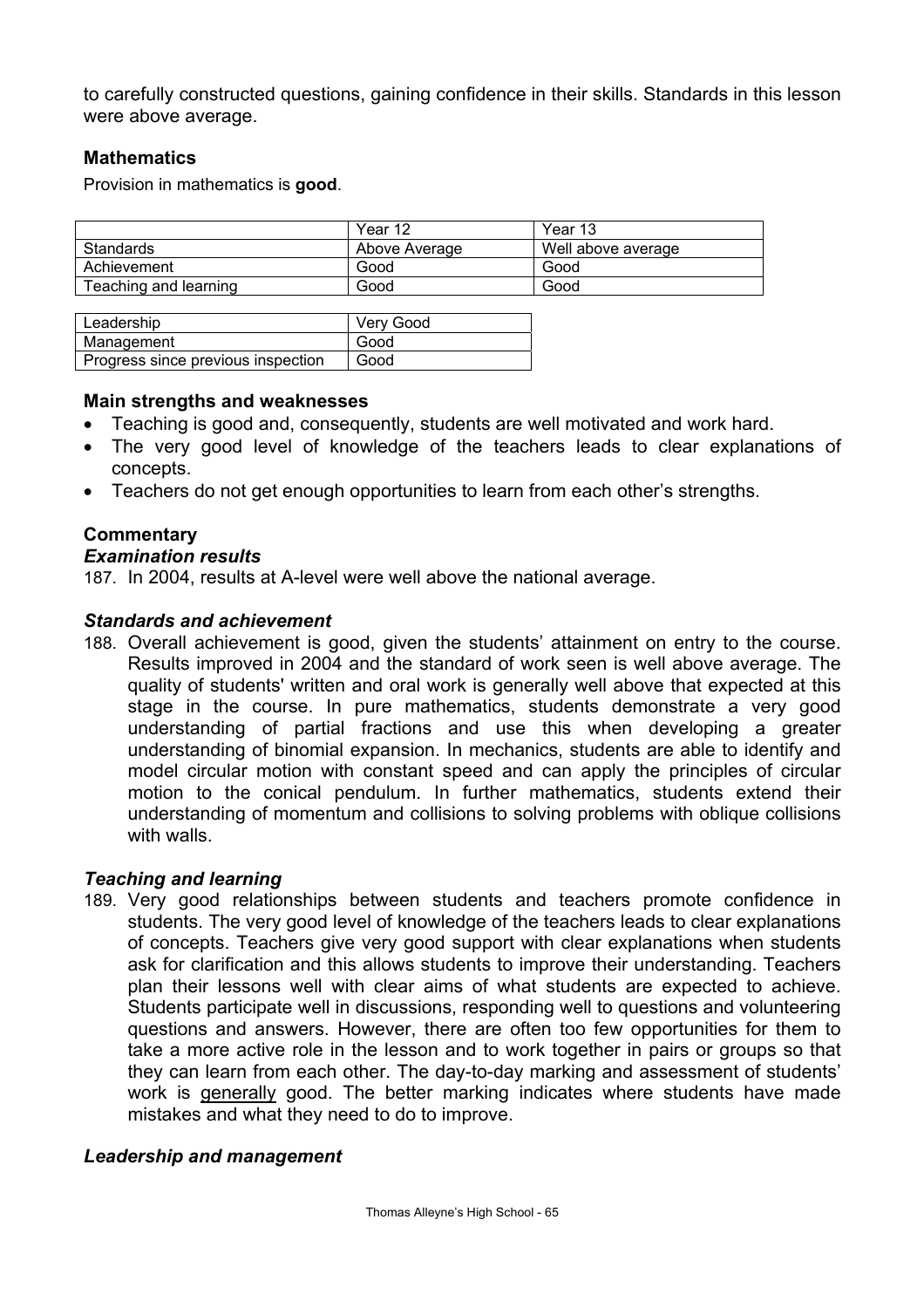190. The very good leadership and good management are rooted in effective consultation and collaboration amongst teachers. There is a clear vision for improvement. Teachers work very well together and are keen to raise standards in mathematics. The department has developed strategies for raising attainment, particularly by bridging the gap between GCSE and AS-level. There is a very good match of teaching staff to the curriculum with a good diversity of qualities. Good strategies have been developed to support new teachers. However, there is little monitoring of teaching and learning within the department for sixth form mathematics. Teachers have few opportunities to see each other teach so that their skills can be enhanced further. There are good procedures for assessing the students' performance as they progress through the sixth form. Results are analysed thoroughly. The wide range of topics within the mathematics curriculum provides students with good opportunities to study new areas of the subject, ensuring that interest and motivation are maintained and extended. There are good links with universities that enhance the mathematics curriculum

### **Mathematics across the curriculum**

191. Competence in mathematics is above average. Students' competency in the use of statistics is particularly good.

## **SCIENCE**

The focus for this report was on physics, but biology, chemistry and environmental science were also sampled. Teaching in the biology and chemistry lessons was very good and students are clearly achieving very well. In environmental science, the teaching was good and students are achieving well.

## **Physics**

Provision in physics is **very good**.

|                       | Year 12            | Year 13            |
|-----------------------|--------------------|--------------------|
| Standards             | Well above average | Well above average |
| Achievement           | Very good          | Very good          |
| Teaching and learning | Very good          | Very good          |

| Leadership                         | Very good |
|------------------------------------|-----------|
| Management                         | Very good |
| Progress since previous inspection | l Good    |
|                                    |           |

## **Main strengths and weaknesses**

- Students' achievement is very good because of the very good teaching.
- Teachers' expectations of students are high.
- Teachers have a very good knowledge of the subject and of course requirements.

## **Commentary**

### *Examination results*

192. Examination results at A-level were well above average in 2004.

#### *Standards and achievement*

193. Approximately 35 students enter the AS-level physics course each year, with GCSE science grades that are average. Standards on both the AS and the A2 courses are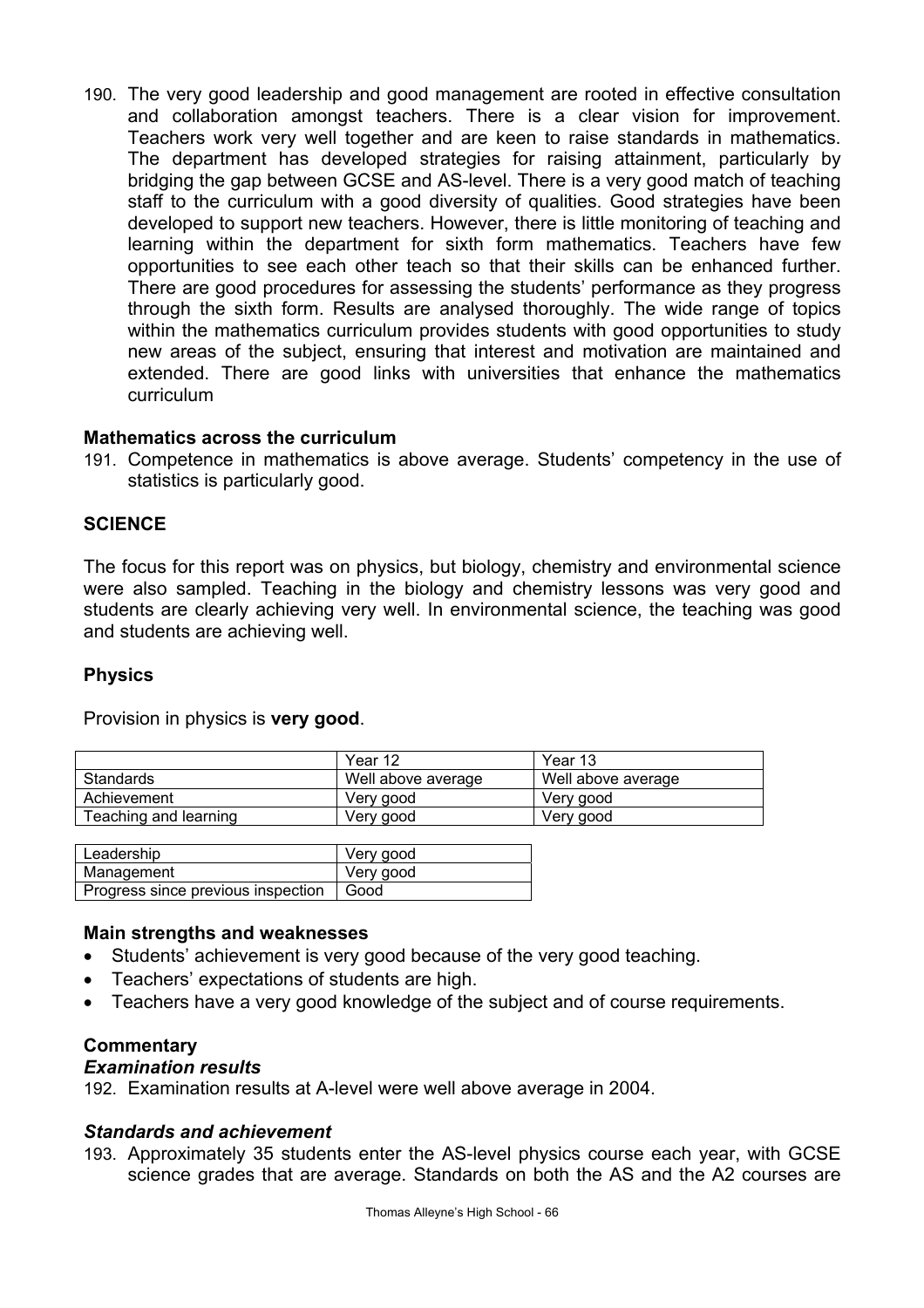well above average, and achievement is very good. Students' work shows a clear understanding of some challenging concepts, such as wave particle duality, but their extended written answers fail to match the strength of responses to questions requiring mostly mathematical solutions.

## *Teaching and learning*

194. Students achieve very well because of teachers' high expectations of the breadth and depth of work that can be covered in a given time, teachers' very good subject knowledge of physics and its applications, and efficient preparation for module tests. Teachers have a very good knowledge of the subject, and use this to good effect within interesting and challenging lessons. Activities are appropriate and varied, leading to very positive responses from students within an atmosphere of mutual respect and good humour. Assessment is frequent and students receive individualised diagnostic feedback in lessons.

## *Leadership and management*

195. The head of physics provides very good leadership, encouraging high expectations and providing clear guidance on raising standards. The teachers in the physics team work well together and share a commitment to improving students' achievement. The previous inspection report referred to A-level physics in general terms, with achievement described as good. Since then improvements are evident with the quality of teaching and achievement both very good. As a result, progress since the last inspection has been good.

## **INFORMATION AND COMMUNICATION TECHNOLOGY**

The focus for the inspection was information and communication technology.

Provision in ICT is **very good**.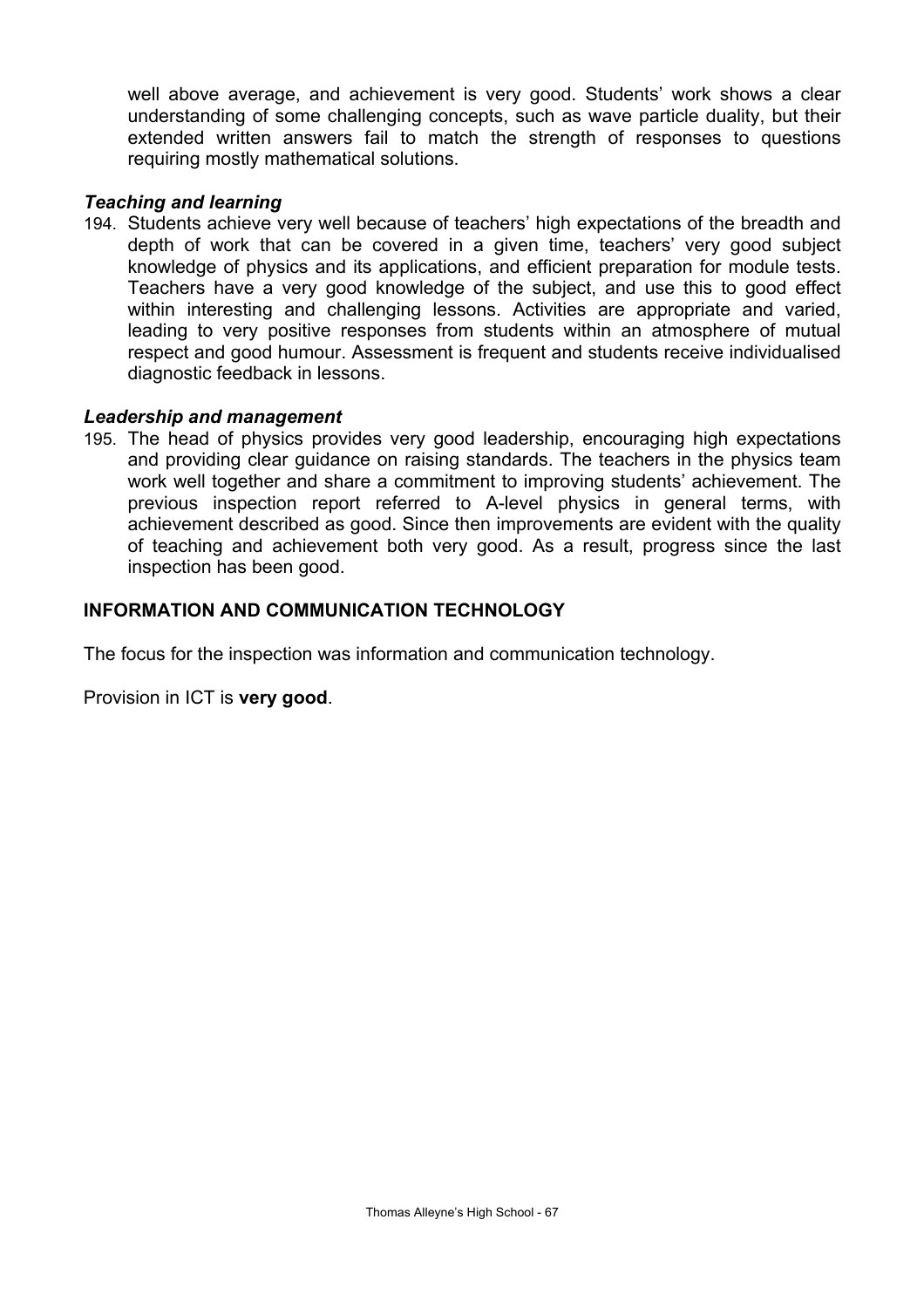|                       | Year 12       | Year 13       |
|-----------------------|---------------|---------------|
| Standards             | Above average | Above average |
| Achievement           | Very good     | Very good     |
| Teaching and learning | Very good     | Very good     |

| Leadership                         | Very good      |
|------------------------------------|----------------|
| Management                         | Very good      |
| Progress since previous inspection | Not applicable |

### **Main strengths and weaknesses**

- Very good teaching leads to students achieving very well.
- Students know exactly how well they are doing and how to develop their work as the result of excellent assessment.
- Very detailed study booklets assist students to develop as independent learners.

## **Commentary**

## *Examination results*

196. Results in the 2004 examination were average. These results were not as high as in the previous year because the students started the course with lower standards.

### *Standards and achievement*

197. The above average standards represent very good achievement over the AS course to date, especially as almost half of the students had not taken the subject at GCSE. Students analyse problems in detail and readily apply the theoretical side of their learning to practical projects. In the A2 course, standards in the current year are also above average and again represent very good achievement given the standards with which students started the course. Students have a good understanding of designing computer systems, producing applications to be used in local companies. Students readily grasp the potential of ICT to increase efficiency and how it underpins features previously taken for granted such as electronic car keys. Students document their work in detail but do not always recognise limitations in their solutions to problems.

## *Teaching and learning*

198. Teaching and learning are very good because the excellent assessment system underpins all work. Each piece of work is supported by high-quality booklets produced by the teachers. Not only do these give very detailed instructions of what is required, but they also tell students exactly what they must achieve to gain examination marks. Students use these booklets, which are also available on-line, most maturely so that they rapidly develop their ability to work independently of their teacher; which is very good preparation for further study. Each step is then meticulously recorded so that teacher and student know exactly what has been achieved to date and the next steps for further development. Students rightly place high value on this support. Teachers' very good knowledge, particularly of ICT applications, also supports learning very well as difficult points are frequently clarified by examples of how that aspect is applied. Students frequently reflect on the power of ICT to affect society. Lessons move at a lively pace because students respond very well to the demanding challenge, knowing that they are expected to conduct further research in their own time to gain the necessary depth of understanding.

## *Leadership and management*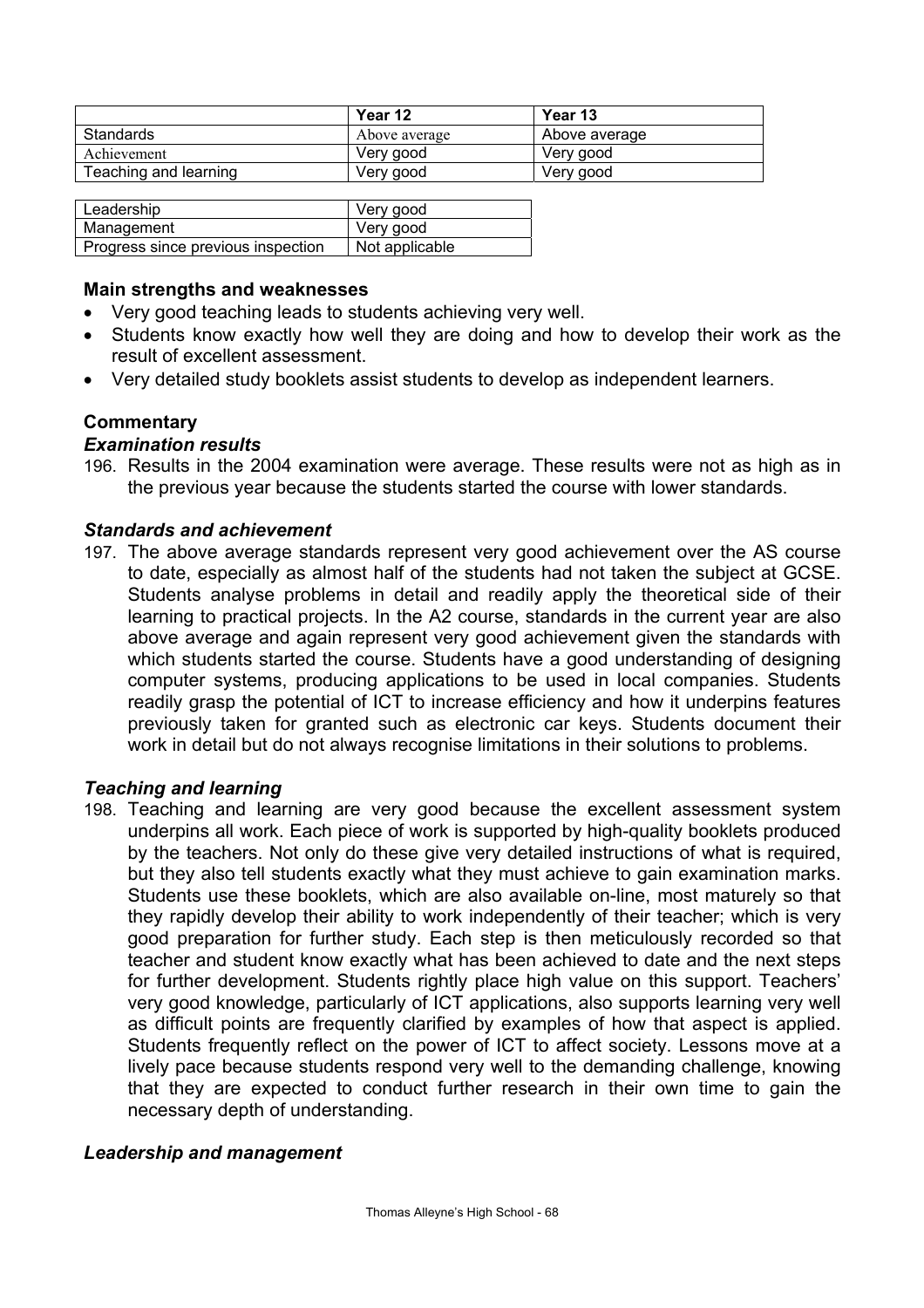199. Leadership uses the very extensive data maintained on each student to monitor very carefully not only progress being made but also the effectiveness of teaching so that adjustments can be readily made if required. A very strong team approach underpins the teaching so that the contribution of each teacher complements that of the others. The course has been well chosen to meet the needs and interests of the students.

### **Information and communication technology across the curriculum**

200. Students display above average levels of competency in the use of ICT. They recognise the advantages brought, especially to conduct research, and so develop their ability to study independently. In no subject inspected did a lack of ICT skills hinder student achievement. In technology-based subjects such as product design and music technology, the use of ICT makes a considerable contribution to learning through industry-standard packages of computer-aided design and manufacture in the former subject and sound manipulation packages in the latter.

## **HUMANITIES**

The inspection focused on history and psychology, but geography and religious education were sampled. Teaching was good in geography and very good in religious education. Students are achieving well in both subjects.

### **History**

Provision in history is **good**.

|                       | Year 12       | Year 13       |
|-----------------------|---------------|---------------|
| Standards             | Above average | Above average |
| Achievement           | Good          | Good          |
| Teaching and learning | Good          | Good          |

| Leadership                         | Good |
|------------------------------------|------|
| Management                         | Good |
| Progress since previous inspection | Good |

## **Main strengths and weaknesses**

- Good teaching produces challenging lessons that move at pace and lead to students achieving well.
- Students work well independently and relish the frequent opportunities to bounce their ideas off each other in group discussions.
- The analysis of students' previous attainment and the setting of realistic targets for their future achievements are rigorous.

## **Commentary**

#### *Examination results*

201. Results in the 2004 examinations were above average.

## *Standards and achievement*

202. Students in Year 12 quickly adjust to the more challenging demands of AS-level work. The great majority produce writing that analyses critically source evidence, evaluates different views and reaches well-supported conclusions. Almost every student continues to the A-level course and, in Year 13, most of them demonstrate above average investigative skills. They become confident independent learners who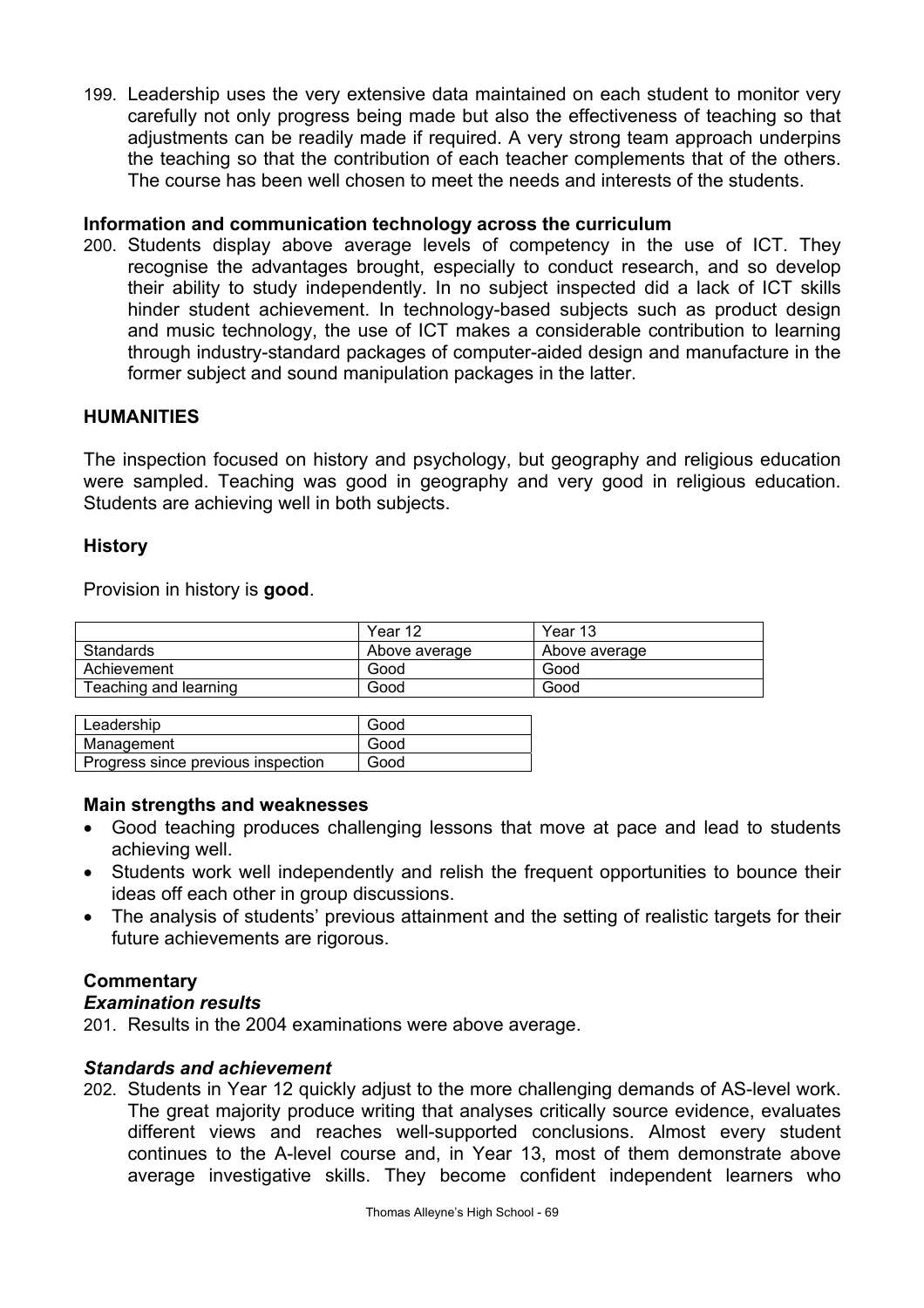produce coursework that reflects clear thinking and a critical self-evaluation of the quality of work they are producing. They bring this constructive critical approach to bear when appraising each other's work in class, and this greatly benefits the quality of all their work.

## *Teaching and learning*

- 203. All students benefit from knowledgeable and enthusiastic teaching. Teachers plan their lessons well, including in them a range of individual and interactive activities that challenge and stimulate their students. As a result, students learn well and achieve well in both Years 12 and 13. For example, in a Year 12 lesson students worked animatedly in small groups to pool their ideas, before presenting their group's conclusions to the whole class in impressive, confident style.
- 204. A good lesson in Year 13 achieved the objective of sharpening students' awareness of the need for careful planning and the inclusion of concise and relevant supporting evidence in examination answers. As a result, students learned well. Teachers are well versed in the requirements of examinations and their assessment of written assignments is accurate and the marking is detailed and thorough. The monitoring of student achievement and progress, through frequent assessment and student target setting, is rigorous. Students' attitudes towards the subject are very positive and they greatly enjoy the lessons.

## *Leadership and management*

205. The subject is managed well and clear leadership provides vision and direction. Wellstructured documents that contain thorough schemes of work and guidance for staff are in place. An annual evaluation of students' performance in examinations is carried out and this feeds directly into teaching and learning plans. The maintenance of good standards through the period of changes to post-16 examinations means that good progress has been made since the previous inspection.

## **Psychology**

Provision in psychology is **very good**.

|                       | Year 12            | Year 13            |
|-----------------------|--------------------|--------------------|
| <b>Standards</b>      | Well above average | Well above average |
| Achievement           | Very good          | Very good          |
| Teaching and learning | Very good          | Very good          |

| Leadership                         | Very good |
|------------------------------------|-----------|
| Management                         | Very good |
| Progress since previous inspection | Very good |

## **Main strengths and weaknesses**

- Teachers have very good subject knowledge and teach with enthusiasm.
- Teachers have high expectations of what students can achieve.
- There is insufficient access to ICT.

#### **Commentary**  *Examination results*

206. Examination results in 2004 were well above the national average.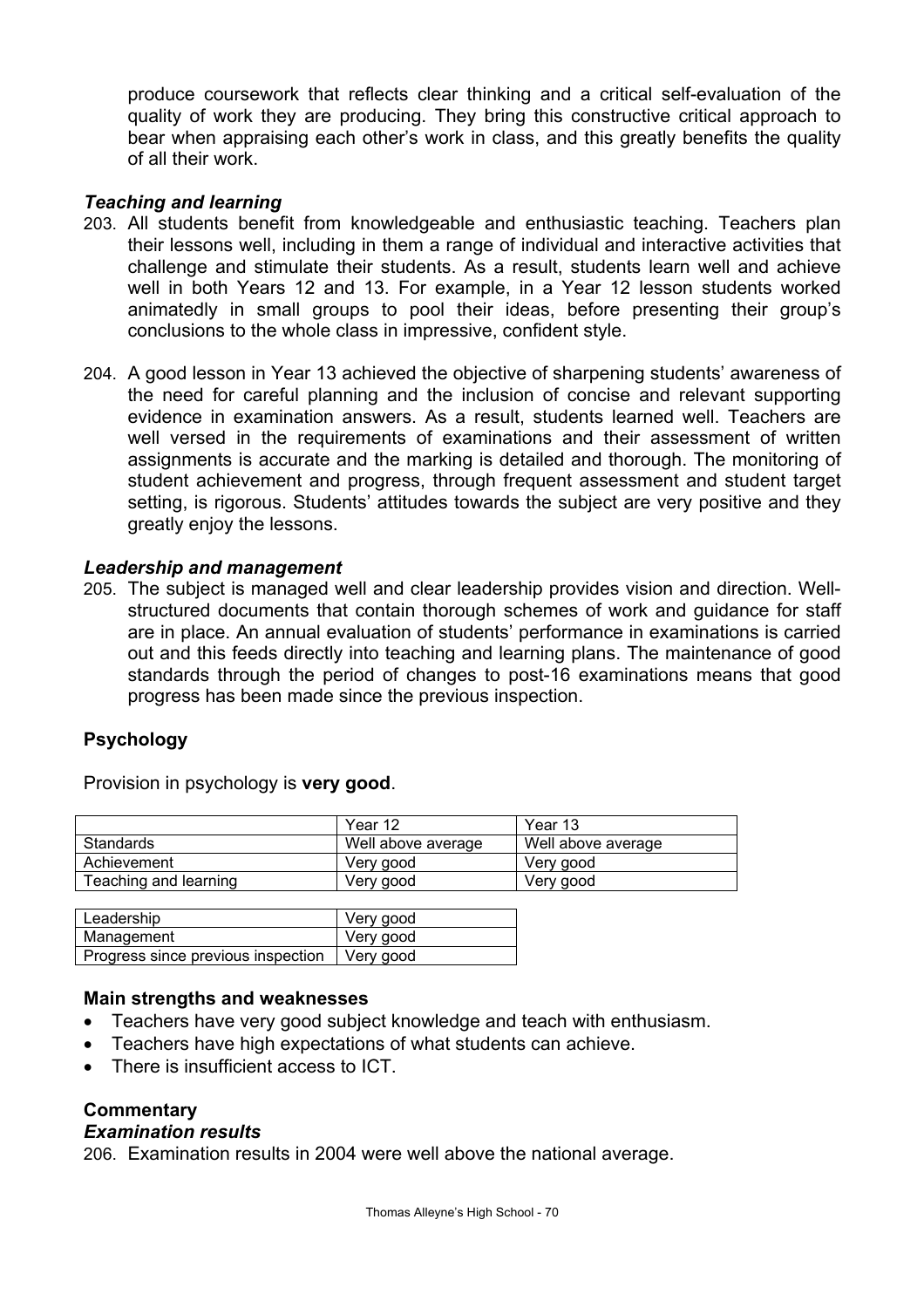### *Standards and achievement*

207. Students have broadly average attainments on entry. During Year 12, students make very good gains in the development of their knowledge, understanding and skills, including the use of appropriate specialist subject vocabulary in discussions and in their writing. Year 13 students continue to progress at a very good rate and show well above average analytical and evaluative skills in discussion and in their written work.

### *Teaching and learning*

- 208. Teachers have very good subject knowledge and teach with infectious enthusiasm for the subject. Good planning and preparation ensure that lessons have clear learning objectives and relevant content and are well organised. Lessons proceed at a very good pace. Core research studies and relevant theory are explained and illustrated clearly and confidently. Suitably challenging questions and discussions are used to shape, consolidate and extend students' understanding.
- 209. Teachers have high expectations of student achievement within a caring and supportive environment. Students concentrate and work hard during lessons, showing high levels of interest and motivation. Attitudes to learning and behaviour are exemplary. Students reported that they liked studying psychology and that they felt very well supported by their teachers. They valued the feedback they received on their performance, particularly information on whether their completed assignments were in line with their predicted target grades.
- 210. In some lessons students do not have ready access to ICT facilities, so they are unable to use it to carry out research, present their findings or develop their independent learning skills.

## *Leadership and management*

211. The head of department has a clear vision for the further development of the subject. Data is used particularly well to monitor performance and to predict and set target grades for students. Raising standards is central to departmental planning and this is supported through effective monitoring of performance and the collation of appropriate resources. There is a subject development plan which correctly includes a target related to the further development of ICT facilities for teaching and learning. Provision in psychology has improved since the previous inspection. It is now the most popular subject in the sixth form, with two specialist teachers.

## **ENGINEERING, TECHNOLOGY AND MANUFACTURING**

#### **Design and technology**

The focus for the inspection was the product design course. The AVCE manufacturing course was also sampled. Students achieve well on this course because of the good quality teaching they receive. Students have a sound knowledge of research techniques.

Year 12 Year 13 Standards **Average** Above average Above average Achievement Good Good Good Teaching and learning **Good** Good Good Leadership Good

Provision in product design is **good**.

Thomas Alleyne's High School - 71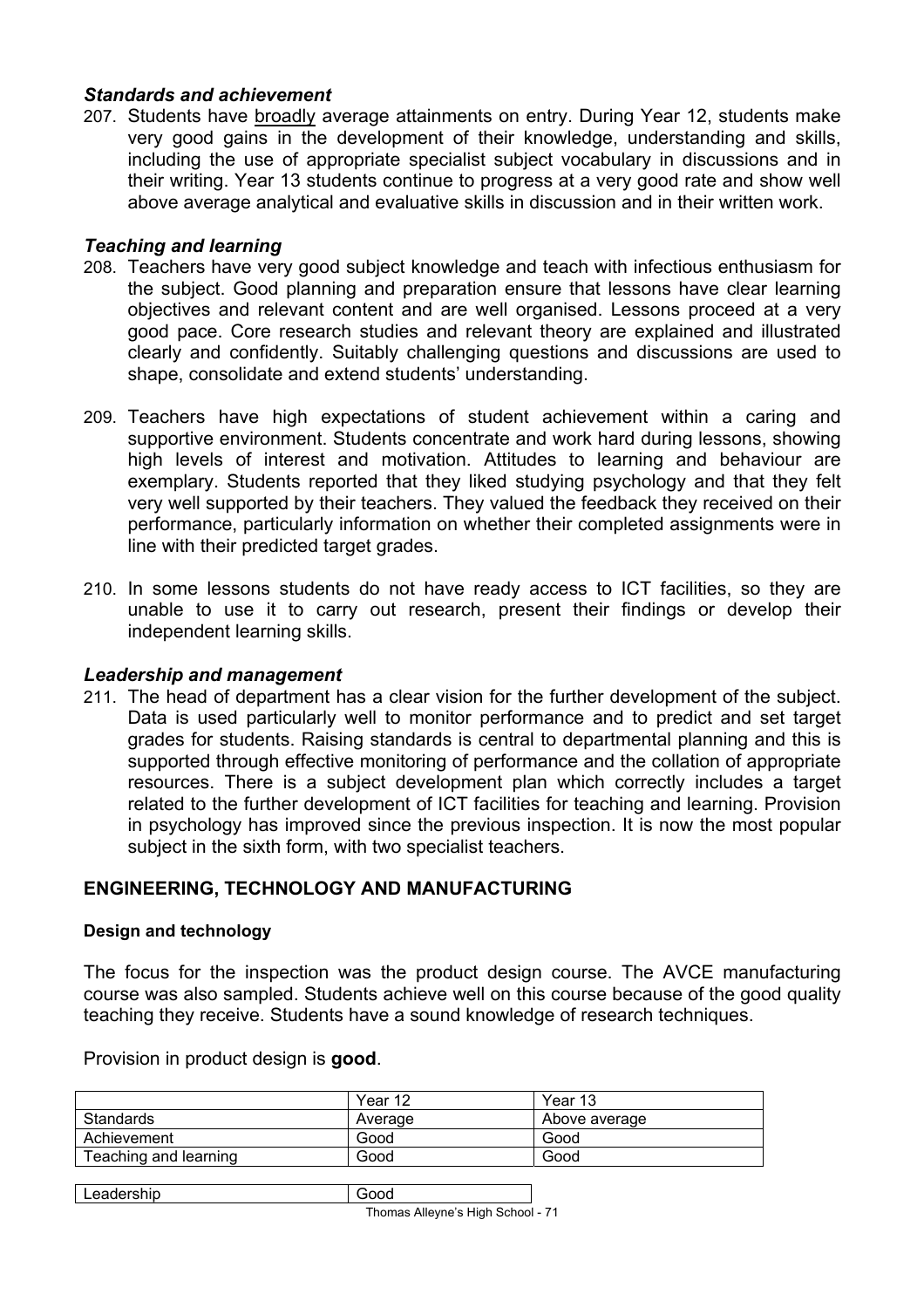| Management                         | Good |
|------------------------------------|------|
| Progress since previous inspection | Good |

## **Main strengths and weaknesses**

- Students achieve well as a result of good teaching.
- Good resources and facilities help students to experience a wide range of production processes.
- Good leadership has created an effective team of teachers.
- There are very good links with industry which enhance students' achievement.
- Students do not place enough emphasis on the detail of their designs.

## **Commentary**

## *Examination results*

212. In 2004, examination results were average.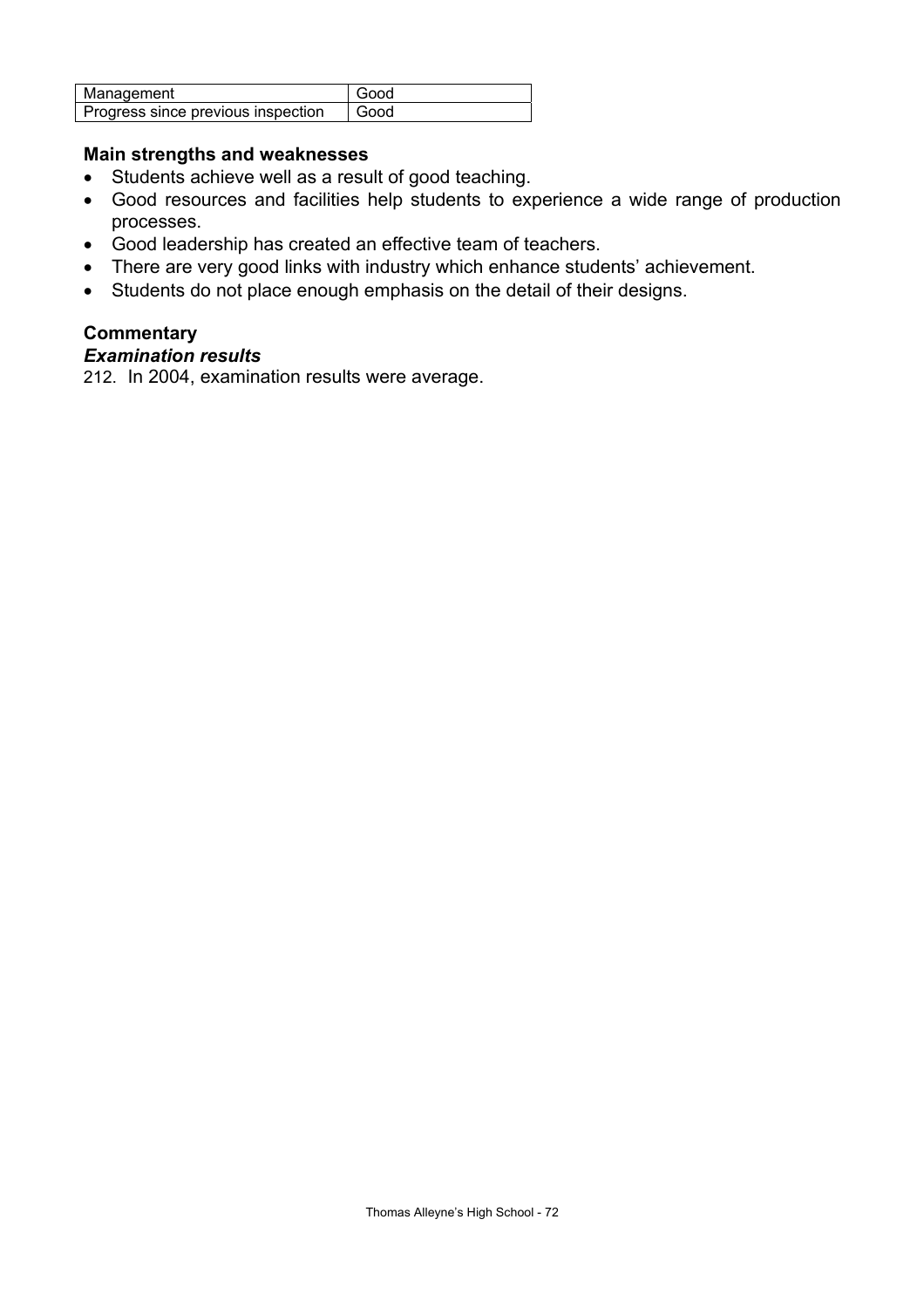#### *Standards and achievement*

213. Students demonstrate a sound knowledge and understanding of production processes. They are articulate but do not always use the technical language of the subject when describing their projects. Students have above average design skills but do not always pay enough attention to design details that enhance the quality of the products they create. Students' design work is thorough but lacks creativity. Product evaluation is above average, with students often carrying out detailed testing of products. Students make good use of ICT to present work and make good use of computer-aided design and manufacture in the production of their products. Practical skills are average; students use a range of tools appropriately. Very good links with industry enhance students' knowledge and understanding of how industry operates.

# *Teaching and learning*

214. Teachers have a good knowledge of the subject and use this well to focus students on how to attain the best marks against the examination criteria. Relationships between staff and students are very good and students gain in confidence. However, teachers miss opportunities to engage students in detailed debate about the wonders of design and do not always widen students' understanding of design. Teachers match tasks well to the needs of students which enables students of all abilities to achieve well.

#### *Leadership and management*

215. Teachers work together well as an effective team. Monitoring procedures are good and have resulted in an improvement in the quality of teaching since the previous inspection. Many new courses have been introduced and good facilities aid learning. Good progress has been made since the previous inspection.

# **VISUAL AND PERFORMING ARTS AND MEDIA**

The inspection focused on art and design and performance studies. One lesson of music technology GCE was observed in Year 12. Although two students did not have the basis of GCSE music, all students are very enthused by the course, achieving very well. Very good teaching was methodical and communicated subject knowledge very well. Students, all boys, interacted in discussion with the teacher as young professionals, articulate and sensitive to the demands of close microphone recording. One lesson of music GCE was observed in Year 13. This was an exceptional lesson. Teaching was very good, supporting the student both emotionally and academically.

# **Art and design**

|                       | Year 12   | Year 13   |
|-----------------------|-----------|-----------|
| Standards             | Very high | Very high |
| Achievement           | Excellent | Excellent |
| Teaching and learning | Excellent | Excellent |

Provision in art and design is **excellent**.

| Leadership                         | Excellent |
|------------------------------------|-----------|
| Management                         | Excellent |
| Progress since previous inspection | Very good |
|                                    |           |

#### **Main strengths and weaknesses**

• Teaching inspires and enables students to reach very high standards.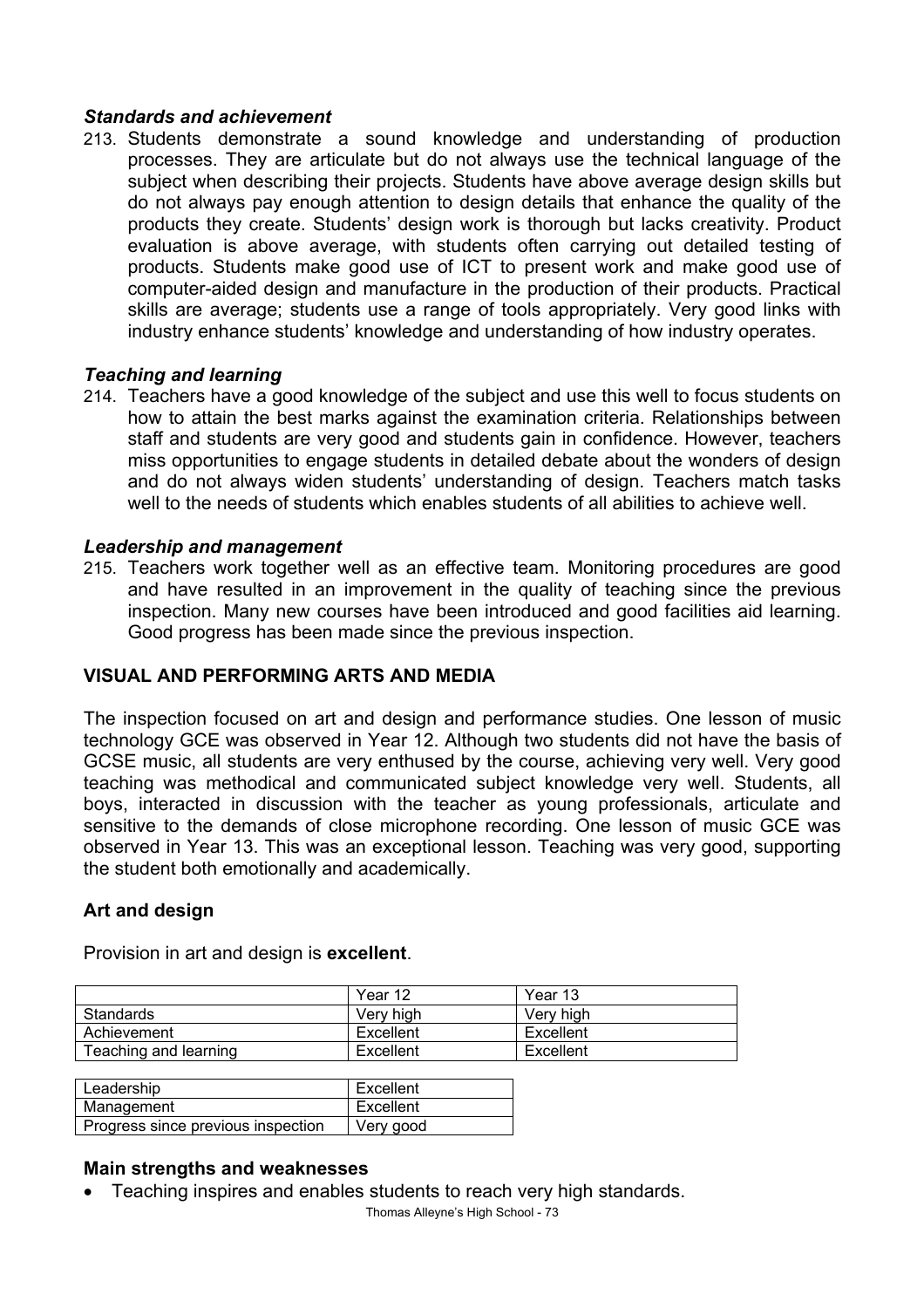- Planning is exemplary and guides students in how to work creatively.
- Excellent leadership instils the highest expectations.
- Students display total commitment to their work.
- There is extensive extra-curricular provision to give students maximum opportunities for success.

# **Commentary**

# *Examination results*

216. Examination results are very high and consistently in the top five per cent of results nationally. In 2004, all but one of the AVCE students gained AA grades; the remaining student gained BB grades. Since the previous inspection, all other students gained AA grades. At A-level, half of all students gained A grades and a much higher than average proportion gained A or B grades. In 2004, two A2 students were among the top five nationally. This represents excellent achievement.

# *Standards and achievement*

217. All AVCE students are on course to achieve AA grades. The work of all students is characterised by very good drawing and painting skills from direct observation. Students are able to make strong impact with the use of line, tone and texture. Final pieces are bold and dramatic. Students have an outstanding awareness of how to select and use imagery to make personal statements in their paintings and sculptures. They can think for themselves and use the freedom to express ideas in individual ways. The students are mature, confident and articulate and speak with energy about their work.

# *Teaching and learning*

218. The students on the AVCE course benefit from the teaching and specialist expertise of all five teachers. This broadens and extends their experience of a range of art forms. Students on the AS and A2 courses also benefit from having two teachers, each of whom has control over specific aspects of the work. All students get intensive individual guidance and support from their teachers. This is of outstanding quality and informs, inspires and enables students to aim for the highest levels. There is extensive extra-curricular provision that includes daily art clubs, visiting artists and visits to art galleries in London and the regions.

# *Leadership and management*

219. There is excellent practice throughout the department and a passion for the subject that inspires teachers and students. Exemplary guidance on planning and assessment is the essence of the success. There is excellent teamwork and a totally cohesive approach to support for the students. The subject makes a very good contribution to students' spiritual, moral, social and cultural development by considering these aspects in their own working practices and in the work of other artists. There has been very good improvement since the previous inspection. The very high standards have been maintained.

# **Performance Studies**

Thomas Alleyne's High School - 74 220. In Year 12, students begin by taking drama, with elements of music and dance. In terms two and three and for the whole of Year 13, they study drama and either music or dance. The focus of the inspection was drama, but one lesson in music and one in dance were observed. In the Year 13 music lesson, teaching and learning were very good. Students successfully identified minimalist features in a piece of music. In the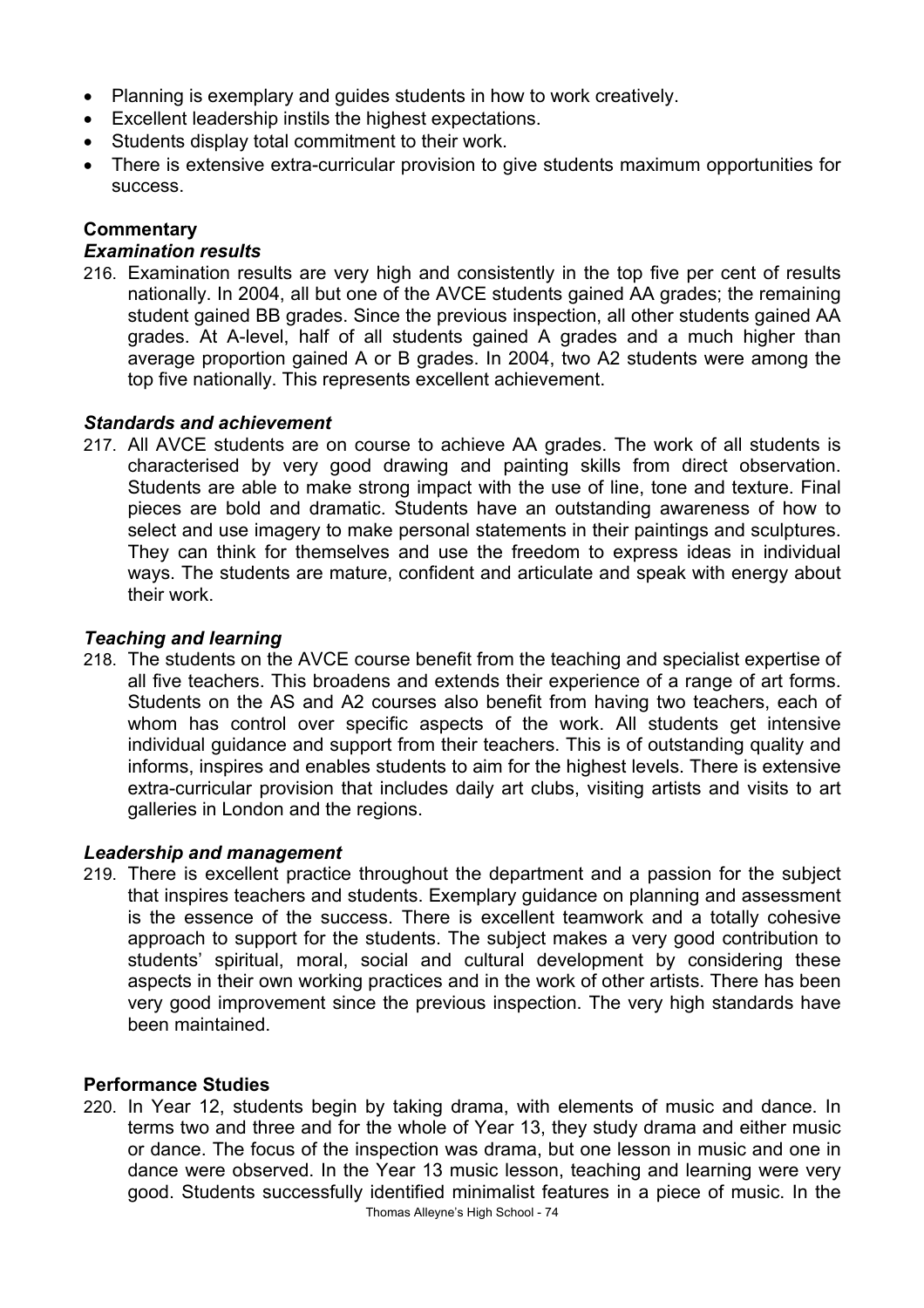Year 12 dance lesson, teaching and learning were very good. Students watched a video and were inventive in their own interpretation of the dance seen.

# **Drama**

Provision in drama is **very good**.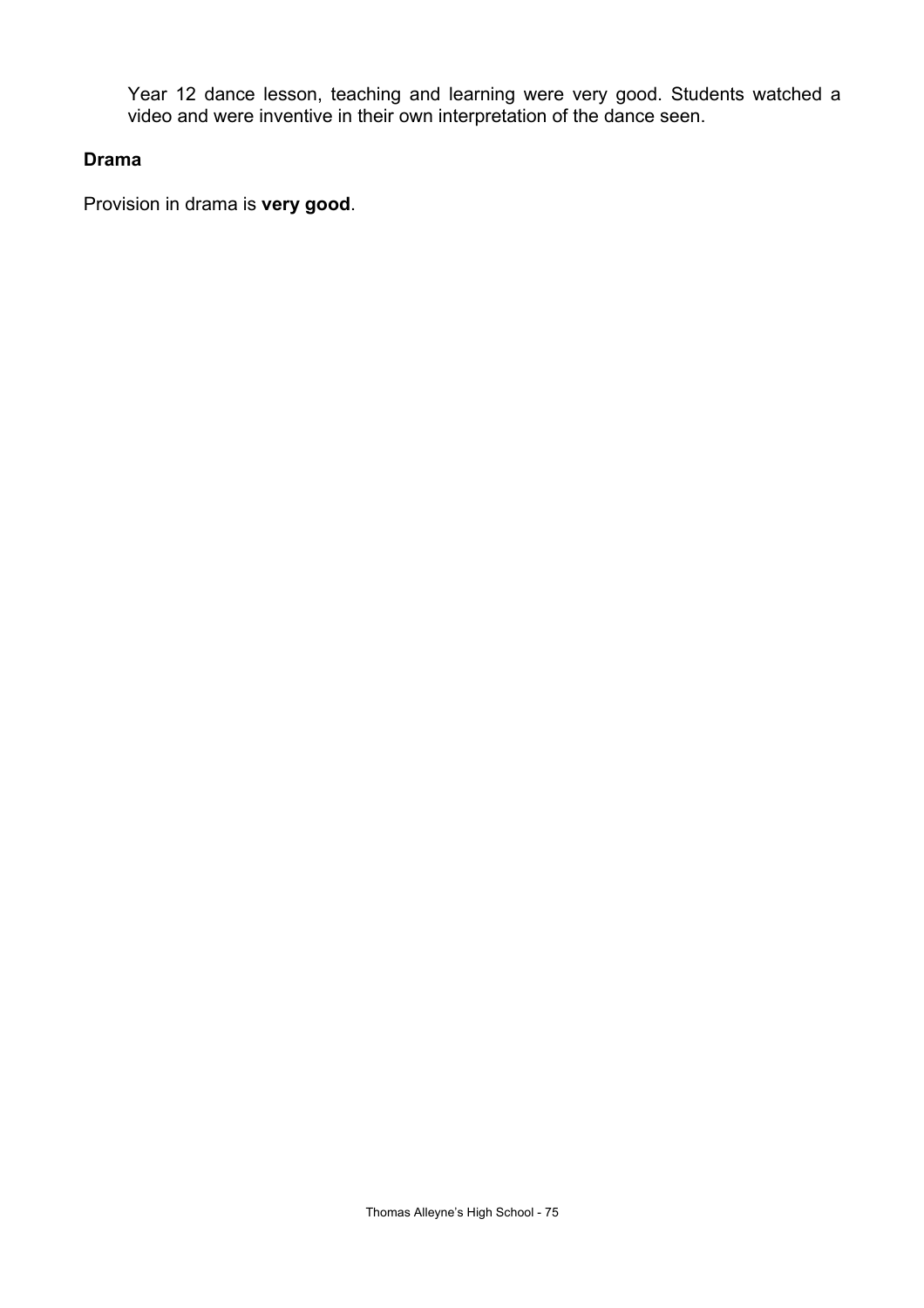|                       | Year 12       | Year 13       |
|-----------------------|---------------|---------------|
| Standards             | Above average | Above average |
| Achievement           | Very good     | Very good     |
| Teaching and learning | Very good     | Very good     |

| Leadership                         | Very good |
|------------------------------------|-----------|
| Management                         | Very good |
| Progress since previous inspection | l Good    |

#### **Main strengths and weaknesses**

- Students achieve very well as a result of very good teaching.
- Students' attitudes to work are very good, so that they learn very quickly.
- Standards in written work, although above average, are not as good as standards in practical work.

#### **Commentary**

#### *Examination results*

221. Examination results were above average in 2004.

#### *Standards and achievement*

222. Students start the course with below average standards; many have never studied the subject before, and so their above average standards by the end of the course represent very good achievement. Students in Year 12 are getting to grips with Brecht's *Caucasian Chalk Circle* and relishing the humour. They use body language and facial expression effectively when presenting an extract in groups. Year 13 students have a firm understanding of the play *Road* and show great enthusiasm and flair in rehearsing and performing a scene. In both years, students' collaboration is excellent and this is raising standards in practical drama. Written work, although above average, is not as good as practical work. The content is often very good, but some vague expression and failure to give sufficient explanations take away some of the impact.

#### *Teaching and learning*

223. Teachers have very good subject knowledge and plan lessons very well to focus on examination requirements. They have high expectations of what students can do and set challenging tasks which make students think hard. Pace is brisk and relationships are strong. Teachers give students the chance to evaluate one another's performance and this helps to improve practical work. Marking is very good. Teachers pinpoint weaknesses and suggest how they might be overcome. When setting written work they demonstrate how to proceed, rather than just telling students what to do. This helps students to improve essay writing.

# *Leadership and management*

224. Performing arts has a high profile in the school. Teachers work very well as a team and meet regularly to plan, and discuss how standards can be improved still further. Since the last inspection, high standards have been maintained. Teaching, achievement and resources are all better.

# **HOSPITALITY, SPORTS, LEISURE AND TRAVEL**

The inspection focused on physical education.

# **Physical education**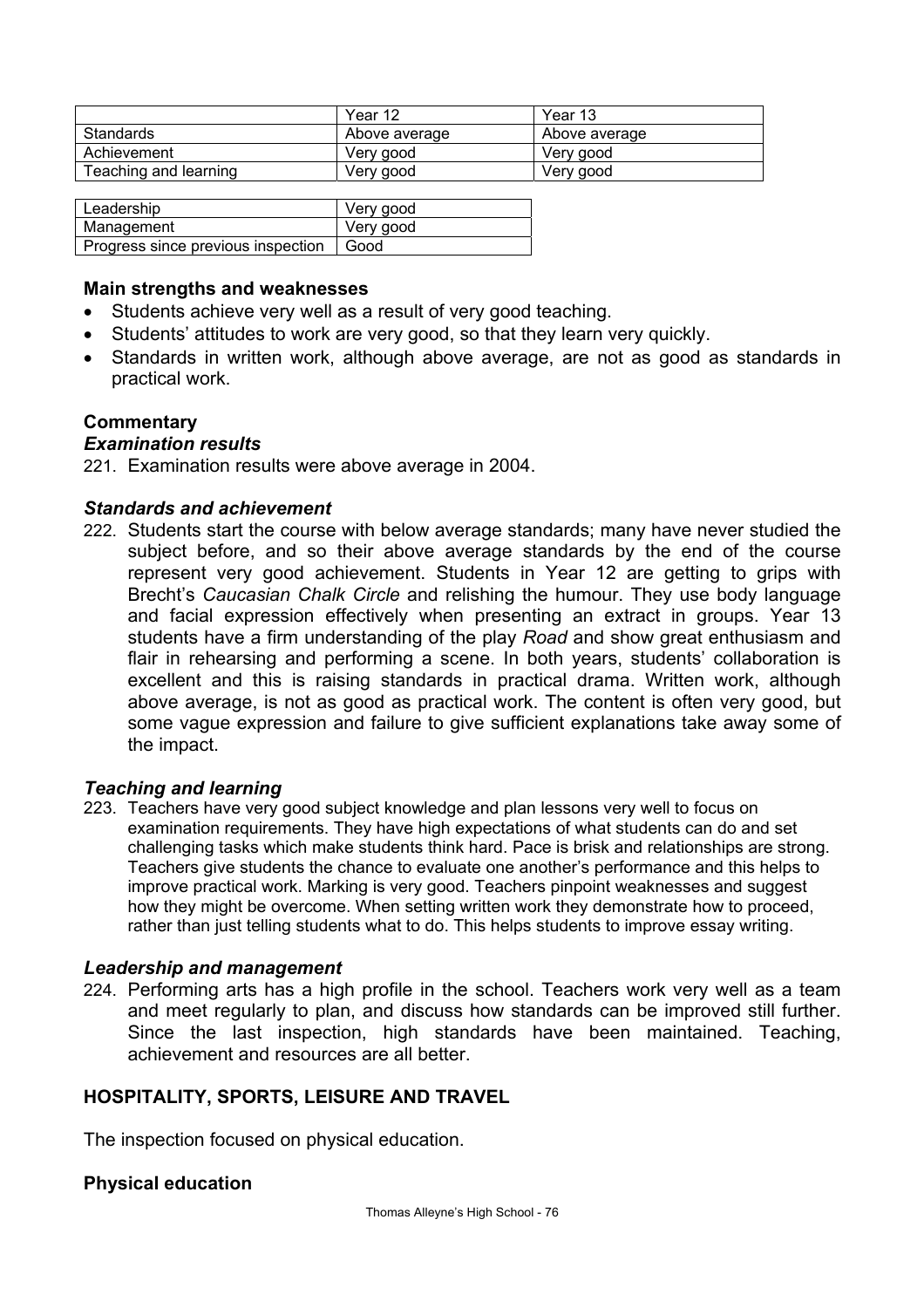Provision in physical education is **very good**.

|                       | Year 12            | Year 13            |
|-----------------------|--------------------|--------------------|
| Standards             | Well above average | Well above average |
| Achievement           | Very good          | Very good          |
| Teaching and learning | Very good          | Very good          |

| Leadership                         | Very good |
|------------------------------------|-----------|
| Management                         | Very good |
| Progress since previous inspection | Very good |

#### **Main strengths and weaknesses**

- Very good leadership inspires an enthusiasm for the subject, and provides a clear vision of the standards required.
- Students achieve very well because of very good teaching and their own excellent attitudes to the subject.
- Not all students have the opportunity to maintain an active lifestyle as part of their enrichment curriculum.

# **Commentary**

#### *Examination results*

225. Results in the 2004 examinations were well above average.

#### *Standards and achievement*

226. Year 12 students are achieving very well. They show a very good knowledge and understanding of the importance of feedback in skill acquisition. In Year 13, standards in the students' theoretical coursework are well above average. Achievement is very good. Students use the technical language of sport psychology with confidence. They have a very good understanding of attribution and its relevance to performance in sport.

#### *Teaching and learning*

227. Teachers are very knowledgeable, and have an enthusiasm for the subject. Students are well motivated by a range of interesting activities that give them an active role in their learning. A particular strength is the way in which teachers use a practical context to consolidate the learning of theoretical concepts. Teachers have high expectations and set a demanding pace. Probing questioning makes students think deeply, and ensures that all make a positive contribution. Students have excellent attitudes and participate very well. Very clear, detailed and informative marking ensures that students know how to improve their work.

#### *Leadership and management*

228. Very good leadership provides a clear vision of the standards required, and an infectious enthusiasm for the subject. Assessment data is used well to set individual targets and record progress. Students appreciate the good support and guidance they receive. There are very good opportunities for students to continue their sporting interests through the extra-curricular programme. However, there is no opportunity for all sixth form students to participate regularly in physical activity, or gain the Community Sports Leader Award, as part of their enrichment curriculum. Very good progress has been made since the last inspection. Advanced level courses are very well established, standards are consistently high, and teaching is very good.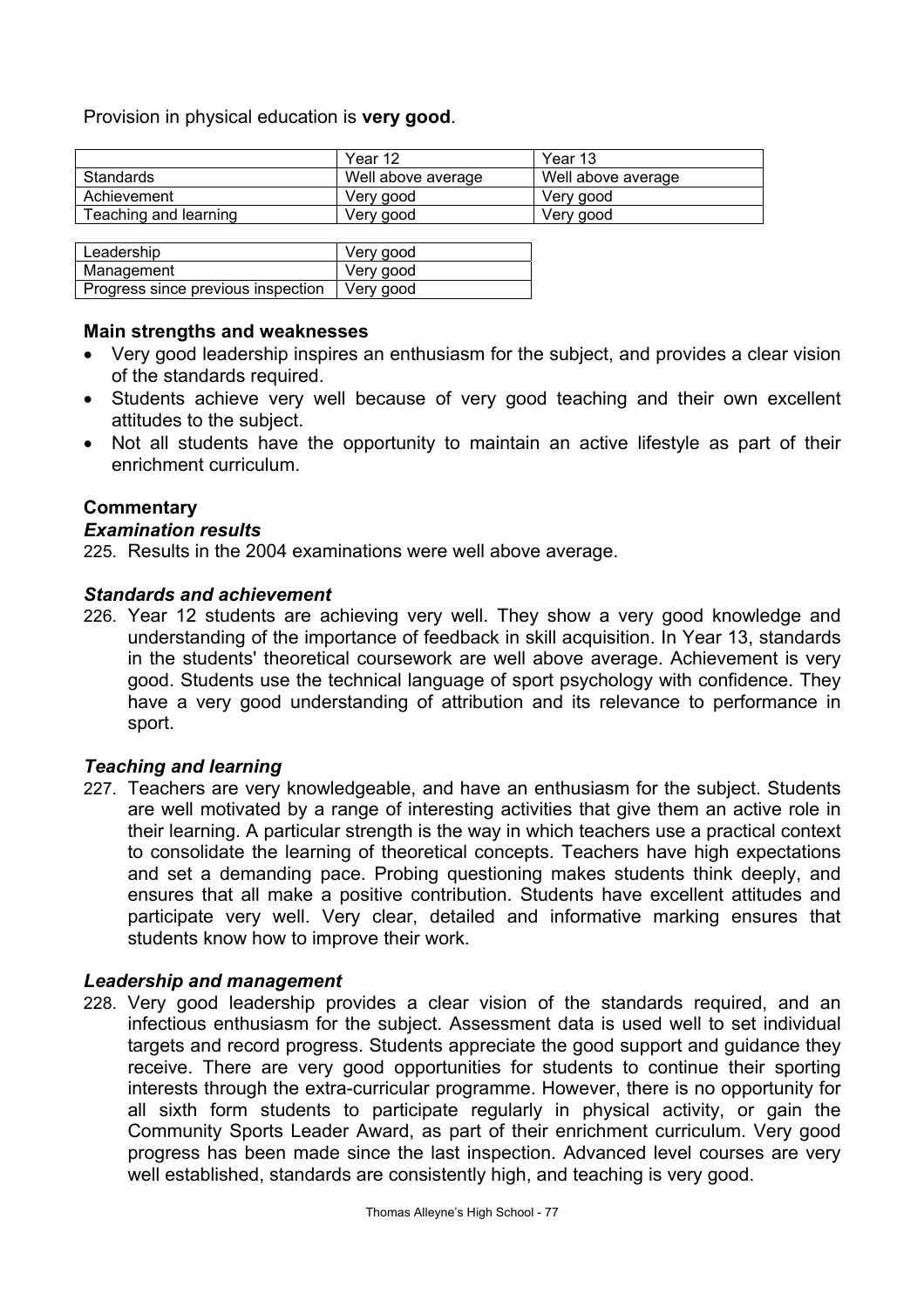# **BUSINESS**

# **Business studies**

Provision in business studies is **good**.

|                       | Year 12       | Year 13       |
|-----------------------|---------------|---------------|
| Standards             | Above average | Above average |
| Achievement           | Good          | Good          |
| Teaching and learning | Good          | Good          |
|                       |               |               |

| Leadership                                | Satisfactory |
|-------------------------------------------|--------------|
| Management                                | Good         |
| Progress since previous inspection   Good |              |

#### **Main strengths and weaknesses**

- Students achieve well because teaching is good.
- Learning is significantly enhanced by the links with the business community.
- Teachers do not expect enough of students in discussion.

# **Commentary**

#### *Examination results*

229. Results in the 2004 A2 level examinations were average. In AVCE, results were above average.

# *Standards and achievement*

230. By the end of Year 13, A-level students are knowledgeable about the structure and finance of business. They know why firms such as banks choose to re-locate customer services abroad and understand about the importance of planning marketing strategies. Students know about the role of the Advertising Standards Authority in protecting consumer interests, but do not show depth of understanding in written work and discussion. In the AVCE course, students understand the theoretical aspects about how demand and supply affects price of products and use data to plot graphs. They achieve well in relating study to business practice through the Young Enterprise scheme where they use business consultants to plan marketing strategies. Standards are lower when students do not develop answers in enough detail and where grammatical weaknesses occur.

# *Teaching and learning*

231. Teachers are well qualified and they bring a wealth of business experience to lessons. This leads to students improving their understanding about the practical applications of study. The aims of lessons are clear and linked to case studies of business enterprise, so that students gain insight into how business works. In the most effective lessons, students are put under pressure to contribute ideas through presentations and it leads to students improving their understanding of topics and being more selfreliant. In some lessons however, the teacher spends too long talking without allowing the students to contribute. Students benefit greatly from the support and guidance they receive; it raises their self-esteem and confidence to achieve higher, but they do not always receive enough written feedback on the completion of assignments.

# *Leadership and management*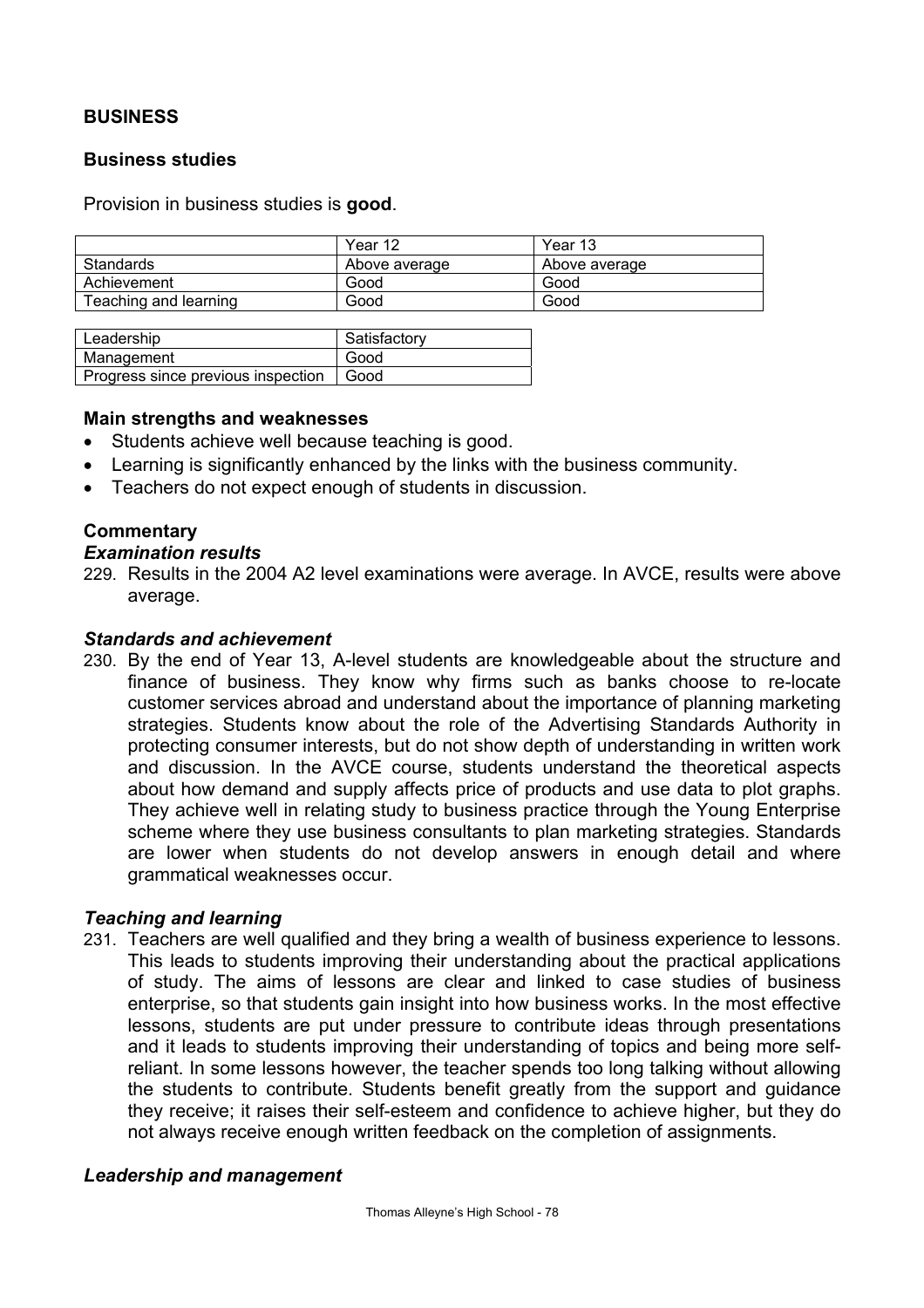232. The improvement plan is linked to whole-school development, but the criteria against which achievement will be measured are too general. Improvement of standards in the A-level course, however, is not incorporated into planning. The subject is well managed. Data is used to monitor students' progress and the schemes of work provide direction about curriculum planning. Good progress has been made since the last inspection. This is evident in the continuing good achievement.

# **HEALTH AND SOCIAL CARE**

Provision in health and social care is **good**.

|                       | Year 12       | Year 13       |
|-----------------------|---------------|---------------|
| Standards             | Above average | Above average |
| Achievement           | Good          | Good          |
| Teaching and learning | Good          | Good          |

| Leadership                                          | Good |
|-----------------------------------------------------|------|
| Management                                          | Good |
| Progress since previous inspection   Not applicable |      |

#### **Main strengths and weaknesses**

- Teachers have an enthusiasm for their subject which inspires the students and encourages them to do well.
- Students apply their knowledge and understanding to real situations, which improves standards.
- The head of department provides an excellent role model for staff and students alike.
- There is not enough use of ICT in lessons.

# **Commentary**

# *Examination results*

233. Results in the double award AVCE in 2004 were average.

# *Standards and achievement*

234. Students achieve better than might be expected from their GCSE results. Year 12 students already use technical terminology correctly. All can use and explain health measurements, accurately interpret data and effectively draw conclusions about the physiological status of clients. Students demonstrate a secure understanding of health and social care services.

# *Teaching and learning*

- 235. Teaching is good and students learn quickly as a result. Teachers utilise their broad subject knowledge and enthusiasm to motivate students well. They prepare their work thoroughly and the teaching methods used are imaginative, although students do not get enough opportunities to use ICT. Students' individual needs are well catered for and they value the individual approach that each of the teachers adopts. Assessment is well organised. Teachers make effective comments on students' written work so that each knows how well they are doing and how they can further improve their work.
- 236. Students benefit from five weeks of well-organised work experience, which allows them to experience a wide variety of placements and learn from a range of clients. Throughout the two years they also attend health care placements for one day each week and so they are able to identify aspects of their own behaviour and see how this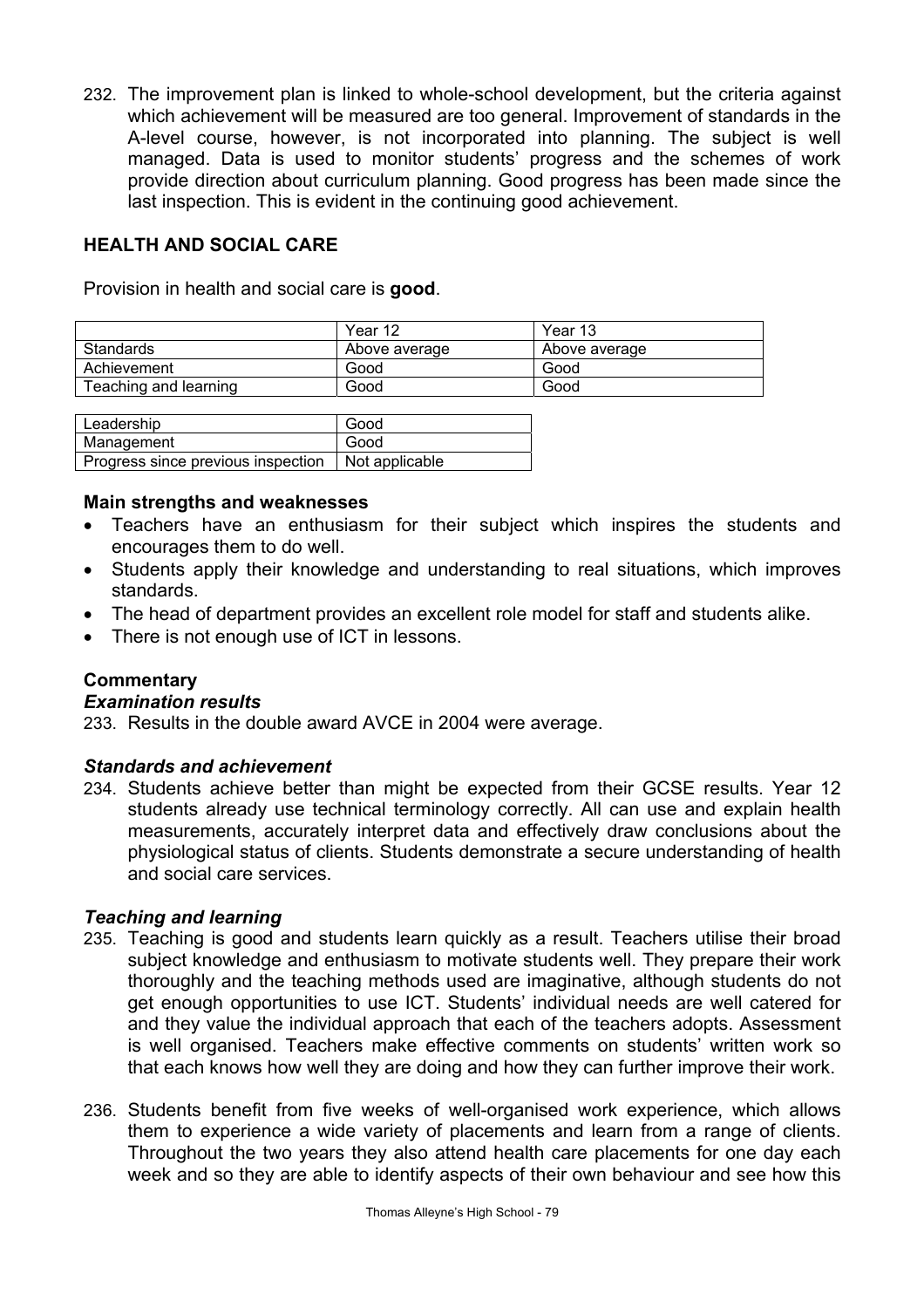impacts upon the care setting. Students therefore have many opportunities to communicate effectively with care workers and their clients.

#### *Leadership and management*

237. The head of department leads and manages the department well. She is reflective and self-critical and acts as a role model for staff. She leads a team of staff who are committed to AVCE. The previous report had a joint GNVQ paragraph, which did not differentiate sufficiently between the different courses running and the different key stages. As a result of this, it is not possible to make a judgement as to improvement since the time of the previous inspection.